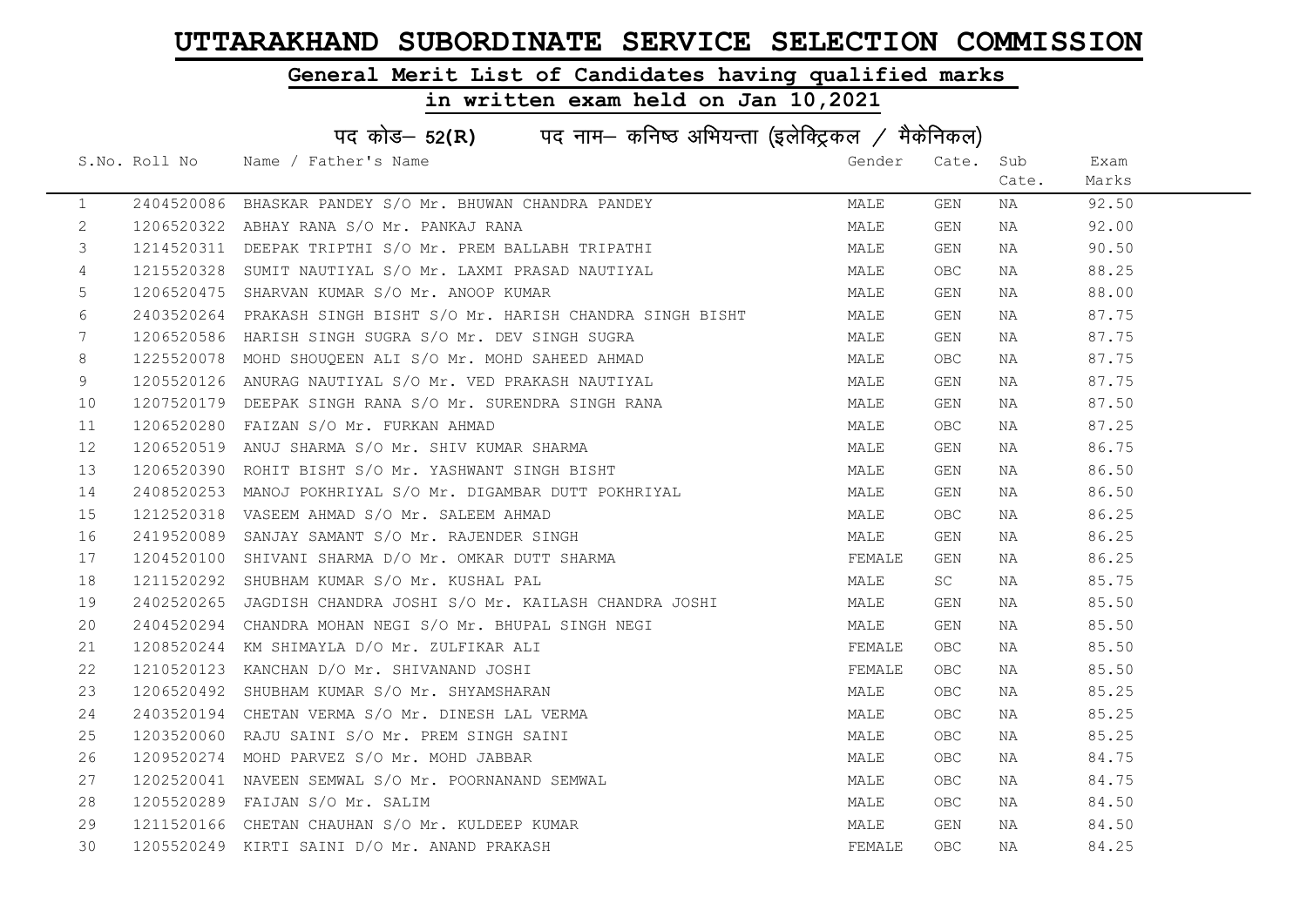### General Merit List of Candidates having qualified marks

| पद कोड- 52(R) पद नाम- कनिष्ठ अभियन्ता (इलेक्ट्रिकल / मैकेनिकल) |  |                                                                    |        |            |       |       |  |
|----------------------------------------------------------------|--|--------------------------------------------------------------------|--------|------------|-------|-------|--|
|                                                                |  | S.No. Roll No Name / Father's Name                                 | Gender | Cate. Sub  |       | Exam  |  |
|                                                                |  |                                                                    |        |            | Cate. | Marks |  |
| 31                                                             |  | 1208520219 KULVEER SINGH S/O Mr. RAJENDRA KUMAR                    | MALE   | SC         | NA    | 84.25 |  |
| 32                                                             |  | 2401520263 NAVNEET PANDEY S/O Mr. PRAMOD PANDEY                    | MALE   | GEN        | NA    | 84.25 |  |
| 33                                                             |  | 1225520090 ANKIT JUYAL S/O Mr. KALIKA PRASAD JUYAL                 | MALE   | GEN        | NA    | 84.25 |  |
| 34                                                             |  | 1201520263 BHAGAT SINGH BHANDARI S/O Mr. DILEEP SINGH BHANDARI     | MALE   | GEN        | NA    | 84.00 |  |
| 35                                                             |  | 1208520283 AMZAD ALI S/O Mr. ASLAM                                 | MALE   | OBC        | NA    | 84.00 |  |
| 36                                                             |  | 2403520174 NAVAL KISHORE S/O Mr. NARAYAN DUTT                      | MALE   | GEN        | NA    | 84.00 |  |
| 37                                                             |  | 2419520339 AJAY RAWAT S/O Mr. VIRENDRA SINGH RAWAT                 | MALE   | GEN        | NA    | 84.00 |  |
| 38                                                             |  | 1203520155 AMIT KUMAR S/O Mr. SOMPAL                               | MALE   | SC         | NA    | 83.75 |  |
| 39                                                             |  | 1209520163 MUKESH SINGH S/O Mr. HUKAM SINGH                        | MALE   | OBC        | NA    | 83.75 |  |
| 40                                                             |  | 1208520233 KAPIL SAINI S/O Mr. DHOOM SINGH                         | MALE   | OBC        | NA    | 83.75 |  |
| 41                                                             |  | 1225520130 RAHUL KUMAR S/O Mr. DEVENDRA KUMAR                      | MALE   | GEN        | NA    | 83.75 |  |
| 42                                                             |  | 1205520357 AFSHAN HASAN SAIFI S/O Mr. SHAFEEQUL HASAN SAIFI        | MALE   | OBC        | NA    | 83.75 |  |
| 43                                                             |  | 2406520132 VIMAL KANDPAL S/O Mr. NITYANAND KANDPAL                 | MALE   | GEN        | NA    | 83.75 |  |
| 44                                                             |  | 1206520591 ASHISH KUMAR GODWAL S/O Mr. RAKESH KUMAR                | MALE   | SC .       | NA    | 83.50 |  |
| 45                                                             |  | 1210520082 HARSHVARDHAN CHAUDHARI S/O Mr. HARENDRA SINGH CHAUDHARI | MALE   | GEN        | NA    | 83.50 |  |
| 46                                                             |  | 1214520167 DEEPAK PRASAD S/O Mr. SANJEEV PRASAD                    | MALE   | GEN        | NA    | 83.50 |  |
| 47                                                             |  | 2402520149 SANJAY KUMAR KASHYAP S/O Mr. MULAYAM SINGH KASHYAP      | MALE   | OBC.       | NA    | 83.50 |  |
| 48                                                             |  | 1201520048 SURAJ SINGH BISHT S/O Mr. R S BISHT                     | MALE   | GEN        | NA    | 83.25 |  |
| 49                                                             |  | 1205520296 ROHIT KUMAR S/O Mr. SAU SINGH                           | MALE   | SC         | NA    | 83.25 |  |
| 50                                                             |  | 1206520420 VIKASH KUMAR S/O Mr. SUBHASH CHAND                      | MALE   | OBC        | NA    | 83.25 |  |
| 51                                                             |  | 1225520096 SHIVAM S/O Mr. MAHIPAL                                  | MALE   | OBC        | NA    | 83.00 |  |
| 52                                                             |  | 1210520042 MOHD DANISH S/O Mr. DILSHAD AHMED                       | MALE   | OBC        | NA    | 83.00 |  |
| 53                                                             |  | 1215520237 DEEPAK SINGH S/O Mr. BHARAT SINGH                       | MALE   | GEN        | NA    | 82.75 |  |
| 54                                                             |  | 2403520166 CHANDRA SHEKHAR BHATT S/O Mr. POORAN CHANDRA BHATT      | MALE   | GEN        | NA    | 82.75 |  |
| 55                                                             |  | 1202520117 ROHIT DIWAKAR S/O Mr. RAJPAL DIWAKAR                    | MALE   | SC         | NA    | 82.75 |  |
| 56                                                             |  | 1204520128 ANCHAL CHAUHAN D/O Mr. RAJESHCHAUHAN                    | FEMALE | GEN        | NA    | 82.50 |  |
| 57                                                             |  | 1203520397 KM SANTOSHI BHANDARI D/O Mr. NARENDRA SINGH BHANDARI    | FEMALE | GEN        | NA    | 82.25 |  |
| 58                                                             |  | 1225520344 BIJENDRA SINGH S/O Mr. DARSHAN SINGH                    | MALE   | GEN        | NA    | 82.25 |  |
| 59                                                             |  | 1212520284 RAJBIR SINGH S/O Mr. SURAT SINGH                        | MALE   | GEN        | NA    | 82.25 |  |
| 60                                                             |  | 1215520160 VIPIN KOTHIYAL S/O Mr. HARSMANI KOTHIYAL                | MALE   | <b>GEN</b> | NA    | 82.00 |  |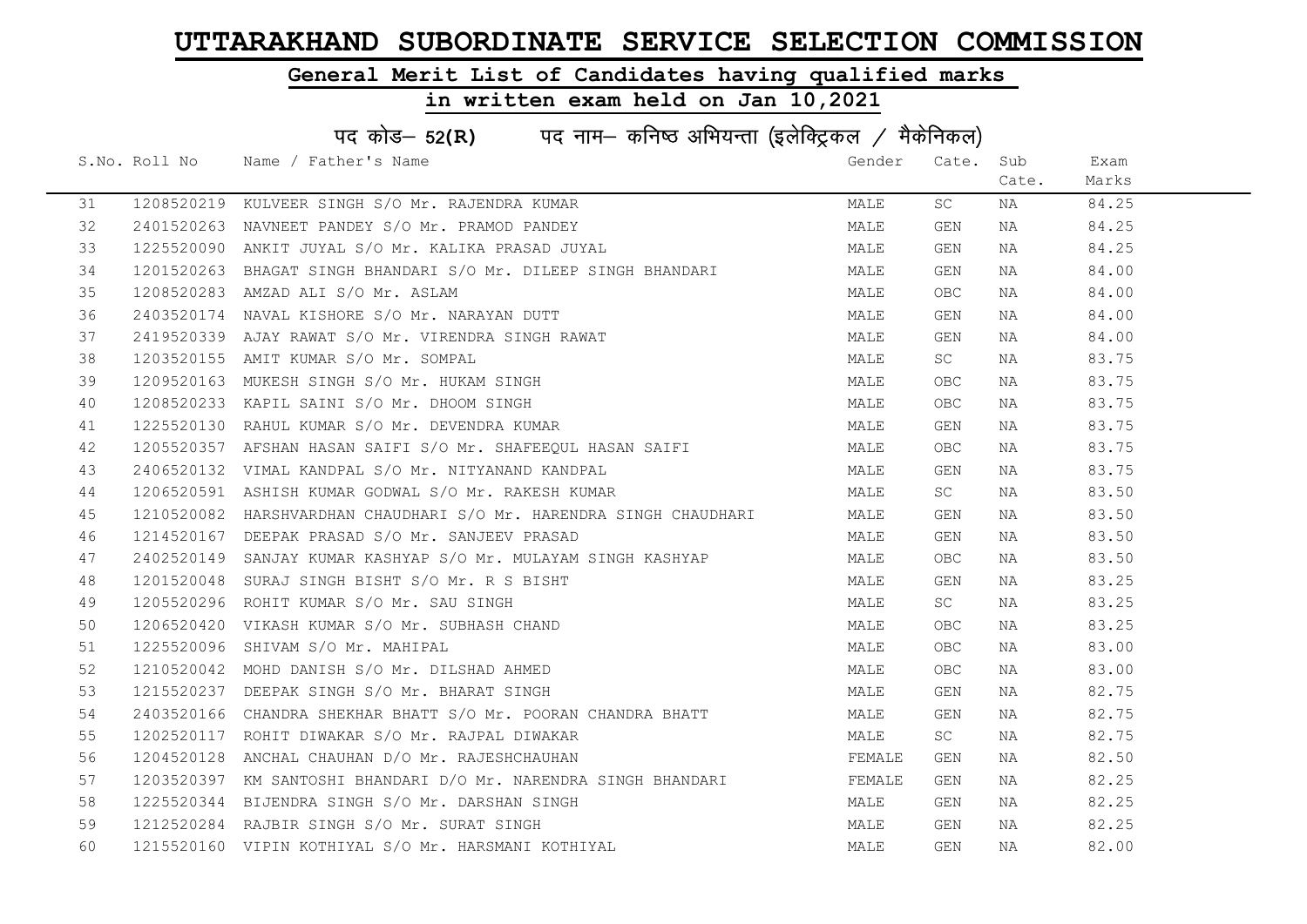### General Merit List of Candidates having qualified marks

|    | पद कोड- 52(R) पद नाम- कनिष्ठ अभियन्ता (इलेक्ट्रिकल / मैकेनिकल) |                                                                 |        |           |       |       |  |  |
|----|----------------------------------------------------------------|-----------------------------------------------------------------|--------|-----------|-------|-------|--|--|
|    |                                                                | S.No. Roll No Name / Father's Name                              | Gender | Cate. Sub |       | Exam  |  |  |
|    |                                                                |                                                                 |        |           | Cate. | Marks |  |  |
| 61 |                                                                | 1202520253 MADHUR KUMAR RATHI S/O Mr. TARUN KUMAR RATHI         | MALE   | OBC.      | NA    | 82.00 |  |  |
| 62 |                                                                | 1206520580 MOHAMMAD FARHAN S/O Mr. MOHAMMAD IRFAN               | MALE   | OBC.      | NA    | 82.00 |  |  |
| 63 |                                                                | 1207520090 ANNU CHAUHAN D/O Mr. VEERPAL SINGH                   | FEMALE | GEN       | NA    | 82.00 |  |  |
| 64 |                                                                | 2404520162  SAURABH KUMAR LODHI S/O Mr. GAURI SHANKAR LODHI     | MALE   | OBC.      | NA    | 82.00 |  |  |
| 65 |                                                                | 2403520048  KAILASH CHANDRA UPRETI S/O Mr. ANAND BALLABH UPRETI | MALE   | GEN       | NA    | 81.75 |  |  |
| 66 |                                                                | 2419520346 VIKRAM SINGH BISHT S/O Mr. RAM SINGH                 | MALE   | GEN       | NA    | 81.75 |  |  |
| 67 |                                                                | 1225520042 ANUJ KUMAR S/O Mr. BHOPAL SINGH                      | MALE   | SC        | NA    | 81.75 |  |  |
| 68 |                                                                | 1225520351 SANDEEP SINGH S/O Mr. DEEWAN SINGH RAWAT             | MALE   | GEN       | NA    | 81.75 |  |  |
| 69 |                                                                | 1203520312 DEEPAK KUMAR S/O Mr. BABU RAM                        | MALE   | SC        | NA    | 81.75 |  |  |
| 70 |                                                                | 1207520131 AJENDRA SINGH S/O Mr. DEVENDRA TANWAR                | MALE   | SC        | NA    | 81.75 |  |  |
| 71 |                                                                | 1203520285 MOHIT KUMAR S/O Mr. SAMAR SINGH                      | MALE   | GEN       | NA    | 81.75 |  |  |
| 72 |                                                                | 1213520309 PAWAN SINGH S/O Mr. AMAR SINGH                       | MALE   | GEN       | NA    | 81.50 |  |  |
| 73 |                                                                | 1204520053 PRASHANT KUMAR SAINI S/O Mr. SATISH KUMAR SAINI      | MALE   | OBC.      | NA    | 81.50 |  |  |
| 74 |                                                                | 1201520236 KARAN SINGH MEHTA S/O Mr. BHAGWAN SINGH              | MALE   | GEN       | NA    | 81.50 |  |  |
| 75 |                                                                | 2408520279 KULDEEP MEHRA S/O Mr. BHARAT SINGH MEHRA             | MALE   | GEN       | NA    | 81.50 |  |  |
| 76 |                                                                | 1206520361 ARUN GIRI S/O Mr. RAMESH GIRI                        | MALE   | OBC.      | NA    | 81.25 |  |  |
| 77 |                                                                | 2407520161 SUBODH SINGH RANA S/O Mr. MAMRAJ SINGH RANA          | MALE   | OBC.      | NA    | 81.25 |  |  |
| 78 |                                                                | 1206520631 ANKUR PAL S/O Mr. RAKESH PAL                         | MALE   | OBC.      | NA    | 81.25 |  |  |
| 79 |                                                                | 1214520126 MOHD AKRAM S/O Mr. NAWAB ALI                         | MALE   | OBC.      | NA    | 81.25 |  |  |
| 80 |                                                                | 1204520085 SOHAN BISHT S/O Mr. BHARAT SINGH BISHT               | MALE   | GEN       | NA    | 81.25 |  |  |
| 81 |                                                                | 1210520246 MOHAN SINGH S/O Mr. KESHAR SINGH                     | MALE   | OBC.      | NA    | 81.25 |  |  |
| 82 |                                                                | 1208520306 ANIL SINGH RAWAT S/O Mr. CHANDRA SINGH RAWAT         | MALE   | OBC.      | NA    | 81.00 |  |  |
| 83 |                                                                | 1206520111 ABHISHEK KUMAR S/O Mr. RISHIPAL SINGH                | MALE   | GEN       | NA    | 81.00 |  |  |
| 84 |                                                                | 1206520102 FAIZAL S/O Mr. MOHD MUSHARRAF                        | MALE   | OBC.      | NA    | 81.00 |  |  |
| 85 |                                                                | 1209520058 MANOJ KUMAR S/O Mr. PARVINDER KUMAR                  | MALE   | OBC.      | NA    | 81.00 |  |  |
| 86 |                                                                | 1225520084 YASHWANT SINGH S/O Mr. MOHAN SINGH                   | MALE   | GEN       | NA    | 81.00 |  |  |
| 87 |                                                                | 1201520233 DEEPAK BISHT S/O Mr. KISHAN SINGH BISHT              | MALE   | GEN       | NA    | 81.00 |  |  |
| 88 |                                                                | 1213520201 ARUN KUMAR S/O Mr. SHYAM LAL                         | MALE   | SC        | NA    | 81.00 |  |  |
| 89 |                                                                | 2401520214 OMKAR KAUSHIK S/O Mr. DHANSAHAY KAUSHIK              | MALE   | OBC.      | NA    | 80.75 |  |  |
| 90 |                                                                | 1214520450 AMIT KUMAR S/O Mr. VIRENDRA KUMAR                    | MALE   | GEN       | ΝA    | 80.75 |  |  |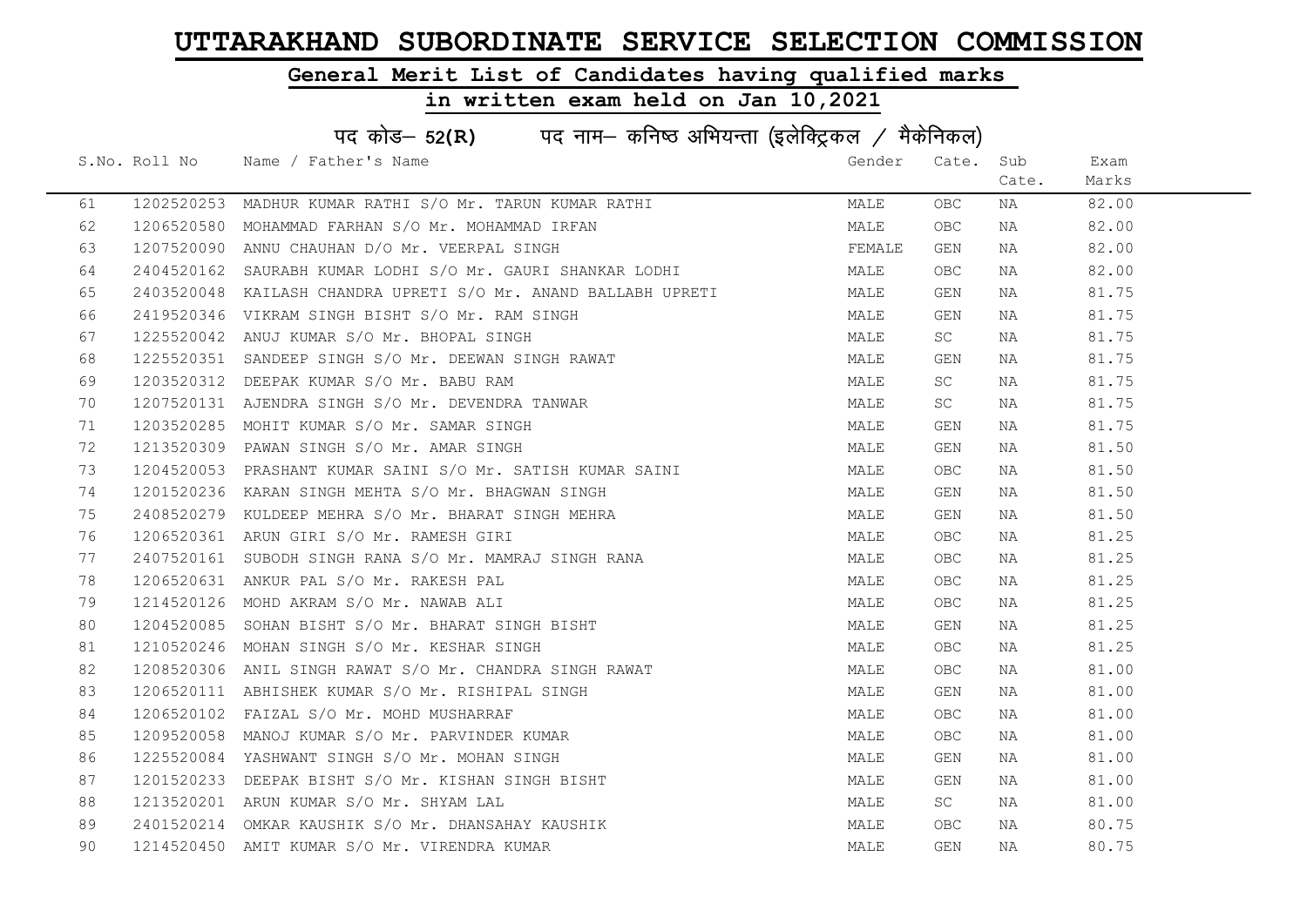### General Merit List of Candidates having qualified marks

|     | पद कोड– 52(R) पद नाम– कनिष्ठ अभियन्ता (इलेक्ट्रिकल / मैकेनिकल) |                                                                                                             |        |       |       |       |  |  |
|-----|----------------------------------------------------------------|-------------------------------------------------------------------------------------------------------------|--------|-------|-------|-------|--|--|
|     | S.No. Roll No                                                  | Name / Father's Name                                                                                        | Gender | Cate. | Sub   | Exam  |  |  |
|     |                                                                |                                                                                                             |        |       | Cate. | Marks |  |  |
| 91  |                                                                | 1213520274 DEEPAK KUMAR S/O Mr. SARBJEET RAM                                                                | MALE   | SC    | NA    | 80.75 |  |  |
| 92  |                                                                | 1214520254 RAVINDRA KUMAR TIWARI S/O Mr. MURARI BALLABH                                                     | MALE   | GEN   | NA    | 80.75 |  |  |
| 93  |                                                                | 1202520083 ANIL KUMAR S/O Mr. ILAM CHAND                                                                    | MALE   | OBC.  | NA    | 80.75 |  |  |
| 94  | 1225520066                                                     | SANDHYA GHILDIYAL D/O Mr. GIRISH GHILDIYAL                                                                  | FEMALE | GEN   | NA    | 80.75 |  |  |
| 95  | 2419520138                                                     | SAURAV NAGARKOTI S/O Mr. RAJENDRA NAGARKOTI                                                                 | MALE   | GEN   | NA    | 80.50 |  |  |
| 96  |                                                                | 1214520329 PANKAJ KUMAR S/O Mr. MADAN LAL                                                                   | MALE   | GEN   | NA    | 80.50 |  |  |
| 97  |                                                                | 1210520086 SAURAV DESHWAL S/O Mr. SUDERSHAN KUMAR DESHWAL                                                   | MALE   | GEN   | NA    | 80.50 |  |  |
| 98  |                                                                | 1208520092 AJAY SINGH S/O Mr. DEVENDRA SINGH BARTWAL                                                        | MALE   | GEN   | NA    | 80.50 |  |  |
| 99  |                                                                | 1209520065 VINAY UNIYAL S/O Mr. VIJAY RAM UNIYAL                                                            | MALE   | GEN   | NA    | 80.50 |  |  |
| 100 |                                                                | 1206520054 SATYAM BHARDWAJ S/O Mr. SUNIL KUMAR SHARMA                                                       | MALE   | GEN   | NA    | 80.50 |  |  |
| 101 |                                                                | 2407520033 VINOD SINGH KANWAL S/O Mr. GOVIND SINGH KANWAL                                                   | MALE   | GEN   | NA    | 80.25 |  |  |
| 102 |                                                                | 1207520071 PRAKASH LAL S/O Mr. FAKIR RAM                                                                    | MALE   | SC    | NA    | 80.25 |  |  |
| 103 |                                                                | 1208520242 ANKIT KUMAR S/O Mr. SHIV KUMAR                                                                   | MALE   | OBC   | NA    | 80.25 |  |  |
| 104 |                                                                | 1206520114 FIROJ KHAN S/O Mr. IKRAM ALI                                                                     | MALE   | OBC   | NA    | 80.25 |  |  |
| 105 |                                                                | 2404520188 APENDRA RAWAT S/O Mr. MANWAR SINGH                                                               | MALE   | GEN   | NA    | 80.25 |  |  |
| 106 |                                                                | 1209520169 MANISH UNIYAL S/O Mr. KASHI RAM UNIYAL                                                           | MALE   | GEN   | NA    | 80.25 |  |  |
| 107 | 1209520138                                                     | NEERAJ NAUTIYAL S/O Mr. CHANDRA MOHAN NAUTIYAL                                                              | MALE   | OBC.  | NA    | 80.00 |  |  |
| 108 | 2405520256                                                     | MOHD AZHAR S/O Mr. MOHD MAZHAR                                                                              | MALE   | GEN   | NA    | 80.00 |  |  |
| 109 |                                                                |                                                                                                             | MALE   | GEN   | NA    | 79.75 |  |  |
| 110 |                                                                | 1207520067 MUKESH CHAND S/O Mr. SHANKAR CHAND RAMOLA<br>1206520292 JITENDRA PRASAD S/O Mr. ISWAR DATT BHATT | MALE   | OBC   | NA    | 79.75 |  |  |
| 111 | 1208520234                                                     | DIKSHIT JAGURI S/O Mr. MURARI LAL JAGURI                                                                    | MALE   | OBC   | NA    | 79.75 |  |  |
| 112 |                                                                | 1209520305 RAJNEESH KUMAR S/O Mr. SUBHASH SAINI                                                             | MALE   | OBC   | NA    | 79.75 |  |  |
| 113 |                                                                | 2403520098  SUMAN PRAKASH SHAH S/O Mr. RAMESH CHANDRA SHAH                                                  | MALE   | SC    | NA    | 79.75 |  |  |
| 114 |                                                                | 2404520090 MANOJ RAWAT S/O Mr. KALAM SINGH RAWAT                                                            | MALE   | GEN   | NA    | 79.50 |  |  |
| 115 | 1225520038                                                     | YASHBIR SINGH NEGI S/O Mr. BHARAT SINGH NEGI                                                                | MALE   | GEN   | NA    | 79.50 |  |  |
| 116 | 2419520153                                                     | SANJAY SINGH RANA S/O Mr. DALIP SINGH RANA                                                                  | MALE   | GEN   | NA    | 79.50 |  |  |
| 117 |                                                                | 1209520260 JAGDISH SINGH S/O Mr. MANOHAR SINGH                                                              | MALE   | GEN   | NA    | 79.50 |  |  |
| 118 |                                                                | 1225520026 DEVENDRA SINGH S/O Mr. DAULAT SINGH                                                              | MALE   | GEN   | NA    | 79.25 |  |  |
| 119 |                                                                | 1214520454 PRAGATI RANA D/O Mr. POORAN SINGH RANA                                                           | FEMALE | OBC.  | NA    | 79.25 |  |  |
| 120 |                                                                | 1204520057 ANUJ KUMAR S/O Mr. ATTAR SINGH                                                                   | MALE   | SC    | NA    | 79.00 |  |  |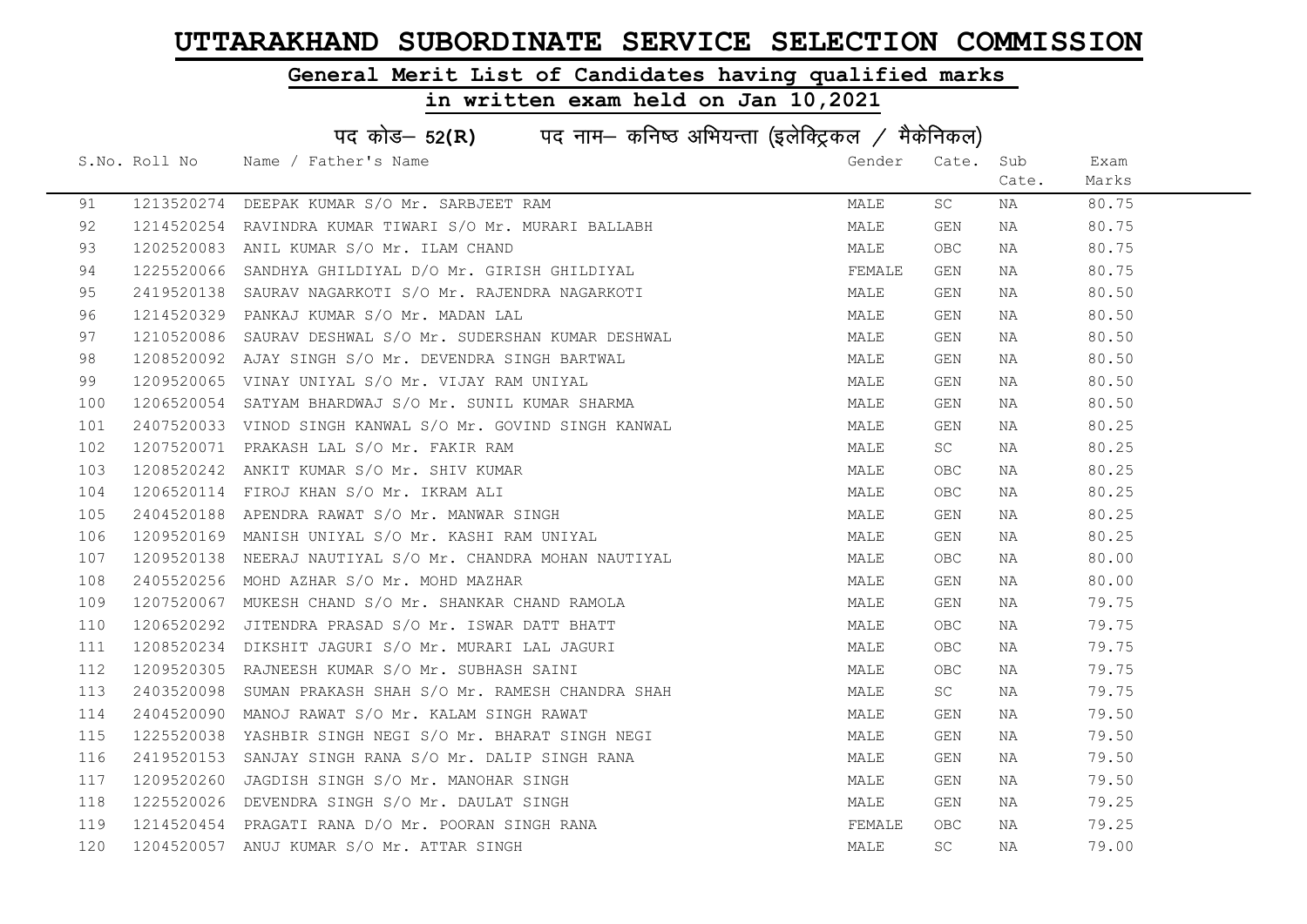### General Merit List of Candidates having qualified marks

|     | पद कोड– 52(R) पद नाम– कनिष्ठ अभियन्ता (इलेक्ट्रिकल / मैकेनिकल) |                                                             |        |       |       |       |  |  |
|-----|----------------------------------------------------------------|-------------------------------------------------------------|--------|-------|-------|-------|--|--|
|     | S.No. Roll No                                                  | Name / Father's Name                                        | Gender | Cate. | Sub   | Exam  |  |  |
|     |                                                                |                                                             |        |       | Cate. | Marks |  |  |
| 121 | 1206520495                                                     | SHUBHAM SAKLANI S/O Mr. PRABHU LAL SAKLANI                  | MALE   | GEN   | NA    | 79.00 |  |  |
| 122 | 1206520228                                                     | RAVINDRA S/O Mr. KISHAN LAL                                 | MALE   | GEN   | NA    | 79.00 |  |  |
| 123 |                                                                | 1225520425 RIJUL TYAGI S/O Mr. BRIJPAL                      | MALE   | GEN   | NA    | 79.00 |  |  |
| 124 | 1212520048                                                     | NITIN KUMAR S/O Mr. MAHIPAL SINGH                           | MALE   | GEN   | NA    | 78.75 |  |  |
| 125 | 1225520308                                                     | ROHIT PANCHAL S/O Mr. DHARAMPAL SINGH PANCHAL               | MALE   | GEN   | NA    | 78.75 |  |  |
| 126 |                                                                | 1213520033 ASHOK PRASAD S/O Mr. RAMESHWAR PRASAD            | MALE   | GEN   | NA    | 78.75 |  |  |
| 127 | 2401520166                                                     | ASHISH SEMWAL S/O Mr. PITAMBAR DUTT SEMWAL                  | MALE   | GEN   | NA    | 78.75 |  |  |
| 128 |                                                                | 1211520100 VIBHOR SEMWAL S/O Mr. DINESH PRASAD SEMWAL       | MALE   | GEN   | NA    | 78.75 |  |  |
| 129 | 1205520120                                                     | DHEERENDRA SINGH RANA S/O Mr. VIRENDRA SINGH RANA           | MALE   | OBC.  | NA    | 78.50 |  |  |
| 130 |                                                                | 1203520192 PUSHKAR SINGH SAMANT S/O Mr. GOVIND SINGH SAMANT | MALE   | GEN   | NA    | 78.50 |  |  |
| 131 |                                                                | 1210520085 VIKAS GULERIYA S/O Mr. BALDEV SINGH GULERIYA     | MALE   | OBC.  | NA    | 78.50 |  |  |
| 132 | 1202520089                                                     | KAMLESH KANT S/O Mr. DINESH CHANDRA                         | MALE   | GEN   | NA    | 78.50 |  |  |
| 133 |                                                                | 1225520124 SANOOP SINGH S/O Mr. PRATAP SINGH                | MALE   | GEN   | NA    | 78.25 |  |  |
| 134 |                                                                | 1215520268 SANDEEP KUMAR S/O Mr. SURENDRA KUMAR             | MALE   | OBC.  | NA    | 78.00 |  |  |
| 135 |                                                                | 2407520106 NAVNEET KUMAR YADAV S/O Mr. POORAN CHANDRA YADAV | MALE   | OBC.  | NA    | 78.00 |  |  |
| 136 |                                                                | 1201520217 VIKASH BADHANI S/O Mr. GURU PRASAD               | MALE   | GEN   | NA    | 78.00 |  |  |
| 137 | 1207520205                                                     | ASHIF S/O Mr. NAFISH AHMED                                  | MALE   | OBC   | NA    | 78.00 |  |  |
| 138 |                                                                | 1208520293 MOHD AZAM S/O Mr. ASLAM                          | MALE   | OBC   | NA    | 78.00 |  |  |
| 139 |                                                                | 1206520387 MANMOHAN SINGH S/O Mr. SUBA SINGH                | MALE   | SC    | NA    | 77.75 |  |  |
| 140 | 1209520045                                                     | SHOORVEER SINGH S/O Mr. SHANTI RAM                          | MALE   | ST    | NA    | 77.75 |  |  |
| 141 |                                                                | 1213520354 SANGEETA D/O Mr. RAMYESH YADAV                   | FEMALE | OBC.  | NA    | 77.75 |  |  |
| 142 |                                                                | 1225520132 ROHIT KUMAR S/O Mr. PREM CHAND                   | MALE   | OBC.  | NA    | 77.50 |  |  |
| 143 |                                                                | 1205520355 PRADEEP MEHRA S/O Mr. K S MEHRA                  | MALE   | GEN   | NA    | 77.50 |  |  |
| 144 | 2407520046                                                     | KAMAL UPADHYAY S/O Mr. BHASHKARANAND UPADHYAY               | MALE   | GEN   | NA    | 77.50 |  |  |
| 145 |                                                                | 2419520190 BIRENDRA NEGI S/O Mr. ANOOP SINGH NEGI           | MALE   | GEN   | NA    | 77.50 |  |  |
| 146 |                                                                | 2407520035 CHARU CHANDRA PANT S/O Mr. SUBHASH CHANDRA PANT  | MALE   | GEN   | NA    | 77.50 |  |  |
| 147 |                                                                | 1211520227 CHETAN KUMAR S/O Mr. RATAN LAL                   | MALE   | OBC.  | NA    | 77.25 |  |  |
| 148 |                                                                | 1214520388 PARAS D/O Mr. VINOD KUMAR                        | FEMALE | OBC.  | NA    | 77.25 |  |  |
| 149 |                                                                | 1211520224 AMIT TRIPATHI S/O Mr. RATNESH TRIPATHI           | MALE   | GEN   | NA    | 77.25 |  |  |
| 150 |                                                                | 1211520075 JAIDEV SINGH S/O Mr. DAYAL SINGH CHAUHAN         | MALE   | GEN   | NA    | 77.25 |  |  |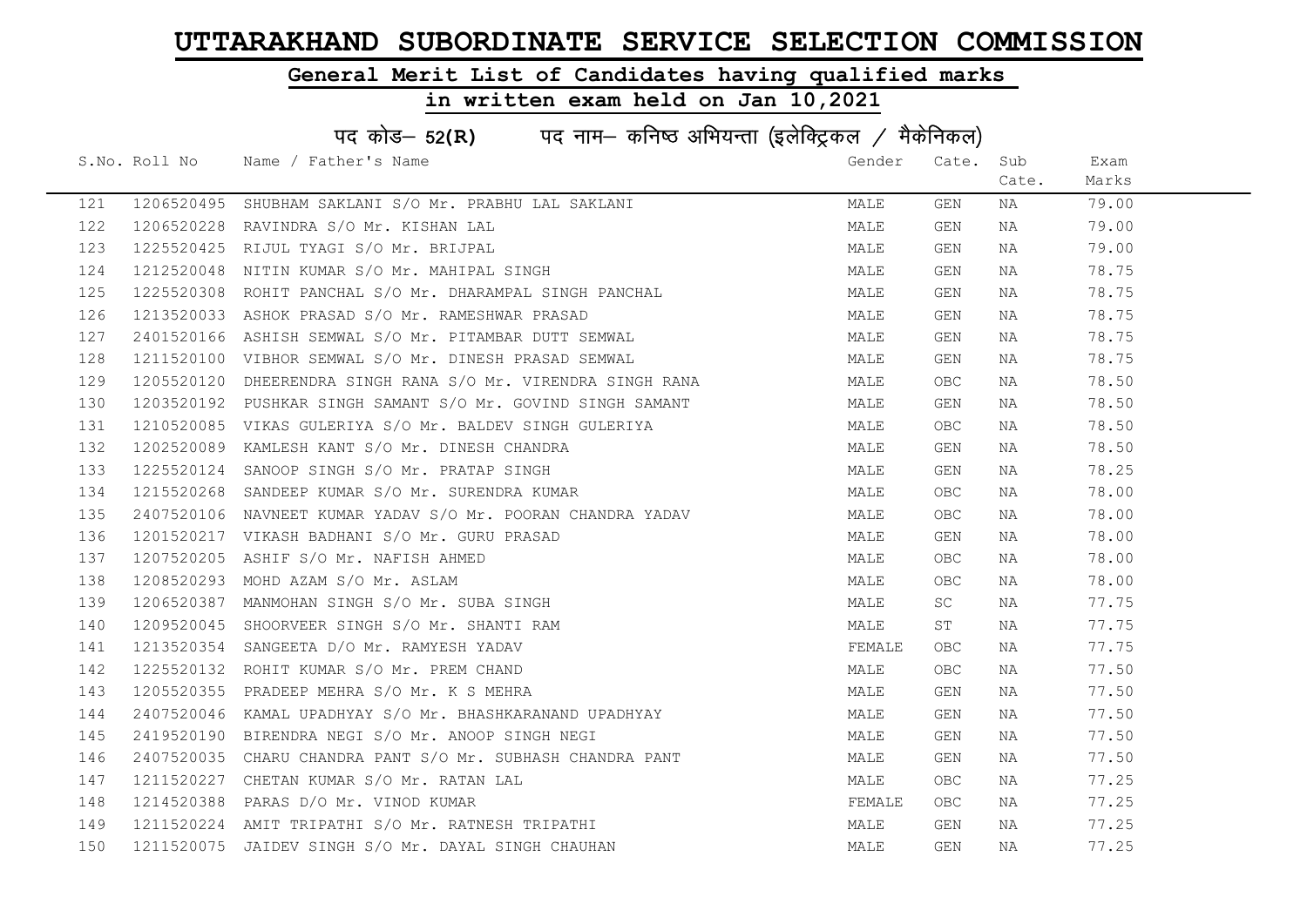### General Merit List of Candidates having qualified marks

|     | पद कोड– 52(R) पद नाम– कनिष्ठ अभियन्ता (इलेक्ट्रिकल / मैकेनिकल) |                                                                    |        |       |       |       |  |  |
|-----|----------------------------------------------------------------|--------------------------------------------------------------------|--------|-------|-------|-------|--|--|
|     | S.No. Roll No                                                  | Name / Father's Name                                               | Gender | Cate. | Sub   | Exam  |  |  |
|     |                                                                |                                                                    |        |       | Cate. | Marks |  |  |
| 151 |                                                                | 1213520259 MOHIT SINGH S/O Mr. NARENDRA SINGH                      | MALE   | GEN   | NA    | 77.25 |  |  |
| 152 |                                                                | 1211520167 ANKUR KAUSHIK S/O Mr. VINAY KAUSHIK                     | MALE   | GEN   | NA    | 77.25 |  |  |
| 153 |                                                                | 1206520039 AJEET SINGH RAWAT S/O Mr. KALAM SINGH RAWAT             | MALE   | GEN   | NA    | 77.25 |  |  |
| 154 | 2408520258                                                     | BARUN SONI S/O Mr. KHUSHI RAM SONI                                 | MALE   | SC    | NA    | 77.00 |  |  |
| 155 | 1225520082                                                     | EKBAL S/O Mr. FAYYAZ ALI                                           | MALE   | OBC.  | NA    | 77.00 |  |  |
| 156 |                                                                | 1215520103 NITIN KUMAR S/O Mr. PREM CHAND                          | MALE   | OBC.  | NA    | 77.00 |  |  |
| 157 |                                                                | 1214520358 UTTAM KUMAR S/O Mr. SURESH CHAND                        | MALE   | SC    | NA    | 77.00 |  |  |
| 158 |                                                                | 1212520131 RAJAT KUMAR S/O Mr. PRAVINDER SINGH                     | MALE   | OBC   | NA    | 77.00 |  |  |
| 159 | 2408520197                                                     | DEEPA MEHRA D/O Mr. JAGAT SINGH MEHRA                              | FEMALE | GEN   | NA    | 77.00 |  |  |
| 160 |                                                                | 1207520014 RAKESH KUMAR S/O Mr. HARPAL SINGH                       | MALE   | SC    | NA    | 76.75 |  |  |
| 161 |                                                                | 2408520176 MANISH JOSHI S/O Mr. PRAKASH CHANDRA JOSHI              | MALE   | GEN   | NA    | 76.75 |  |  |
| 162 | 1202520109                                                     | ANKIT KUMAR S/O Mr. ASHOK KUMAR                                    | MALE   | SC    | NA    | 76.75 |  |  |
| 163 |                                                                | 1206520409 PADAM SINGH S/O Mr. SHRI CHAIT SINGH                    | MALE   | GEN   | NA    | 76.50 |  |  |
| 164 |                                                                | 1206520115 CHANDRAKANT POKHRIYAL S/O Mr. RAJENDRA PRASAD POKHRIYAL | MALE   | GEN   | NA    | 76.50 |  |  |
| 165 |                                                                | 1208520240 MUSAVVIR ALI S/O Mr. MAQSOOD HASAN                      | MALE   | OBC.  | NA    | 76.50 |  |  |
| 166 |                                                                | 1214520341 VIKAS RATURI S/O Mr. VINOD PRASAD                       | MALE   | GEN   | NA    | 76.50 |  |  |
| 167 | 1215520326                                                     | KAJAL RAWAT D/O Mr. PANCHAM RAWAT                                  | FEMALE | GEN   | NA    | 76.50 |  |  |
| 168 |                                                                | 1215520114 ROBIN KUMAR S/O Mr. MANGE RAM                           | MALE   | SC    | NA    | 76.50 |  |  |
| 169 |                                                                | 1213520155 PRADEEP KAPRAWAN S/O Mr. KAMAL SINGH KAPRAWAN           | MALE   | GEN   | NA    | 76.50 |  |  |
| 170 |                                                                | 1211520465 ROHIT KUMAR S/O Mr. BIJENDRA SINGH                      | MALE   | GEN   | NA    | 76.50 |  |  |
| 171 |                                                                | 1215520246 AKSHAY CHAUHAN S/O Mr. RISHIPAL SINGH                   | MALE   | GEN   | NA    | 76.50 |  |  |
| 172 |                                                                | 1211520302 KISHOR KUMAR KOTHARI S/O Mr. SUDAMA PRASAD KOTHARI      | MALE   | GEN   | NA    | 76.25 |  |  |
| 173 |                                                                | 1203520277 NEETU S/O Mr. MAHIPAL SINGH                             | MALE   | SC    | NA    | 76.25 |  |  |
| 174 |                                                                | 1203520047 DEEPAK SHARMA S/O Mr. ASHOK SHARMA                      | MALE   | OBC.  | NA    | 76.25 |  |  |
| 175 | 1225520049                                                     | INDRA SINGH S/O Mr. MADAN SINGH                                    | MALE   | GEN   | NA    | 76.25 |  |  |
| 176 |                                                                | 1203520280 PUSHPENDRA SINGH S/O Mr. GAJENDRA SINGH                 | MALE   | GEN   | NA    | 76.25 |  |  |
| 177 |                                                                | 1206520506 PUSHPENDRA SINGH S/O Mr. KISHOR SINGH                   | MALE   | GEN   | NA    | 76.25 |  |  |
| 178 |                                                                | 1206520429 SATISH CHANDRA KANDPAL S/O Mr. GIRISH CHANDRA KANDPAL   | MALE   | GEN   | NA    | 76.25 |  |  |
| 179 |                                                                | 1204520086 AKHILESH KUMAR S/O Mr. MADAN MOHAN BIJALWAN             | MALE   | OBC.  | NA    | 76.00 |  |  |
| 180 |                                                                | 1206520055 ABHISHEK MAITHANI S/O Mr. DINESH MAITHANI               | MALE   | GEN   | NA    | 76.00 |  |  |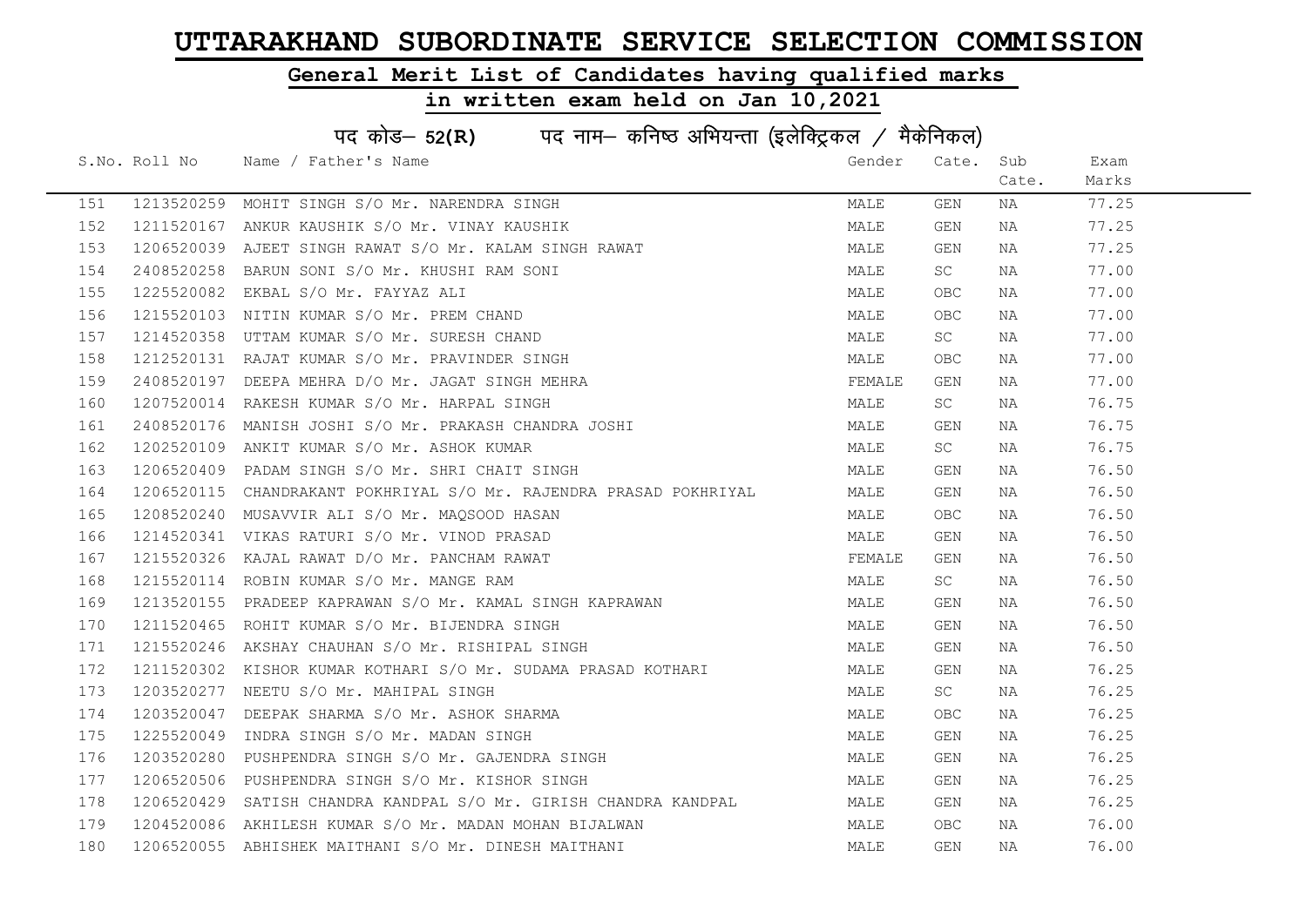### General Merit List of Candidates having qualified marks

|     | पद कोड- 52(R) पद नाम- कनिष्ठ अभियन्ता (इलेक्ट्रिकल / मैकेनिकल) |                                                            |        |            |       |       |  |  |
|-----|----------------------------------------------------------------|------------------------------------------------------------|--------|------------|-------|-------|--|--|
|     | S.No. Roll No                                                  | Name / Father's Name                                       | Gender | Cate.      | Sub   | Exam  |  |  |
|     |                                                                |                                                            |        |            | Cate. | Marks |  |  |
| 181 |                                                                | 1208520042 ALLAUDIN S/O Mr. MOHMAD AYUB                    | MALE   | OBC.       | NA    | 76.00 |  |  |
| 182 |                                                                | 1206520605 KAMLESH KUMAR S/O Mr. RAMESH CHANDRA            | MALE   | GEN        | NA    | 75.75 |  |  |
| 183 | 1213520420                                                     | SUMIT S/O Mr. TEJPAL SINGH                                 | MALE   | OBC.       | NA    | 75.75 |  |  |
| 184 | 1205520227                                                     | RAHUL S/O Mr. PRAMOD KUMAR                                 | MALE   | OBC.       | NA    | 75.75 |  |  |
| 185 | 1211520160                                                     | NAEEM AHMAD S/O Mr. JAMEEL AHMAD                           | MALE   | OBC        | NA    | 75.75 |  |  |
| 186 |                                                                | 1205520114 NAVEEN NEGI S/O Mr. GOPAL SINGH NEGI            | MALE   | GEN        | NA    | 75.75 |  |  |
| 187 |                                                                | 1212520346 VIKAS KUMAR S/O Mr. RAJENDRA KUMAR              | MALE   | SC         | NA    | 75.50 |  |  |
| 188 |                                                                | 1208520124 PRADEEP KUMAR PETWAL S/O Mr. KHILANAND PETWAL   | MALE   | OBC        | NA    | 75.50 |  |  |
| 189 | 1210520071                                                     | JONY KUMAR S/O Mr. SALEKH CHAND                            | MALE   | SC         | NA    | 75.50 |  |  |
| 190 | 2408520282                                                     | RAVI NAYAL S/O Mr. YASHPAL SINGH NAYAL                     | MALE   | GEN        | NA    | 75.50 |  |  |
| 191 |                                                                | 1207520075 AMIT KUMAR S/O Mr. KARAN SINGH                  | MALE   | SC         | NA    | 75.50 |  |  |
| 192 | 1209520202                                                     | SALMAN S/O Mr. JAMEEL AHMED                                | MALE   | OBC.       | NA    | 75.50 |  |  |
| 193 |                                                                | 2406520084 RITU D/O Mr. BRIJESH SAINI                      | FEMALE | OBC        | NA    | 75.50 |  |  |
| 194 | 1211520368                                                     | ASHUTOSH SHARMA S/O Mr. VIRENDRA SHARMA                    | MALE   | GEN        | NA    | 75.25 |  |  |
| 195 |                                                                | 2401520056 CHETAN MEHTA S/O Mr. BAHADUR SINGH              | MALE   | GEN        | NA    | 75.25 |  |  |
| 196 |                                                                | 1208520245 DURGESH KUMAR S/O Mr. NARENDRA KUMAR SHARMA     | MALE   | GEN        | NA    | 75.25 |  |  |
| 197 | 1206520339                                                     | SUNIL DIMRI S/O Mr. SUNDER LAL DIMRI                       | MALE   | SC         | NA    | 75.25 |  |  |
| 198 | 1204520042                                                     | ARCHANA CHAUHAN D/O Mr. VINOD KUMAR                        | FEMALE | GEN        | NA    | 75.25 |  |  |
| 199 |                                                                | 1202520254 VIKAS KUMAR S/O Mr. RAVINDER KUMAR              | MALE   | OBC        | NA    | 75.25 |  |  |
| 200 |                                                                | 1225520184 ROHIT NAUTIYAL S/O Mr. JAYANTI PRASAD           | MALE   | OBC.       | NA    | 75.25 |  |  |
| 201 |                                                                | 1208520104 HARENDRA KUMAR GWASIKOTI S/O Mr. RANJEET RAM    | MALE   | SC         | NA    | 75.25 |  |  |
| 202 |                                                                | 1206520311 DEEPAK PRATAP S/O Mr. DEVENDRA PRATAP           | MALE   | SC .       | NA    | 75.25 |  |  |
| 203 |                                                                | 2403520226 MOHD FAIZAN ANSARI S/O Mr. RIFAOUAT ALI ANSARI  | MALE   | GEN        | NA    | 75.25 |  |  |
| 204 |                                                                | 1203520063 RAJNI GERA D/O Mr. KISHORI LAL GERA             | FEMALE | GEN        | NA    | 75.25 |  |  |
| 205 | 1208520111                                                     | HARISH KUMAR S/O Mr. ILAM CHAND                            | MALE   | SC         | NA    | 75.25 |  |  |
| 206 | 2419520347                                                     | ANKIT PAL S/O Mr. HARKISHAN SINGH                          | MALE   | OBC        | NA    | 75.25 |  |  |
| 207 |                                                                | 1210520063 VIVEK KUMAR S/O Mr. RAMPAL SINGH                | MALE   | OBC        | NA    | 75.25 |  |  |
| 208 |                                                                | 1202520245 MANISH CHAUHAN S/O Mr. MANUJENDRA SINGH CHAUHAN | MALE   | GEN        | NA    | 75.25 |  |  |
| 209 | 1215520278                                                     | ARUN LAL S/O Mr. PATI RAM                                  | MALE   | ST         | NA    | 75.00 |  |  |
| 210 |                                                                | 1202520035 GOPAL SAINI S/O Mr. RAJ SINGH SAINI             | MALE   | <b>OBC</b> | РH    | 75.00 |  |  |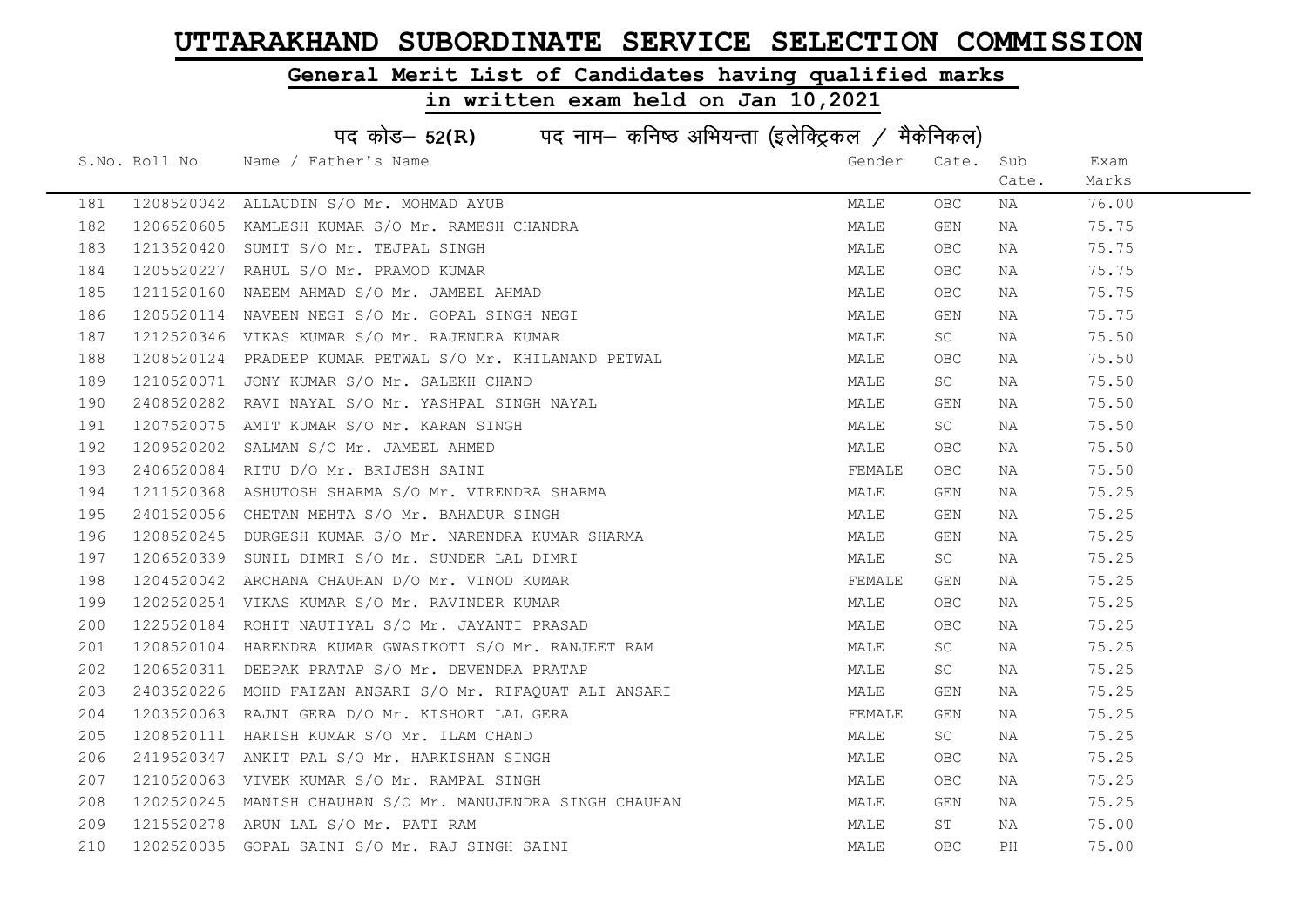### General Merit List of Candidates having qualified marks

|     | पद कोड़- 52(R) पद नाम- कनिष्ठ अभियन्ता (इलेक्ट्रिकल / मैकेनिकल) |                                                                  |        |           |       |       |  |  |
|-----|-----------------------------------------------------------------|------------------------------------------------------------------|--------|-----------|-------|-------|--|--|
|     | S.No. Roll No                                                   | Name / Father's Name                                             | Gender | Cate.     | Sub   | Exam  |  |  |
|     |                                                                 |                                                                  |        |           | Cate. | Marks |  |  |
| 211 | 2419520110                                                      | NAVNEET SINGH NIKHURPA S/O Mr. DEVENDRA SINGH NIKHURPA           | MALE   | ST        | NA    | 75.00 |  |  |
| 212 | 1215520155                                                      | VIVEK BISHT S/O Mr. MANMOHAN SINGH BISHT                         | MALE   | OBC       | NA    | 75.00 |  |  |
| 213 | 1214520416                                                      | PANKAJ KUMAR S/O Mr. RAJESH KUMAR                                | MALE   | SC        | NA    | 75.00 |  |  |
| 214 | 1211520139                                                      | ANKIT KUMAR S/O Mr. RAJ KUMAR                                    | MALE   | <b>SC</b> | NA    | 75.00 |  |  |
| 215 | 1214520326                                                      | NEERAJ KUMAR S/O Mr. RAJ KUMAR                                   | MALE   | <b>SC</b> | NA    | 75.00 |  |  |
| 216 | 2419520092                                                      | AMIT MUNGALI S/O Mr. PURAN CHANDRA                               | MALE   | GEN       | NA    | 75.00 |  |  |
| 217 | 2419520238                                                      | LAXMAN SINGH S/O Mr. KISHAN SINGH                                | MALE   | GEN       | NA    | 74.75 |  |  |
| 218 | 1211520120                                                      | VIKUL KUMAR S/O Mr. BHOLA NATH                                   | MALE   | GEN       | NA    | 74.75 |  |  |
| 219 | 1201520093                                                      | RAHUL SINGH S/O Mr. SAMAYA SINGH                                 | MALE   | SC        | NA    | 74.75 |  |  |
| 220 | 1214520035                                                      | SUNIL NEGI S/O Mr. DARWAN SINGH NEGI                             | MALE   | GEN       | NA    | 74.75 |  |  |
| 221 |                                                                 | 2405520235 ANIL KUMAR S/O Mr. MAHENDRA SINGH                     | MALE   | OBC.      | NA    | 74.75 |  |  |
| 222 | 1215520109                                                      | KM SHOBHA D/O Mr. CHATAR SINGH                                   | FEMALE | OBC .     | NA    | 74.75 |  |  |
| 223 | 2406520098                                                      | NEERAJ PANDEY S/O Mr. GANESH DUTT PANDEY                         | MALE   | GEN       | NA    | 74.50 |  |  |
| 224 |                                                                 | 2401520086 BHASKAR CHANDRA CHANDOLA S/O Mr. KESHAV DATT CHANDOLA | MALE   | GEN       | NA    | 74.50 |  |  |
| 225 |                                                                 | 1205520304 HARISH VERMA S/O Mr. CHUNNI LAL VERMA                 | MALE   | GEN       | NA    | 74.50 |  |  |
| 226 | 1202520091                                                      | SANDEEP SHAH S/O Mr. INDER LAL SHAH                              | MALE   | <b>SC</b> | NA    | 74.50 |  |  |
| 227 | 1206520052                                                      | RENUKA D/O Mr. RAM MOHAN BAHUGUNA                                | FEMALE | GEN       | NA    | 74.50 |  |  |
| 228 | 1212520283                                                      | MOHAN SINGH S/O Mr. HARENDRA SINGH                               | MALE   | GEN       | NA    | 74.50 |  |  |
| 229 | 1213520062                                                      | AJAY RATHAUR S/O Mr. JAI SINGH                                   | MALE   | SC        | NA    | 74.50 |  |  |
| 230 | 1214520187                                                      | PANKAJ RAWAT S/O Mr. PURAN SINGH                                 | MALE   | GEN       | NA    | 74.50 |  |  |
| 231 | 2404520054                                                      | PIYUSH BHANDARI S/O Mr. MAHENDRA SINGH BHANDARI                  | MALE   | GEN       | NA    | 74.25 |  |  |
| 232 |                                                                 | 1205520065 BAVEEN SINGH S/O Mr. CHAIN SINGH RAWAT                | MALE   | OBC.      | NA    | 74.25 |  |  |
| 233 | 1215520120                                                      | CHANDRA SHEKHAR S/O Mr. JAGPAL SINGH                             | MALE   | OBC.      | NA    | 74.25 |  |  |
| 234 | 1225520284                                                      | RAJESH CHANDRA S/O Mr. CHAMAN LAL                                | MALE   | GEN       | NA    | 74.25 |  |  |
| 235 | 1206520096                                                      | SHRIKANT SHARMA S/O Mr. HARISHYAM SHARMA                         | MALE   | GEN       | NA    | 74.25 |  |  |
| 236 |                                                                 | 2401520168 DIVYA BISHT D/O Mr. DEVENDER SINGH BISHT              | FEMALE | GEN       | NA    | 74.25 |  |  |
| 237 |                                                                 | 1206520456 SHOBHRAJ SINGH S/O Mr. NARENDRA SINGH                 | MALE   | OBC       | NA    | 74.00 |  |  |
| 238 |                                                                 | 1206520645 PRAVEEN SINGH NEGI S/O Mr. RAMATAN SINGH NEGI         | MALE   | GEN       | NA    | 74.00 |  |  |
| 239 | 1204520070                                                      | SANDEEP SINGH THALWAL S/O Mr. UMMED SINGH THALWAL                | MALE   | OBC.      | NA    | 74.00 |  |  |
| 240 |                                                                 | 1215520315 AMIT KUMAR S/O Mr. MAHESH KUMAR SHARMA                | MALE   | GEN       | NA    | 74.00 |  |  |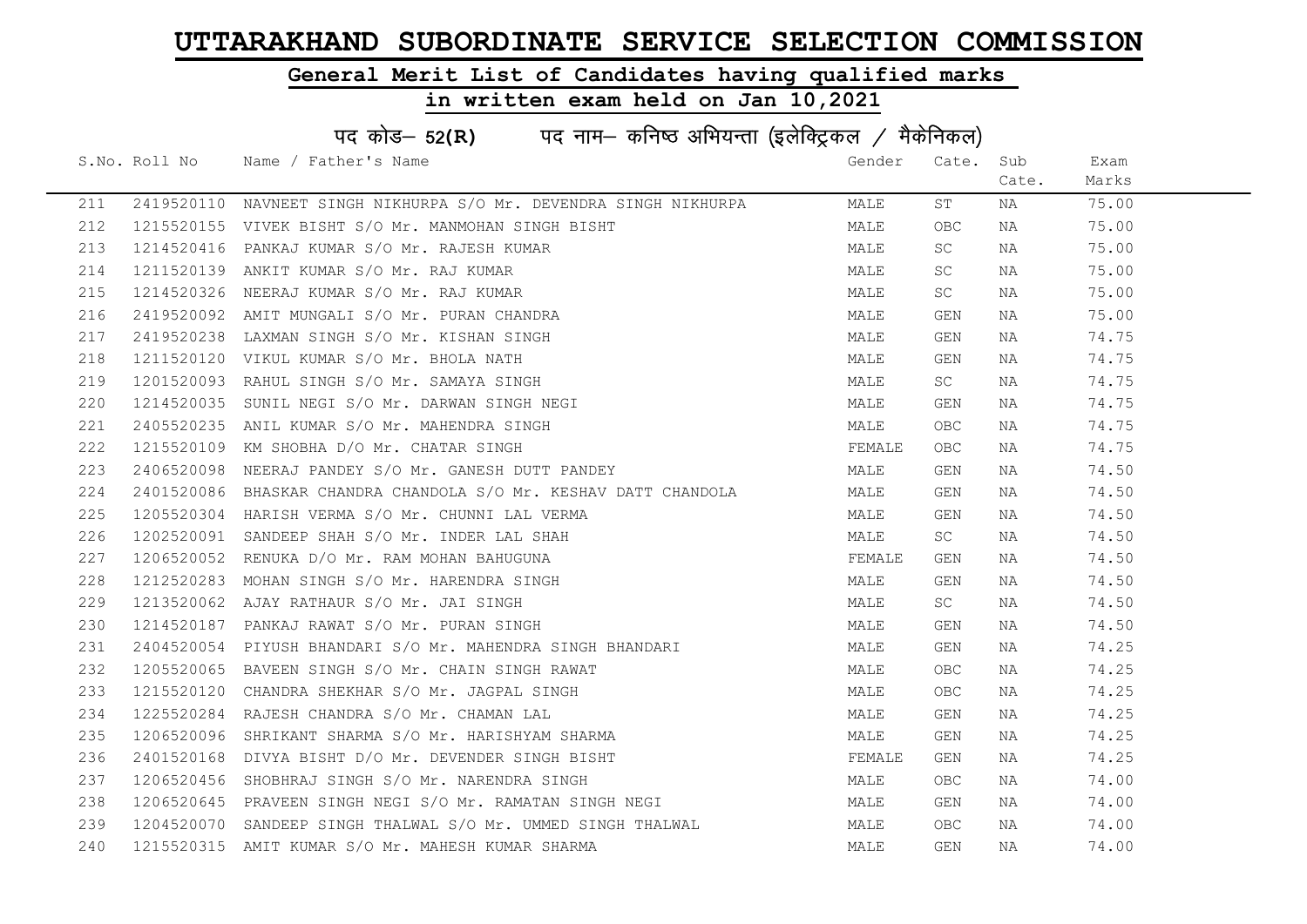### General Merit List of Candidates having qualified marks

|     | पद कोड- 52(R) पद नाम- कनिष्ठ अभियन्ता (इलेक्ट्रिकल / मैकेनिकल) |                                                            |        |            |         |       |  |  |
|-----|----------------------------------------------------------------|------------------------------------------------------------|--------|------------|---------|-------|--|--|
|     | S.No. Roll No                                                  | Name / Father's Name                                       | Gender | Cate.      | Sub     | Exam  |  |  |
|     |                                                                |                                                            |        |            | Cate.   | Marks |  |  |
| 241 |                                                                | 1206520307 KM SHOBHA RANA D/O Mr. YASHPAL SINGH RANA       | FEMALE | GEN        | NA      | 74.00 |  |  |
| 242 |                                                                | 1203520354 HARVIND SINGH S/O Mr. KIRAT SINGH               | MALE   | ST         | NA      | 74.00 |  |  |
| 243 |                                                                | 2405520137 DEEP CHANDRA PANDEY S/O Mr. GOPAL DATT PANDEY   | MALE   | GEN        | EX-Serv | 73.75 |  |  |
| 244 |                                                                | 1213520397 SUMIT SAINI S/O Mr. MAHENDRA PAL SAINI          | MALE   | OBC.       | NA      | 73.75 |  |  |
| 245 |                                                                | 1212520072 MANISH KUMAR S/O Mr. GANGA SARAN                | MALE   | SC         | NA      | 73.75 |  |  |
| 246 |                                                                | 1205520273 ROHAN DOBHAL S/O Mr. JOGESHWAR PRASAD DOBHAL    | MALE   | <b>OBC</b> | NA      | 73.75 |  |  |
| 247 |                                                                | 2403520154 PAWAN PUROHIT S/O Mr. BHAGWATI PRASAD           | MALE   | GEN        | NA      | 73.75 |  |  |
| 248 | 1206520108                                                     | ASHISH MAHAR S/O Mr. JYOT SINGH MEHAR                      | MALE   | GEN        | NA      | 73.75 |  |  |
| 249 | 1225520039                                                     | JAIPAN S/O Mr. SITARAM                                     | MALE   | SC         | NA      | 73.75 |  |  |
| 250 |                                                                | 2408520208 BHPENDRA SINGH S/O Mr. DURGA SINGH              | MALE   | OBC        | NA      | 73.75 |  |  |
| 251 |                                                                | 1208520304 DHARMENDRA SINGH S/O Mr. BHISAHAM SINGH         | MALE   | OBC        | NA      | 73.75 |  |  |
| 252 |                                                                | 1203520380 SALMAN S/O Mr. ABDUL HAMED                      | MALE   | OBC.       | NA      | 73.75 |  |  |
| 253 |                                                                | 1209520127 KHUSHNWAZ ALI S/O Mr. SHARAFAT                  | MALE   | OBC.       | NA      | 73.75 |  |  |
| 254 |                                                                | 1214520031 SANJEET NEGI S/O Mr. BAHADUR SINGH NEGI         | MALE   | GEN        | NA      | 73.50 |  |  |
| 255 |                                                                | 1210520073 RAVI KUMAR S/O Mr. MAHENDRA SINGH               | MALE   | <b>SC</b>  | NA      | 73.50 |  |  |
| 256 | 1203520220                                                     | SUMIT KUMAR S/O Mr. JAGDAMBA PRASAD                        | MALE   | GEN        | NA      | 73.25 |  |  |
| 257 |                                                                | 1225520365 SURAJ SINGH RAWAT S/O Mr. GIRISH SINGH RAWAT    | MALE   | GEN        | NA      | 73.25 |  |  |
| 258 |                                                                | 1203520344 KARAN SINGH NEGI S/O Mr. RAMCHANDRA SINGH       | MALE   | GEN        | NA      | 73.25 |  |  |
| 259 |                                                                | 1201520108 DEEPENDRA BISHT S/O Mr. JAMENDRA SINGH BISHT    | MALE   | OBC.       | NA      | 73.00 |  |  |
| 260 |                                                                | 1210520270 VIKAS KUMAR ARYA S/O Mr. SURESH KUMAR           | MALE   | OBC.       | NA      | 73.00 |  |  |
| 261 |                                                                | 1212520055 RAJPAL PANWAR S/O Mr. SHOORVEER SINGH PANWR     | MALE   | OBC.       | NA      | 73.00 |  |  |
| 262 |                                                                | 1205520290 ARPIT KUMAR S/O Mr. VINOD KUMAR                 | MALE   | OBC.       | NA      | 73.00 |  |  |
| 263 | 2419520178                                                     | ROHIT NAILWAL S/O Mr. ANIL KUMAR                           | MALE   | GEN        | NA      | 73.00 |  |  |
| 264 | 2408520092                                                     | LATA JOSHI D/O Mr. RAMESH CHANDRA JOSHI                    | FEMALE | GEN        | NA      | 73.00 |  |  |
| 265 | 1215520227                                                     | ABHINAV SINGH S/O Mr. SUDESHKUMAR                          | MALE   | GEN        | NA      | 73.00 |  |  |
| 266 |                                                                | 1211520154 SANJAY KUMAR S/O Mr. GYAN CHAND                 | MALE   | OBC.       | NA      | 72.75 |  |  |
| 267 |                                                                | 1212520153 ARVIND SINGH NAYAL S/O Mr. JAGMOHAN SINGH NAYAL | MALE   | GEN        | NA      | 72.75 |  |  |
| 268 |                                                                | 1211520333 VIPIN KUMAR S/O Mr. JAGDISH                     | MALE   | SC         | NA      | 72.75 |  |  |
| 269 |                                                                | 1209520208 RAVIKANT MAMGAIN S/O Mr. SHIV PRAKASH MAMGAIN   | MALE   | GEN        | NA      | 72.75 |  |  |
| 270 |                                                                | 1214520285 RUBY D/O Mr. MEHARBAN SINGH PANWAR              | FEMALE | <b>OBC</b> | ΝA      | 72.75 |  |  |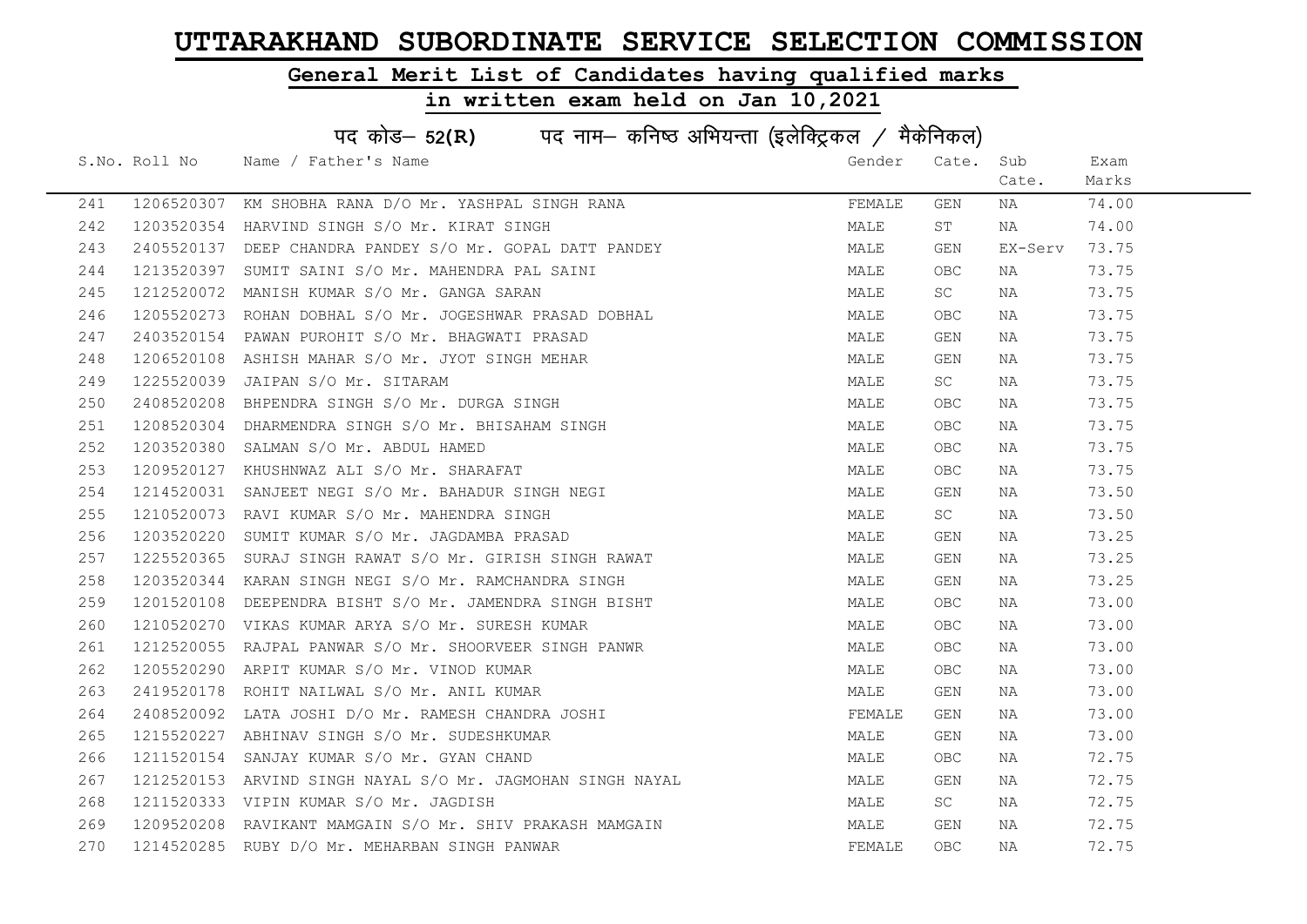### General Merit List of Candidates having qualified marks

|     | पद कोड- 52(R) पद नाम- कनिष्ठ अभियन्ता (इलेक्ट्रिकल / मैकेनिकल) |                                                                     |        |            |       |       |  |  |
|-----|----------------------------------------------------------------|---------------------------------------------------------------------|--------|------------|-------|-------|--|--|
|     | S.No. Roll No                                                  | Name / Father's Name                                                | Gender | Cate.      | Sub   | Exam  |  |  |
|     |                                                                |                                                                     |        |            | Cate. | Marks |  |  |
| 271 |                                                                | 1205520068 SHAILENDRA SINGH RANA S/O Mr. DHARAM SINGH RANA          | MALE   | OBC        | NA    | 72.75 |  |  |
| 272 |                                                                | 1209520035 ABHISHEK TIWARI S/O Mr. KRISHNA KISHOR TIWARI            | MALE   | GEN        | NA    | 72.75 |  |  |
| 273 |                                                                | 1209520156 PREM SHANKAR S/O Mr. ASHOK KUMAR SINGH                   | MALE   | GEN        | NA    | 72.50 |  |  |
| 274 |                                                                | 1206520534 NITIN KUMAR CHAUHAN S/O Mr. ANIL KUMAR                   | MALE   | GEN        | NA    | 72.50 |  |  |
| 275 | 1215520314                                                     | SUMEET PUNDIR S/O Mr. ASHOK KUMAR                                   | MALE   | GEN        | NA    | 72.50 |  |  |
| 276 |                                                                | 1213520315 SUMIT KUMAR JOSHI S/O Mr. SURESH PRASAD JOSHI            | MALE   | OBC.       | NA    | 72.50 |  |  |
| 277 |                                                                | 1213520338 ABHISHEK KUMAR S/O Mr. SUNIL KUMAR                       | MALE   | SC         | NA    | 72.50 |  |  |
| 278 |                                                                | 2408520268 MANOJ BAMETA S/O Mr. DAYA KISHAN BAMETA                  | MALE   | GEN        | NA    | 72.25 |  |  |
| 279 |                                                                | 1225520161 PUSKAR SINGH S/O Mr. BALWANT SINGH                       | MALE   | GEN        | NA    | 72.25 |  |  |
| 280 |                                                                | 2402520117 GAURAV SINGH RAUTELA S/O Mr. BHUPAL SINGH RAUTELA        | MALE   | GEN        | NA    | 72.25 |  |  |
| 281 |                                                                | 1201520047 ANKIT KUMAR S/O Mr. CHENDER PAL                          | MALE   | SC         | NA    | 72.25 |  |  |
| 282 |                                                                | 1225520496 NAVNEET CHAUHAN S/O Mr. ASHOK KUMAR                      | MALE   | GEN        | NA    | 72.25 |  |  |
| 283 |                                                                | 1225520278 AMRESH KUMAR S/O Mr. MANGERAM                            | MALE   | SC         | NA    | 72.00 |  |  |
| 284 |                                                                | 1210520164 HEENA KHAN D/O Mr. USMAN KHAN                            | FEMALE | GEN        | NA    | 72.00 |  |  |
| 285 |                                                                | 1211520134 ASHISH PRASAD S/O Mr. HIRDAY RAM                         | MALE   | GEN        | NA    | 72.00 |  |  |
| 286 | 1206520579                                                     | MITHUN KUMAR S/O Mr. BEER SINGH                                     | MALE   | SC         | NA    | 72.00 |  |  |
| 287 |                                                                | 1212520163 PRAMESH KUMAR S/O Mr. VINOD KUMAR                        | MALE   | SC         | NA    | 72.00 |  |  |
| 288 |                                                                | 1203520050 RAVI KUMAR S/O Mr. RAJENDAR SINGH                        | MALE   | <b>OBC</b> | NA    | 72.00 |  |  |
| 289 |                                                                | 1210520145 BOBI RAWAT S/O Mr. CHANDARBIR SINGH RAWAT                | MALE   | OBC.       | NA    | 72.00 |  |  |
| 290 |                                                                | 1213520403 DURGESH CHANDRA NAUTIYAL S/O Mr. HARISH CHANDRA NAUTIYAL | MALE   | GEN        | NA    | 72.00 |  |  |
| 291 |                                                                | 1206520617 AMIT CHANDRA SHARMA S/O Mr. LAXMI DATT SHARMA            | MALE   | GEN        | NA    | 72.00 |  |  |
| 292 |                                                                | 1210520080 MAHESH SINGH LOLDIYAL S/O Mr. BALVEER SINGH              | MALE   | SC         | NA    | 72.00 |  |  |
| 293 |                                                                | 1207520121 MANOJ DHAMI S/O Mr. KISHAN SINGH DHAMI                   | MALE   | GEN        | NA    | 71.75 |  |  |
| 294 |                                                                | 1213520325 SURAJ SINGH S/O Mr. RAJENDRA SINGH                       | MALE   | GEN        | NA    | 71.75 |  |  |
| 295 | 1215520186                                                     | RAVIKANT PAL S/O Mr. KARMVEER PAL                                   | MALE   | OBC.       | NA    | 71.75 |  |  |
| 296 |                                                                | 2408520136 BHARTI MEHTA D/O Mr. GOPAL SINGH MEHTA                   | FEMALE | GEN        | NA    | 71.75 |  |  |
| 297 |                                                                | 1202520033 BALENDRA KUMAR S/O Mr. YESHPAL SINGH                     | MALE   | SC         | PH    | 71.75 |  |  |
| 298 |                                                                | 2404520116 PREM CHANDRA PANDEY S/O Mr. TRILOCHAN PANDEY             | MALE   | GEN        | NA    | 71.75 |  |  |
| 299 |                                                                | 1205520195 AKSHAY KUMAR S/O Mr. LAXMI NARAYAN                       | MALE   | GEN        | NA    | 71.75 |  |  |
| 300 |                                                                | 1203520197 RAHUL SHAH S/O Mr. SRIPATI SHAH                          | MALE   | <b>SC</b>  | NA    | 71.75 |  |  |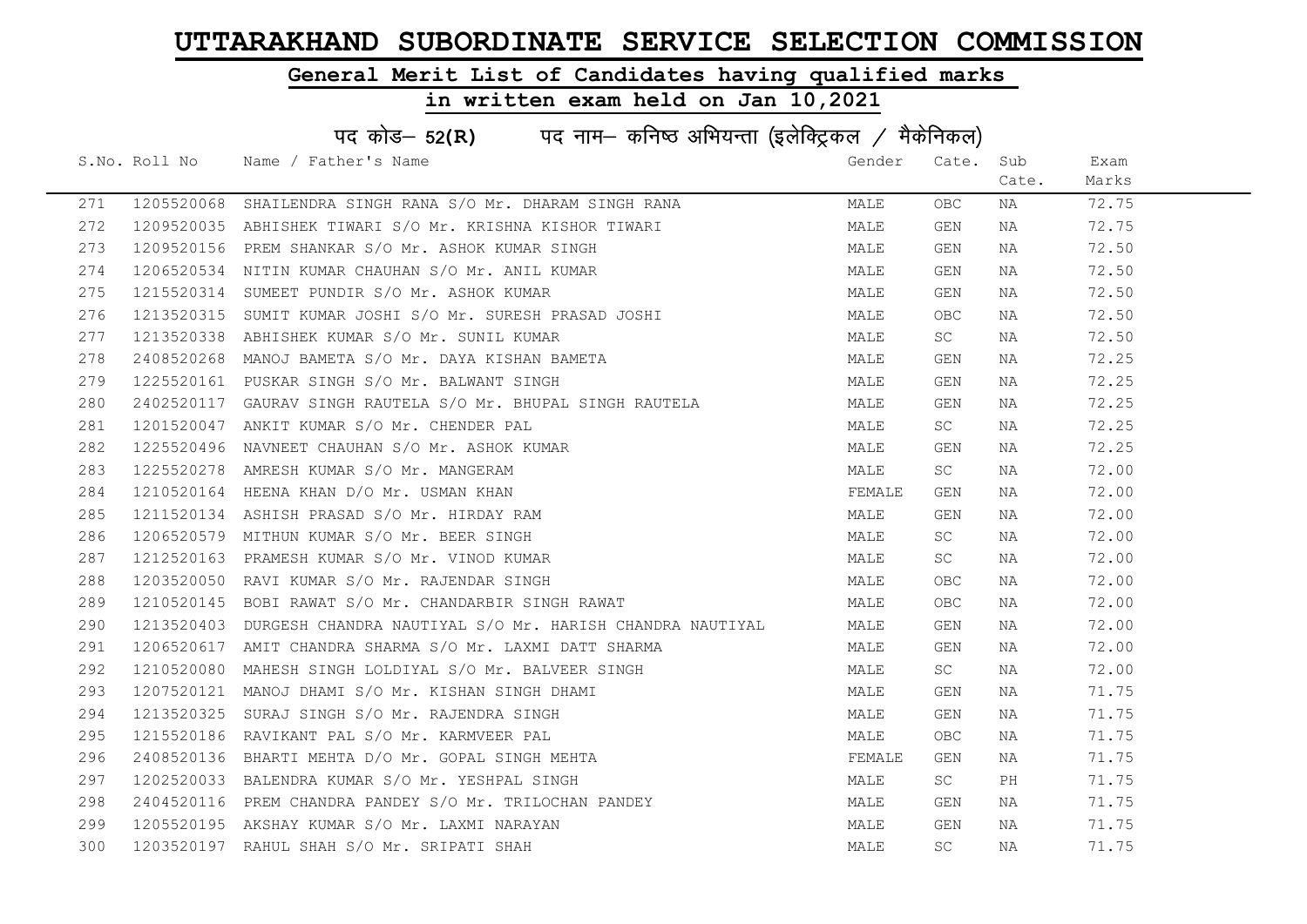### General Merit List of Candidates having qualified marks

|     | पद कोड- 52(R) पद नाम- कनिष्ठ अभियन्ता (इलेक्ट्रिकल / मैकेनिकल) |                                                           |        |           |       |       |  |  |
|-----|----------------------------------------------------------------|-----------------------------------------------------------|--------|-----------|-------|-------|--|--|
|     | S.No. Roll No                                                  | Name / Father's Name                                      | Gender | Cate. Sub |       | Exam  |  |  |
|     |                                                                |                                                           |        |           | Cate. | Marks |  |  |
| 301 |                                                                | 2419520105 ANAND SINGH BISHT S/O Mr. BAHADUR SINGH BISHT  | MALE   | GEN       | NA    | 71.75 |  |  |
| 302 |                                                                | 1214520282 AMIT KUMAR S/O Mr. RAJENDRA PRASAD             | MALE   | SC        | NA    | 71.50 |  |  |
| 303 |                                                                | 1202520116 ASHISH JOSHI S/O Mr. DINESH CHANDRA JOSHI      | MALE   | OBC.      | NA    | 71.50 |  |  |
| 304 |                                                                | 1207520210 NAINA MANIHAR D/O Mr. RAVI BABU MANIHAR        | FEMALE | GEN       | NA    | 71.50 |  |  |
| 305 |                                                                | 1212520086 VIKAS PANWAR S/O Mr. BUDHI SINGH PANWAR        | MALE   | OBC.      | NA    | 71.50 |  |  |
| 306 |                                                                | 1210520275 KALIM ALI S/O Mr. SALIM AHMAD                  | MALE   | OBC       | NA    | 71.50 |  |  |
| 307 |                                                                | 1209520026 SARSWATI VYAS S/O Mr. SUKHDEV CHAMOLI          | FEMALE | OBC.      | NA    | 71.25 |  |  |
| 308 |                                                                | 1212520121 VIKAS SINGH NEGI S/O Mr. TAJBAR SINGH NEGI     | MALE   | GEN       | NA    | 71.25 |  |  |
| 309 |                                                                | 2403520112 VIJAY CHANDRA JOSHI S/O Mr. BACHI DATT JOSHI   | MALE   | GEN       | NA    | 71.25 |  |  |
| 310 |                                                                | 1211520354 VIVEK BHATT S/O Mr. MOHAN PRASAD BHATT         | MALE   | GEN       | NA    | 71.00 |  |  |
| 311 |                                                                | 1211520366 RAVINDRA PRASAD S/O Mr. JAGDAMBA PRASAD        | MALE   | GEN       | NA    | 71.00 |  |  |
| 312 |                                                                | 1211520318 PRADEEP KUNWAR S/O Mr. HEERA SINGH KUNWAR      | MALE   | ST        | NA    | 71.00 |  |  |
| 313 |                                                                | 1213520229 RANJEET S/O Mr. VIJAY PAL                      | MALE   | SC .      | NA    | 71.00 |  |  |
| 314 |                                                                | 1201520061 ANKIT BANGARI S/O Mr. JOT SINGH BANGARI        | MALE   | GEN       | NA    | 71.00 |  |  |
| 315 |                                                                | 2403520031 KAILASH CHANDRA S/O Mr. SHEKHAR CHANDRA        | MALE   | GEN       | NA    | 71.00 |  |  |
| 316 |                                                                | 1210520285 ASHISH KHANDURI S/O Mr. KHIMANAND KHANDURI     | MALE   | GEN       | NA    | 71.00 |  |  |
| 317 | 1214520349                                                     | SONI KATARIA S/O Mr. RAMESH CHAND KATARIA                 | MALE   | SC        | NA    | 70.75 |  |  |
| 318 | 1203520232                                                     | SANDEEP RAWAT S/O Mr. PREM SINGH RAWAT                    | MALE   | GEN       | NA    | 70.75 |  |  |
| 319 |                                                                | 2419520069 NAVIN CHANDRA JOSHI S/O Mr. SHANKER DUTT JOSHI | MALE   | GEN       | NA    | 70.75 |  |  |
| 320 | 2403520044                                                     | YOGESH PANT S/O Mr. HARISH CHANDRA PANT                   | MALE   | GEN       | NA    | 70.75 |  |  |
| 321 |                                                                | 2403520242 ARUN PRAKASH S/O Mr. OM PRAKASH                | MALE   | SC        | NA    | 70.75 |  |  |
| 322 |                                                                | 1212520187 DEEPAK NAUTIYAL S/O Mr. DHARMANAND NAUTIYAL    | MALE   | OBC.      | NA    | 70.75 |  |  |
| 323 |                                                                | 1206520113 SACHIN SINGH NEGI S/O Mr. BALWANT NEGI         | MALE   | GEN       | ΝA    | 70.75 |  |  |
| 324 |                                                                | 1209520200 MAHENDRA NATH MAHANT S/O Mr. GIRDHARI NATH     | MALE   | OBC.      | NA    | 70.75 |  |  |
| 325 | 2402520123                                                     | DEVENDRA KANYAL S/O Mr. MANOHAR SINGH KANYAL              | MALE   | GEN       | NA    | 70.75 |  |  |
| 326 |                                                                | 1212520042 ANJU D/O Mr. JAGAT RAM DOBHAL                  | FEMALE | ST        | NA    | 70.75 |  |  |
| 327 |                                                                | 1214520273 ASHISH CHAMOLI S/O Mr. RAJENDRA PRASAD CHAMOLI | MALE   | GEN       | NA    | 70.75 |  |  |
| 328 | 2402520278                                                     | KRISHANA CHANDRA ARYA S/O Mr. TRILOK CHANDRA              | MALE   | SC        | NA    | 70.75 |  |  |
| 329 |                                                                | 2404520042 NAVEEN UNIYAL S/O Mr. DEVENDRA DUTTA UNIYAL    | MALE   | GEN       | NA    | 70.50 |  |  |
| 330 |                                                                | 2402520128 RAMESH LAL S/O Mr. PREM DASS                   | MALE   | SC        | ΝA    | 70.50 |  |  |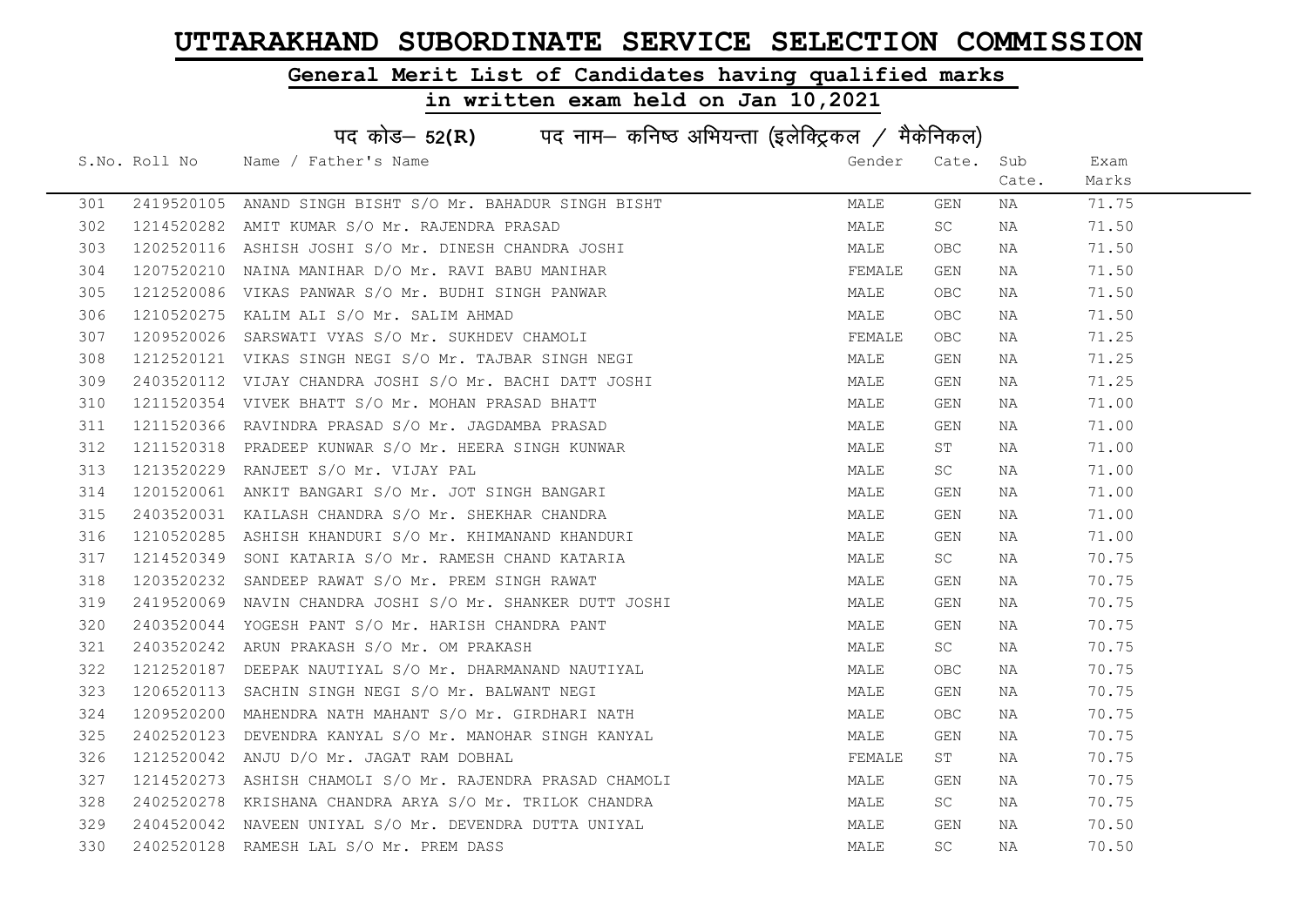### General Merit List of Candidates having qualified marks

| पद कोड- 52(R) पद नाम- कनिष्ठ अभियन्ता (इलेक्ट्रिकल / मैकेनिकल) |               |                                                                   |        |       |       |       |  |
|----------------------------------------------------------------|---------------|-------------------------------------------------------------------|--------|-------|-------|-------|--|
|                                                                | S.No. Roll No | Name / Father's Name                                              | Gender | Cate. | Sub   | Exam  |  |
|                                                                |               |                                                                   |        |       | Cate. | Marks |  |
| 331                                                            | 1206520388    | RIYA BHATT D/O Mr. RAMA KANT BHATT                                | FEMALE | GEN   | NA    | 70.50 |  |
| 332                                                            | 1212520320    | ANUJ KUMAR S/O Mr. RAJPAL SINGH                                   | MALE   | OBC   | NA    | 70.50 |  |
| 333                                                            |               | 1206520649 AMIT KUMAR VERMA S/O Mr. RADHEY SHYAM                  | MALE   | OBC   | NA    | 70.50 |  |
| 334                                                            | 1225520209    | SANNEE KUMAR S/O Mr. ISHVAR CHAND                                 | MALE   | SC    | NA    | 70.50 |  |
| 335                                                            |               | 1205520184 AAMIR SUHAIL S/O Mr. NASIR AHMAD                       | MALE   | OBC.  | NA    | 70.50 |  |
| 336                                                            |               | 2408520094 NITIN KUMAR S/O Mr. JAIVEER SINGH                      | MALE   | GEN   | NA    | 70.50 |  |
| 337                                                            |               | 1206520632 DINESH PRASAD NAINWAL S/O Mr. GOVERDHAN PRASAD NAINWAL | MALE   | GEN   | NA    | 70.50 |  |
| 338                                                            | 2404520279    | GAURAV SINGH CHAUHAN S/O Mr. NATTHU SINGH CHAUHAN                 | MALE   | GEN   | NA    | 70.50 |  |
| 339                                                            | 2404520060    | RAJDEEP PANDEY S/O Mr. SURESH CHANDRA PANDEY                      | MALE   | GEN   | NA    | 70.25 |  |
| 340                                                            | 1202520086    | AASHISH SHARMA S/O Mr. JAGDISH SHARMA                             | MALE   | OBC   | NA    | 70.25 |  |
| 341                                                            |               | 2419520145 JYOTI PANERU D/O Mr. BHUWAN CHANDRA PANERU             | FEMALE | GEN   | NA    | 70.25 |  |
| 342                                                            | 1210520126    | VIJENDRA PAL SINGH S/O Mr. SAUNU                                  | MALE   | SC    | NA    | 70.25 |  |
| 343                                                            | 1207520066    | VIKALP KUMAR S/O Mr. CHANDRA SINGH                                | MALE   | SC -  | NA    | 70.25 |  |
| 344                                                            |               | 1225520317 AMIT DABRAL S/O Mr. DEVANAND DABRAL                    | MALE   | GEN   | NA    | 70.25 |  |
| 345                                                            |               | 1211520091 MANOJ KUMAR S/O Mr. JAGDISH PRASAD                     | MALE   | GEN   | NA    | 70.00 |  |
| 346                                                            |               | 1211520313 GAURAV SHAH S/O Mr. RAJENDRA SHAH                      | MALE   | SC    | NA    | 70.00 |  |
| 347                                                            | 1214520242    | SURENDRA SINGH RAWAT S/O Mr. DHARM SINGH RAWAT                    | MALE   | GEN   | NA    | 70.00 |  |
| 348                                                            |               | 1201520046 NADEEM AHMAD S/O Mr. SAGEER AHMAD                      | MALE   | OBC.  | NA    | 70.00 |  |
| 349                                                            |               | 1213520061 PRITAM SINGH RAWAT S/O Mr. ARJUN SINGH RAWAT           | MALE   | OBC.  | NA    | 70.00 |  |
| 350                                                            | 1212520287    | DINESH RAWAT S/O Mr. JAGMOHAN SINGH                               | MALE   | GEN   | NA    | 69.75 |  |
| 351                                                            |               | 1203520306 KARISHMA KAPOOR D/O Mr. NARNDRA KAPOOR                 | FEMALE | GEN   | NA    | 69.75 |  |
| 352                                                            |               | 1203520206 SANDEEP KUMAR S/O Mr. FAKIR CHAND                      | MALE   | SC -  | NA    | 69.75 |  |
| 353                                                            |               | 1209520265 ATUL DANGWAL S/O Mr. VINOD DANGWAL                     | MALE   | GEN   | NA    | 69.75 |  |
| 354                                                            | 2403520136    | ROHIT KAPKOTI S/O Mr. MAHENDRA SINGH KAPKOTI                      | MALE   | GEN   | NA    | 69.75 |  |
| 355                                                            | 1210520081    | PRAVEEN PRASAD S/O Mr. RAMKRISHNA BADONI                          | MALE   | OBC   | NA    | 69.50 |  |
| 356                                                            |               | 2419520117 AMIT POKHRIYAL S/O Mr. RAMESHWAR PRASAD POKHRIYAL      | MALE   | GEN   | NA    | 69.50 |  |
| 357                                                            |               | 1205520094 PIYUSH S/O Mr. JAI PRAKASH YADAV                       | MALE   | OBC.  | NA    | 69.50 |  |
| 358                                                            |               | 1207520240 ARUN KUMAR S/O Mr. DHARAM PAL                          | MALE   | SC    | NA    | 69.50 |  |
| 359                                                            | 2402520283    | SWEETI SAINI S/O Mr. JAL SINGH                                    | FEMALE | OBC.  | NA    | 69.50 |  |
| 360                                                            |               | 1202520173 MITHUN KUMAR S/O Mr. DHARAM SINGH                      | MALE   | SC    | ΝA    | 69.25 |  |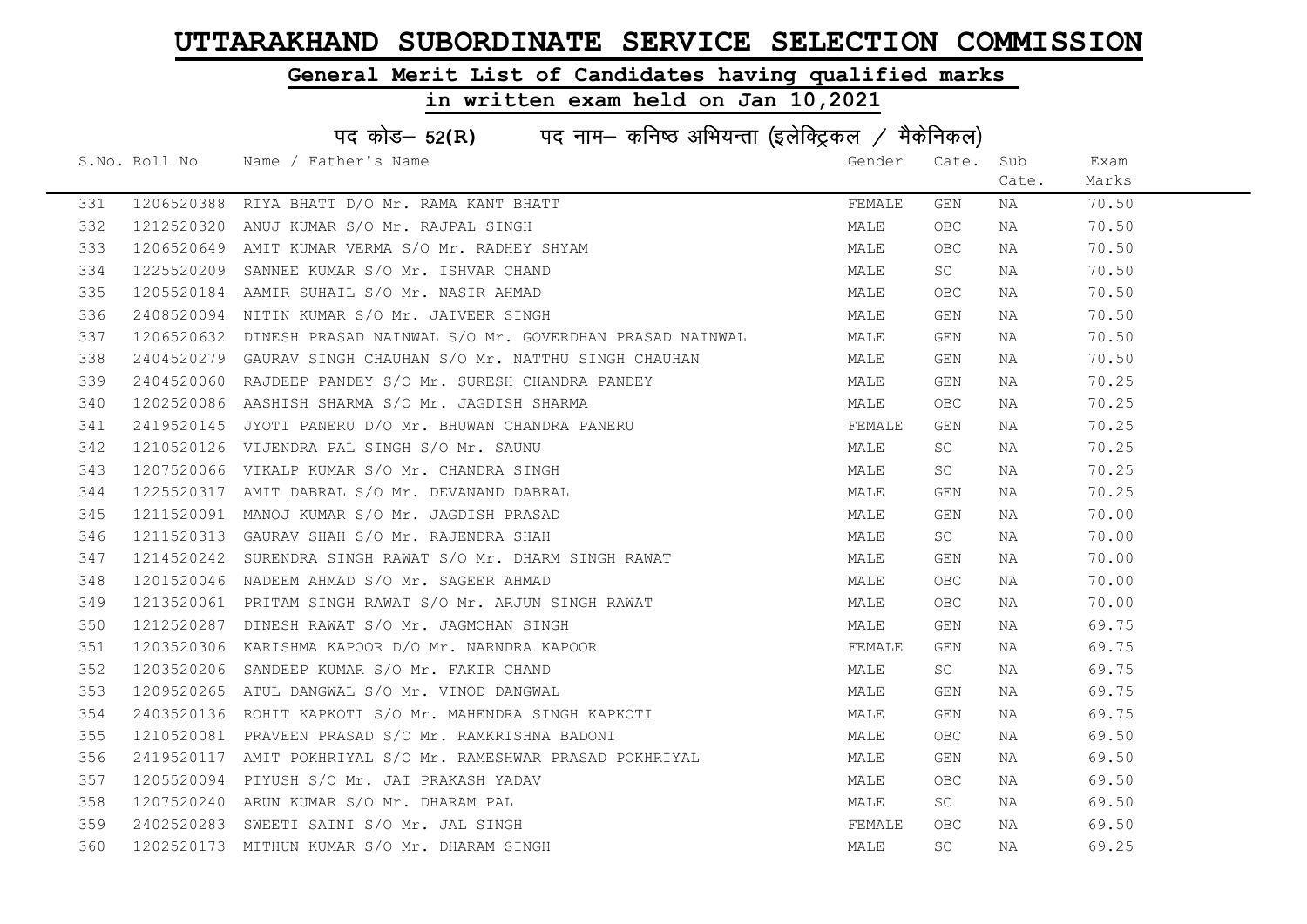### General Merit List of Candidates having qualified marks

|     | पद कोड- 52(R) पद नाम- कनिष्ठ अभियन्ता (इलेक्ट्रिकल / मैकेनिकल) |                                                               |        |           |       |       |  |  |
|-----|----------------------------------------------------------------|---------------------------------------------------------------|--------|-----------|-------|-------|--|--|
|     |                                                                | S.No. Roll No Name / Father's Name                            | Gender | Cate.     | Sub   | Exam  |  |  |
|     |                                                                |                                                               |        |           | Cate. | Marks |  |  |
| 361 |                                                                | 2403520177 HITESH JOSHI S/O Mr. CHITRAMANI JOSHI              | MALE   | GEN       | NA    | 69.25 |  |  |
| 362 | 1211520370                                                     | KM SMIRTA GUSAIN D/O Mr. HARENDRA SINGH GUSAIN                | FEMALE | GEN       | NA    | 69.25 |  |  |
| 363 | 1206520401                                                     | YUSUF ALI S/O Mr. SHAKEEL AHAMAD                              | MALE   | OBC.      | NA    | 69.25 |  |  |
| 364 | 1211520489                                                     | SUMIT PANDEY S/O Mr. PURAN CHAND PANDEY                       | MALE   | GEN       | NA    | 69.25 |  |  |
| 365 | 2404520286                                                     | KAILASH BHANDARI S/O Mr. SUDARSHAN SINGH                      | MALE   | GEN       | NA    | 69.00 |  |  |
| 366 | 1201520118                                                     | NITIN KUMAR S/O Mr. RAMESH CHANDRA                            | MALE   | SC        | NA    | 69.00 |  |  |
| 367 |                                                                | 2403520156 MAQSOOD KHAN S/O Mr. AYUB KHAN                     | MALE   | GEN       | NA    | 69.00 |  |  |
| 368 | 2407520027                                                     | RAVI SHANKAR S/O Mr. MAHESH CHANDRA                           | MALE   | <b>SC</b> | NA    | 69.00 |  |  |
| 369 | 2401520236                                                     | NIKITA DARMWAL D/O Mr. MANOJ DARMWAL                          | FEMALE | GEN       | NA    | 69.00 |  |  |
| 370 | 1214520157                                                     | SACHIN KUMAR S/O Mr. ASHOK KUMAR                              | MALE   | GEN       | NA    | 68.75 |  |  |
| 371 |                                                                | 1212520345 VIKASH KUMAR S/O Mr. NEKI RAM                      | MALE   | <b>SC</b> | NA    | 68.75 |  |  |
| 372 | 2405520127                                                     | MUKUL NAINWAL S/O Mr. NANDA BALLABH NAINWAL                   | MALE   | GEN       | NA    | 68.75 |  |  |
| 373 |                                                                | 1214520369 EKTA RAWAT D/O Mr. AJAB KISHORE RAWAT              | FEMALE | GEN       | NA    | 68.75 |  |  |
| 374 |                                                                | 2401520194 UMESH CHANDRA GARJOLA S/O Mr. GOPAL DATT GARJOLA   | MALE   | GEN       | NA    | 68.75 |  |  |
| 375 |                                                                | 1209520047 SANDEEP KUMAR S/O Mr. ISAM SINGH                   | MALE   | SC        | NA    | 68.75 |  |  |
| 376 | 1212520148                                                     | GAURAV MALIK S/O Mr. MAHARAJ SINGH                            | MALE   | OBC       | NA    | 68.75 |  |  |
| 377 | 1225520314                                                     | MANISHA RANI D/O Mr. ABHAY DAS                                | FEMALE | <b>SC</b> | NA    | 68.75 |  |  |
| 378 |                                                                | 1225520206 DHARMENDER KUMAR S/O Mr. MAHANAND                  | MALE   | SC.       | NA    | 68.50 |  |  |
| 379 |                                                                | 1206520397 KAMLESH PRASAD PUROHIT S/O Mr. VIDYA DUTT PUROHIT  | MALE   | GEN       | NA    | 68.50 |  |  |
| 380 |                                                                | 1210520094 PRADEEP BISHT S/O Mr. MANWAR SINGH                 | MALE   | GEN       | NA    | 68.50 |  |  |
| 381 |                                                                | 2408520153 SUMIT CHANDRA KHARKWAL S/O Mr. RADHESHYAM KHARKWAL | MALE   | GEN       | NA    | 68.50 |  |  |
| 382 |                                                                | 1212520332 ANKUR KUMAR S/O Mr. NARESH KUMAR                   | MALE   | GEN       | NA    | 68.50 |  |  |
| 383 |                                                                | 1203520177 VIJAY KUMAR S/O Mr. VINOD KUMAR                    | MALE   | SC        | NA    | 68.50 |  |  |
| 384 |                                                                | 1209520199 RAJAT KUMAR NAUTIYAL S/O Mr. BUDDHI SAGAR NAUTIYAL | MALE   | OBC       | NA    | 68.50 |  |  |
| 385 | 1203520073                                                     | VIKAS SINGH MAHAR S/O Mr. BACHAN SINGH MAHAR                  | MALE   | OBC.      | NA    | 68.50 |  |  |
| 386 | 1213520238                                                     | ROHIT KUMAR S/O Mr. BABURAM                                   | MALE   | OBC.      | NA    | 68.25 |  |  |
| 387 |                                                                | 2405520072 LEKHRAJ NITWAL S/O Mr. LAXMAN SINGH NITWAL         | MALE   | ST        | NA    | 68.25 |  |  |
| 388 |                                                                | 1202520160 UPENDRA SINGH S/O Mr. HARSH SINGH                  | MALE   | GEN       | NA    | 68.25 |  |  |
| 389 |                                                                | 1212520278 VIKASH GOSWAMI S/O Mr. BHUSHAN GOSWAMI             | MALE   | GEN       | NA    | 68.25 |  |  |
| 390 |                                                                | 1211520228 VIKRAM NEGI S/O Mr. UMED SINGH NEGI                | MALE   | GEN       | NA    | 68.25 |  |  |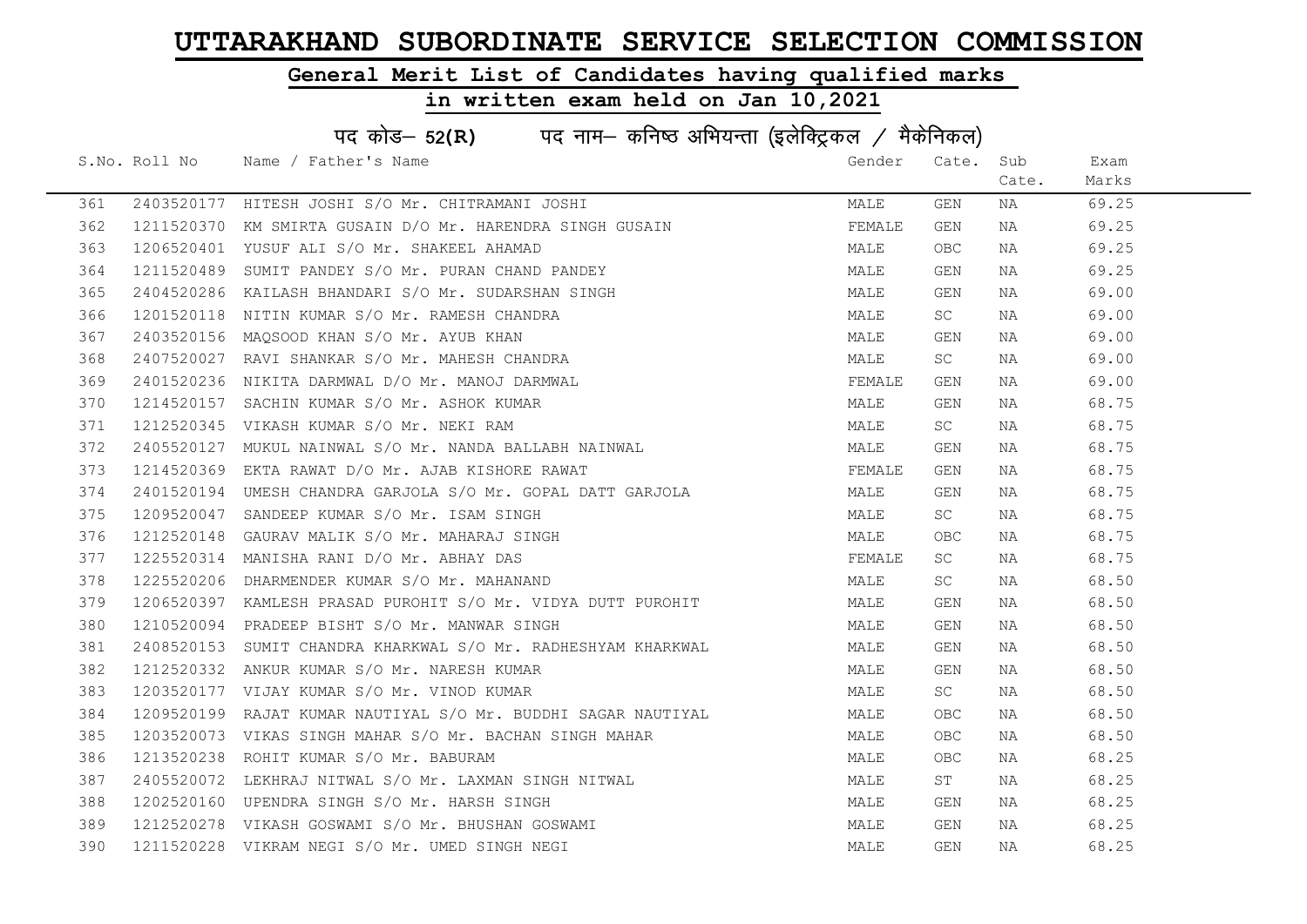### General Merit List of Candidates having qualified marks

|     | पद कोड– 52(R) पद नाम– कनिष्ठ अभियन्ता (इलेक्ट्रिकल / मैकेनिकल) |                                                                |        |            |       |       |  |  |
|-----|----------------------------------------------------------------|----------------------------------------------------------------|--------|------------|-------|-------|--|--|
|     |                                                                | S.No. Roll No Name / Father's Name                             | Gender | Cate.      | Sub   | Exam  |  |  |
|     |                                                                |                                                                |        |            | Cate. | Marks |  |  |
| 391 |                                                                | 1215520051 RAJAT GAURAV S/O Mr. PREM LAL                       | MALE   | SC         | NA    | 68.25 |  |  |
| 392 |                                                                | 1202520274 SHUBHAM KUMAR S/O Mr. NATHI RAM                     | MALE   | <b>OBC</b> | NA    | 68.25 |  |  |
| 393 |                                                                | 1203520304 SHOAIB ALAM S/O Mr. GHAYYUR SHAH                    | MALE   | GEN        | NA    | 68.00 |  |  |
| 394 | 1204520059                                                     | VIJENDRA KUMAR ARYA S/O Mr. SHANKAR DAS ARYA                   | MALE   | SC         | NA    | 68.00 |  |  |
| 395 | 1203520290                                                     | ARVIND ASWAL S/O Mr. VIJAY SINGH                               | MALE   | OBC        | NA    | 68.00 |  |  |
| 396 |                                                                | 1203520341 GIRISH CHANDRA S/O Mr. LAXMI PRASAD                 | MALE   | GEN        | NA    | 68.00 |  |  |
| 397 |                                                                | 2402520176 PAWAN PANDEY S/O Mr. DEVI DATT PANDEY               | MALE   | GEN        | NA    | 68.00 |  |  |
| 398 | 1225520259                                                     | PRAVEEN MISHRA S/O Mr. CHAKRADHAR PRASAD MISHRA                | MALE   | GEN        | NA    | 68.00 |  |  |
| 399 | 1225520029                                                     | FARHAN ULLAH S/O Mr. ISHRAT ULLAH                              | MALE   | GEN        | NA    | 68.00 |  |  |
| 400 | 1215520213                                                     | DEEP SINGH S/O Mr. MUNESH PAL                                  | MALE   | OBC.       | NA    | 68.00 |  |  |
| 401 |                                                                | 2419520232 MOHIT CHANDRA PANDEY S/O Mr. KISHAN CHANDRA PANDEY  | MALE   | GEN        | NA    | 68.00 |  |  |
| 402 | 2419520265                                                     | RAHUL ASHOK DAFOUTY S/O Mr. RAM SINGH                          | MALE   | GEN        | NA    | 68.00 |  |  |
| 403 |                                                                | 1207520118 DINESH KUMAR S/O Mr. RAMESH CHAND                   | MALE   | SC         | NA    | 68.00 |  |  |
| 404 |                                                                | 1208520144 MAHAVEER SHARMA S/O Mr. DHYAN SINGH                 | MALE   | ST         | NA    | 67.75 |  |  |
| 405 |                                                                | 2406520099 DEEPAK BISHT S/O Mr. JAGAT SINGH                    | MALE   | GEN        | NA    | 67.75 |  |  |
| 406 |                                                                | 2408520302 PUSHKAR SINGH RAUTELA S/O Mr. BALWANT SINGH RAUTELA | MALE   | GEN        | NA    | 67.75 |  |  |
| 407 | 1212520034                                                     | DIPTI D/O Mr. KUNWAR SINGH NEGI                                | FEMALE | GEN        | NA    | 67.75 |  |  |
| 408 | 2403520217                                                     | SAPNA BHOJ D/O Mr. OMPAL SINGH BHOJ                            | FEMALE | GEN        | NA    | 67.75 |  |  |
| 409 |                                                                | 1213520162 ANKIT RAWAT S/O Mr. ARJUN SINGH RAWAT               | MALE   | GEN        | NA    | 67.75 |  |  |
| 410 | 1214520227                                                     | RAVI KUMAR S/O Mr. CHOTE LAL                                   | MALE   | GEN        | NA    | 67.75 |  |  |
| 411 |                                                                | 2402520151 KAPIL DEV SINGH BORA S/O Mr. DEVENDRA SINGH BORA    | MALE   | GEN        | NA    | 67.75 |  |  |
| 412 |                                                                | 1206520635 VASUDEV VERMA S/O Mr. ARVIND KUMAR VERMA            | MALE   | GEN        | NA    | 67.75 |  |  |
| 413 |                                                                | 1204520073 ANKIT PRASAD S/O Mr. RAJENDRA PRASAD SEMWAL         | MALE   | OBC.       | NA    | 67.75 |  |  |
| 414 | 2419520082                                                     | GURMAIL SINGH S/O Mr. TAHAL SINGH                              | MALE   | OBC        | NA    | 67.50 |  |  |
| 415 | 1214520213                                                     | SANDEEP BHATT S/O Mr. PREM DUTT BHATT                          | MALE   | OBC.       | NA    | 67.50 |  |  |
| 416 | 1211520287                                                     | SANDEEP SINGH S/O Mr. CHITRA SINGH                             | MALE   | GEN        | NA    | 67.50 |  |  |
| 417 |                                                                | 1207520129 AMIT KUMAR S/O Mr. SEWA RAM                         | MALE   | SC         | NA    | 67.50 |  |  |
| 418 |                                                                | 2405520045 ROHTASH S/O Mr. JAY SINGH                           | MALE   | OBC.       | NA    | 67.50 |  |  |
| 419 |                                                                | 1206520276 SUBHAM BISHT S/O Mr. VIJAY SINGH BISHT              | MALE   | GEN        | NA    | 67.50 |  |  |
| 420 |                                                                | 1203520040 AMAN KUMAR S/O Mr. KASHI RAM                        | MALE   | <b>SC</b>  | NA    | 67.25 |  |  |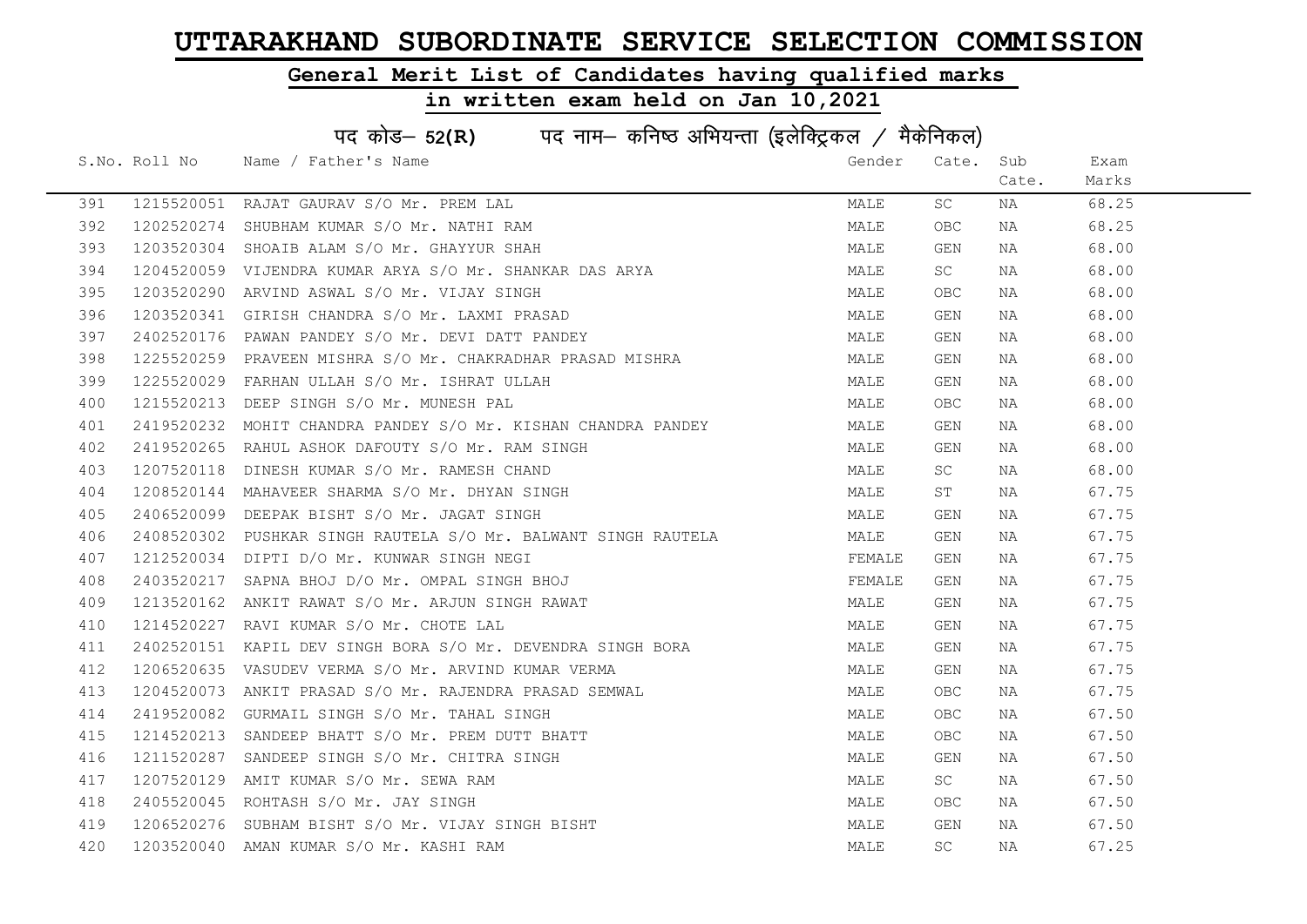### General Merit List of Candidates having qualified marks

|     | पद कोड़- 52(R) पद नाम- कनिष्ठ अभियन्ता (इलेक्ट्रिकल / मैकेनिकल) |                                                              |        |            |       |       |  |  |
|-----|-----------------------------------------------------------------|--------------------------------------------------------------|--------|------------|-------|-------|--|--|
|     | S.No. Roll No                                                   | Name / Father's Name                                         | Gender | Cate.      | Sub   | Exam  |  |  |
|     |                                                                 |                                                              |        |            | Cate. | Marks |  |  |
| 421 |                                                                 | 1207520122 SARASWATI THAPA S/O Mr. MOHAN SINGH THAPA         | FEMALE | <b>OBC</b> | NA    | 67.25 |  |  |
| 422 | 1206520150                                                      | CHANDAN SHARMA S/O Mr. NARENDRA SHARMA                       | MALE   | GEN        | NA    | 67.25 |  |  |
| 423 |                                                                 | 1210520131 HAMENDRA SINGH S/O Mr. SHER SINGH                 | MALE   | GEN        | NA    | 67.25 |  |  |
| 424 | 1214520287                                                      | GANESH PANWAR S/O Mr. BACHAN SINGH PANWAR                    | MALE   | GEN        | NA    | 67.25 |  |  |
| 425 | 1212520335                                                      | VIKAS BHARDWAJ S/O Mr. RAMDAYAL BHARDWAJ                     | MALE   | GEN        | NA    | 67.25 |  |  |
| 426 | 1209520173                                                      | ASHU KUMAR S/O Mr. SHIV KUMAR                                | MALE   | SC         | NA    | 67.25 |  |  |
| 427 |                                                                 | 1207520248 KM ANKITA CHAMOLI D/O Mr. P P CHAMOLI             | FEMALE | GEN        | NA    | 67.00 |  |  |
| 428 | 1209520028                                                      | ANUJ JOSHI S/O Mr. DINESH CHANDRA JOSHI                      | MALE   | <b>OBC</b> | NA    | 67.00 |  |  |
| 429 | 2407520113                                                      | YASHASWI JOSHI S/O Mr. LALIT MOHAN JOSHI                     | MALE   | GEN        | NA    | 67.00 |  |  |
| 430 | 2404520123                                                      | SAURABH S/O Mr. BRIJESH SAINI                                | MALE   | OBC        | NA    | 67.00 |  |  |
| 431 | 1211520230                                                      | VIVEK NEGI S/O Mr. KUNDAN SINGH NEGI                         | MALE   | GEN        | NA    | 66.75 |  |  |
| 432 | 1203520239                                                      | ABHISHEK PAL S/O Mr. RAJPAL SINGH                            | MALE   | GEN        | NA    | 66.75 |  |  |
| 433 |                                                                 | 1210520133 RAVINDER KUMAR S/O Mr. RAM JATAN                  | MALE   | GEN        | NA    | 66.75 |  |  |
| 434 |                                                                 | 1225520286 MANENDER SINGH NEGI S/O Mr. KISHOR SINGH NEGI     | MALE   | GEN        | NA    | 66.75 |  |  |
| 435 |                                                                 | 1215520078 KAMAL SINGH NEGI S/O Mr. BHAKT DARSHAN SINGH NEGI | MALE   | GEN        | NA    | 66.75 |  |  |
| 436 | 1211520275                                                      | SUMIT S/O Mr. GOVIND SINGH                                   | MALE   | ST         | NA    | 66.75 |  |  |
| 437 | 1204520170                                                      | KM SHAKIRA S/O Mr. SULEMAN ALI                               | FEMALE | OBC        | NA    | 66.75 |  |  |
| 438 | 1202520123                                                      | MANISH SINGH NEGI S/O Mr. SURENDRA SINGH NEGI                | MALE   | GEN        | NA    | 66.75 |  |  |
| 439 | 1206520543                                                      | KM DIVYA D/O Mr. MOHAN SINGH                                 | FEMALE | GEN        | NA    | 66.75 |  |  |
| 440 | 1214520406                                                      | ROBIN SINGH S/O Mr. SUMAN SINGH                              | MALE   | OBC        | NA    | 66.75 |  |  |
| 441 | 1203520082                                                      | TAPENDRA RAWAT S/O Mr. SURENDRA SINGH RAWAT                  | MALE   | GEN        | NA    | 66.50 |  |  |
| 442 |                                                                 | 1206520597 SUNIL KUMAR BHATT S/O Mr. BUDHI BALLABH BHATT     | MALE   | GEN        | NA    | 66.50 |  |  |
| 443 | 1202520189                                                      | AJEET SINGH NEGI S/O Mr. VIKRAM SINGH NEGI                   | MALE   | GEN        | NA    | 66.50 |  |  |
| 444 | 1214520064                                                      | JITESH KUMAR S/O Mr. VIJAY MOHAN                             | MALE   | GEN        | NA    | 66.50 |  |  |
| 445 | 2402520266                                                      | SHANKAR SWARNKAR S/O Mr. SOMNATH                             | MALE   | GEN        | NA    | 66.50 |  |  |
| 446 | 1209520256                                                      | SHIV KUMARI D/O Mr. SITA RAM                                 | FEMALE | GEN        | NA    | 66.50 |  |  |
| 447 |                                                                 | 1207520149 CHHAVI KAINTH S/O Mr. ANIL KAINTH                 | FEMALE | OBC        | NA    | 66.50 |  |  |
| 448 |                                                                 | 1211520421 ROHIT KUMAR S/O Mr. JASWANT SINGH                 | MALE   | GEN        | NA    | 66.50 |  |  |
| 449 |                                                                 | 1214520314 ANKUR KUMAR S/O Mr. OMKAR                         | MALE   | OBC        | NA    | 66.50 |  |  |
| 450 | 1225520478                                                      | SUDESH KUMAR S/O Mr. BABU RAM                                | MALE   | SC         | NA    | 66.50 |  |  |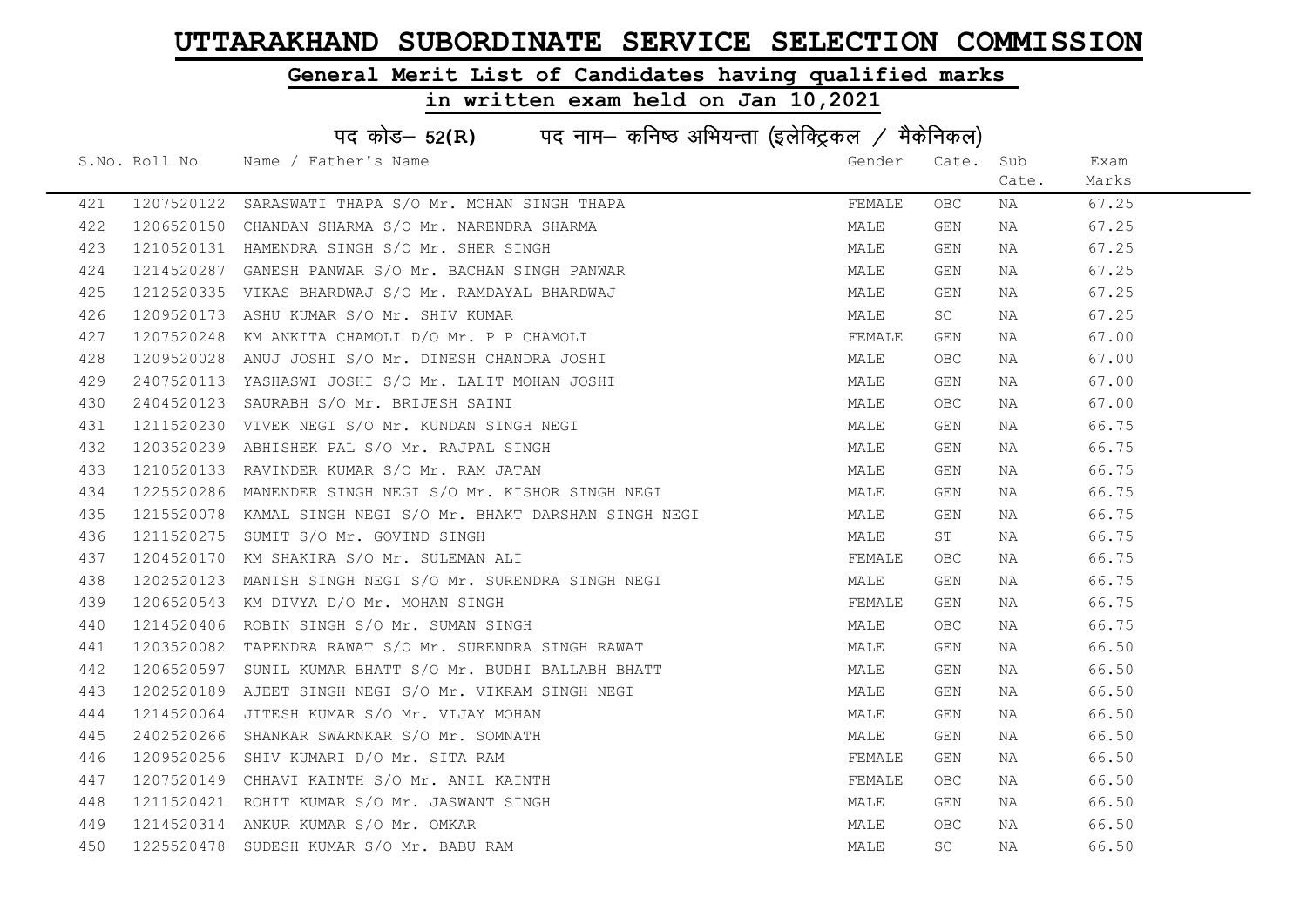### General Merit List of Candidates having qualified marks

|     | पद कोड- 52(R) पद नाम- कनिष्ठ अभियन्ता (इलेक्ट्रिकल / मैकेनिकल) |                                                             |        |       |       |       |  |  |
|-----|----------------------------------------------------------------|-------------------------------------------------------------|--------|-------|-------|-------|--|--|
|     | S.No. Roll No                                                  | Name / Father's Name                                        | Gender | Cate. | Sub   | Exam  |  |  |
|     |                                                                |                                                             |        |       | Cate. | Marks |  |  |
| 451 |                                                                | 1215520036 SACHIN KUMAR S/O Mr. SEVA RAM                    | MALE   | OBC.  | PH    | 66.50 |  |  |
| 452 |                                                                | 1225520095 NAGENDRA SINGH MAURA S/O Mr. MANOHAR SINGH MAURA | MALE   | GEN   | NA    | 66.25 |  |  |
| 453 |                                                                | 1201520128 AMIT KUMAR TIWARI S/O Mr. YOGENDRA NATH TIWARI   | MALE   | GEN   | NA    | 66.25 |  |  |
| 454 |                                                                | 1208520315 UMESH KUMAR S/O Mr. ILAM CHAND                   | MALE   | SC    | NA    | 66.25 |  |  |
| 455 | 2403520278                                                     | SHEKHAR PANDEY S/O Mr. K P PANDEY                           | MALE   | GEN   | NA    | 66.25 |  |  |
| 456 |                                                                | 2405520159 VIJAY KUMAR S/O Mr. RAJU                         | MALE   | OBC.  | NA    | 66.25 |  |  |
| 457 |                                                                | 2408520203 SONU JOSHI D/O Mr. BIPIN CHANDRA JOSHI           | FEMALE | GEN   | NA    | 66.25 |  |  |
| 458 | 1204520026                                                     | NAVEEN KUMAR S/O Mr. JANGBAHADUR                            | MALE   | GEN   | PH    | 66.25 |  |  |
| 459 | 2403520277                                                     | NEERAJ SINGH KAIRA S/O Mr. DHYAN SINGH KAIRA                | MALE   | GEN   | NA    | 66.25 |  |  |
| 460 |                                                                | 1207520196 MANISHA YADAV D/O Mr. VEDPAL SINGH YADAV         | FEMALE | GEN   | NA    | 66.25 |  |  |
| 461 |                                                                | 1211520299 NITIN PANWAR S/O Mr. SHOORVEER SINGH             | MALE   | OBC.  | NA    | 66.25 |  |  |
| 462 |                                                                | 1202520064 DINESH HATWAL S/O Mr. GUNANAND HATWAL            | MALE   | GEN   | NA    | 66.00 |  |  |
| 463 |                                                                | 1211520240 HIMANSHU JOSHI S/O Mr. DEVENDRA PRASAD JOSHI     | MALE   | GEN   | NA    | 66.00 |  |  |
| 464 |                                                                | 1210520016 RAMESH KUMAR S/O Mr. MANGE RAM                   | MALE   | SC    | NA    | 66.00 |  |  |
| 465 |                                                                | 1211520232 TEETU SAINI S/O Mr. LAKHMICHAND                  | MALE   | OBC   | NA    | 66.00 |  |  |
| 466 |                                                                | 1208520172 ASHISH BAHUGUNA S/O Mr. MADHVA NAND BAHUGUNA     | MALE   | GEN   | NA    | 66.00 |  |  |
| 467 | 1225520341                                                     | SACHIN KUMAR S/O Mr. SUSHIL KUMAR                           | MALE   | SC    | NA    | 66.00 |  |  |
| 468 | 2408520084                                                     | IKESH SINGH KUNWAR S/O Mr. NARAYAN SINGH KUNWAR             | MALE   | GEN   | NA    | 66.00 |  |  |
| 469 |                                                                | 1211520426 SANJAY BHATTACHARYA S/O Mr. NITAI BHATTACHARYA   | MALE   | GEN   | NA    | 66.00 |  |  |
| 470 |                                                                | 1215520274 GAJENDRA SINGH S/O Mr. MEGHNATH SINGH            | MALE   | OBC.  | NA    | 66.00 |  |  |
| 471 |                                                                | 1208520058 SALMAN S/O Mr. MUSTAQ                            | MALE   | OBC.  | NA    | 66.00 |  |  |
| 472 | 1204520112                                                     | ANIL SINGH NEGI S/O Mr. DHIRAJ SINGH NEGI                   | MALE   | GEN   | NA    | 65.75 |  |  |
| 473 |                                                                | 1214520193 MOHD AKHLAK ANSARI S/O Mr. MOHD ISLAM            | MALE   | OBC.  | NA    | 65.75 |  |  |
| 474 |                                                                | 1206520483 SUNIL KUMAR PANDEYA S/O Mr. TARA DUTT PANDEYA    | MALE   | GEN   | NA    | 65.75 |  |  |
| 475 | 2407520039                                                     | MAMTA LUMYAL D/O Mr. NAIN SINGH LUMYAL                      | FEMALE | GEN   | NA    | 65.75 |  |  |
| 476 |                                                                | 1215520263 KM POOJA TOMAR S/O Mr. NARAYAN TOMAR             | FEMALE | ST    | NA    | 65.75 |  |  |
| 477 |                                                                | 1203520367 LOKENDRA KUMAR S/O Mr. SATISH KUMAR              | MALE   | SC    | NA    | 65.75 |  |  |
| 478 |                                                                | 1206520505 SALONI TYAGI D/O Mr. BIJENDER TYAGI              | FEMALE | GEN   | NA    | 65.75 |  |  |
| 479 |                                                                | 1207520081 POOJA BHATT D/O Mr. RAJESH PRASAD BHATT          | FEMALE | GEN   | NA    | 65.75 |  |  |
| 480 |                                                                | 1209520195 SONIT KUMAR S/O Mr. YASHPAL SINGH                | MALE   | OBC.  | NA    | 65.50 |  |  |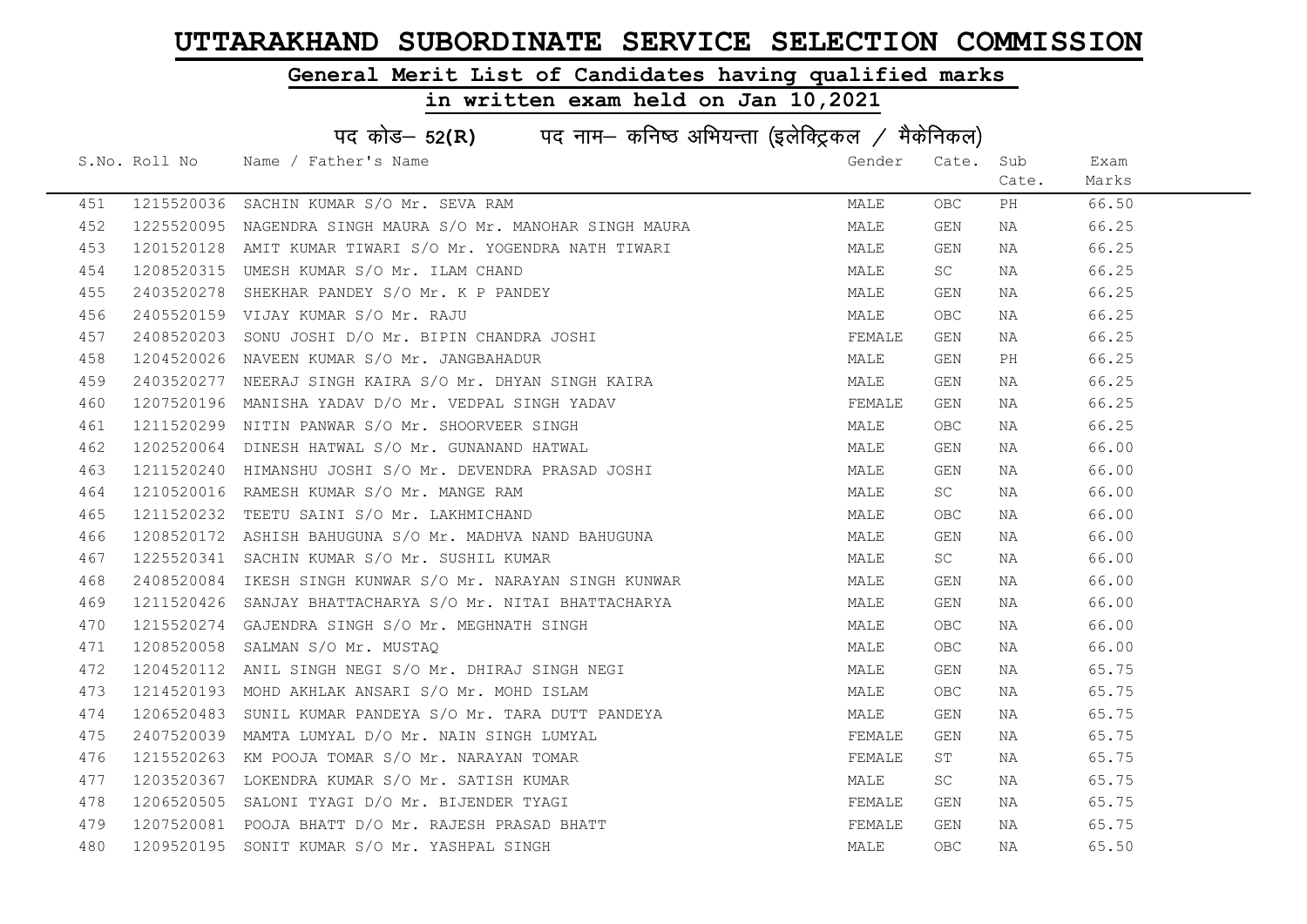### General Merit List of Candidates having qualified marks

|     | पद कोड- 52(R) पद नाम- कनिष्ठ अभियन्ता (इलेक्ट्रिकल / मैकेनिकल) |                                                                 |        |           |       |       |  |  |
|-----|----------------------------------------------------------------|-----------------------------------------------------------------|--------|-----------|-------|-------|--|--|
|     |                                                                | S.No. Roll No Name / Father's Name                              | Gender | Cate.     | Sub   | Exam  |  |  |
|     |                                                                |                                                                 |        |           | Cate. | Marks |  |  |
| 481 |                                                                | 1225520037 KAPIL ARYA S/O Mr. DIWANU ARYA                       | MALE   | SC        | NA    | 65.50 |  |  |
| 482 | 1202520163                                                     | ARUN KUMAR DOBHAL S/O Mr. VINOD KUMAR DOBHAL                    | MALE   | GEN       | NA    | 65.50 |  |  |
| 483 |                                                                | 1209520109 ARJUN KUMAR S/O Mr. GULAB SINGH                      | MALE   | SC        | NA    | 65.50 |  |  |
| 484 | 1206520149                                                     | RAJESH KUMAR S/O Mr. BASANTU                                    | MALE   | SC        | NA    | 65.50 |  |  |
| 485 | 1201520157                                                     | SACHIN KUMAR S/O Mr. RAJENDRA SINGH                             | MALE   | OBC       | NA    | 65.50 |  |  |
| 486 |                                                                | 1214520353 VIKRANT KUMAR CHANDRA S/O Mr. NARENDRA KUMAR CHANDRA | MALE   | SC        | NA    | 65.50 |  |  |
| 487 | 1211520076                                                     | MUKESH PRASAD S/O Mr. DHANI RAM BIJALWAN                        | MALE   | GEN       | NA    | 65.50 |  |  |
| 488 | 1225520152                                                     | BIMAL SINGH CHAUHAN S/O Mr. BELAM SINGH CHAUHAN                 | MALE   | GEN       | NA    | 65.25 |  |  |
| 489 | 2404520133                                                     | LAL SINGH S/O Mr. LAXMAN SINGH BHANDARI                         | MALE   | GEN       | NA    | 65.25 |  |  |
| 490 | 1214520431                                                     | AJAY KUMAR S/O Mr. SHISHRAM                                     | MALE   | SC        | NA    | 65.25 |  |  |
| 491 |                                                                | 1225520062 SACHIN KUMAR S/O Mr. DINESH KUMAR                    | MALE   | SC        | NA    | 65.25 |  |  |
| 492 |                                                                | 1209520105 NAVEEN SINGH S/O Mr. SHYAM SINGH                     | MALE   | SC        | NA    | 65.25 |  |  |
| 493 |                                                                | 1206520216 RADHA D/O Mr. NARENDRA DUTT                          | FEMALE | GEN       | NA    | 65.25 |  |  |
| 494 | 1203520346                                                     | SANOJ KUMAR S/O Mr. ASHOK KUMAR                                 | MALE   | OBC.      | NA    | 65.25 |  |  |
| 495 |                                                                | 1210520135 KM HIMANI D/O Mr. BABU LAL FARASHI                   | FEMALE | GEN       | NA    | 65.25 |  |  |
| 496 | 1212520329                                                     | CHARU SHARMA S/O Mr. SUNIL SHARMA                               | FEMALE | GEN       | NA    | 65.25 |  |  |
| 497 | 2403520067                                                     | DEEP CHANDRA JOSHI S/O Mr. GIRISH CHANDRA JOSHI                 | MALE   | GEN       | NA    | 65.25 |  |  |
| 498 | 1204520056                                                     | NEERAJ KUMAR BADHNI S/O Mr. LOKENDRA DUTT BADHNI                | MALE   | OBC.      | NA    | 65.25 |  |  |
| 499 | 1213520379                                                     | RAJEEV CHANDRA PANDEY S/O Mr. DEVI DATT PANDEY                  | MALE   | GEN       | NA    | 65.00 |  |  |
| 500 | 1206520080                                                     | SATYENDAR KUMAR S/O Mr. VIJAY PAL                               | MALE   | OBC.      | NA    | 65.00 |  |  |
| 501 | 2406520128                                                     | VINOD GIRI S/O Mr. HEERA GIRI                                   | MALE   | OBC.      | NA    | 65.00 |  |  |
| 502 |                                                                | 1205520067 ARVIND KUMAR S/O Mr. LAKHAN SINGH                    | MALE   | SC -      | NA    | 65.00 |  |  |
| 503 | 1211520414                                                     | SHADAB KHAN S/O Mr. SHAIN KHAN                                  | MALE   | GEN       | NA    | 65.00 |  |  |
| 504 |                                                                | 1208520123 KM SUCHITA S/O Mr. SUNDAR SINGH                      | FEMALE | ST        | NA    | 65.00 |  |  |
| 505 | 1209520139                                                     | DEEPAK SINGH TOMAR S/O Mr. BALDEV SINGH TOMAR                   | MALE   | ST        | NA    | 65.00 |  |  |
| 506 | 1204520146                                                     | NAVEEN S/O Mr. LAXMAN SINGH                                     | MALE   | GEN       | NA    | 64.75 |  |  |
| 507 |                                                                | 1212520073 PRAKASH SINGH PANU S/O Mr. BHIM SINGH PANU           | MALE   | GEN       | NA    | 64.75 |  |  |
| 508 |                                                                | 1225520148 VINOD KUMAR ARORA S/O Mr. RAMPAL SINGH               | MALE   | OBC.      | NA    | 64.75 |  |  |
| 509 | 1203520321                                                     | RONIKA RANA S/O Mr. DUNI CHAND RANA                             | FEMALE | GEN       | NA    | 64.75 |  |  |
| 510 |                                                                | 1213520257 LALIT PRASAD S/O Mr. SHISHUPAL LAL                   | MALE   | <b>SC</b> | NA    | 64.75 |  |  |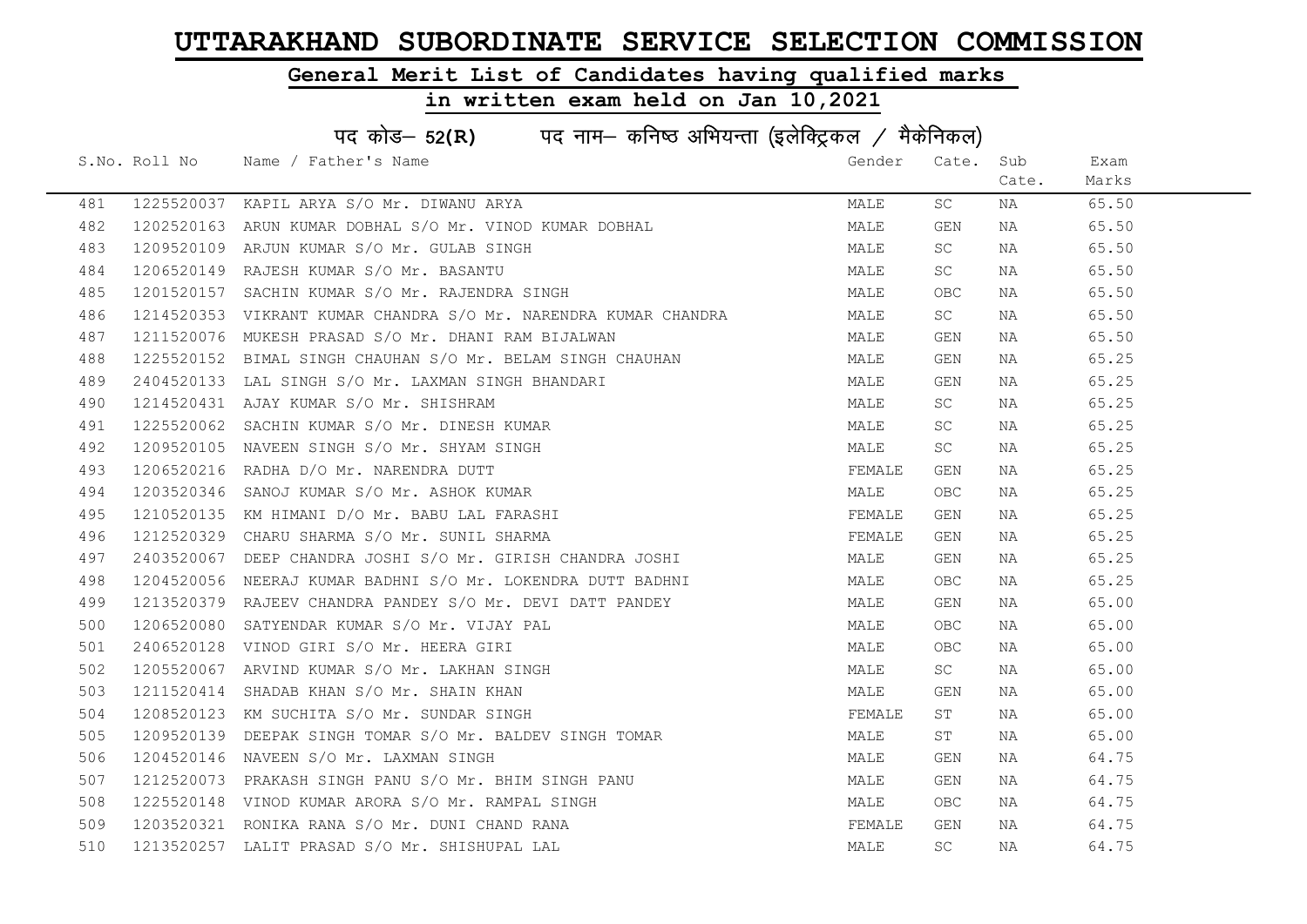### General Merit List of Candidates having qualified marks

|     | पद कोड– 52(R) पद नाम– कनिष्ठ अभियन्ता (इलेक्ट्रिकल / मैकेनिकल) |                                                  |        |            |       |       |  |  |
|-----|----------------------------------------------------------------|--------------------------------------------------|--------|------------|-------|-------|--|--|
|     | S.No. Roll No                                                  | Name / Father's Name                             | Gender | Cate.      | Sub   | Exam  |  |  |
|     |                                                                |                                                  |        |            | Cate. | Marks |  |  |
| 511 | 1225520434                                                     | GAURAV KATHURIA S/O Mr. SHYAM LAL KATHURIA       | MALE   | GEN        | NA    | 64.75 |  |  |
| 512 | 1210520119                                                     | MAHESH SINGH RANA S/O Mr. PAIMAN SINGH RANA      | MALE   | ST         | NA    | 64.75 |  |  |
| 513 | 1210520104                                                     | MOHIT SEMWAL S/O Mr. SATYA PRASAD SEMWAL         | MALE   | <b>OBC</b> | NA    | 64.75 |  |  |
| 514 | 1207520008                                                     | SUMIT GIRI S/O Mr. PRAMOD GIRI                   | MALE   | OBC.       | PH    | 64.75 |  |  |
| 515 | 1214520317                                                     | MOHD SHADIK S/O Mr. NASEEM AHMAD                 | MALE   | OBC.       | NA    | 64.75 |  |  |
| 516 | 1215520329                                                     | KM NAMRATA S/O Mr. PURNA NAND RATUDI             | FEMALE | GEN        | NA    | 64.75 |  |  |
| 517 | 2404520226                                                     | SHUBHAM JOSHI S/O Mr. BHAIRUV DUTT JOSHI         | MALE   | GEN        | NA    | 64.75 |  |  |
| 518 | 1207520032                                                     | VISHNUPAL RANA S/O Mr. ANAND SINGH RANA          | MALE   | <b>OBC</b> | NA    | 64.75 |  |  |
| 519 | 1225520483                                                     | SANJAY KUMAR S/O Mr. KALU RAM                    | MALE   | SC.        | NA    | 64.50 |  |  |
| 520 | 1215520150                                                     | RAJENDRA DUTT S/O Mr. RAMESH CHAND               | MALE   | ST         | NA    | 64.50 |  |  |
| 521 | 2404520148                                                     | TRIBHUWAN SINGH RANA S/O Mr. KAMAL SINGH RANA    | MALE   | ST         | NA    | 64.50 |  |  |
| 522 | 1211520271                                                     | SHANTI S/O Mr. NAGDAS                            | MALE   | <b>SC</b>  | NA    | 64.50 |  |  |
| 523 | 2402520225                                                     | POOJA ARYA D/O Mr. BHUWAN CHANDRA ARYA           | FEMALE | SC         | NA    | 64.50 |  |  |
| 524 | 1202520097                                                     | SANDEEP S/O Mr. BHAGWATI PRASAD                  | MALE   | GEN        | NA    | 64.50 |  |  |
| 525 |                                                                | 1209520104 ANJALI NEGI S/O Mr. PREM SINGH NEGI   | FEMALE | GEN        | NA    | 64.50 |  |  |
| 526 | 1206520151                                                     | PRAVEEN SINGH S/O Mr. HARENDRA SINGH             | MALE   | GEN        | NA    | 64.50 |  |  |
| 527 | 1201520102                                                     | NAVEEN KUMAR RAWAT S/O Mr. SHIVENDRA SINGH RAWAT | MALE   | <b>OBC</b> | NA    | 64.50 |  |  |
| 528 | 1215520068                                                     | AVANTIKA BHANDARI S/O Mr. PRADEEP SINGH BHANDARI | FEMALE | GEN        | NA    | 64.50 |  |  |
| 529 |                                                                | 2402520173 HEMANT KUMAR S/O Mr. NARESH KUMAR     | MALE   | OBC.       | NA    | 64.50 |  |  |
| 530 | 2406520044                                                     | ANJESH KUMAR GAUTAM S/O Mr. KARAN PAL            | MALE   | SC         | NA    | 64.25 |  |  |
| 531 | 2419520033                                                     | VINOD KUMAR GUPTA S/O Mr. PARAS NATH GUPTA       | MALE   | GEN        | NA    | 64.25 |  |  |
| 532 | 2419520264                                                     | JAGDISH CHANDRA PANDEY S/O Mr. PARMANAND         | MALE   | GEN        | NA    | 64.25 |  |  |
| 533 |                                                                | 1213520023 SANJEEV KUMAR S/O Mr. YASH PAL SINGH  | MALE   | SC         | NA    | 64.25 |  |  |
| 534 | 1212520169                                                     | PREETI RAWAT S/O Mr. CHATAR SINGH RAWAT          | FEMALE | <b>OBC</b> | NA    | 64.25 |  |  |
| 535 | 1225520313                                                     | GAURAV SINGH S/O Mr. JASPAL SINGH                | MALE   | <b>OBC</b> | NA    | 64.25 |  |  |
| 536 | 2405520132                                                     | KHAGENDRA JOSHI S/O Mr. DINESH CHANDRA JOSHI     | MALE   | GEN        | NA    | 64.00 |  |  |
| 537 | 1213520324                                                     | SATYA PRAKASH S/O Mr. PRATAP SINGH               | MALE   | SC         | NA    | 64.00 |  |  |
| 538 | 1215520059                                                     | BIRJESH KUMAR S/O Mr. SURESH CHAND               | MALE   | SC         | NA    | 64.00 |  |  |
| 539 | 1212520028                                                     | NASEEM AHMAD S/O Mr. JAMIL AHMAD                 | MALE   | <b>OBC</b> | NA    | 64.00 |  |  |
| 540 |                                                                | 1208520084 SUNDER SINGH S/O Mr. MOHAR SINGH      | MALE   | ST         | NA    | 64.00 |  |  |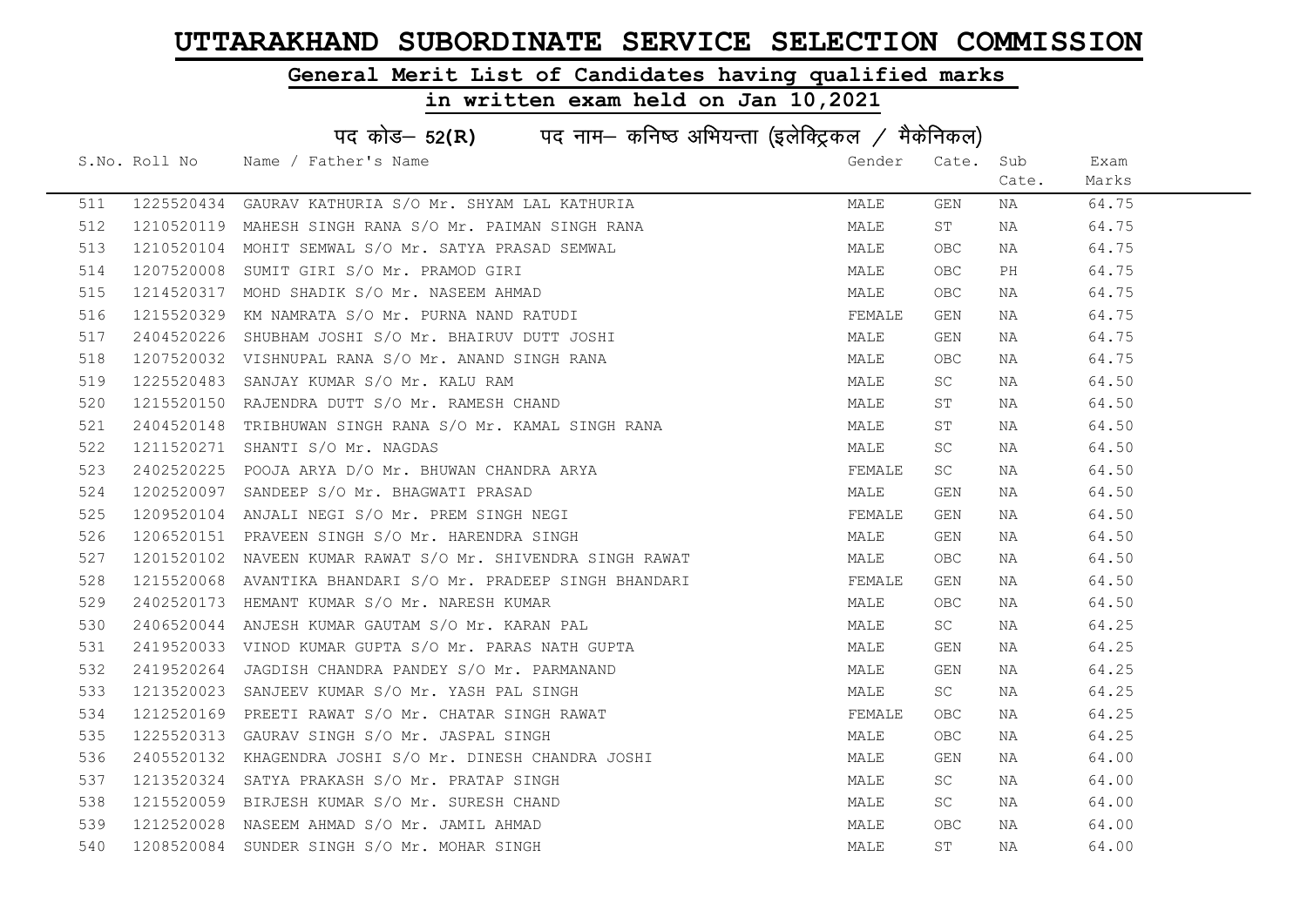### General Merit List of Candidates having qualified marks

|     | पद कोड– 52(R) पद नाम– कनिष्ठ अभियन्ता (इलेक्ट्रिकल / मैकेनिकल) |                                                                                                                                                        |        |           |       |       |  |  |
|-----|----------------------------------------------------------------|--------------------------------------------------------------------------------------------------------------------------------------------------------|--------|-----------|-------|-------|--|--|
|     |                                                                | S.No. Roll No Name / Father's Name                                                                                                                     | Gender | Cate.     | Sub   | Exam  |  |  |
|     |                                                                |                                                                                                                                                        |        |           | Cate. | Marks |  |  |
| 541 |                                                                | 1206520463 POOJA SINGH S/O Mr. RAKESH KUMAR                                                                                                            | FEMALE | GEN       | NA    | 64.00 |  |  |
| 542 |                                                                | 2404520061 AJAY KUMAR S/O Mr. SURESHANAND                                                                                                              | MALE   | GEN       | NA    | 64.00 |  |  |
| 543 |                                                                | 1208520016 SANDEEP SINGH BISHT S/O Mr. ALAM SINGH BISHT                                                                                                | MALE   | GEN       | NA    | 64.00 |  |  |
| 544 |                                                                | 1208520134 NITIN SAINI S/O Mr. BRIJPAL SAINI                                                                                                           | MALE   | OBC       | NA    | 64.00 |  |  |
| 545 | 1214520309                                                     | SHUBHAM KUMAR SAINI S/O Mr. LOKESH KUMAR SAINI                                                                                                         | MALE   | OBC       | NA    | 64.00 |  |  |
| 546 |                                                                | 1225520253 KM RITU S/O Mr. MAHIPAL SINGH                                                                                                               | FEMALE | GEN       | NA    | 64.00 |  |  |
| 547 |                                                                | 1206520592 AKSHAY CHAUHAN S/O Mr. RAJESH CHAUHAN                                                                                                       | MALE   | GEN       | NA    | 64.00 |  |  |
| 548 |                                                                | 2408520181 PANKAJ BHANDARI S/O Mr. LAXMAN SINGH BHANDARI                                                                                               | MALE   | GEN       | NA    | 63.75 |  |  |
| 549 |                                                                | 1211520442 SANDHAYA NEGI S/O Mr. DEERGPAL SINGH                                                                                                        | FEMALE | OBC       | NA    | 63.75 |  |  |
| 550 | 1201520112                                                     | BHUPAL SINGH KORANGA S/O Mr. GOVIND SINGH KORANGA                                                                                                      | MALE   | GEN       | NA    | 63.75 |  |  |
| 551 |                                                                | 1206520508 RAKESH KUMAR DHYANI S/O Mr. RAMESHWAR PRASAD<br>1202520067 ANMOL RATURI S/O Mr. ANIL RATURI                                                 | MALE   | GEN       | NA    | 63.75 |  |  |
| 552 |                                                                |                                                                                                                                                        | MALE   | OBC       | NA    | 63.75 |  |  |
| 553 | 1213520366                                                     | CHARAN SINGH MEHRA S/O Mr. BISHAN SINGH MEHRA                                                                                                          | MALE   | GEN       | NA    | 63.50 |  |  |
| 554 |                                                                | 1214520506 MOHD GALIB S/O Mr. SHRAFAT ALI                                                                                                              | MALE   | OBC       | NA    | 63.50 |  |  |
| 555 |                                                                | 1204520159 SATYAVEER S/O Mr. DAYARAM                                                                                                                   | MALE   | GEN       | NA    | 63.50 |  |  |
| 556 |                                                                | 1201520260 PARVEEN KUMAR S/O Mr. DEV SHARMA                                                                                                            | MALE   | SC        | NA    | 63.50 |  |  |
| 557 | 1213520125                                                     | JITENDRA KUMAR S/O Mr. OMPAL                                                                                                                           | MALE   | SC        | NA    | 63.50 |  |  |
| 558 | 1205520243                                                     | ANKIT KUMAR S/O Mr. DHOOM SINGH                                                                                                                        | MALE   | OBC.      | NA    | 63.50 |  |  |
| 559 |                                                                | 1211520176 SAWAN KUMAR MOGARA S/O Mr. RAJESH KUMAR MOGARA                                                                                              | MALE   | SC        | NA    | 63.50 |  |  |
| 560 |                                                                | 2419520055 BHUWAN KAPRI S/O Mr. NANDA BALLABH KAPRI                                                                                                    | MALE   | GEN       | NA    | 63.50 |  |  |
| 561 |                                                                | 2401520114 VINOD KUMAR S/O Mr. SURESH CHANDRA MAURYA                                                                                                   | MALE   | OBC       | NA    | 63.50 |  |  |
| 562 |                                                                | 1215520044 SHIVANGI RANA D/O Mr. BRIJPAL SINGH RANA<br>1208520056 INTZAR ALI S/O Mr. AKLEEM ALI<br>1209520233 RUKMANI PRAJAPATI S/O Mr. RAM BACHAN RAM | FEMALE | GEN       | FF    | 63.50 |  |  |
| 563 |                                                                |                                                                                                                                                        | MALE   | OBC.      | NA    | 63.50 |  |  |
| 564 |                                                                |                                                                                                                                                        | FEMALE | OBC       | NA    | 63.50 |  |  |
| 565 | 1213520137                                                     | DALIP KUMAR SHARMA S/O Mr. RAJPAL SHARMA                                                                                                               | MALE   | GEN       | NA    | 63.25 |  |  |
| 566 | 1211520445                                                     | RAJESH SINGH RANA S/O Mr. VIRENDRA SINGH RANA                                                                                                          | MALE   | GEN       | NA    | 63.25 |  |  |
| 567 |                                                                | 1225520386 AMIT KUMAR S/O Mr. PREM SINGH                                                                                                               | MALE   | SC        | NA    | 63.25 |  |  |
| 568 |                                                                | 1206520161 NAVEEN NAVAL S/O Mr. SURAT SINGH NAVAL                                                                                                      | MALE   | GEN       | NA    | 63.25 |  |  |
| 569 |                                                                | 1203520300 RAVINDRA KUMAR S/O Mr. SHER SINGH                                                                                                           | MALE   | <b>SC</b> | NA    | 63.25 |  |  |
| 570 |                                                                | 1207520087 ASHISH KUMAR S/O Mr. PREM CHAND                                                                                                             | MALE   | SC        | NA    | 63.25 |  |  |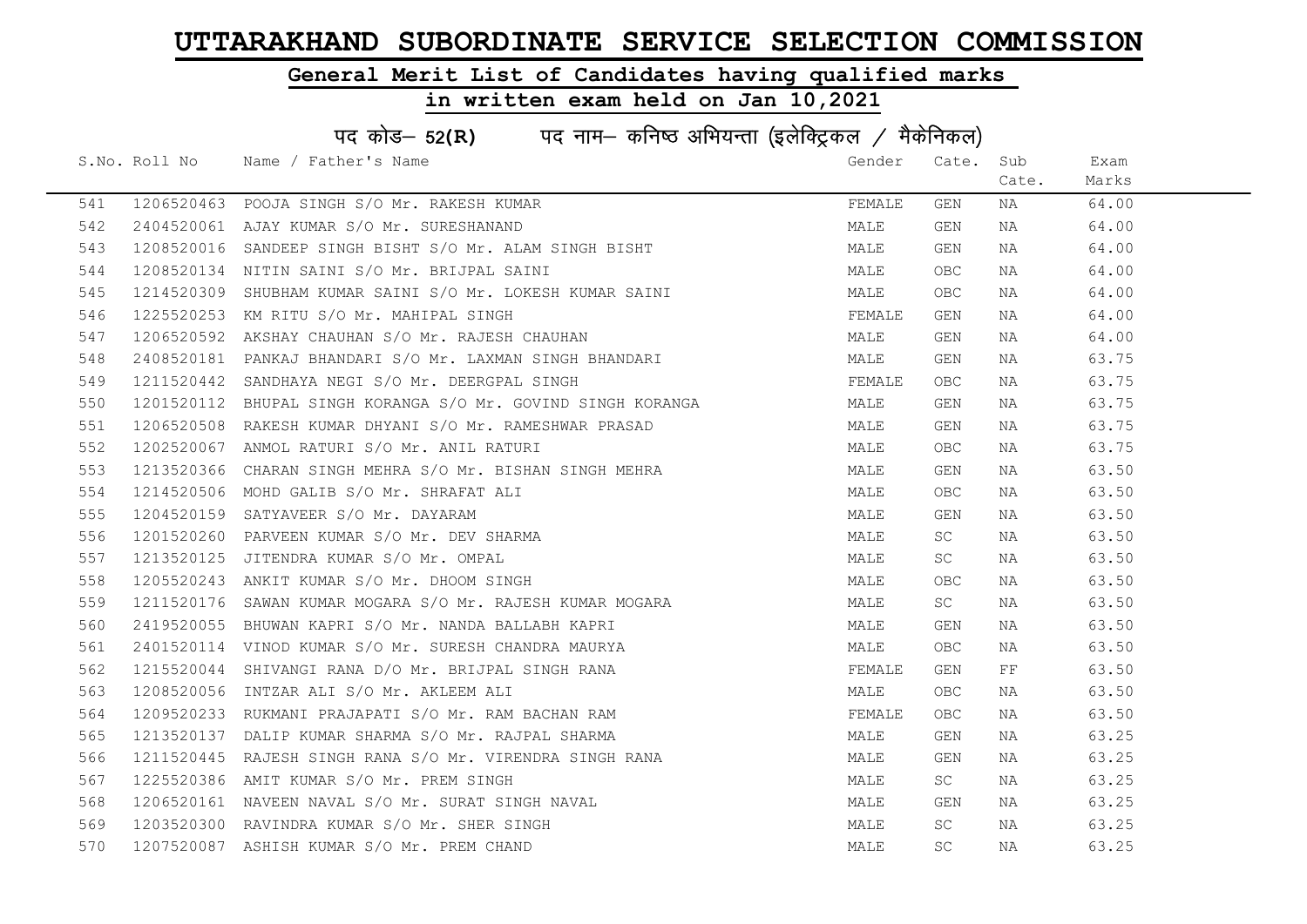### General Merit List of Candidates having qualified marks

|     | पद कोड- 52(R) पद नाम- कनिष्ठ अभियन्ता (इलेक्ट्रिकल / मैकेनिकल) |                                                                 |        |            |       |       |  |  |
|-----|----------------------------------------------------------------|-----------------------------------------------------------------|--------|------------|-------|-------|--|--|
|     | S.No. Roll No                                                  | Name / Father's Name                                            | Gender | Cate.      | Sub   | Exam  |  |  |
|     |                                                                |                                                                 |        |            | Cate. | Marks |  |  |
| 571 | 1202520098                                                     | PRAMILA SEMWAL S/O Mr. VINOD SEMWAL                             | FEMALE | OBC        | NA    | 63.25 |  |  |
| 572 | 1213520340                                                     | MOHD ASIF S/O Mr. AKEEL AHMAD                                   | MALE   | <b>OBC</b> | NA    | 63.25 |  |  |
| 573 | 1210520265                                                     | PAWAN KUMAR S/O Mr. BABURAM                                     | MALE   | SC         | NA    | 63.25 |  |  |
| 574 | 1203520089                                                     | SANDEEP SINGH KANDARI S/O Mr. KRIPAL SINGH                      | MALE   | GEN        | NA    | 63.25 |  |  |
| 575 | 1207520229                                                     | KM SHIKHA DHULIYA S/O Mr. SURENDRA PRASAD DHULIYA               | FEMALE | GEN        | NA    | 63.25 |  |  |
| 576 | 1203520100                                                     | YOGESH SILORI S/O Mr. JAGDAMBA PRASAD SILORI                    | MALE   | GEN        | NA    | 63.25 |  |  |
| 577 | 1212520312                                                     | BRIJ SINGH S/O Mr. RAJ PAL SINGH                                | MALE   | SC         | NA    | 63.25 |  |  |
| 578 | 1213520299                                                     | REKHA S/O Mr. PRITHVIRAJ SINGH RAWAT                            | FEMALE | <b>OBC</b> | NA    | 63.25 |  |  |
| 579 | 1214520221                                                     | NEERAJ KANDPAL S/O Mr. RAMESH CHANDRA KANDPAL                   | MALE   | GEN        | NA    | 63.00 |  |  |
| 580 | 1214520475                                                     | ASHESH JOSHI S/O Mr. RAJENDRA PRASAD JOSHI                      | MALE   | GEN        | NA    | 63.00 |  |  |
| 581 |                                                                | 1201520144 SURENDRA SINGH S/O Mr. RANVEER SINGH                 | MALE   | ST         | NA    | 63.00 |  |  |
| 582 | 2403520238                                                     | GAURAV KUMAR S/O Mr. MADO RAM                                   | MALE   | SC         | NA    | 63.00 |  |  |
| 583 | 1212520377                                                     | TOSEEB S/O Mr. MOHD IDRESH                                      | MALE   | OBC        | NA    | 63.00 |  |  |
| 584 |                                                                | 1208520251 DIPESH CHAUHAN S/O Mr. DIGAMBER SINGH CHAUHAN        | MALE   | OBC        | NA    | 63.00 |  |  |
| 585 |                                                                | 2403520190 PRADEEP PANDEY S/O Mr. KAILASH CHANDRA PANDEY        | MALE   | GEN        | NA    | 63.00 |  |  |
| 586 | 1213520239                                                     | SHUBHAM NAUTIYAL S/O Mr. BALAKRAM NAUTIYAL                      | MALE   | <b>OBC</b> | NA    | 63.00 |  |  |
| 587 | 1207520085                                                     | VIJAY SHANKAR S/O Mr. BALBEER SHAH                              | MALE   | SC         | NA    | 63.00 |  |  |
| 588 | 1206520173                                                     | SOLAL KUMAR S/O Mr. RAMESH CHAND                                | MALE   | SC.        | NA    | 62.75 |  |  |
| 589 | 1215520248                                                     | RAVI JOSHI S/O Mr. RAJENDRA JOSHI                               | MALE   | ST         | NA    | 62.75 |  |  |
| 590 | 1207520125                                                     | NITISH KUMAR S/O Mr. DAL SINGH                                  | MALE   | SC         | NA    | 62.75 |  |  |
| 591 |                                                                | 1206520094 NEHA KUMARI PARLEY D/O Mr. TEJ PAL SINGH             | FEMALE | SC         | NA    | 62.75 |  |  |
| 592 |                                                                | 1215520210 MOHD BABAR S/O Mr. MOHD ALLADIYA                     | MALE   | OBC        | NA    | 62.75 |  |  |
| 593 |                                                                | 1215520162 KUNDAN SAINI S/O Mr. SANJAY SAINI                    | MALE   | OBC        | NA    | 62.75 |  |  |
| 594 | 1207520211                                                     | ANAND KUMAR S/O Mr. KISHAN LAL                                  | MALE   | OBC        | NA    | 62.75 |  |  |
| 595 | 1209520013                                                     | RAHUL PANWAR S/O Mr. SUMAN SINGH PANWAR                         | MALE   | GEN        | NA    | 62.75 |  |  |
| 596 | 1212520068                                                     | VISHAL CHAUHAN S/O Mr. MANOJ KUMAR                              | MALE   | GEN        | NA    | 62.75 |  |  |
| 597 |                                                                | 1203520324 SAHIL CHAUHAN S/O Mr. JOT SINGH CHAUHAN              | MALE   | GEN        | NA    | 62.75 |  |  |
| 598 |                                                                | 1225520423 SHAHANAWAZ S/O Mr. IRSHAD ALI                        | MALE   | OBC        | NA    | 62.75 |  |  |
| 599 |                                                                | 1225520122 KRISHNA CHANDRA GAIROLA S/O Mr. SACHIDA NAND GAIROLA | MALE   | GEN        | NA    | 62.50 |  |  |
| 600 |                                                                | 2404520068 HEERA SINGH BORA S/O Mr. DHAN SINGH BORA             | MALE   | <b>OBC</b> | NA    | 62.50 |  |  |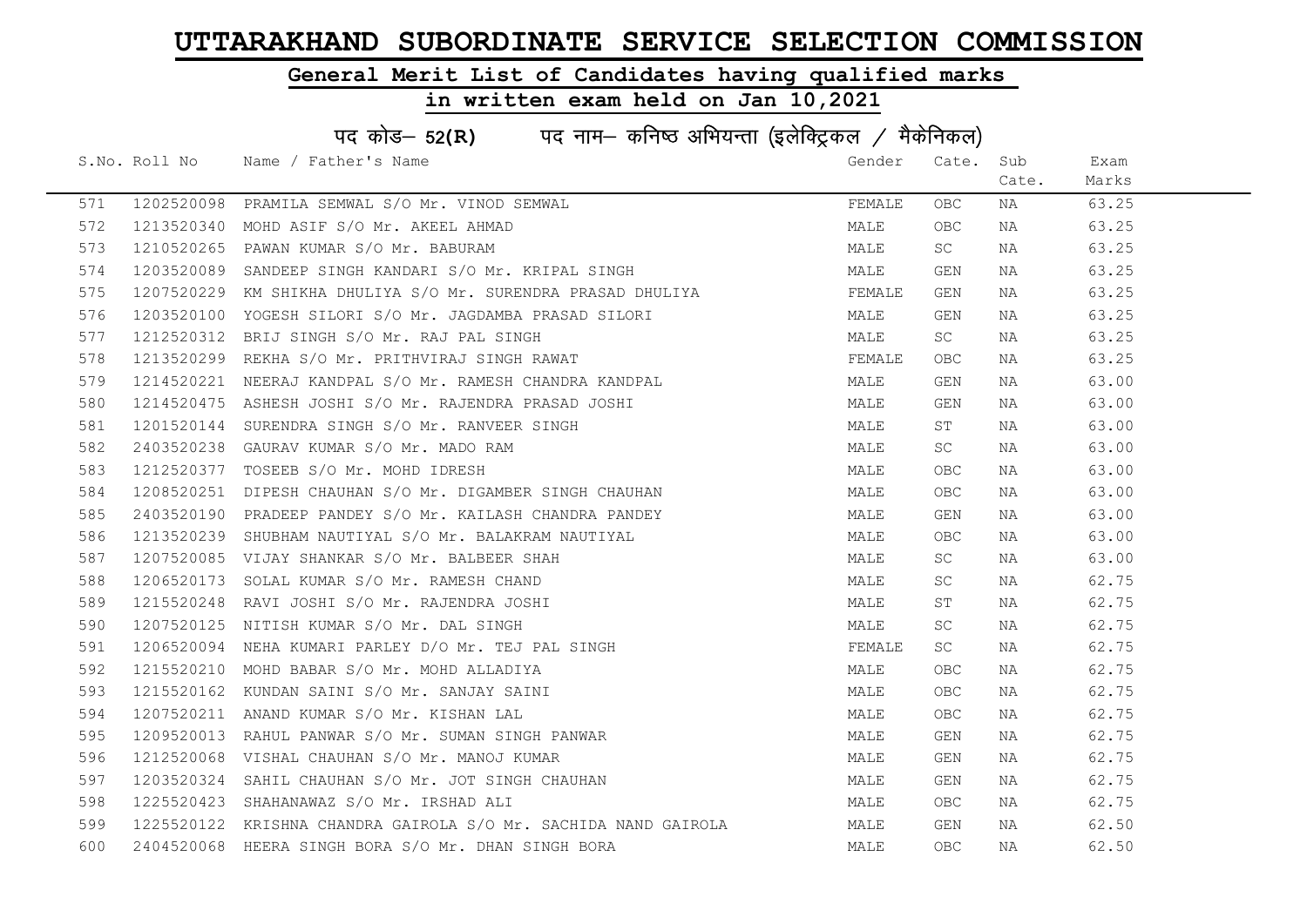### General Merit List of Candidates having qualified marks

|     | पद कोड- 52(R) पद नाम- कनिष्ठ अभियन्ता (इलेक्ट्रिकल / मैकेनिकल) |                                                                |        |            |       |       |  |  |
|-----|----------------------------------------------------------------|----------------------------------------------------------------|--------|------------|-------|-------|--|--|
|     | S.No. Roll No                                                  | Name / Father's Name                                           | Gender | Cate.      | Sub   | Exam  |  |  |
|     |                                                                |                                                                |        |            | Cate. | Marks |  |  |
| 601 |                                                                | 1211520307 MANJUSJA SAINI S/O Mr. YESHPAL SINGH                | FEMALE | OBC.       | NA    | 62.50 |  |  |
| 602 |                                                                | 1204520158 GARIMA SHARMA S/O Mr. PRADEEP SHARMA                | FEMALE | GEN        | NA    | 62.50 |  |  |
| 603 |                                                                | 2402520118 YOGESH CHANDRA S/O Mr. SHIV RAM                     | MALE   | SC         | NA    | 62.50 |  |  |
| 604 |                                                                | 1201520084 ANUJ KUMAR SINGH S/O Mr. NAGENDRA SINGH             | MALE   | GEN        | NA    | 62.50 |  |  |
| 605 | 1206520086                                                     | PRAGATI GOUTAM S/O Mr. AVDESH KUMAR SHARMA                     | FEMALE | GEN        | NA    | 62.50 |  |  |
| 606 |                                                                | 1211520359 SUNIL KUMAR TIWARI S/O Mr. SHASHIKANT TIWARI        | MALE   | GEN        | NA    | 62.50 |  |  |
| 607 |                                                                | 1211520500 VARSHA BHATT S/O Mr. BILLASHWAR PRASAD BHATT        | FEMALE | GEN        | NA    | 62.50 |  |  |
| 608 |                                                                | 1225520173 GAURAV SINGH SOURIYAL S/O Mr. BHUPAL SINGH SOURIYAL | MALE   | GEN        | NA    | 62.50 |  |  |
| 609 |                                                                | 1210520013 DEEPAK SINGH S/O Mr. VEER SINGH                     | MALE   | GEN        | NA    | 62.50 |  |  |
| 610 |                                                                | 2401520050 NITISH SHARMA S/O Mr. GYAN CHANDRA SHARMA           | MALE   | GEN        | NA    | 62.50 |  |  |
| 611 |                                                                | 1202520161 KANAK CHAUHAN S/O Mr. ANANGPAL CHAUHAN              | MALE   | GEN        | NA    | 62.25 |  |  |
| 612 |                                                                | 1207520216 MONIKA CHAUHAN S/O Mr. DAYA RAM CHAUHAN             | FEMALE | ST         | NA    | 62.25 |  |  |
| 613 |                                                                | 1205520149 PUNIT KUMAR S/O Mr. BIHARI LAL                      | MALE   | SC -       | NA    | 62.25 |  |  |
| 614 |                                                                | 1210520182 PRAKASH SINGH S/O Mr. LALIT SINGH                   | MALE   | GEN        | NA    | 62.25 |  |  |
| 615 |                                                                | 1210520154 ASHWANI KUMAR S/O Mr. SATYAPAL                      | MALE   | OBC.       | NA    | 62.25 |  |  |
| 616 |                                                                | 1208520031 UMESH DUTT SAINI S/O Mr. SURESH CHAND SAINI         | MALE   | OBC.       | NA    | 62.25 |  |  |
| 617 |                                                                | 1203520156 SURAJ KUMAR S/O Mr. MURARI LAL                      | MALE   | OBC.       | NA    | 62.00 |  |  |
| 618 |                                                                | 1211520178 CHANCHAL S/O Mr. RAMKUMAR SINGH                     | MALE   | GEN        | NA    | 62.00 |  |  |
| 619 |                                                                | 1208520230 ARVIND SINGH S/O Mr. YASHPAL SINGH                  | MALE   | SC         | NA    | 62.00 |  |  |
| 620 |                                                                | 1205520229 SANDEEP KUMAR S/O Mr. KRISHAN PAL                   | MALE   | SC         | NA    | 62.00 |  |  |
| 621 |                                                                | 1207520029 NITIN KUMAR S/O Mr. DESH RAJ                        | MALE   | SC .       | NA    | 62.00 |  |  |
| 622 |                                                                | 1206520197 AJAY PAL SINGH S/O Mr. PREM SINGH                   | MALE   | <b>OBC</b> | NA    | 61.75 |  |  |
| 623 |                                                                | 1206520626 MOHAN SINGH S/O Mr. HARSH SINGH                     | MALE   | GEN        | NA    | 61.75 |  |  |
| 624 |                                                                | 1203520261 VIVEK KUMAR S/O Mr. CHAIT SINGH                     | MALE   | SC         | NA    | 61.75 |  |  |
| 625 | 1212520043                                                     | SWATI RAWAT S/O Mr. DHANVEER SINGH RAWAT                       | FEMALE | GEN        | NA    | 61.75 |  |  |
| 626 |                                                                | 1215520273 ARINJAI VERMA S/O Mr. ARJUN PRASAD VERMA            | MALE   | OBC.       | NA    | 61.50 |  |  |
| 627 |                                                                | 1210520260 ANUP TOMAR S/O Mr. CHAMAN SINGH                     | MALE   | ST         | NA    | 61.50 |  |  |
| 628 |                                                                | 1206520396 AMIT SHARMA S/O Mr. OMPAL SHARMA                    | MALE   | GEN        | NA    | 61.50 |  |  |
| 629 |                                                                | 1204520069 SURESH SINGH PANWAR S/O Mr. ARJUN SINGH PANWAR      | MALE   | GEN        | NA    | 61.50 |  |  |
| 630 |                                                                | 1212520383 RINKI TOPWAL D/O Mr. PREM SINGH TOPWAL              | FEMALE | GEN        | FF    | 61.50 |  |  |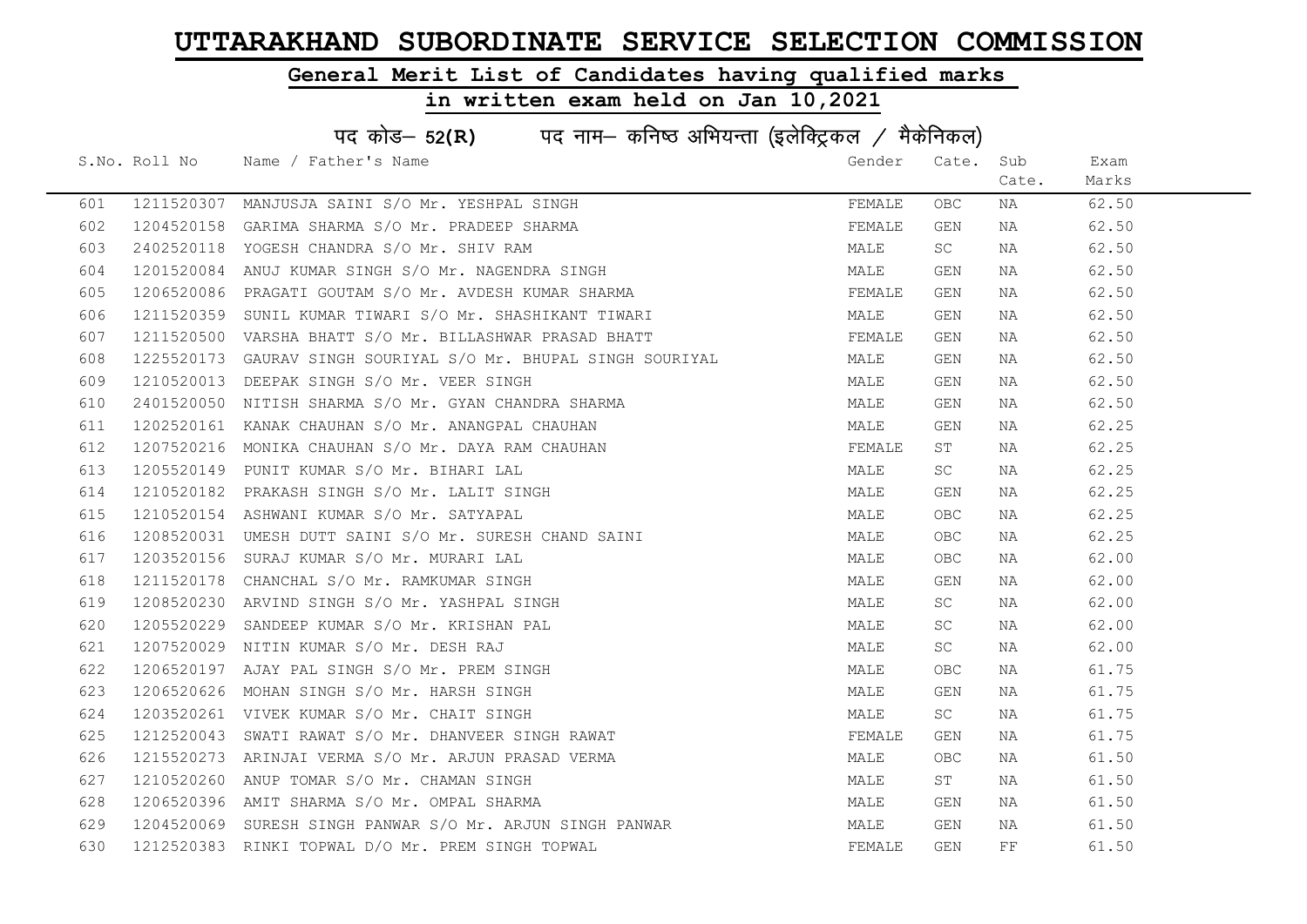### General Merit List of Candidates having qualified marks

|     | पद कोड- 52(R) पद नाम- कनिष्ठ अभियन्ता (इलेक्ट्रिकल / मैकेनिकल) |                                                                                                                                                  |        |           |       |       |  |  |
|-----|----------------------------------------------------------------|--------------------------------------------------------------------------------------------------------------------------------------------------|--------|-----------|-------|-------|--|--|
|     |                                                                | S.No. Roll No Name / Father's Name                                                                                                               | Gender | Cate.     | Sub   | Exam  |  |  |
|     |                                                                |                                                                                                                                                  |        |           | Cate. | Marks |  |  |
| 631 |                                                                | 1215520207 DEVESH CHANDRA UPADHYAY S/O Mr. DEVENDRA CHANDRA UPADHYAY                                                                             | MALE   | GEN       | NA    | 61.50 |  |  |
| 632 |                                                                | 2402520077 PREETI KANDWAL S/O Mr. SATYENDRA DUTT KANDWAL                                                                                         | FEMALE | GEN       | NA    | 61.50 |  |  |
| 633 |                                                                | 1225520016 NIKHILESHWAR DATT S/O Mr. RADHA BALLABH                                                                                               | MALE   | GEN       | NA    | 61.50 |  |  |
| 634 |                                                                | 1202520115 ASHUTOSH MAITAHNI S/O Mr. BHAKTA DARSHAN MAITHANI                                                                                     | MALE   | GEN       | NA    | 61.25 |  |  |
| 635 | 1210520273                                                     | SANJEEV KUMAR S/O Mr. RAJENDRA PRASAD                                                                                                            | MALE   | SC –      | NA    | 61.25 |  |  |
| 636 |                                                                | 2407520104 PRADEEP KUMAR KUSHWAHA S/O Mr. RAM AVTAR                                                                                              | MALE   | OBC       | NA    | 61.25 |  |  |
| 637 |                                                                | 1208520276 VIVEK KUMAR PANDEY S/O Mr. RAJ DEO PANDEY                                                                                             | MALE   | GEN       | NA    | 61.25 |  |  |
| 638 | 1215520136                                                     | ARJUN KUMAR S/O Mr. ATTAR SINGH                                                                                                                  | MALE   | SC        | NA    | 61.25 |  |  |
| 639 | 1213520057                                                     | IMTIAZ AHMED S/O Mr. JALAL ABDUL NASIR HUSAIN                                                                                                    | MALE   | GEN       | NA    | 61.25 |  |  |
| 640 |                                                                |                                                                                                                                                  | MALE   | GEN       | NA    | 61.25 |  |  |
| 641 |                                                                |                                                                                                                                                  | MALE   | SC        | NA    | 61.25 |  |  |
| 642 |                                                                | 1213520286 ASHISH RAWAT S/O Mr. BALWANT SINGH RAWAT<br>1210520267 AKSHAY KUMAR S/O Mr. MEHAR SINGH<br>1202520232 SALMAN ALI S/O Mr. RAESH AHAMAD | MALE   | OBC       | NA    | 61.25 |  |  |
| 643 |                                                                | 1202520059 POSHITA RAJPUT S/O Mr. RAJAN SINGH TOMAR                                                                                              | FEMALE | GEN       | NA    | 61.25 |  |  |
| 644 |                                                                | 1207520235 RAJESH MATURA S/O Mr. KABOOL CHAND MATURA                                                                                             | MALE   | OBC       | NA    | 61.00 |  |  |
| 645 |                                                                | 1212520327 VIPIN CHANDRA BHATT S/O Mr. RAJENDRA PRASAD BHATT                                                                                     | MALE   | OBC       | NA    | 61.00 |  |  |
| 646 | 1206520023                                                     | GOVIND S/O Mr. RISHI PAL                                                                                                                         | MALE   | SC –      | PH    | 61.00 |  |  |
| 647 | 2403520282                                                     | CHETAN SINGH S/O Mr. PRITAM SINGH                                                                                                                | MALE   | GEN       | NA    | 61.00 |  |  |
| 648 |                                                                | 1201520045 PRAVEEN CHAUHAN S/O Mr. KALAM SINGH                                                                                                   | MALE   | ST        | NA    | 61.00 |  |  |
| 649 |                                                                | 2404520028 SANDEEP RAWAT S/O Mr. DABBAL SINGH RAWAT                                                                                              | MALE   | GEN       | NA    | 60.75 |  |  |
| 650 |                                                                | 1209520306 JITENDRA SEMALTY S/O Mr. KISHORI LAL SEMALTY                                                                                          | MALE   | GEN       | NA    | 60.75 |  |  |
| 651 |                                                                | 1211520221 SUSHIL CHANDRA ARYA S/O Mr. BINJI LAL                                                                                                 | MALE   | SC        | NA    | 60.75 |  |  |
| 652 |                                                                | 1214520505 DEEPA DHIMAN S/O Mr. ANIL KUMAR                                                                                                       | FEMALE | OBC.      | NA    | 60.75 |  |  |
| 653 |                                                                | 1215520253 ALOK SINGH S/O Mr. SURAT SINGH KAINTURA                                                                                               | MALE   | GEN       | NA    | 60.75 |  |  |
| 654 | 2408520056                                                     | PRIYANK KUMAR SHARMA S/O Mr. ASHOK SHARMA                                                                                                        | MALE   | GEN       | NA    | 60.75 |  |  |
| 655 | 1212520110                                                     | NITIKA BISHT S/O Mr. KUWAR SINGH BISHT                                                                                                           | FEMALE | GEN       | NA    | 60.75 |  |  |
| 656 |                                                                | 1213520392 POOJA BUTOLA S/O Mr. KRIPAL SINGH BUTOLA                                                                                              | FEMALE | OBC.      | NA    | 60.75 |  |  |
| 657 |                                                                | 1203520212 MANMOHAN SINGH BHARTARI S/O Mr. RAGHUBIR SINGH                                                                                        | MALE   | GEN       | NA    | 60.50 |  |  |
| 658 |                                                                | 2403520059 NARENDRA SINGH BORA S/O Mr. HAYAT SINGH                                                                                               | MALE   | GEN       | NA    | 60.50 |  |  |
| 659 |                                                                | 1211520054 DEEPAK SHARMA S/O Mr. MADAN MOHAN SHARMA                                                                                              | MALE   | GEN       | NA    | 60.50 |  |  |
| 660 |                                                                | 1213520133 NEETU SINGH D/O Mr. JEET SINGH                                                                                                        | FEMALE | <b>SC</b> | ΝA    | 60.50 |  |  |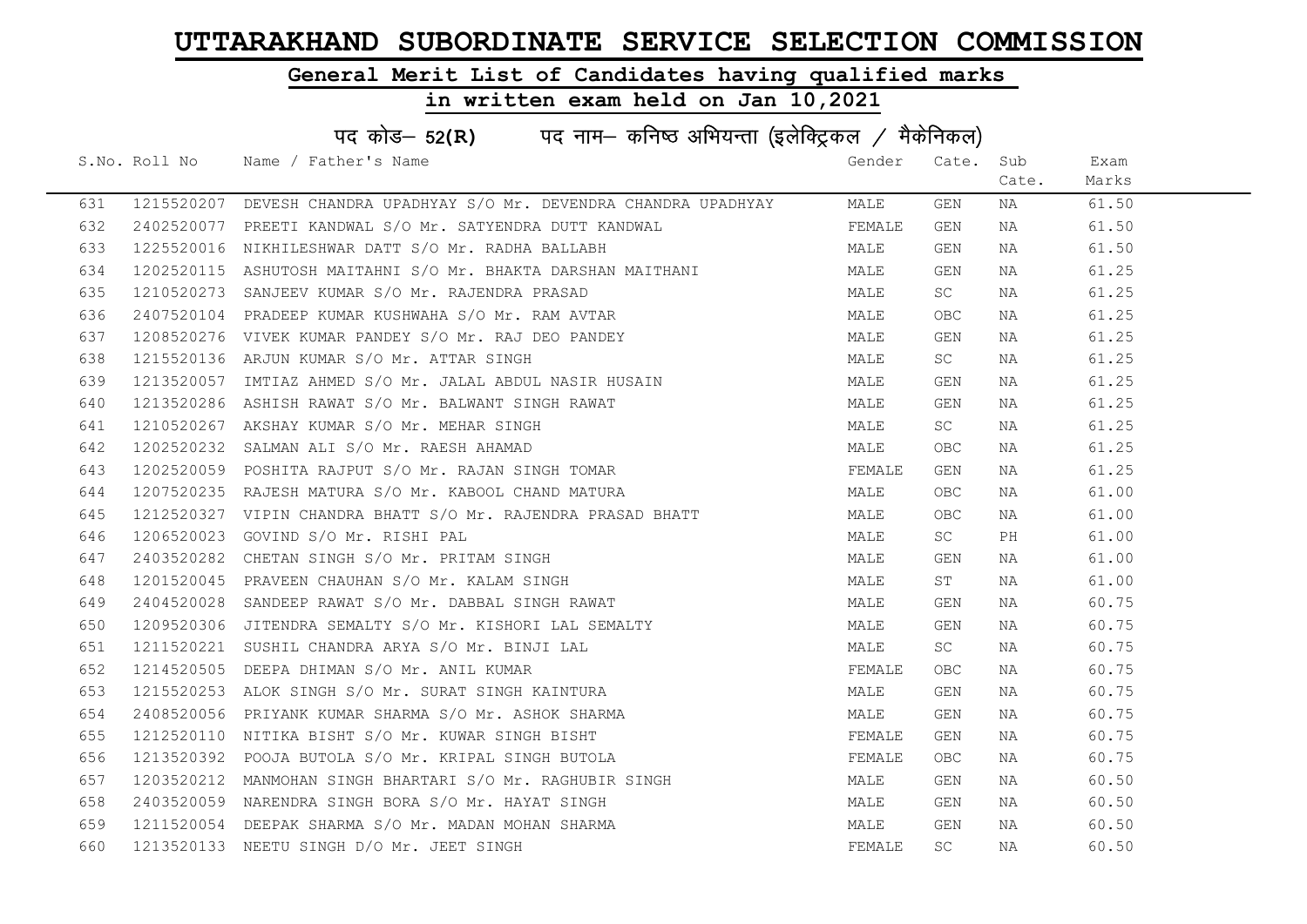### General Merit List of Candidates having qualified marks

|     | पद कोड- 52(R) पद नाम- कनिष्ठ अभियन्ता (इलेक्ट्रिकल / मैकेनिकल) |                                                               |        |           |       |       |  |  |
|-----|----------------------------------------------------------------|---------------------------------------------------------------|--------|-----------|-------|-------|--|--|
|     | S.No. Roll No                                                  | Name / Father's Name                                          | Gender | Cate.     | Sub   | Exam  |  |  |
|     |                                                                |                                                               |        |           | Cate. | Marks |  |  |
| 661 |                                                                | 1205520075 NITIN NEGI S/O Mr. NATTHI SINGH NEGI               | MALE   | GEN       | NA    | 60.50 |  |  |
| 662 |                                                                | 1206520127 SANJAY SINGH RAWAT S/O Mr. JASPAL SINGH RAWAT      | MALE   | GEN       | NA    | 60.50 |  |  |
| 663 |                                                                | 1212520062 SANJAY SINGH CHAUHAN S/O Mr. PURAN SINGH CHAUHAN   | MALE   | OBC.      | NA    | 60.50 |  |  |
| 664 |                                                                | 2407520019 PAWAN NATH GOSWAMI S/O Mr. ISHWARI NATH GOSWAMI    | MALE   | OBC.      | NA    | 60.25 |  |  |
| 665 |                                                                | 2403520285 NITESH JAGGI S/O Mr. ANAND SINGH JAGGI             | MALE   | GEN       | NA    | 60.25 |  |  |
| 666 |                                                                | 1215520035 UMESH KUMAR S/O Mr. JAGDISH CHAND                  | MALE   | SC        | PH    | 60.25 |  |  |
| 667 |                                                                | 1206520337 VIPIN SEMWAL S/O Mr. SHANTI PRASAD SEMWAL          | MALE   | GEN       | NA    | 60.25 |  |  |
| 668 | 1214520385                                                     | AJAYPAL SINGH S/O Mr. JAGDEESH SINGH BISHT                    | MALE   | GEN       | NA    | 60.25 |  |  |
| 669 | 1225520155                                                     | ASHISH KUMAR S/O Mr. SUKHVEER SINGH                           | MALE   | SC        | NA    | 60.25 |  |  |
| 670 |                                                                | 1225520015 NAMITA UNIYAL S/O Mr. DEVI PRASAD UNIYAL           | FEMALE | GEN       | NA    | 60.25 |  |  |
| 671 |                                                                | 1214520456 VIPIN KUMAR S/O Mr. MAHENDRA SINGH                 | MALE   | SC        | NA    | 60.25 |  |  |
| 672 |                                                                | 1210520055 SHAUKIN ALI S/O Mr. NASEEM AHMED                   | MALE   | OBC       | NA    | 60.25 |  |  |
| 673 |                                                                | 1215520110 DHARAM SINGH S/O Mr. PRITAM SINGH                  | MALE   | SC -      | NA    | 60.00 |  |  |
| 674 |                                                                | 2419520043 KULDEEP RAWAT S/O Mr. NARENDRA SINGH RAWAT         | MALE   | GEN       | NA    | 60.00 |  |  |
| 675 |                                                                | 1213520243 PANKAJ PANT S/O Mr. PREM LAL PANT                  | MALE   | GEN       | NA    | 60.00 |  |  |
| 676 |                                                                | 1206520134 NEHA JAISWAL S/O Mr. VIJAY KUMAR JAISWAL           | FEMALE | GEN       | NA    | 60.00 |  |  |
| 677 | 1225520410                                                     | SANJNA SINGH D/O Mr. KARAN SINGH                              | FEMALE | SC        | NA    | 60.00 |  |  |
| 678 |                                                                | 1208520307 SAHBAZ S/O Mr. GUFRAN ALI                          | MALE   | OBC       | NA    | 60.00 |  |  |
| 679 |                                                                | 1203520203 KULDEEP SINGH S/O Mr. NARENDRA SINGH               | MALE   | GEN       | NA    | 60.00 |  |  |
| 680 |                                                                | 1225520117 SOURABH SINGH S/O Mr. SHYAM SINGH                  | MALE   | <b>SC</b> | NA    | 60.00 |  |  |
| 681 | 1211520349                                                     | SHOBHIT S/O Mr. MANGE RAM                                     | MALE   | SC        | NA    | 60.00 |  |  |
| 682 |                                                                | 1208520268 ANIL RATURI S/O Mr. RADHA RAM RATURI               | MALE   | GEN       | NA    | 60.00 |  |  |
| 683 |                                                                | 1203520062 PREETAM KUNWAR S/O Mr. HEERA SINGH KUNWAR          | MALE   | ST        | NA    | 60.00 |  |  |
| 684 | 1214520478                                                     | NEERAJ KARNWAL S/O Mr. ROSHAN LAL                             | MALE   | SC        | NA    | 59.75 |  |  |
| 685 | 1205520201                                                     | KM ANURADHA CHAUHAN S/O Mr. PRAMOD KUMAR CHAUHAN              | FEMALE | GEN       | NA    | 59.75 |  |  |
| 686 |                                                                | 1206520035 NITIN SADPURI S/O Mr. PRATIPAL SADPURI             | MALE   | SC        | NA    | 59.75 |  |  |
| 687 |                                                                | 1203520164 ARZOO SHARMA S/O Mr. PREM NATH SHARMA              | FEMALE | GEN       | NA    | 59.75 |  |  |
| 688 |                                                                | 1206520029 ABDUL SAMAD S/O Mr. NAFISH AHAMED                  | MALE   | OBC.      | PH    | 59.75 |  |  |
| 689 |                                                                | 2403520248 DEEPAK CHANDRA BHATT S/O Mr. CHANDRA SHEKHAR BHATT | MALE   | GEN       | NA    | 59.75 |  |  |
| 690 |                                                                | 1206520158 DEEPAK SINGH RAWAT S/O Mr. SHIV SINGH RAWAT        | MALE   | GEN       | ΝA    | 59.75 |  |  |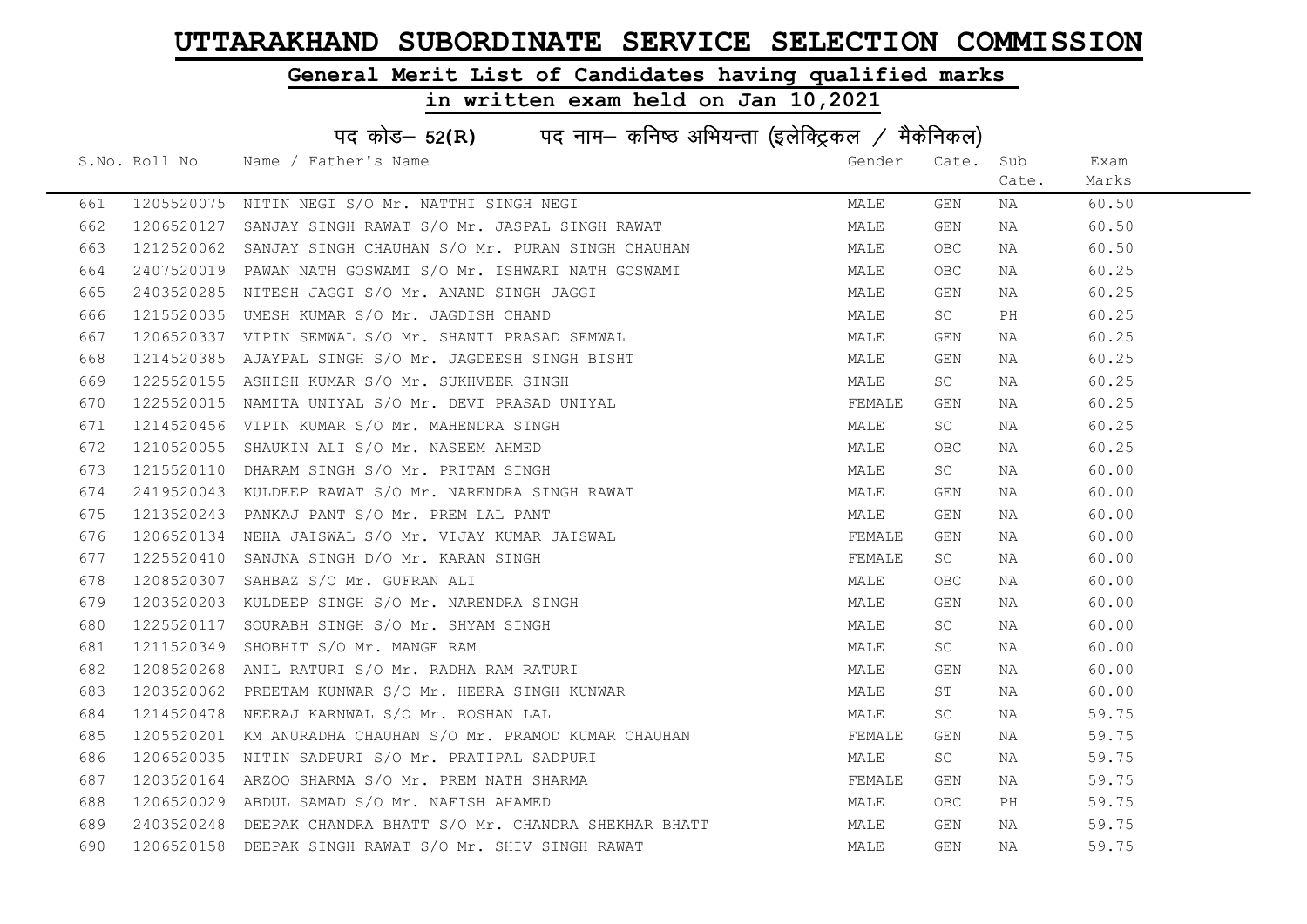### General Merit List of Candidates having qualified marks

|     | पद कोड- 52(R) पद नाम- कनिष्ठ अभियन्ता (इलेक्ट्रिकल / मैकेनिकल) |                                                              |        |           |       |       |  |  |
|-----|----------------------------------------------------------------|--------------------------------------------------------------|--------|-----------|-------|-------|--|--|
|     |                                                                | S.No. Roll No Name / Father's Name                           | Gender | Cate. Sub |       | Exam  |  |  |
|     |                                                                |                                                              |        |           | Cate. | Marks |  |  |
| 691 |                                                                | 2407520110 SUDHEER RAWAT S/O Mr. BALVEER SINGH RAWAT         | MALE   | OBC       | NA    | 59.75 |  |  |
| 692 |                                                                | 1209520186 AMIT KUMAR S/O Mr. SATYAPAL SINGH                 | MALE   | <b>SC</b> | NA    | 59.50 |  |  |
| 693 |                                                                | 2405520119 HARENDRA SINGH MEWARI S/O Mr. DUNGAR SINGH MEWARI | MALE   | GEN       | NA    | 59.50 |  |  |
| 694 |                                                                | 1225520273 MOHIT KUMAR S/O Mr. DHARAMPAL SINGH               | MALE   | OBC       | NA    | 59.50 |  |  |
| 695 |                                                                | 1204520176 PANKAJ KUMAR S/O Mr. SADHU RAM                    | MALE   | SC .      | NA    | 59.50 |  |  |
| 696 |                                                                | 1215520156 MOHIT KUMAR S/O Mr. BASHESAR SINGH                | MALE   | SC        | NA    | 59.50 |  |  |
| 697 |                                                                | 1207520214 SUSHIL S/O Mr. JAIN PAL                           | MALE   | SC        | NA    | 59.50 |  |  |
| 698 |                                                                | 1212520200 ROHIT SINGH S/O Mr. UDAY SINGH JAYARA             | MALE   | OBC       | NA    | 59.50 |  |  |
| 699 |                                                                | 1203520079 RAHUL CHAUHAN S/O Mr. JAIBEER SINGH CHAUHAN       | MALE   | OBC.      | NA    | 59.50 |  |  |
| 700 |                                                                | 1206520107 RAKESH CHANDRA S/O Mr. JAGDAMBA PRASAD            | MALE   | GEN       | NA    | 59.50 |  |  |
| 701 |                                                                | 1215520159 HIMANSHU GAUR S/O Mr. NARENDRA MOHAN GAUR         | MALE   | GEN       | NA    | 59.25 |  |  |
| 702 |                                                                | 1206520265 VASUDEV PALIWAL S/O Mr. GITA RAM PALIWAL          | MALE   | GEN       | NA    | 59.25 |  |  |
| 703 |                                                                | 1225520031 POOJA S/O Mr. SUKHPAL SAINI                       | FEMALE | OBC .     | NA    | 59.25 |  |  |
| 704 |                                                                | 2402520096 JANKI BAMETHA S/O Mr. DAYAKISHAN BAMETHA          | FEMALE | GEN       | NA    | 59.25 |  |  |
| 705 |                                                                | 1213520102 MANISH NEGI S/O Mr. RAJDARSHAN SINGH NEGI         | MALE   | GEN       | NA    | 59.25 |  |  |
| 706 |                                                                | 1208520106 ANJANA S/O Mr. SURENDRA KUMAR SAINI               | FEMALE | OBC.      | NA    | 59.25 |  |  |
| 707 |                                                                | 1202520201 INTZAR ALAM S/O Mr. ABDUL VAHID                   | MALE   | OBC.      | NA    | 59.25 |  |  |
| 708 |                                                                | 1214520020 AMIT KUMAR S/O Mr. KAMALU MISTRI                  | MALE   | SC        | NA    | 59.25 |  |  |
| 709 |                                                                | 1206520395 ANKUR KUMAR SHARMA S/O Mr. RAVI DATT SHARMA       | MALE   | GEN       | NA    | 59.25 |  |  |
| 710 |                                                                | 1210520224 REENU KUMAR S/O Mr. BALJOR SINGH                  | MALE   | SC        | NA    | 59.00 |  |  |
| 711 |                                                                | 1225520092 KM BEENA S/O Mr. SARDAR SINGH                     | FEMALE | OBC.      | NA    | 59.00 |  |  |
| 712 |                                                                | 1206520239 OM PRAKASH YADAV S/O Mr. B P YADAV                | MALE   | GEN       | NA    | 59.00 |  |  |
| 713 |                                                                | 2402520139 SUKHVINDAR KAMBOJ S/O Mr. HIRA RAM KAMBOJ         | MALE   | OBC.      | NA    | 59.00 |  |  |
| 714 |                                                                | 1225520258 GUDDU SINGH S/O Mr. RAM SINGH                     | MALE   | GEN       | NA    | 59.00 |  |  |
| 715 | 2405520076                                                     | BHAGWATI S/O Mr. BHUPAL RAM                                  | FEMALE | SC -      | NA    | 59.00 |  |  |
| 716 |                                                                | 1206520268 JAI KUMAR BATRA S/O Mr. ASHOK BATRA               | MALE   | GEN       | NA    | 59.00 |  |  |
| 717 |                                                                | 1203520199 VIKAS S/O Mr. UMED SINGH                          | MALE   | GEN       | NA    | 59.00 |  |  |
| 718 |                                                                | 1211520385 GAURAV SINGH KANYAL S/O Mr. MAHENDRA SINGH KANYAL | MALE   | GEN       | NA    | 59.00 |  |  |
| 719 |                                                                | 1202520105 AJAY SINGH S/O Mr. RAM AVTAR SINGH                | MALE   | GEN       | NA    | 59.00 |  |  |
| 720 |                                                                | 1211520492 UMESH SINGH S/O Mr. PAN SINGH                     | MALE   | GEN       | NA    | 59.00 |  |  |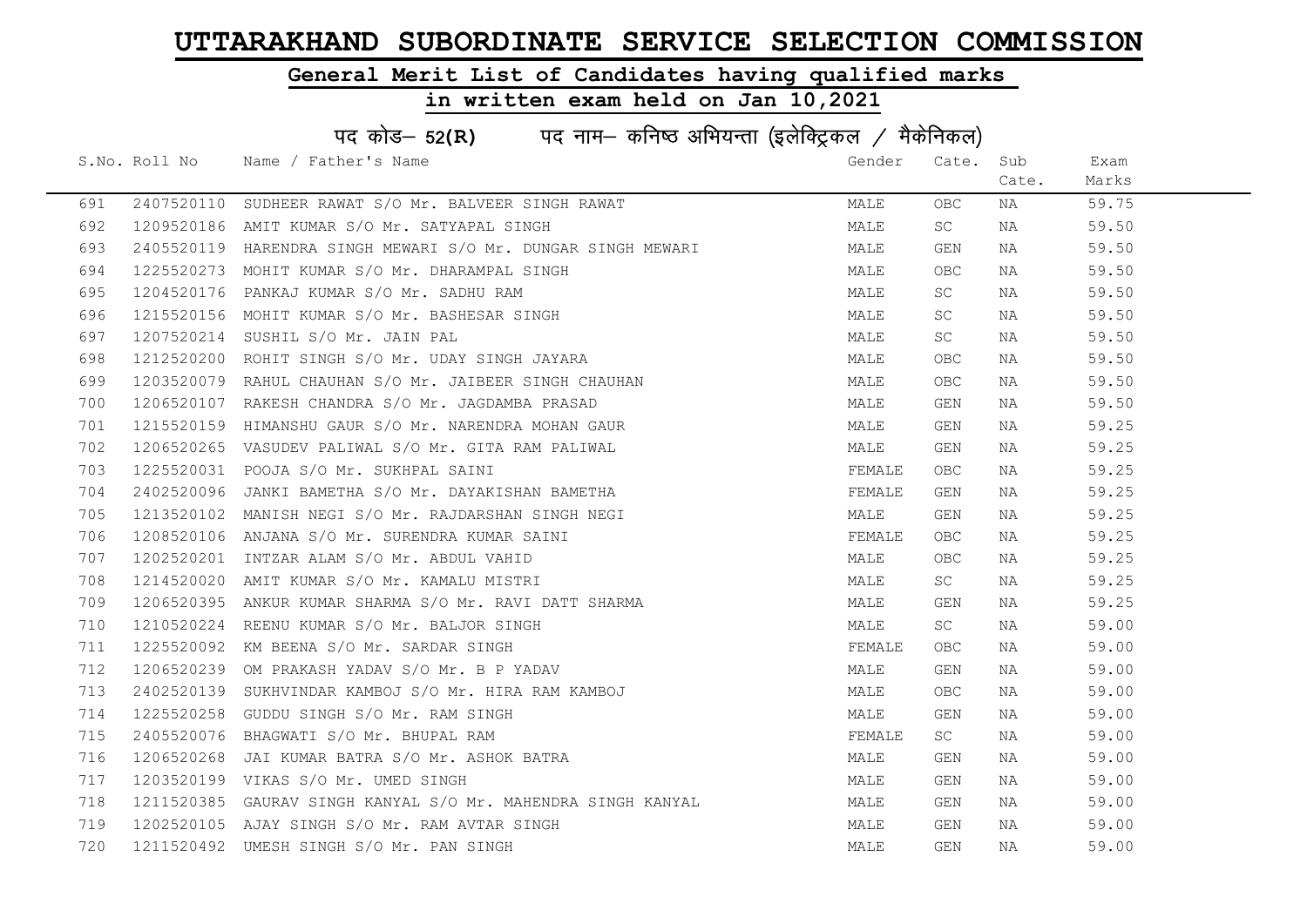### General Merit List of Candidates having qualified marks

|     | पद कोड- 52(R) पद नाम- कनिष्ठ अभियन्ता (इलेक्ट्रिकल / मैकेनिकल) |                                                                    |        |            |       |       |  |  |
|-----|----------------------------------------------------------------|--------------------------------------------------------------------|--------|------------|-------|-------|--|--|
|     |                                                                | S.No. Roll No Name / Father's Name                                 | Gender | Cate.      | Sub   | Exam  |  |  |
|     |                                                                |                                                                    |        |            | Cate. | Marks |  |  |
| 721 |                                                                | 1209520150 MANISH ARYA S/O Mr. JAGDISH ARYA                        | MALE   | <b>SC</b>  | NA    | 58.75 |  |  |
| 722 |                                                                | 1213520374 DEVENDRA KUMAR S/O Mr. DEV MUNI RAM                     | MALE   | <b>SC</b>  | NA    | 58.75 |  |  |
| 723 |                                                                | 1214520095 ANUJ KUMAR S/O Mr. ANIL CHAUHAN                         | MALE   | GEN        | NA    | 58.75 |  |  |
| 724 | 2404520274                                                     | MOHAMMAD HUSNE YUSUF S/O Mr. MOHAMMAD YUNUS                        | MALE   | OBC.       | NA    | 58.75 |  |  |
| 725 | 2419520165                                                     | DEEPAK PANDEY S/O Mr. PURAN CHANDRA PANDEY                         | MALE   | GEN        | NA    | 58.75 |  |  |
| 726 |                                                                | 1206520198 MANISH KUMAR S/O Mr. PUNIT KUMAR                        | MALE   | GEN        | NA    | 58.75 |  |  |
| 727 |                                                                | 1205520161 VISHAL KUMAR S/O Mr. PRATHAVEE SINGH                    | MALE   | SC.        | NA    | 58.75 |  |  |
| 728 |                                                                | 1209520111 HEMANT BHARTI S/O Mr. RAM KUMAR BHARTI                  | MALE   | SC.        | NA    | 58.75 |  |  |
| 729 |                                                                | 1213520060 AMAN S/O Mr. VIRENDRA KUMAR                             | MALE   | SC.        | NA    | 58.75 |  |  |
| 730 |                                                                | 2406520176 RANJEET MORYA S/O Mr. RAMASHANKAR MORYA                 | MALE   | <b>OBC</b> | NA    | 58.75 |  |  |
| 731 |                                                                | 2408520074 GANGA SINGH S/O Mr. DAN SINGH                           | MALE   | OBC.       | NA    | 58.75 |  |  |
| 732 |                                                                | 1203520281 LOKESH SINGH S/O Mr. MOHAN SINGH                        | MALE   | OBC.       | NA    | 58.75 |  |  |
| 733 |                                                                | 1214520204 MAYANK KAMBOJ S/O Mr. SHARAD KAMBOJ                     | MALE   | OBC.       | NA    | 58.75 |  |  |
| 734 |                                                                | 2419520193  NARAYAN GIRI GOSWAMI S/O Mr. BACHI GIRI GOSWAMI        | MALE   | OBC        | NA    | 58.75 |  |  |
| 735 |                                                                | 2407520056 PRINCE SINGH RANA S/O Mr. POORAN SINGH RANA             | MALE   | SC         | NA    | 58.75 |  |  |
| 736 |                                                                | 1206520531 ANKIT SINGH S/O Mr. BUDDH SINGH                         | MALE   | GEN        | NA    | 58.75 |  |  |
| 737 |                                                                | 1205520041 ANIRUDH GHILDIYAL S/O Mr. SUBHASH CHANDRA GHILDIYAL     | MALE   | GEN        | NA    | 58.75 |  |  |
| 738 |                                                                | 2405520265 RAHUL SINGH S/O Mr. DINESH SINGH PANWAR                 | MALE   | OBC.       | NA    | 58.75 |  |  |
| 739 |                                                                | 1206520473 SACHIN SAINI S/O Mr. MANGERAM                           | MALE   | GEN        | NA    | 58.75 |  |  |
| 740 |                                                                | 1215520334 MOHD SHADAB S/O Mr. AZAD ALI                            | MALE   | OBC.       | NA    | 58.75 |  |  |
| 741 |                                                                | 1202520208 SONU KUMAR S/O Mr. BABU RAM                             | MALE   | SC         | NA    | 58.50 |  |  |
| 742 |                                                                | 2419520076  SANDEEP PHARSWAN S/O Mr. KHILAP SINGH PHARSWAN         | MALE   | GEN        | NA    | 58.50 |  |  |
| 743 |                                                                | 1215520241 PREETI JEENTA S/O Mr. RAJKUMAR                          | FEMALE | SC         | NA    | 58.50 |  |  |
| 744 |                                                                | 1201520203 RAHUL KOHLI S/O Mr. PRAKASH KOHLI                       | MALE   | SC         | NA    | 58.50 |  |  |
| 745 | 1211520031                                                     | POOJA RANA S/O Mr. SHOBAN RANA                                     | FEMALE | GEN        | NA    | 58.50 |  |  |
| 746 |                                                                | 1206520350 ANKIT SAKLANI S/O Mr. RAKESH PRASAD SAKLANI             | MALE   | GEN        | NA    | 58.50 |  |  |
| 747 |                                                                | 1207520105 KRISHANPAL SINGH KAINTURA S/O Mr. BACHAN SINGH KAINTURA | MALE   | OBC.       | NA    | 58.25 |  |  |
| 748 |                                                                | 1225520224 VIPIN SINGH NEGI S/O Mr. PURAN SINGH NEGI               | MALE   | ST         | NA    | 58.25 |  |  |
| 749 |                                                                | 1203520186 MAHESH KUMAR S/O Mr. SAMAY SINGH                        | MALE   | OBC.       | NA    | 58.25 |  |  |
| 750 |                                                                | 1203520077 SALMAN ALI S/O Mr. SHAMI AHMAD                          | MALE   | <b>OBC</b> | NA    | 58.25 |  |  |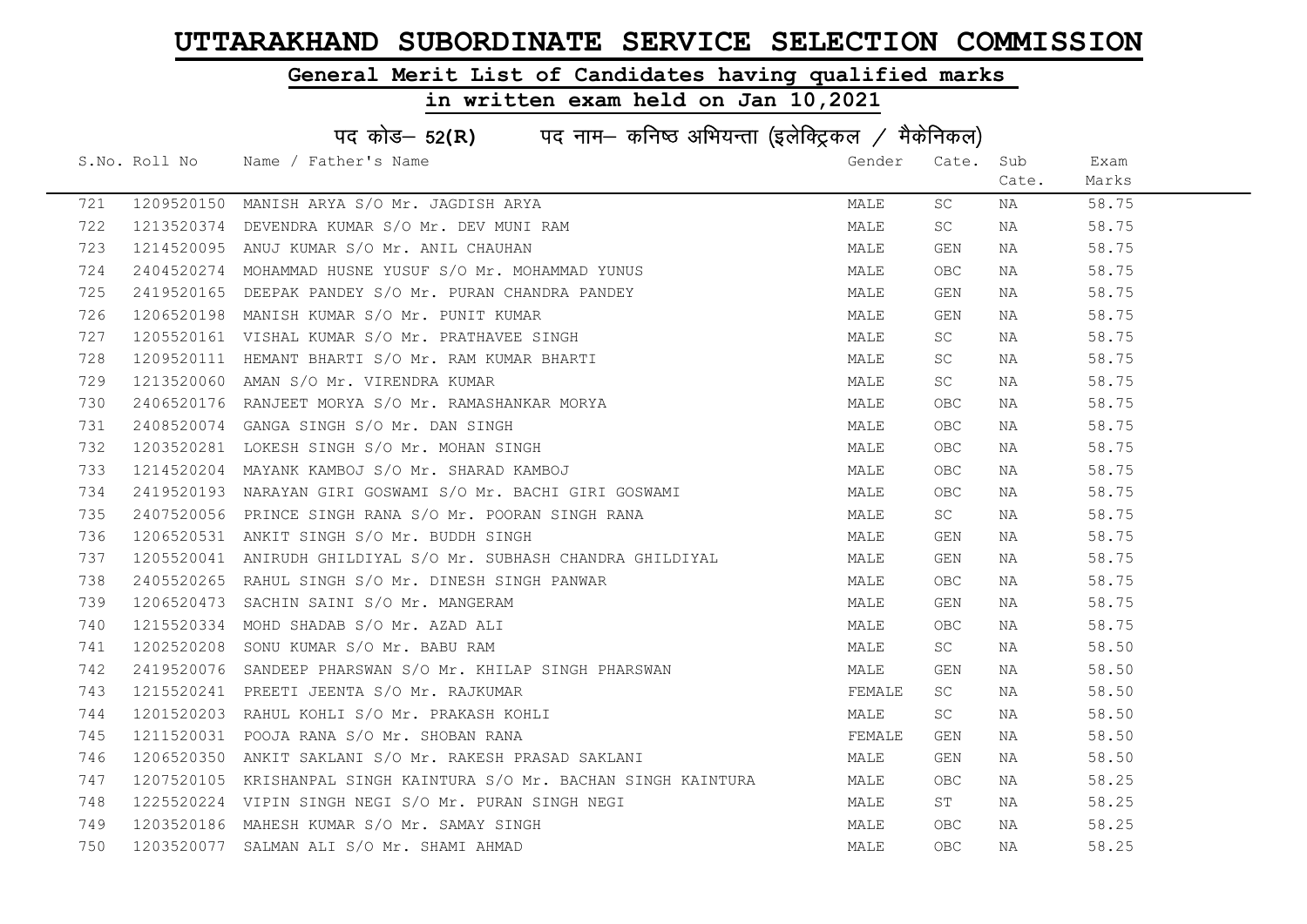### General Merit List of Candidates having qualified marks

|     | पद कोड– 52(R) पद नाम– कनिष्ठ अभियन्ता (इलेक्ट्रिकल / मैकेनिकल) |                                                               |        |            |       |       |  |  |
|-----|----------------------------------------------------------------|---------------------------------------------------------------|--------|------------|-------|-------|--|--|
|     |                                                                | S.No. Roll No Name / Father's Name                            | Gender | Cate. Sub  |       | Exam  |  |  |
|     |                                                                |                                                               |        |            | Cate. | Marks |  |  |
| 751 |                                                                | 1205520035 SAVITA S/O Mr. UTTAM SINGH BISHT                   | FEMALE | OBC.       | NA    | 58.25 |  |  |
| 752 |                                                                | 1211520079 ANKIT FARASI S/O Mr. BABU LAL FARASI               | MALE   | GEN        | NA    | 58.25 |  |  |
| 753 |                                                                | 2401520028 SHIKHA BHOJ S/O Mr. OMPAL SINGH BHOJ               | FEMALE | GEN        | NA    | 58.25 |  |  |
| 754 |                                                                | 1206520449 ASHOK GAHTORI S/O Mr. HARINANDAN GAHTORI           | MALE   | GEN        | NA    | 58.25 |  |  |
| 755 | 1214520216                                                     | LAXMI PRASAD S/O Mr. FARSHRAM                                 | MALE   | OBC        | NA    | 58.25 |  |  |
| 756 |                                                                | 1206520154 RAKHI RAWAT S/O Mr. CHANDRA VEER SINGH RAWAT       | FEMALE | GEN        | NA    | 58.25 |  |  |
| 757 |                                                                | 1206520457 BHANU PRATAP SINGH S/O Mr. LATE CHAIT SINGH PUNDIR | MALE   | GEN        | NA    | 58.00 |  |  |
| 758 |                                                                | 1225520450 LOKESH KUMAR S/O Mr. CHHATAR SINGH                 | MALE   | SC.        | NA    | 58.00 |  |  |
| 759 | 1211520516                                                     | RAVI KUMAR S/O Mr. SITARAM                                    | MALE   | SC         | NA    | 58.00 |  |  |
| 760 |                                                                | 1207520100 TARUN KUMAR S/O Mr. ANAND VEER                     | MALE   | OBC        | NA    | 58.00 |  |  |
| 761 |                                                                | 1205520083 DEEPAK KUMAR S/O Mr. ANANDI LAL                    | MALE   | SC         | NA    | 58.00 |  |  |
| 762 |                                                                | 1202520206 SANISH PAL S/O Mr. JAI SINGH                       | MALE   | OBC        | NA    | 58.00 |  |  |
| 763 |                                                                | 1206520446 SUNIL CHAND RAMOLA S/O Mr. GOKUL CHAND RAMOLA      | MALE   | OBC        | NA    | 58.00 |  |  |
| 764 |                                                                | 1215520260 VIMAL KUMAR SAINI S/O Mr. VIJAY PAL SAINI          | MALE   | OBC        | NA    | 58.00 |  |  |
| 765 |                                                                | 1206520024 RITESH CHANDRA SUYAL S/O Mr. RAJENDRA PRASAD SUYAL | MALE   | GEN        | PH    | 58.00 |  |  |
| 766 | 2404520115                                                     | ASHOK RAWAT S/O Mr. MAHARAJ SINGH                             | MALE   | GEN        | NA    | 57.75 |  |  |
| 767 | 1203520225                                                     | VIVEK JOSHI S/O Mr. HARISH CHANDRA JOSHI                      | MALE   | GEN        | NA    | 57.75 |  |  |
| 768 |                                                                | 2406520212 VIJAY KUMAR S/O Mr. SACHIDANAND                    | MALE   | GEN        | NA    | 57.75 |  |  |
| 769 |                                                                | 1209520315 MOHD AASHIF S/O Mr. JINDA HASSAN                   | MALE   | OBC.       | NA    | 57.75 |  |  |
| 770 |                                                                | 2403520133 NARENDRA SINGH YADAV S/O Mr. MAHENDRA SINGH YADAV  | MALE   | OBC.       | NA    | 57.75 |  |  |
| 771 |                                                                | 1202520050 SWATI DARMORA S/O Mr. PRAKASH CHAND DARMORA        | FEMALE | GEN        | NA    | 57.75 |  |  |
| 772 |                                                                | 1203520081 SHIKHA SAINI S/O Mr. VEDPRAKASH SAINI              | FEMALE | OBC.       | NA    | 57.75 |  |  |
| 773 |                                                                | 1202520174 BITTU S/O Mr. RAMKISHAN                            | MALE   | SC.        | NA    | 57.75 |  |  |
| 774 |                                                                | 1212520098 SANDEEP KUMAR S/O Mr. MANGE RAM                    | MALE   | SC         | NA    | 57.75 |  |  |
| 775 |                                                                | 2403520075 PREETI S/O Mr. MAHADEV SINGH                       | FEMALE | GEN        | NA    | 57.75 |  |  |
| 776 |                                                                | 2408520043 VIPIN CHANDRA MISHRA S/O Mr. CHANDRA DATT MISHRA   | MALE   | GEN        | NA    | 57.75 |  |  |
| 777 |                                                                | 1211520188 PRAVEEN SINGH S/O Mr. BHRAT SINGH                  | MALE   | GEN        | NA    | 57.75 |  |  |
| 778 |                                                                | 2407520100 HIMANSHU JOSHI S/O Mr. SANTOSH KUMAR JOSHI         | MALE   | GEN        | NA    | 57.75 |  |  |
| 779 |                                                                | 1214520090 SUPRIYA BADONI S/O Mr. SURESH PRASAD BADONI        | FEMALE | GEN        | NA    | 57.75 |  |  |
| 780 |                                                                | 1205520052 NIRANJAN PANWAR S/O Mr. GAMBHIR SINGH PANWAR       | MALE   | <b>OBC</b> | ΝA    | 57.75 |  |  |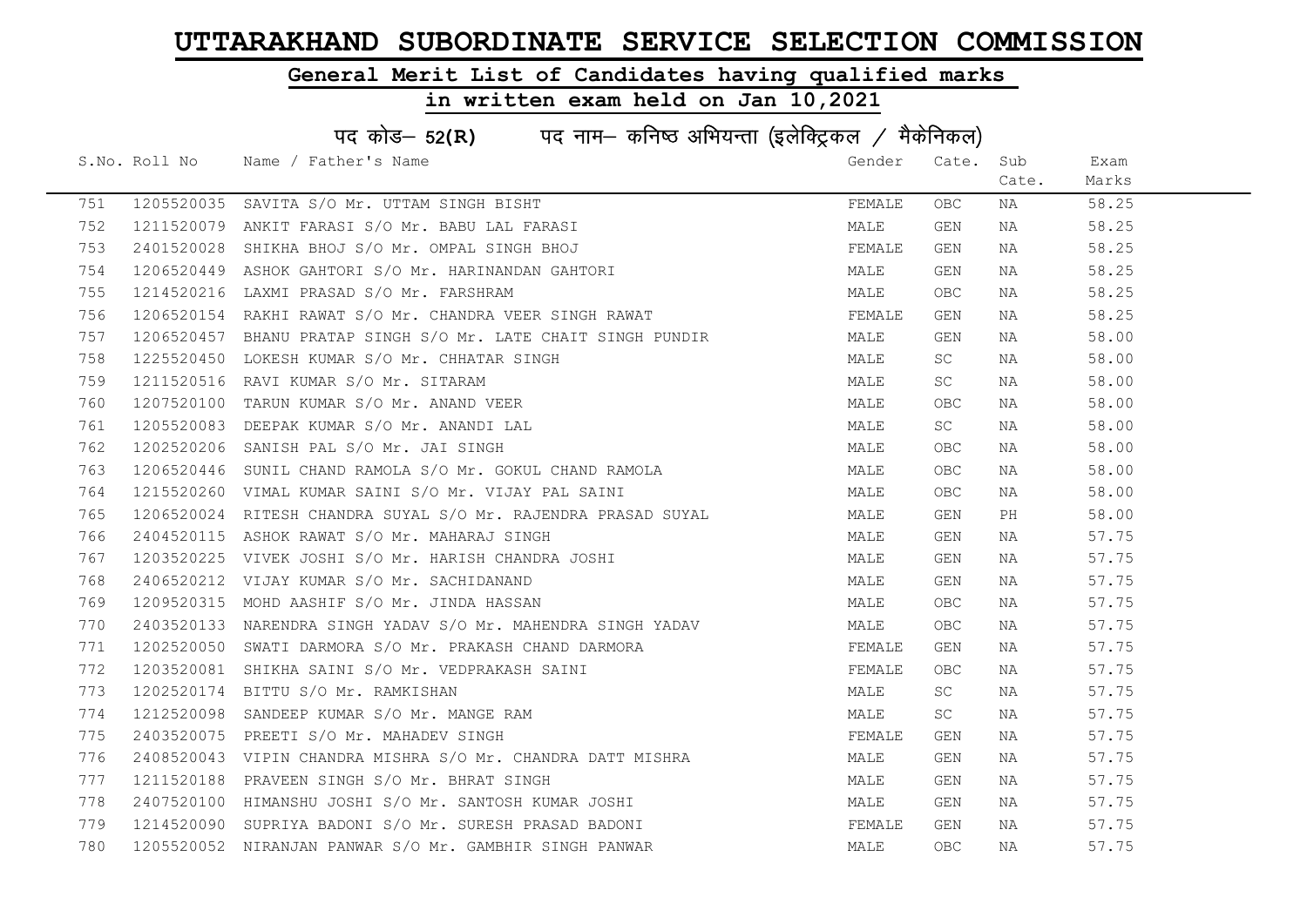### General Merit List of Candidates having qualified marks

|     | पद कोड– 52(R) पद नाम– कनिष्ठ अभियन्ता (इलेक्ट्रिकल / मैकेनिकल) |                                                            |        |            |       |       |  |  |
|-----|----------------------------------------------------------------|------------------------------------------------------------|--------|------------|-------|-------|--|--|
|     | S.No. Roll No                                                  | Name / Father's Name                                       | Gender | Cate.      | Sub   | Exam  |  |  |
|     |                                                                |                                                            |        |            | Cate. | Marks |  |  |
| 781 |                                                                | 1206520514 LOKESH SINGH PANWAR S/O Mr. PRATAP SINGH PANWAR | MALE   | GEN        | NA    | 57.50 |  |  |
| 782 | 1208520223                                                     | AVANISH KUMAR S/O Mr. RAM PRASAD                           | MALE   | SC         | NA    | 57.50 |  |  |
| 783 |                                                                | 1202520212 RAM KRISHAN S/O Mr. CHANDI PRASAD               | MALE   | OBC.       | NA    | 57.50 |  |  |
| 784 |                                                                | 1211520467 MUKESH KUMAR S/O Mr. RAMKISHAN                  | MALE   | SC         | NA    | 57.50 |  |  |
| 785 | 1215520115                                                     | SHAMSHER ALI S/O Mr. MOHABBAT ALI                          | MALE   | <b>OBC</b> | NA    | 57.50 |  |  |
| 786 |                                                                | 1211520109 SACHIN KUMAR S/O Mr. RAGBEER SINGH              | MALE   | <b>OBC</b> | NA    | 57.50 |  |  |
| 787 |                                                                | 1209520148 SANJAY SINGH S/O Mr. UMMED SINGH                | MALE   | <b>SC</b>  | NA    | 57.50 |  |  |
| 788 |                                                                | 1203520387 ANJLI UNIYAL S/O Mr. GURU PRASAD UNIYAL         | FEMALE | GEN        | NA    | 57.50 |  |  |
| 789 | 2403520199                                                     | CHETAN BHATT S/O Mr. HARI DUTT BHATT                       | MALE   | GEN        | NA    | 57.50 |  |  |
| 790 |                                                                | 1213520157 AKSHAY KUMAR S/O Mr. OMPAL                      | MALE   | OBC.       | NA    | 57.50 |  |  |
| 791 |                                                                | 1211520252 LALIT PANT S/O Mr. VINOD PANT                   | MALE   | GEN        | NA    | 57.50 |  |  |
| 792 |                                                                | 1205520292 YOGENDRA SINGH S/O Mr. JAGMOHAN SINGH           | MALE   | GEN        | NA    | 57.50 |  |  |
| 793 |                                                                | 1201520032 RVINDRA KUMAR S/O Mr. YASHPAL SINGH             | MALE   | OBC.       | PH    | 57.25 |  |  |
| 794 |                                                                | 1209520275 CHANDAN S/O Mr. MANGE RAM                       | MALE   | OBC.       | NA    | 57.25 |  |  |
| 795 |                                                                | 1225520225 GIRISH CHANDRA SEMWAL S/O Mr. BRIJ MOHAN SEMWAL | MALE   | GEN        | NA    | 57.25 |  |  |
| 796 | 1212520026                                                     | ANKIT SAINI S/O Mr. RISHIPAL SAINI                         | MALE   | OBC        | PH    | 57.25 |  |  |
| 797 | 1208520239                                                     | SEEMA CHAUHAN S/O Mr. RAJENDRA SINGH CHAUHAN               | FEMALE | OBC.       | NA    | 57.25 |  |  |
| 798 |                                                                | 1213520072 ANKIT KUMAR SAINI S/O Mr. SURECH CHAND          | MALE   | OBC.       | NA    | 57.25 |  |  |
| 799 |                                                                | 1211520147 ARVIND PRAJAPATI S/O Mr. SURENDRA PRAJAPATI     | MALE   | GEN        | NA    | 57.25 |  |  |
| 800 | 1210520227                                                     | MOHAMMAD MANBBER IDRISI S/O Mr. MOHAMMAD DILSHAD           | MALE   | OBC.       | NA    | 57.25 |  |  |
| 801 | 2404520036                                                     | LALIT MOHAN JOSHI S/O Mr. NAVEEN PRAKASH JOSHI             | MALE   | GEN        | NA    | 57.00 |  |  |
| 802 |                                                                | 1215520062 DYANAND DEV S/O Mr. NARENDRA DEV                | MALE   | OBC.       | NA    | 57.00 |  |  |
| 803 |                                                                | 1206520057 DEEPIKA RAWAT S/O Mr. JAGAT SINGH RAWAT         | FEMALE | GEN        | NA    | 57.00 |  |  |
| 804 | 1225520088                                                     | BIPUL RAWAT S/O Mr. GAJENDERA SINGH RAWAT                  | MALE   | GEN        | NA    | 57.00 |  |  |
| 805 | 1201520055                                                     | MANSI S/O Mr. GAJENDRA SINGH                               | FEMALE | OBC.       | NA    | 57.00 |  |  |
| 806 |                                                                | 1213520109 MITHUN KUMAR S/O Mr. INDER PAL                  | MALE   | SC         | NA    | 57.00 |  |  |
| 807 |                                                                | 1209520116 LALIT CHANDRA S/O Mr. SURESH CHANDRA            | MALE   | SC         | NA    | 57.00 |  |  |
| 808 |                                                                | 1215520251 SANTOSH RAWAT S/O Mr. DHAM SINGH RAWAT          | MALE   | ST         | NA    | 57.00 |  |  |
| 809 |                                                                | 1213520305 MOHINI S/O Mr. NARESH PAL                       | FEMALE | GEN        | NA    | 57.00 |  |  |
| 810 |                                                                | 1206520271 MANOJ KUMAR S/O Mr. GUSAI RAM                   | MALE   | SC         | NA    | 57.00 |  |  |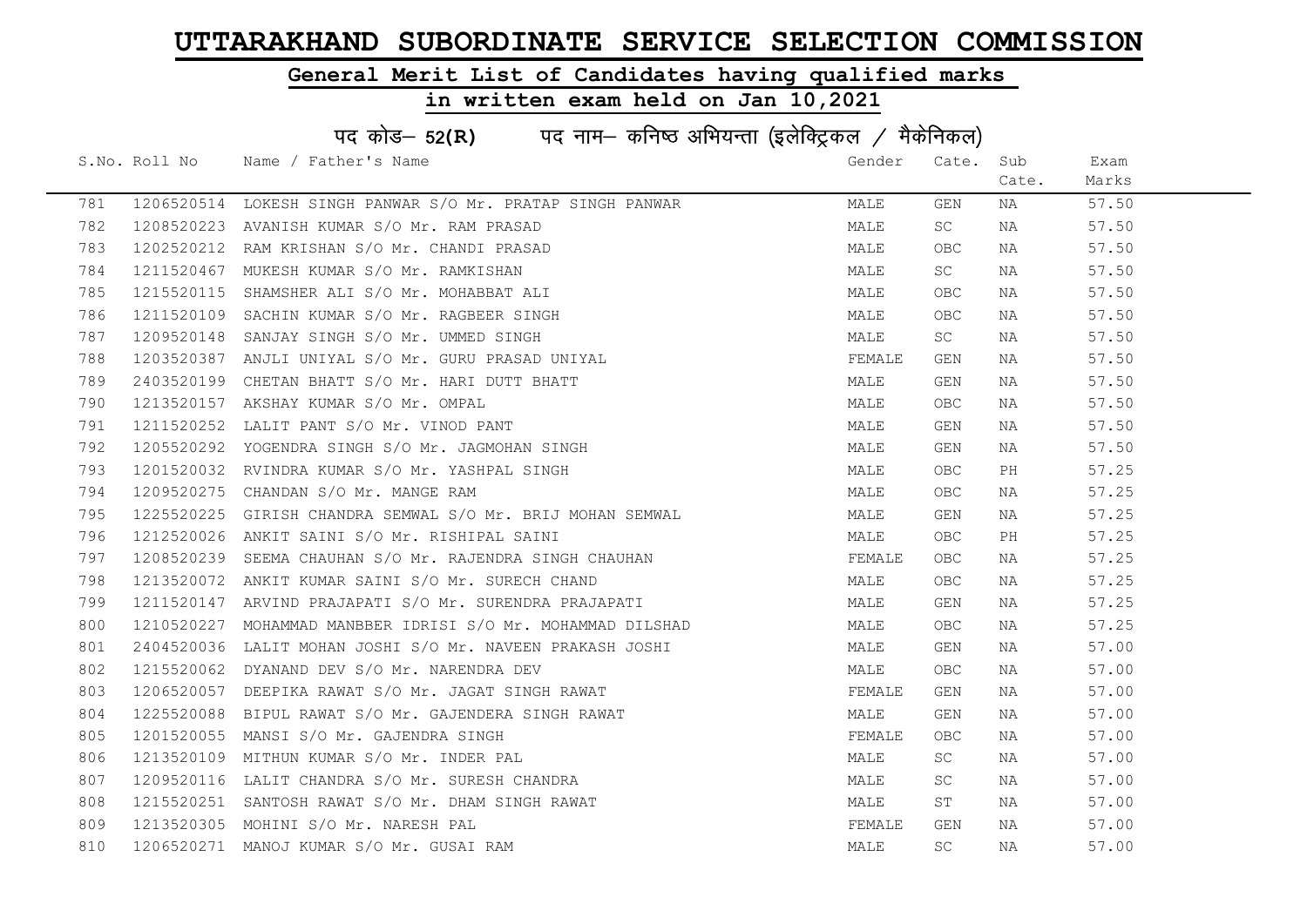### General Merit List of Candidates having qualified marks

|     | पद कोड- 52(R) पद नाम- कनिष्ठ अभियन्ता (इलेक्ट्रिकल / मैकेनिकल) |                                                             |        |           |       |       |  |  |
|-----|----------------------------------------------------------------|-------------------------------------------------------------|--------|-----------|-------|-------|--|--|
|     |                                                                | S.No. Roll No Name / Father's Name                          | Gender | Cate. Sub |       | Exam  |  |  |
|     |                                                                |                                                             |        |           | Cate. | Marks |  |  |
| 811 |                                                                | 1214520021 ANUP SINGH S/O Mr. RAJENDER SINGH                | MALE   | GEN       | NA    | 56.75 |  |  |
| 812 |                                                                | 1208520029 MANGE RAM S/O Mr. MAHIPAL SINGH                  | MALE   | SC        | NA    | 56.75 |  |  |
| 813 |                                                                | 1209520294 KHAJAN SINGH PANWAR S/O Mr. PURAN SINGH PANWAR   | MALE   | ST        | NA    | 56.75 |  |  |
| 814 |                                                                | 1215520177 PRAVEEN KUMAR SEMWAL S/O Mr. SHIV PRASAD         | MALE   | GEN       | NA    | 56.75 |  |  |
| 815 |                                                                | 2404520278 DEEPAK JOSHI S/O Mr. NAVEEN CHANDRA JOSHI        | MALE   | GEN       | NA    | 56.75 |  |  |
| 816 |                                                                | 1205520027 SHIKHA RANI S/O Mr. RAKESH KUMAR                 | FEMALE | OBC       | PH    | 56.75 |  |  |
| 817 |                                                                | 2404520177 SUDHEER SINGH GAIRA S/O Mr. CHANDAN SINGH GAIRA  | MALE   | GEN       | NA    | 56.75 |  |  |
| 818 |                                                                | 1213520148 PANKAJ BHATT S/O Mr. LEELADHAR BHATT             | MALE   | OBC       | NA    | 56.75 |  |  |
| 819 | 1207520212                                                     | AJAY SINGH RAWAT S/O Mr. SURENDRA SINGH RAWAT               | MALE   | GEN       | NA    | 56.75 |  |  |
| 820 | 1203520202                                                     | TANIYA GUGLANI S/O Mr. ASHOK KUMAR                          | FEMALE | GEN       | NA    | 56.75 |  |  |
| 821 |                                                                | 1206520559 KM NIDHI S/O Mr. VIKRAM SINGH                    | FEMALE | GEN       | NA    | 56.75 |  |  |
| 822 |                                                                | 1225520329 PARVINDER KUMAR S/O Mr. HARIRAM                  | MALE   | OBC.      | NA    | 56.50 |  |  |
| 823 |                                                                | 1208520113 SACHIN KUMAR S/O Mr. CHANDRA PAL                 | MALE   | SC        | NA    | 56.50 |  |  |
| 824 |                                                                | 1203520360 ANCHAL S/O Mr. ASHOK KUMAR                       | MALE   | OBC       | NA    | 56.50 |  |  |
| 825 |                                                                | 1225520301 VICKY S/O Mr. MANSA RAM                          | MALE   | GEN       | NA    | 56.50 |  |  |
| 826 |                                                                | 1203520146 GAMBHIR SINGH S/O Mr. KUNDAN SINGH NEGI          | MALE   | GEN       | NA    | 56.50 |  |  |
| 827 |                                                                | 2401520029 VIKRAM KUMAR ARYA S/O Mr. RAMESH PRASAD          | MALE   | SC        | NA    | 56.25 |  |  |
| 828 |                                                                | 2404520179 DINESH CHANDRA ARYA S/O Mr. SHIVLAL              | MALE   | SC        | NA    | 56.25 |  |  |
| 829 |                                                                | 1225520203 NEERAJ KUMAR S/O Mr. VIJAY RAM                   | MALE   | GEN       | NA    | 56.25 |  |  |
| 830 |                                                                | 2402520240 VIJAN SINGH CHAUHAN S/O Mr. DHARAM SINGH CHAUHAN | MALE   | ST        | NA    | 56.25 |  |  |
| 831 |                                                                | 2403520148 BHEEM SINGH THAPA S/O Mr. KISHAN SINGH THAPA     | MALE   | OBC       | NA    | 56.25 |  |  |
| 832 |                                                                | 1214520034 ABHAY KUMAR S/O Mr. ASHOK KUMAR                  | MALE   | GEN       | NA    | 56.25 |  |  |
| 833 |                                                                | 2406520052 AJAY KUMAR SAROJ S/O Mr. HARISH CHANDRA SAROJ    | MALE   | SC        | NA    | 56.25 |  |  |
| 834 |                                                                | 1211520101 RAKESH S/O Mr. KRISHAN LAL                       | MALE   | GEN       | NA    | 56.25 |  |  |
| 835 |                                                                | 1209520161 SIKANDAR SINGH S/O Mr. JABAR SINGH               | MALE   | OBC.      | NA    | 56.25 |  |  |
| 836 |                                                                | 2401520150 JASVEER SINGH S/O Mr. GOPAL SINGH                | MALE   | ST        | NA    | 56.25 |  |  |
| 837 |                                                                | 1205520059 VIJAY KUMAR S/O Mr. YOGENDRA GIRI                | MALE   | GEN       | NA    | 56.25 |  |  |
| 838 |                                                                | 1209520099 ASHOK KUMAR S/O Mr. PRAKASH CHANDRA              | MALE   | SC        | NA    | 56.25 |  |  |
| 839 |                                                                | 1210520289 HIMANSHI S/O Mr. RAMESHWAR                       | FEMALE | OBC       | NA    | 56.25 |  |  |
| 840 |                                                                | 1209520239 SANDEEP KUMAR S/O Mr. BABU LAL                   | MALE   | SC        | NA    | 56.00 |  |  |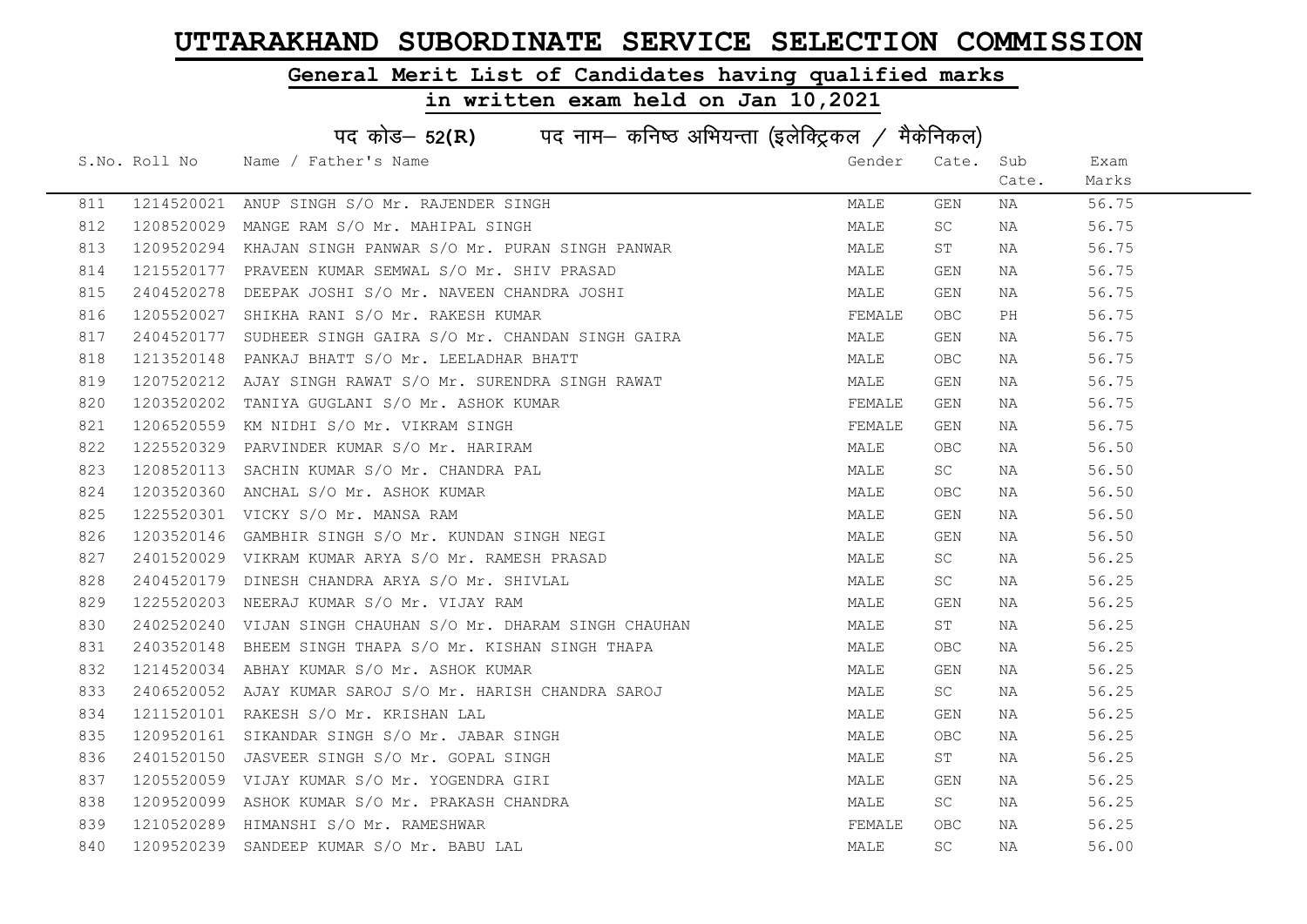### General Merit List of Candidates having qualified marks

|     | पद कोड– 52(R) पद नाम– कनिष्ठ अभियन्ता (इलेक्ट्रिकल / मैकेनिकल) |                                                                                                                                    |        |            |       |       |  |  |
|-----|----------------------------------------------------------------|------------------------------------------------------------------------------------------------------------------------------------|--------|------------|-------|-------|--|--|
|     |                                                                | S.No. Roll No Name / Father's Name                                                                                                 | Gender | Cate. Sub  |       | Exam  |  |  |
|     |                                                                |                                                                                                                                    |        |            | Cate. | Marks |  |  |
| 841 |                                                                | 1213520068 MUKESH SEMWAL S/O Mr. MAHESHANAND SEMWAL                                                                                | MALE   | GEN        | NA    | 56.00 |  |  |
| 842 |                                                                | 1225520283 SANDEEP RAWAT S/O Mr. VIKRAM SINGH RAWAT                                                                                | MALE   | GEN        | NA    | 56.00 |  |  |
| 843 |                                                                | 1211520055 TARA DUTT BHATT S/O Mr. RAMESH CHANDRA BHATT                                                                            | MALE   | GEN        | NA    | 56.00 |  |  |
| 844 | 2402520267                                                     | JAGAT SINGH S/O Mr. KARAM SINGH                                                                                                    | MALE   | ST         | NA    | 56.00 |  |  |
| 845 |                                                                | 1205520129 PANKAJ SINGH S/O Mr. ARJUN SINGH                                                                                        | MALE   | GEN        | NA    | 56.00 |  |  |
| 846 |                                                                | 1207520137 RAHUL PEGWAL S/O Mr. RISHAL SINGH                                                                                       | MALE   | SC         | NA    | 56.00 |  |  |
| 847 |                                                                | 2408520014 UJJAWAL SINGH S/O Mr. VIJAY PAL SINGH                                                                                   | MALE   | <b>OBC</b> | NA    | 56.00 |  |  |
| 848 |                                                                | 2406520112 SADAN KUMAR S/O Mr. POORAN SINGH                                                                                        | MALE   | <b>OBC</b> | NA    | 56.00 |  |  |
| 849 | 2406520010                                                     | MUKUL SINGH BORA S/O Mr. CHANDAN SINGH BORA                                                                                        | MALE   | GEN        | PH    | 56.00 |  |  |
| 850 |                                                                | 1209520245 MANGERAM S/O Mr. BHARAT SINGH                                                                                           | MALE   | <b>SC</b>  | NA    | 55.75 |  |  |
| 851 |                                                                | 1214520076 RAMPAL S/O Mr. MAN SINGH                                                                                                | MALE   | <b>SC</b>  | NA    | 55.75 |  |  |
| 852 |                                                                | 1208520282 GOPAL MANI BIJLWAN S/O Mr. MADAN LAL BIJLWAN                                                                            | MALE   | OBC.       | NA    | 55.75 |  |  |
| 853 |                                                                | 1204520028 MOTI LAL S/O Mr. SAYABU LAL                                                                                             | MALE   | SC         | PH    | 55.75 |  |  |
| 854 |                                                                | 1212520275 NADEEM KHAN S/O Mr. MAKSOOD ALI                                                                                         | MALE   | OBC.       | NA    | 55.75 |  |  |
| 855 |                                                                | 1207520016 ANKIT KUMAR S/O Mr. MANGE RAM                                                                                           | MALE   | OBC.       | NA    | 55.75 |  |  |
| 856 | 1210520272                                                     | ASHISH CHAUHAN S/O Mr. JAGENDRA SINGH CHAUHAN                                                                                      | MALE   | OBC        | NA    | 55.75 |  |  |
| 857 | 1206520144                                                     | SHILPA RAWAT S/O Mr. AJAY SINGH RAWAT                                                                                              | FEMALE | GEN        | NA    | 55.75 |  |  |
| 858 |                                                                | 1215520098 RANJANA RAWAT S/O Mr. P S RAWAT                                                                                         | FEMALE | GEN        | NA    | 55.75 |  |  |
| 859 |                                                                | 1215520098 RANJANA RAWAT S/O Mr. P S RAWAT<br>1225520405 KIRAN S/O Mr. JAYPAL<br>1206520300 VANDANA NEGI S/O Mr. BHARAT SINGH NEGI | FEMALE | SC         | NA    | 55.75 |  |  |
| 860 |                                                                |                                                                                                                                    | FEMALE | GEN        | NA    | 55.75 |  |  |
| 861 |                                                                | 1210520167 SANDEEP KUMAR S/O Mr. RAJENDRA PAL                                                                                      | MALE   | OBC.       | NA    | 55.50 |  |  |
| 862 |                                                                | 1209520298 ARCHANA RANI S/O Mr. RAKESH KUMAR GUPTA                                                                                 | FEMALE | GEN        | NA    | 55.50 |  |  |
| 863 |                                                                | 1206520404 SONIYA S/O Mr. ASHOK KUMAR                                                                                              | FEMALE | GEN        | NA    | 55.50 |  |  |
| 864 |                                                                | 1203520181 DHEERAJ KUMAR PANDEY S/O Mr. SURESH CHANDRA PANDEY                                                                      | MALE   | GEN        | NA    | 55.50 |  |  |
| 865 | 1211520128                                                     | NAVAL KISHOR S/O Mr. DHIRAJ LAL                                                                                                    | MALE   | SC         | NA    | 55.50 |  |  |
| 866 |                                                                | 1206520341 RENU SAINI S/O Mr. BRIJESH SAINI                                                                                        | FEMALE | OBC.       | NA    | 55.50 |  |  |
| 867 |                                                                | 1204520074 YOGENDRA SINGH S/O Mr. SHRI MEHER SINGH                                                                                 | MALE   | SC         | NA    | 55.25 |  |  |
| 868 |                                                                | 1225520116 JITENDER KUMAR S/O Mr. SUKHBEER SINGH                                                                                   | MALE   | SC         | NA    | 55.25 |  |  |
| 869 |                                                                | 1209520042 JABEER HASAN S/O Mr. YUNUS PARVAZ                                                                                       | MALE   | GEN        | NA    | 55.25 |  |  |
| 870 |                                                                | 1211520066 GOVIND SINGH S/O Mr. PRAKASH CHAND                                                                                      | MALE   | SC.        | NA    | 55.25 |  |  |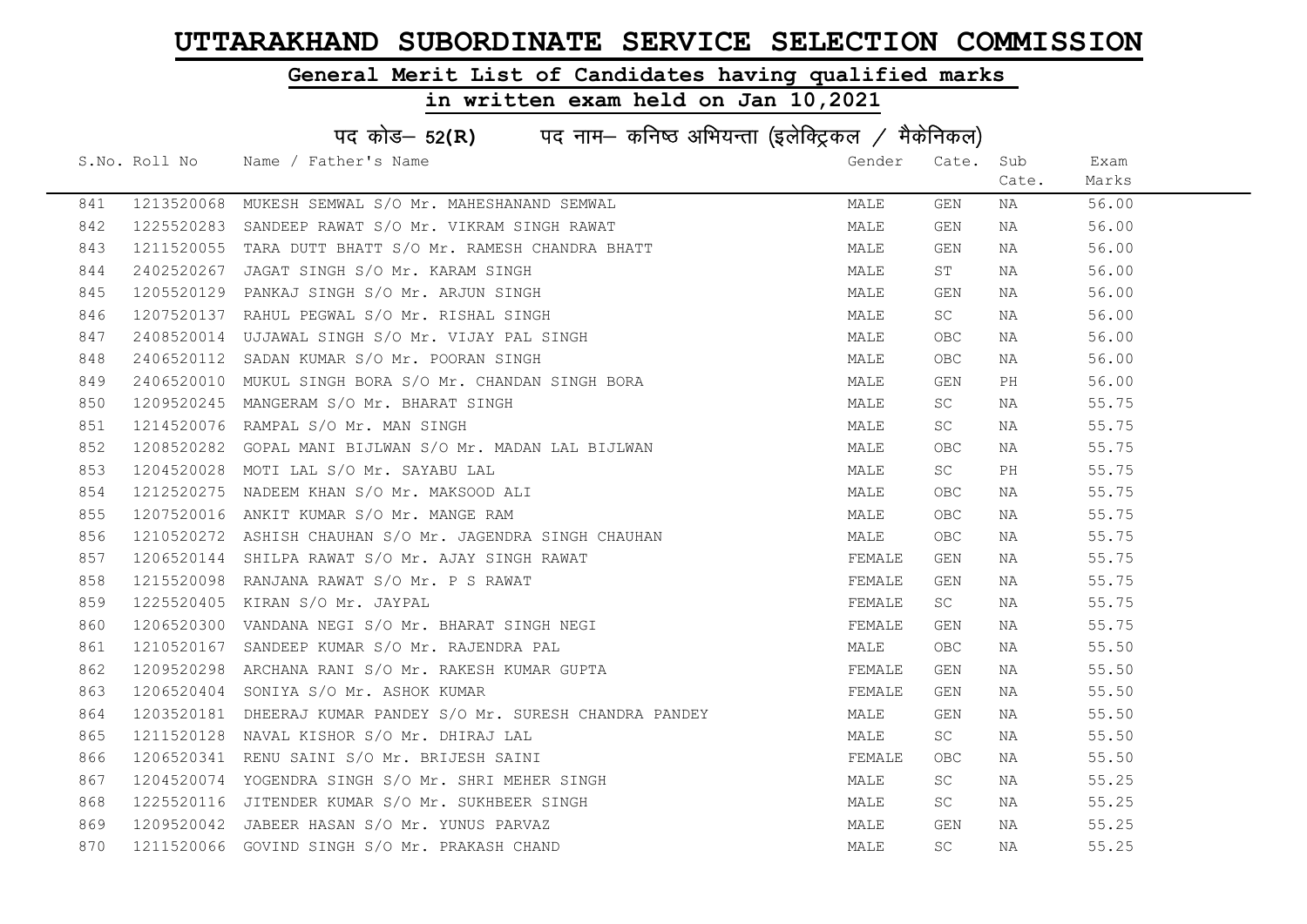### General Merit List of Candidates having qualified marks

|     | पद कोड- 52(R) पद नाम- कनिष्ठ अभियन्ता (इलेक्ट्रिकल / मैकेनिकल) |                                                                |        |            |          |       |  |  |
|-----|----------------------------------------------------------------|----------------------------------------------------------------|--------|------------|----------|-------|--|--|
|     |                                                                | S.No. Roll No Name / Father's Name                             | Gender | Cate. Sub  |          | Exam  |  |  |
|     |                                                                |                                                                |        |            | Cate.    | Marks |  |  |
| 871 |                                                                | 1206520211 VIJENDER SINGH KASHYAP S/O Mr. ISHAM SINGH          | MALE   | GEN        | NA       | 55.25 |  |  |
| 872 |                                                                | 1202520158 NAVDEEP KUMAR S/O Mr. PHOOL SINGH                   | MALE   | SC         | NA       | 55.25 |  |  |
| 873 |                                                                | 1203520318 VIVEK SINGH BHIDOLA S/O Mr. SATYESH KUMAR BHIDOLA   | MALE   | GEN        | $\rm FF$ | 55.25 |  |  |
| 874 |                                                                | 2408520168 RAJENDER SINGH BANGARI S/O Mr. HEERA SINGH          | MALE   | GEN        | NA       | 55.25 |  |  |
| 875 |                                                                | 1225520133 ARJUN SINGH NEGI S/O Mr. MOHAN SINGH NEGI           | MALE   | ST         | NA       | 55.25 |  |  |
| 876 |                                                                | 2405520128 ADITYA MANI TIWARI S/O Mr. RAVINDRA NATH TIWARI     | MALE   | GEN        | NA       | 55.25 |  |  |
| 877 |                                                                | 1206520145 YOGENDRA SINGH S/O Mr. DABAL SINGH                  | MALE   | GEN        | NA       | 55.25 |  |  |
| 878 |                                                                | 1211520379 PANKAJ SINGH RAWAT S/O Mr. MANBAR SINGH RAWAT       | MALE   | GEN        | NA       | 55.25 |  |  |
| 879 |                                                                | 2407520157 AMIT MATHPAL S/O Mr. BHOLA DUTT MATHPAL             | MALE   | GEN        | NA       | 55.25 |  |  |
| 880 |                                                                | 1211520419 JAVED ALI S/O Mr. SULTAN AHAMAD                     | MALE   | OBC        | NA       | 55.25 |  |  |
| 881 |                                                                | 1208520200 DAMINI VERMA S/O Mr. ANIL KUMAR VERMA               | FEMALE | OBC.       | NA       | 55.25 |  |  |
| 882 |                                                                | 2403520254 NAVEEN BISHT S/O Mr. PURAN SINGH BISHT              | MALE   | GEN        | NA       | 55.25 |  |  |
| 883 |                                                                | 1203520303 AJAY KUMAR S/O Mr. GOVIND RAM                       | MALE   | SC .       | NA       | 55.00 |  |  |
| 884 |                                                                | 1214520268 PARAMJEET SINGH S/O Mr. JAGDISH SINGH               | MALE   | <b>OBC</b> | NA       | 55.00 |  |  |
| 885 |                                                                | 1207520093 RAVI KUMAR S/O Mr. KALYAN SINGH                     | MALE   | <b>OBC</b> | NA       | 55.00 |  |  |
| 886 | 2403520179                                                     | LALIT RAWAT S/O Mr. MOHAN SINGH RAWAT                          | MALE   | GEN        | NA       | 55.00 |  |  |
| 887 | 1204520120                                                     | MANISH KUMAR JOSHI S/O Mr. RAMESH CHANDRA JOSHI                | MALE   | GEN        | NA       | 55.00 |  |  |
| 888 |                                                                | 1225520144 ASHISH SOLANKI S/O Mr. PREM SINGH SOLANKI           | MALE   | GEN        | NA       | 55.00 |  |  |
| 889 |                                                                | 1206520286 ANUP SINGH S/O Mr. RAJENDRA SINGH                   | MALE   | GEN        | NA       | 55.00 |  |  |
| 890 | 1208520045                                                     | SANDEEP SINGH S/O Mr. TEZ SINGH                                | MALE   | GEN        | NA       | 55.00 |  |  |
| 891 |                                                                | 1203520072 SHWETA S/O Mr. SURESH KUMAR                         | FEMALE | OBC.       | NA       | 55.00 |  |  |
| 892 |                                                                | 1211520119 NEERAJ RAWAT S/O Mr. YUDDHVIR SINGH RAWAT           | MALE   | GEN        | NA       | 55.00 |  |  |
| 893 |                                                                | 2408520193 MUKESH BHAKUNI S/O Mr. SURENDRA SINGH BHAKUNI       | MALE   | GEN        | $\rm FF$ | 55.00 |  |  |
| 894 | 1213520266                                                     | ANUJ SINGH S/O Mr. AWTAR SINGH                                 | MALE   | GEN        | NA       | 55.00 |  |  |
| 895 | 1203520377                                                     | DEEPAK KUMAR S/O Mr. BIRAM SINGH                               | MALE   | OBC.       | NA       | 55.00 |  |  |
| 896 |                                                                | 2419520047 GOKUL CHANDRA TIWARI S/O Mr. CHANDRA SHEKHAR TIWARI | MALE   | GEN        | NA       | 55.00 |  |  |
| 897 |                                                                | 1212520225 AJAY KUMAR S/O Mr. NAROTTAM SINGH                   | MALE   | SC         | NA       | 55.00 |  |  |
| 898 |                                                                | 2406520184 SANDEEP KUMAR S/O Mr. MAHENDRA SINGH                | MALE   | SC         | NA       | 55.00 |  |  |
| 899 |                                                                | 1201520109 RASHMI KASHYAP S/O Mr. NAGENDRA KASHYAP             | FEMALE | OBC.       | UA       | 55.00 |  |  |
| 900 |                                                                | 1207520042 MUKESH SINGH S/O Mr. RAJENDRA SINGH                 | MALE   | <b>OBC</b> | NA       | 54.75 |  |  |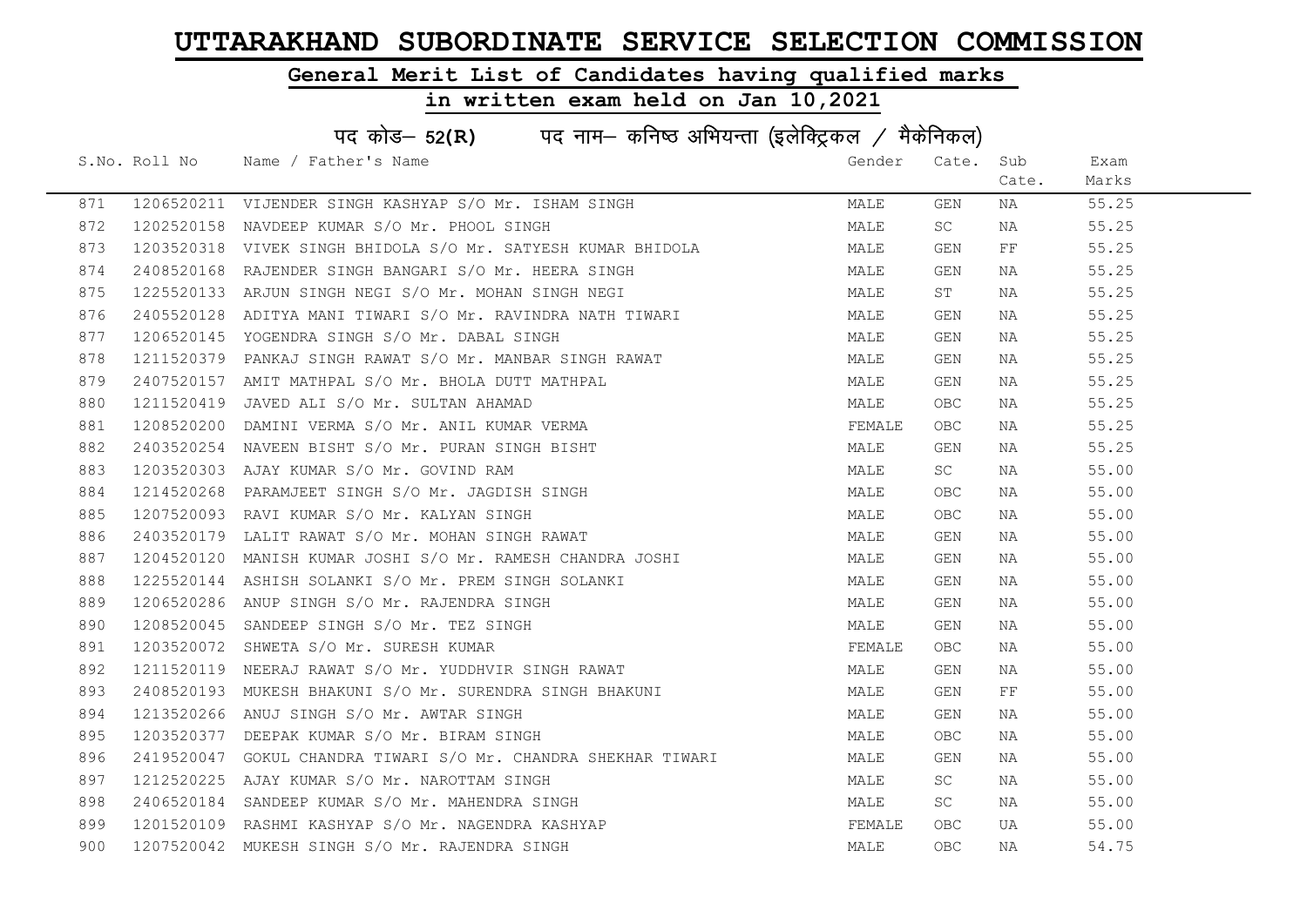### General Merit List of Candidates having qualified marks

|     | पद कोड- 52(R) पद नाम- कनिष्ठ अभियन्ता (इलेक्ट्रिकल / मैकेनिकल) |                                                                                                              |        |           |       |       |  |  |
|-----|----------------------------------------------------------------|--------------------------------------------------------------------------------------------------------------|--------|-----------|-------|-------|--|--|
|     |                                                                | S.No. Roll No Name / Father's Name                                                                           | Gender | Cate.     | Sub   | Exam  |  |  |
|     |                                                                |                                                                                                              |        |           | Cate. | Marks |  |  |
| 901 |                                                                | 2405520124 BIJENDRA KUMAR NAUTIYAL S/O Mr. JEEVANAND NAUTIYAL                                                | MALE   | OBC.      | NA    | 54.75 |  |  |
| 902 |                                                                | 1215520181 AMIT KUMAR S/O Mr. PYARE LAL                                                                      | MALE   | SC.       | NA    | 54.75 |  |  |
| 903 | 1214520468                                                     | PRASHANT KUMAR SHAH S/O Mr. SUNDER LAL SHAH                                                                  | MALE   | SC        | NA    | 54.75 |  |  |
| 904 |                                                                | 2419520267 RAJENDRA SINGH S/O Mr. DHYAN SINGH                                                                | MALE   | ST        | NA    | 54.75 |  |  |
| 905 |                                                                | 1208520007 MEGHA RANI S/O Mr. SUBHASH PATWA                                                                  | FEMALE | OBC.      | PH    | 54.75 |  |  |
| 906 |                                                                | 1207520199 PRIYANKA KUMARI S/O Mr. RAJESH KUMAR                                                              | FEMALE | SC        | NA    | 54.75 |  |  |
| 907 |                                                                | 1225520451 GIRISH BUTOLA S/O Mr. MADAN SINGH BUTOLA                                                          | MALE   | GEN       | NA    | 54.75 |  |  |
| 908 | 1212520215                                                     | MANISHA ANTAL S/O Mr. VINOD KUMAR                                                                            | FEMALE | OBC.      | NA    | 54.75 |  |  |
| 909 |                                                                | 2408520204 MUKESH UPRETI S/O Mr. KHASTI DUTT UPRETI                                                          | MALE   | GEN       | NA    | 54.75 |  |  |
| 910 |                                                                | 1214520210 HIMANSHU MAMGAIN S/O Mr. HARSH MANI MAMGAIN                                                       | MALE   | GEN       | NA    | 54.75 |  |  |
| 911 |                                                                | 1206520499 SHIVANI KHANDURI S/O Mr. BHASKAR ANAND KHANDURI                                                   | FEMALE | GEN       | NA    | 54.75 |  |  |
| 912 |                                                                | 2402520037 DEEPAK BISHT S/O Mr. B S BISHT                                                                    | MALE   | GEN       | NA    | 54.50 |  |  |
| 913 |                                                                | 2408520020 ANUJ KUMAR PATHAK S/O Mr. CHANDRA SHEKHAR PATHAK                                                  | MALE   | GEN       | NA    | 54.50 |  |  |
| 914 |                                                                | 2406520133 DINESH SINGH S/O Mr. SUKHRAM SINGH                                                                | MALE   | SC        | NA    | 54.50 |  |  |
| 915 |                                                                | 1210520057 DEVRAJ S/O Mr. RANVIR SINGH                                                                       | MALE   | OBC.      | NA    | 54.50 |  |  |
| 916 | 2402520031                                                     | DEEPA BISHT S/O Mr. PREM SINGH BISHT                                                                         | FEMALE | GEN       | PH    | 54.50 |  |  |
| 917 |                                                                | 1208520153 MUKESH RUDOLA S/O Mr. RAM SWAROOP RUDOLA                                                          | MALE   | GEN       | NA    | 54.50 |  |  |
| 918 |                                                                | 1204520187 GAURAV SINGH RANA S/O Mr. NARAYAN SINGH RANA                                                      | MALE   | GEN       | NA    | 54.50 |  |  |
| 919 |                                                                | 2419520090 VINEETA RAUTELA S/O Mr. NARENDRA SINGH RAUTELA                                                    | FEMALE | GEN       | NA    | 54.50 |  |  |
| 920 |                                                                | 1209520146 VIPIN KUMAR S/O Mr. KUSHAL PAL SINGH                                                              | MALE   | SC        | NA    | 54.50 |  |  |
| 921 |                                                                | 1225520119 NEERAJ KUMAR LAMBA S/O Mr. MAHENDER SINGH                                                         | MALE   | SC        | NA    | 54.50 |  |  |
| 922 |                                                                | 1206520366 PRAWEEN RAWAT S/O Mr. JAIPAL SINGH RAWAT<br>1213520035 SURESH RATHOUR S/O Mr. KARAM SINGH RATHOUR | MALE   | GEN       | NA    | 54.50 |  |  |
| 923 |                                                                |                                                                                                              | MALE   | ST        | NA    | 54.50 |  |  |
| 924 | 1203520032                                                     | MONIKA BISHT S/O Mr. DHAN SINGH BISHT                                                                        | FEMALE | GEN       | NA    | 54.50 |  |  |
| 925 | 1225520007                                                     | SURENDER SINGH RAWAT S/O Mr. C S RAWAT                                                                       | MALE   | GEN       | PH    | 54.25 |  |  |
| 926 |                                                                | 1213520240 SATYENDRA SINGH S/O Mr. MANGAL SINGH                                                              | MALE   | GEN       | NA    | 54.25 |  |  |
| 927 |                                                                | 1214520054 VIVEK KUMAR DHIMAN S/O Mr. MANGALRAM DHIMAN                                                       | MALE   | OBC.      | NA    | 54.25 |  |  |
| 928 |                                                                | 2403520130 PRAMOD KUMAR S/O Mr. JEEVAN PRASAD                                                                | MALE   | SC        | NA    | 54.25 |  |  |
| 929 |                                                                | 1214520470 MUKESH KUMAR S/O Mr. KESARI DAS                                                                   | MALE   | <b>SC</b> | NA    | 54.25 |  |  |
| 930 |                                                                | 1209520076 SHIKHA SHARMA S/O Mr. DINESH KUMAR SHARMA                                                         | FEMALE | GEN       | NA    | 54.25 |  |  |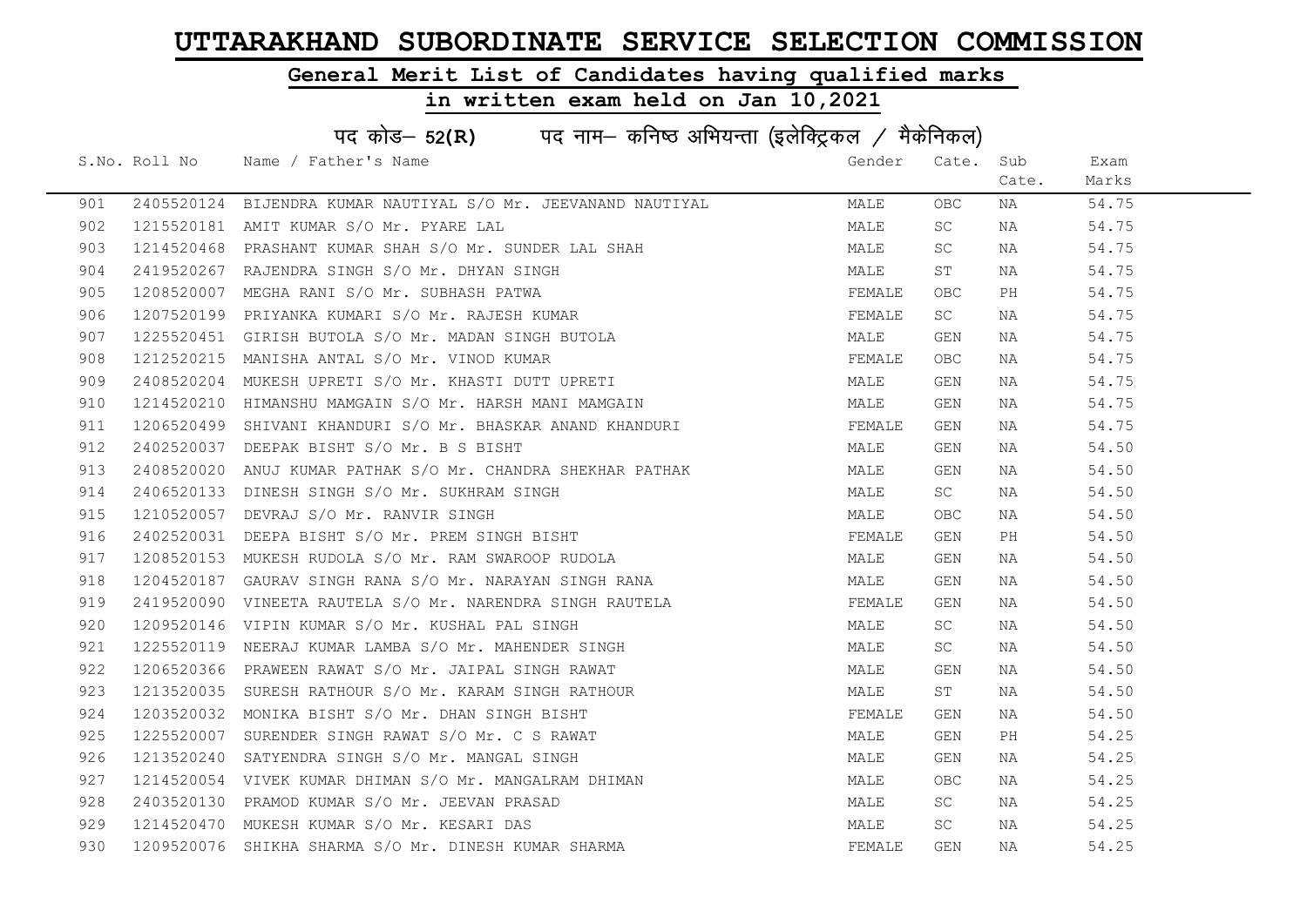### General Merit List of Candidates having qualified marks

|     | पद कोड- 52(R) पद नाम- कनिष्ठ अभियन्ता (इलेक्ट्रिकल / मैकेनिकल) |                                                                                                                                                                                            |        |            |       |       |  |  |
|-----|----------------------------------------------------------------|--------------------------------------------------------------------------------------------------------------------------------------------------------------------------------------------|--------|------------|-------|-------|--|--|
|     |                                                                | S.No. Roll No Name / Father's Name                                                                                                                                                         | Gender | Cate.      | Sub   | Exam  |  |  |
|     |                                                                |                                                                                                                                                                                            |        |            | Cate. | Marks |  |  |
| 931 |                                                                | 1213520105 AMITA RANI S/O Mr. BALCHAND                                                                                                                                                     | FEMALE | SC         | NA    | 54.25 |  |  |
| 932 |                                                                | 1203520023 SUSHIL KUMAR S/O Mr. VIRENDAR SINGH                                                                                                                                             | MALE   | SC         | PH    | 54.25 |  |  |
| 933 |                                                                | 1213520237 POOJA NEGI S/O Mr. LAKSHMAN SINGH NEGI                                                                                                                                          | FEMALE | GEN        | NA    | 54.25 |  |  |
| 934 | 1204520179                                                     | ALOK SINGH S/O Mr. KALAM SINGH                                                                                                                                                             | MALE   | GEN        | NA    | 54.25 |  |  |
| 935 | 1212520303                                                     | JAGVEER SINGH KAINTURA S/O Mr. PYAR SINGH KAINTURA                                                                                                                                         | MALE   | GEN        | NA    | 54.25 |  |  |
| 936 |                                                                | 1215520242 NASEEB NAUTIYAL S/O Mr. SANTOSH CHANDRA NAUTIYAL                                                                                                                                | MALE   | GEN        | NA    | 54.25 |  |  |
| 937 |                                                                | 1203520034 AMIT KUMAR S/O Mr. KANWAR PAL SINGH                                                                                                                                             | MALE   | OBC        | NA    | 54.25 |  |  |
| 938 |                                                                | 1215520058 SURAJ PAL S/O Mr. PRAKASH LAL                                                                                                                                                   | MALE   | SC         | NA    | 54.25 |  |  |
| 939 | 1202520076                                                     | DEEPAK GIRI S/O Mr. GANGASARAN GIRI                                                                                                                                                        | MALE   | OBC        | NA    | 54.00 |  |  |
| 940 |                                                                |                                                                                                                                                                                            | MALE   | OBC.       | NA    | 54.00 |  |  |
| 941 |                                                                |                                                                                                                                                                                            | MALE   | OBC.       | NA    | 54.00 |  |  |
| 942 |                                                                | 1207520226 PRAVESH DOBHAL S/O Mr. CHANDRA MOHAN DOBHAL<br>1201520072 AMIT SINGH S/O Mr. BACHAN SINGH RANA<br>1211520432 SHIKHA NEGI S/O Mr. BALBEER SINGH NEGI                             | FEMALE | GEN        | NA    | 54.00 |  |  |
| 943 |                                                                | 1206520455 SIMMI CHHABRA S/O Mr. PREM PRAKASH CHHABRA                                                                                                                                      | FEMALE | GEN        | NA    | 54.00 |  |  |
| 944 |                                                                | 1203520216 NITIN KUMAR S/O Mr. SHRAWAN KUMAR                                                                                                                                               | MALE   | SC -       | NA    | 54.00 |  |  |
| 945 |                                                                | 2401520151 YOGESH CHANDRA BHATT S/O Mr. BHUWAN CHANDRA BHATT                                                                                                                               | MALE   | GEN        | UA    | 54.00 |  |  |
| 946 |                                                                | 1209520017 MAHIPAL SINGH S/O Mr. SOM SINGH                                                                                                                                                 | MALE   | SC         | NA    | 53.75 |  |  |
| 947 |                                                                | 1205520225 SANTOSH SATI S/O Mr. JAGDISH PRASAD SATI                                                                                                                                        | MALE   | GEN        | NA    | 53.75 |  |  |
| 948 |                                                                | 1204520081 MAHTAB AHMAD S/O Mr. ZAMIR AHMAD                                                                                                                                                | MALE   | GEN        | NA    | 53.75 |  |  |
| 949 |                                                                | 1211520043 AZAAD SINGH RAWAT S/O Mr. MAHARAJ SINGH RAWAT                                                                                                                                   | MALE   | GEN        | NA    | 53.75 |  |  |
| 950 |                                                                | 1208520160 RAJNEESH KUMAR SAINI S/O Mr. VIJENDRA KUMAR SAINI                                                                                                                               | MALE   | OBC.       | NA    | 53.75 |  |  |
| 951 |                                                                | 1210520194 SANJEEV KUMAR S/O Mr. RAM LAL SINGH                                                                                                                                             | MALE   | SC         | NA    | 53.75 |  |  |
| 952 |                                                                | 1215520190 SACHIN KUMAR S/O Mr. OMVEER SINGH                                                                                                                                               | MALE   | <b>SC</b>  | NA    | 53.75 |  |  |
| 953 |                                                                |                                                                                                                                                                                            | MALE   | SC         | NA    | 53.75 |  |  |
| 954 |                                                                |                                                                                                                                                                                            | MALE   | <b>OBC</b> | NA    | 53.75 |  |  |
| 955 |                                                                | 1208520195 AMIT KUMAR S/O Mr. SHYAM SINGH<br>1205520183 SANDEEP BISHT S/O Mr. UTTAM SINGH BISHT<br>1203520092 KM RAKSHNDHA S/O Mr. ANIL KUMAR<br>1206520498 LAVI TYAGI S/O Mr. SUNIL TYAGI | FEMALE | GEN        | NA    | 53.75 |  |  |
| 956 |                                                                |                                                                                                                                                                                            | FEMALE | GEN        | NA    | 53.75 |  |  |
| 957 |                                                                | 1211520443 VIJAY RAWAT S/O Mr. MAGAN SINGH RAWAT                                                                                                                                           | MALE   | GEN        | NA    | 53.75 |  |  |
| 958 |                                                                | 1225520388 MANMOHAN SINGH NEGI S/O Mr. SHYAM SINGH NEGI                                                                                                                                    | MALE   | GEN        | NA    | 53.75 |  |  |
| 959 |                                                                | 1203520039 RAJAT KUMAR ARYA S/O Mr. MADAN PAL ARYA                                                                                                                                         | MALE   | SC         | NA    | 53.75 |  |  |
| 960 |                                                                | 2404520109 PANKAJ SINGH S/O Mr. POORAN SINGH                                                                                                                                               | MALE   | GEN        | NA    | 53.75 |  |  |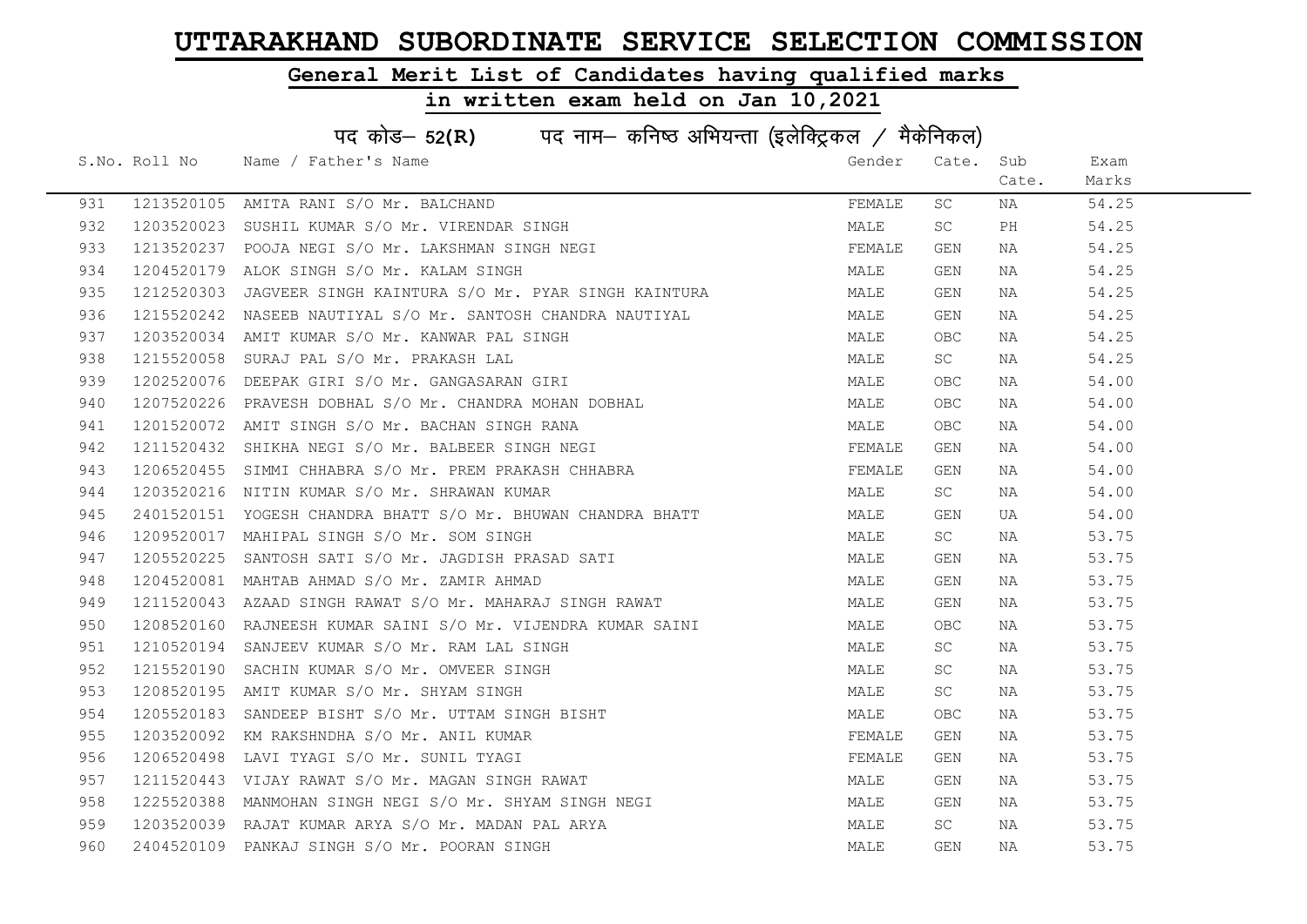### General Merit List of Candidates having qualified marks

|     | पद कोड- 52(R) पद नाम- कनिष्ठ अभियन्ता (इलेक्ट्रिकल / मैकेनिकल) |                                                                 |        |       |       |       |  |  |
|-----|----------------------------------------------------------------|-----------------------------------------------------------------|--------|-------|-------|-------|--|--|
|     |                                                                | S.No. Roll No Name / Father's Name                              | Gender | Cate. | Sub   | Exam  |  |  |
|     |                                                                |                                                                 |        |       | Cate. | Marks |  |  |
| 961 |                                                                | 1209520211 PRAMOD KUMAR S/O Mr. PREM SINGH                      | MALE   | SC    | NA    | 53.50 |  |  |
| 962 |                                                                | 1206520453  RAVINDRA SINGH PHARSWAN S/O Mr. GAUR SINGH PHARSWAN | MALE   | GEN   | NA    | 53.50 |  |  |
| 963 |                                                                | 2419520286 BALWANT SINGH RANA S/O Mr. INDRA SINGH RANA          | MALE   | GEN   | NA    | 53.50 |  |  |
| 964 |                                                                | 1213520247 BRIJESH KUMAR S/O Mr. RAJ KUMAR                      | MALE   | SC    | NA    | 53.50 |  |  |
| 965 | 1225520370                                                     | JITENDER KUMAR S/O Mr. BHUSHAN LAL                              | MALE   | SC.   | NA    | 53.50 |  |  |
| 966 |                                                                | 1210520197 MANOJ KUMAR S/O Mr. RAMDAS                           | MALE   | SC    | NA    | 53.50 |  |  |
| 967 | 1211520373                                                     | BANTI KUMAR S/O Mr. OM PAL                                      | MALE   | SC    | NA    | 53.50 |  |  |
| 968 | 1209520218                                                     | KM MAHIMA KASHYAP S/O Mr. SUBHASH CHAND KASHYAP                 | FEMALE | OBC   | NA    | 53.50 |  |  |
| 969 |                                                                | 1213520218 MEENU RADHA PAGGOWAL S/O Mr. SHYAM SUNDER            | FEMALE | SC    | NA    | 53.50 |  |  |
| 970 |                                                                | 2404520306 VINAY PANDEY S/O Mr. SANJAY KUMAR PANDEY             | MALE   | GEN   | NA    | 53.50 |  |  |
| 971 |                                                                | 1204520180 PARMENDAR SINGH S/O Mr. ATAR SINGH                   | MALE   | SC    | NA    | 53.25 |  |  |
| 972 |                                                                | 1209520020 MANMEET SINGH PUNDIR S/O Mr. ASHOK KUMAR PUNDIR      | MALE   | GEN   | NA    | 53.25 |  |  |
| 973 |                                                                | 1215520324 SATENDRA SINGH S/O Mr. SADAR SINGH                   | MALE   | GEN   | NA    | 53.25 |  |  |
| 974 |                                                                | 1201520040 PRIYA RAWAT S/O Mr. A S RAWAT                        | FEMALE | GEN   | NA    | 53.25 |  |  |
| 975 |                                                                | 1210520277 VINAY PRABHAKAR S/O Mr. BHAGAT LAL                   | MALE   | SC    | NA    | 53.25 |  |  |
| 976 | 1202520095                                                     | KAMAL SINGH S/O Mr. RAJENDRA SINGH                              | MALE   | ST    | NA    | 53.25 |  |  |
| 977 | 1213520168                                                     | TANUJ KUMAR S/O Mr. PRITAM SINGH                                | MALE   | OBC   | NA    | 53.25 |  |  |
| 978 | 1212520190                                                     | GULSHAN KUMAR S/O Mr. HARISH SINGH                              | MALE   | GEN   | NA    | 53.25 |  |  |
| 979 |                                                                | 1206520472 KM SANDHYA S/O Mr. DHARMPAL                          | FEMALE | SC    | NA    | 53.25 |  |  |
| 980 | 1211520027                                                     | DEEPAK SINGH RAWAT S/O Mr. SUKHDEV SINGH RAWAT                  | MALE   | GEN   | NA    | 53.25 |  |  |
| 981 |                                                                | 2408520161 DEEP CHANDRA JOSHI S/O Mr. GIRISH CHANDRA JOSHI      | MALE   | GEN   | NA    | 53.25 |  |  |
| 982 |                                                                | 1203520270 PUNIT KUMAR S/O Mr. NATHLU SINGH                     | MALE   | SC    | NA    | 53.25 |  |  |
| 983 |                                                                | 1210520099 SATPAL SINGH S/O Mr. ABBAL SINGH                     | MALE   | GEN   | NA    | 53.25 |  |  |
| 984 |                                                                | 2406520057 BHUPESH KUMAR JOSHI S/O Mr. DEVAKI NANDAN JOSHI      | MALE   | GEN   | NA    | 53.00 |  |  |
| 985 | 1205520124                                                     | KM ANUPAMA RAMOLA S/O Mr. MEGH CHAND RAMOLA                     | FEMALE | OBC.  | NA    | 53.00 |  |  |
| 986 | 1225520236                                                     | PREETI S/O Mr. ARJUN SINGH CHAUHAN                              | FEMALE | GEN   | NA    | 53.00 |  |  |
| 987 |                                                                | 2408520123 BIJENDRA SINGH RAWAT S/O Mr. CHANDAN SINGH RAWAT     | MALE   | ST    | NA    | 53.00 |  |  |
| 988 |                                                                | 1207520095 AMIT SINGH THAKUR S/O Mr. YOGENDRA SINGH THAKUR      | MALE   | GEN   | NA    | 53.00 |  |  |
| 989 |                                                                | 1213520156 HARI DARSHAN S/O Mr. HUKAM CHAND                     | MALE   | GEN   | NA    | 53.00 |  |  |
| 990 |                                                                | 1212520151 MAHAVEER SINGH S/O Mr. SHANTI SINGH                  | MALE   | ST    | ΝA    | 53.00 |  |  |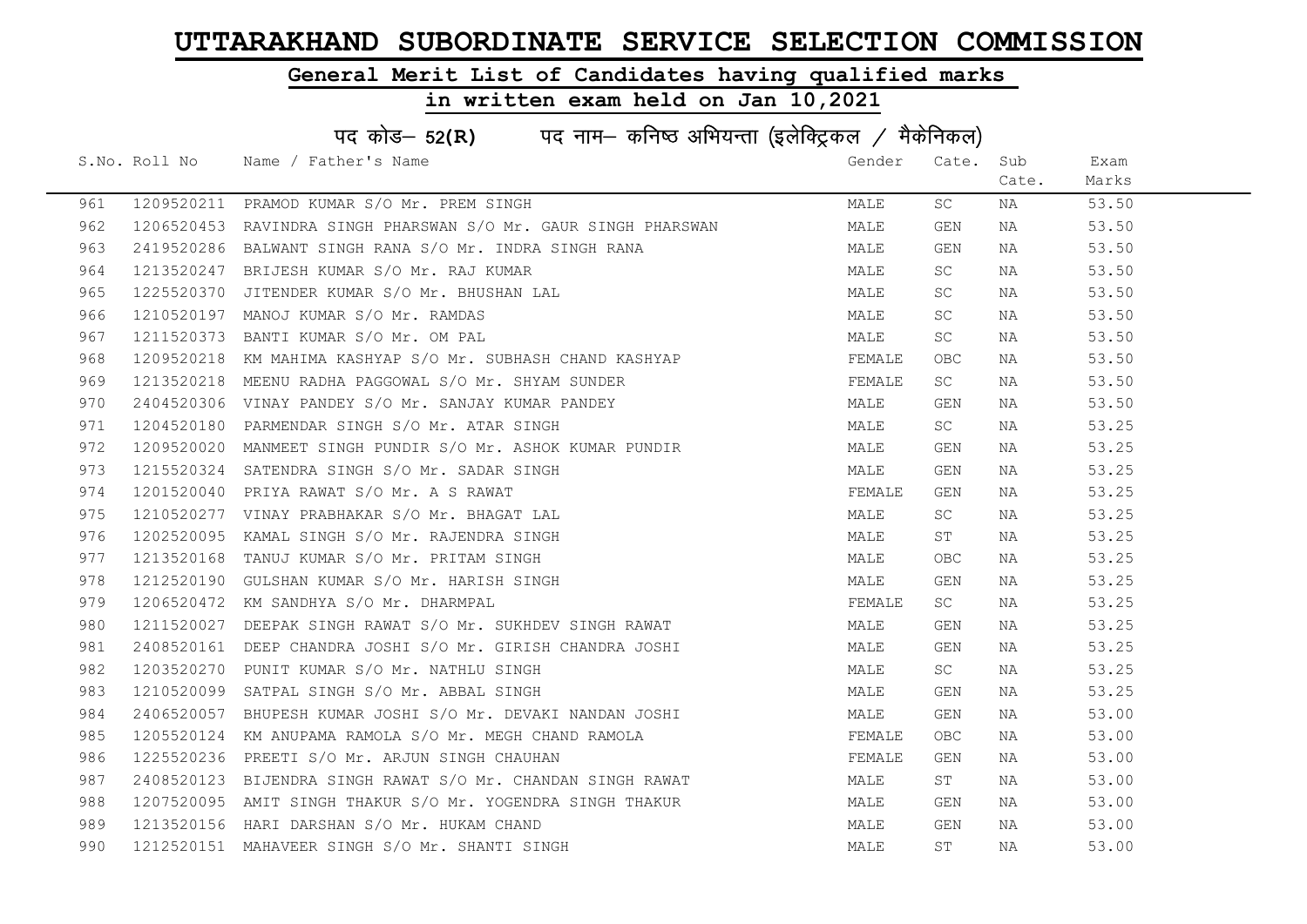### General Merit List of Candidates having qualified marks

|      | पद कोड– 52(R) पद नाम– कनिष्ठ अभियन्ता (इलेक्ट्रिकल / मैकेनिकल) |                                                                                                                                                                                                   |        |            |       |       |  |  |
|------|----------------------------------------------------------------|---------------------------------------------------------------------------------------------------------------------------------------------------------------------------------------------------|--------|------------|-------|-------|--|--|
|      |                                                                | S.No. Roll No Name / Father's Name                                                                                                                                                                | Gender | Cate.      | Sub   | Exam  |  |  |
|      |                                                                |                                                                                                                                                                                                   |        |            | Cate. | Marks |  |  |
| 991  | 1203520222                                                     | RAGHUVEER SINGH CHAUHAN S/O Mr. ALAM SINGH CHAUHAN                                                                                                                                                | MALE   | ST         | NA    | 53.00 |  |  |
| 992  | 1205520173                                                     | DHARMENDRA SINGH S/O Mr. MOHAN LAL                                                                                                                                                                | MALE   | SC         | NA    | 53.00 |  |  |
| 993  | 1225520449                                                     | DHARMENDRA SINGH S/O Mr. AJAYPAL SINGH                                                                                                                                                            | MALE   | OBC.       | NA    | 53.00 |  |  |
| 994  | 1207520245                                                     | PRAVESH SINGH PANWAR S/O Mr. SHURBEER SINGH PANWAR                                                                                                                                                | MALE   | OBC.       | NA    | 53.00 |  |  |
| 995  | 1203520273                                                     | ARJUN SAMVEDI S/O Mr. BIHARI LAL                                                                                                                                                                  | MALE   | SC         | NA    | 53.00 |  |  |
| 996  | 1225520270                                                     | SUSHILA BISHT S/O Mr. N S BISHT                                                                                                                                                                   | FEMALE | GEN        | NA    | 52.75 |  |  |
| 997  | 1211520484                                                     | MANOJ KUMAR KANDPAL S/O Mr. YUGAL KISHOR KANDPAL                                                                                                                                                  | MALE   | GEN        | NA    | 52.75 |  |  |
| 998  | 2404520019                                                     | MOHD KASIF S/O Mr. NASARUDDIN                                                                                                                                                                     | MALE   | <b>OBC</b> | PH    | 52.75 |  |  |
| 999  | 1212520295                                                     | GAURAV KUMAR S/O Mr. DEVENDRA KUMAR UPADHYAY                                                                                                                                                      | MALE   | OBC.       | NA    | 52.75 |  |  |
| 1000 | 2401520059                                                     | KAMAL KISHORE S/O Mr. KAILASH KUMAR                                                                                                                                                               | MALE   | SC .       | NA    | 52.75 |  |  |
| 1001 |                                                                |                                                                                                                                                                                                   | MALE   | GEN        | NA    | 52.50 |  |  |
| 1002 |                                                                | 1215520285 SARVAJEET SINGH BISHT S/O Mr. SHRI LAL SINGH<br>1209520307 RAM DAYAL S/O Mr. KALYAN SINGH                                                                                              | MALE   | OBC        | NA    | 52.50 |  |  |
| 1003 | 1201520249                                                     | MANOJ KUMAR S/O Mr. KANWAR PAL SINGH                                                                                                                                                              | MALE   | SC -       | NA    | 52.50 |  |  |
| 1004 | 2405520040                                                     | YOGPAL SINGH S/O Mr. LATE RAJPAL SINGH                                                                                                                                                            | MALE   | OBC        | NA    | 52.50 |  |  |
| 1005 | 1225520226                                                     | PANKAJ RAWAT S/O Mr. JAGMOHAN SINGH RAWAT                                                                                                                                                         | MALE   | GEN        | NA    | 52.50 |  |  |
| 1006 | 1206520521                                                     | ANKIT KUMAR S/O Mr. PAHAL SINGH                                                                                                                                                                   | MALE   | OBC        | NA    | 52.50 |  |  |
| 1007 | 1213520317                                                     | JAGDEEP RAWAT S/O Mr. LATE SHRI DARMAYAN SINGH RAWAT                                                                                                                                              | MALE   | OBC.       | NA    | 52.50 |  |  |
| 1008 | 1211520308                                                     | ANITA S/O Mr. MR RANJEET SINGH                                                                                                                                                                    | FEMALE | OBC        | NA    | 52.50 |  |  |
| 1009 |                                                                | 1203520214 RITU CHAUHAN S/O Mr. AKJUN JINGH CHE<br>1206520608 MINAKSHI S/O Mr. NARENDRA DUTT<br>1207520056 DEEPAK KUMAR S/O Mr. RAMCHANDRA<br>1215520154 SANJAY KUMAR SAINI S/O Mr. MAHABIR SINGH | FEMALE | GEN        | NA    | 52.50 |  |  |
| 1010 |                                                                |                                                                                                                                                                                                   | FEMALE | GEN        | NA    | 52.50 |  |  |
| 1011 |                                                                |                                                                                                                                                                                                   | MALE   | GEN        | NA    | 52.50 |  |  |
| 1012 |                                                                |                                                                                                                                                                                                   | MALE   | OBC.       | NA    | 52.50 |  |  |
| 1013 |                                                                |                                                                                                                                                                                                   | MALE   | SC         | NA    | 52.50 |  |  |
| 1014 | 1206520648                                                     | AMAR DEEP S/O Mr. NAKLI RAM                                                                                                                                                                       | MALE   | <b>OBC</b> | NA    | 52.50 |  |  |
| 1015 | 1212520115                                                     | RAKESH KUMAR S/O Mr. DHARM PAL                                                                                                                                                                    | MALE   | SC         | NA    | 52.50 |  |  |
| 1016 | 2404520267                                                     |                                                                                                                                                                                                   | MALE   | GEN        | NA    | 52.50 |  |  |
| 1017 | 1215520222                                                     | NAVNEET DUMKA S/O Mr. HARISH CHANDRA DUMKA<br>AMIT KUMAR S/O Mr. KISHAN SINGH<br>AMIT KUMAR S/O Mr. KISHAN SINGH                                                                                  | MALE   | SC         | NA    | 52.50 |  |  |
| 1018 | 1208520228                                                     | BASANT SINGH FARSWAN S/O Mr. G S FARSWAN                                                                                                                                                          | MALE   | GEN        | NA    | 52.50 |  |  |
| 1019 | 2404520224                                                     | AMIT KUMAR RAKHOLIA S/O Mr. TRILOK CHANDRA RAKHOLIA                                                                                                                                               | MALE   | GEN        | NA    | 52.50 |  |  |
|      |                                                                | 1020 1214520134 VIKASH DHIMAN S/O Mr. SANJAY KUMAR                                                                                                                                                | MALE   | <b>OBC</b> | NA    | 52.50 |  |  |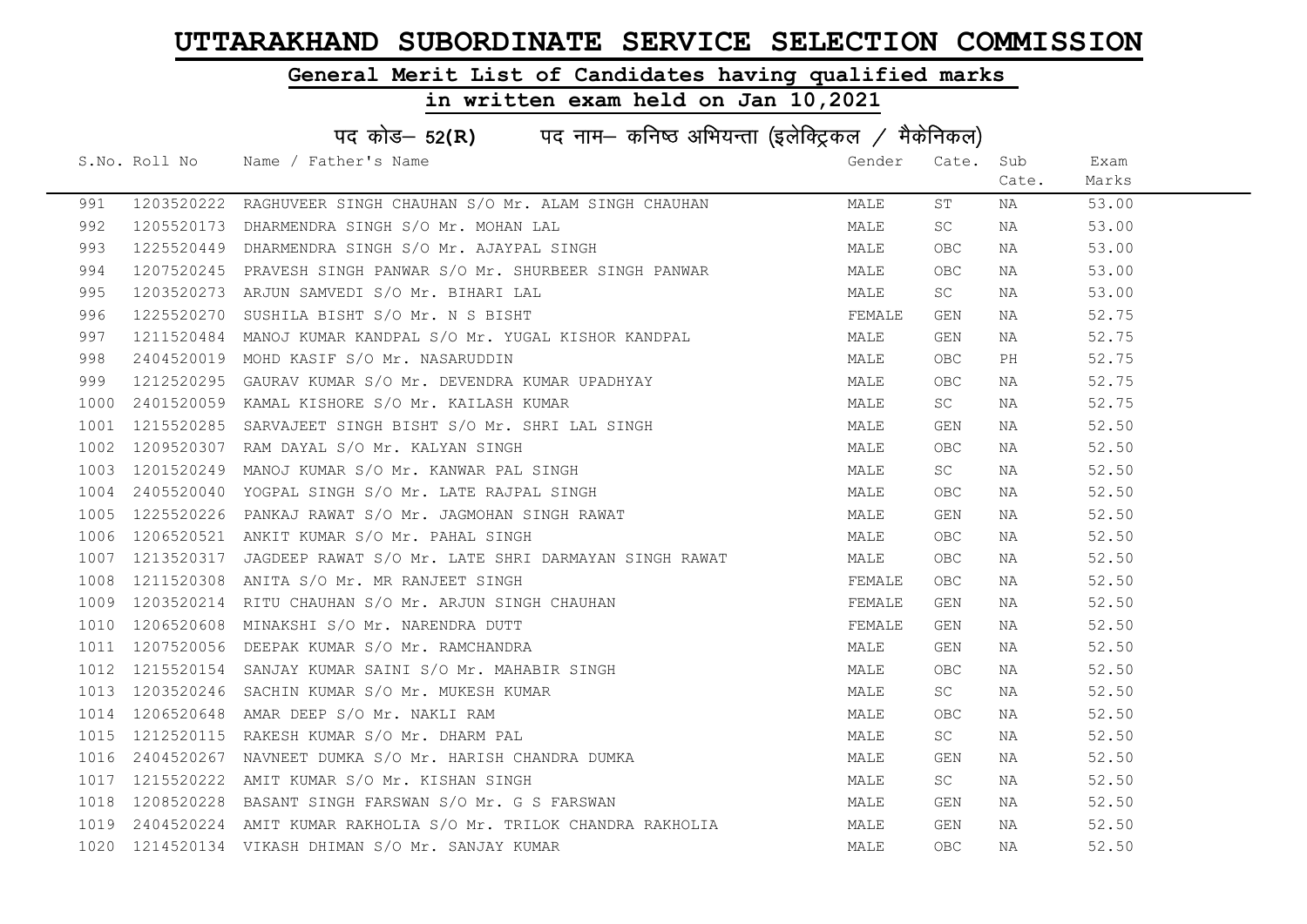### General Merit List of Candidates having qualified marks

|      | पद कोड– 52(R) पद नाम– कनिष्ठ अभियन्ता (इलेक्ट्रिकल / मैकेनिकल) |                                                           |        |                     |          |       |  |  |
|------|----------------------------------------------------------------|-----------------------------------------------------------|--------|---------------------|----------|-------|--|--|
|      |                                                                | S.No. Roll No Name / Father's Name                        | Gender | Cate.               | Sub      | Exam  |  |  |
|      |                                                                |                                                           |        |                     | Cate.    | Marks |  |  |
|      |                                                                | 1021 1215520230 POOJA BANDUNI S/O Mr. ASHOK KUMAR BANDUNI | FEMALE | GEN                 | NA       | 52.50 |  |  |
| 1022 |                                                                | 1211520203 PRADEEP SINGH S/O Mr. KAMAL SINGH              | MALE   | GEN                 | NA       | 52.25 |  |  |
| 1023 | 1203520337                                                     | ANAND SINGH CHAUHAN S/O Mr. AMAR SINGH CHAUHAN            | MALE   | OBC.                | NA       | 52.25 |  |  |
| 1024 | 1207520097                                                     | VINAY JOSHI S/O Mr. VIJAY RAM JOSHI                       | MALE   | OBC.                | NA       | 52.25 |  |  |
| 1025 | 1203520298                                                     | TANU GOSWAMI S/O Mr. RAJESHWAR GIRI                       | FEMALE | OBC.                | NA       | 52.25 |  |  |
| 1026 |                                                                | 1207520154 NISHA RANI S/O Mr. ROOPKAMAL                   | FEMALE | SC                  | NA       | 52.25 |  |  |
| 1027 | 2419520270                                                     | GANGA BISHT S/O Mr. MOHAN SINGH BISHT                     | FEMALE | GEN                 | NA       | 52.25 |  |  |
| 1028 | 2405520037                                                     | ARVIND PATHAK S/O Mr. P D PATHAK                          | MALE   | GEN                 | NA       | 52.25 |  |  |
| 1029 | 1201520262                                                     | VIVEK KUMAR S/O Mr. SATYENDRA KUMAR                       | MALE   | <b>OBC</b>          | NA       | 52.25 |  |  |
| 1030 | 1206520175                                                     | ATUL KUMAR S/O Mr. JAI CHANDER                            | MALE   | SC                  | NA       | 52.25 |  |  |
| 1031 | 1211520479                                                     | SEEMA UNIYAL S/O Mr. ROSHAN LAL UNIYAL                    | FEMALE | GEN                 | NA       | 52.25 |  |  |
| 1032 | 2405520079                                                     | BHUWAN CHANDRA DWIVEDI S/O Mr. BASANT BALLABH DWIVEDI     | MALE   | OBC                 | NA       | 52.25 |  |  |
| 1033 | 1205520259                                                     | ASHISH VERMA S/O Mr. SHREE GOPAL                          | MALE   | <b>OBC</b>          | NA       | 52.00 |  |  |
| 1034 |                                                                | 1205520320 VIKAS KUSH S/O Mr. RATIRAM                     | MALE   | <b>SC</b>           | NA       | 52.00 |  |  |
| 1035 | 1206520398                                                     | HARDESH KUMAR SHARMA S/O Mr. VINOD KUMAR                  | MALE   | GEN                 | NA       | 52.00 |  |  |
| 1036 | 1212520201                                                     | AMIT KUMAR SAHAGAL S/O Mr. SURESH PAL                     | MALE   | $\operatorname{SC}$ | NA       | 52.00 |  |  |
| 1037 | 1202520131                                                     | SONALI S/O Mr. VINOD KUMAR                                | FEMALE | OBC.                | NA       | 52.00 |  |  |
| 1038 | 1212520025                                                     | ARJUN SINGH S/O Mr. JANESHWAR PRASAD                      | MALE   | SC                  | PH       | 52.00 |  |  |
| 1039 | 1211520098                                                     | SHAHRUKH S/O Mr. SHER ALI                                 | MALE   | OBC.                | NA       | 52.00 |  |  |
| 1040 | 1206520585                                                     | GAURAV NAINWAL S/O Mr. RAMESH CHANDRA NAINWAL             | MALE   | GEN                 | NA       | 52.00 |  |  |
| 1041 |                                                                | 1201520145 RAMESHWAR S/O Mr. DEVENDRA DUTT                | MALE   | GEN                 | EX-Serv  | 51.75 |  |  |
| 1042 | 2403520178                                                     | KHUSHAL SINGH AERI S/O Mr. KUWAR SINGH AERI               | MALE   | GEN                 | NA       | 51.75 |  |  |
| 1043 | 1207520077                                                     | MAHAJAN SINGH PANWAR S/O Mr. KISHAN SINGH PANWAR          | MALE   | OBC.                | NA       | 51.75 |  |  |
| 1044 | 1214520083                                                     | BHUWAN CHANDRA PANDEY S/O Mr. SATISH CHANDRA PANDEY       | MALE   | GEN                 | NA       | 51.75 |  |  |
| 1045 | 1211520137                                                     | KAPIL SINGH S/O Mr. SARDAR SINGH                          | MALE   | ST                  | NA       | 51.75 |  |  |
| 1046 | 1209520190                                                     | SUNIT KUMAR S/O Mr. DHARAM SINGH                          | MALE   | SC                  | NA       | 51.75 |  |  |
| 1047 | 1206520313                                                     | NARENDRA SINGH S/O Mr. DHAN SINGH                         | MALE   | GEN                 | NA       | 51.75 |  |  |
| 1048 |                                                                | 2401520253 MOHD ARIF S/O Mr. MOHD AHMAD                   | MALE   | OBC.                | NA       | 51.75 |  |  |
| 1049 | 2401520115                                                     | NEERAJ TIWARI S/O Mr. UMENDRA NATH TIWARI                 | MALE   | GEN                 | $\rm FF$ | 51.75 |  |  |
| 1050 |                                                                | 1212520271 ALOKBISHT S/O Mr. MR DEEWAN SINGH BISHT        | MALE   | GEN                 | ΝA       | 51.50 |  |  |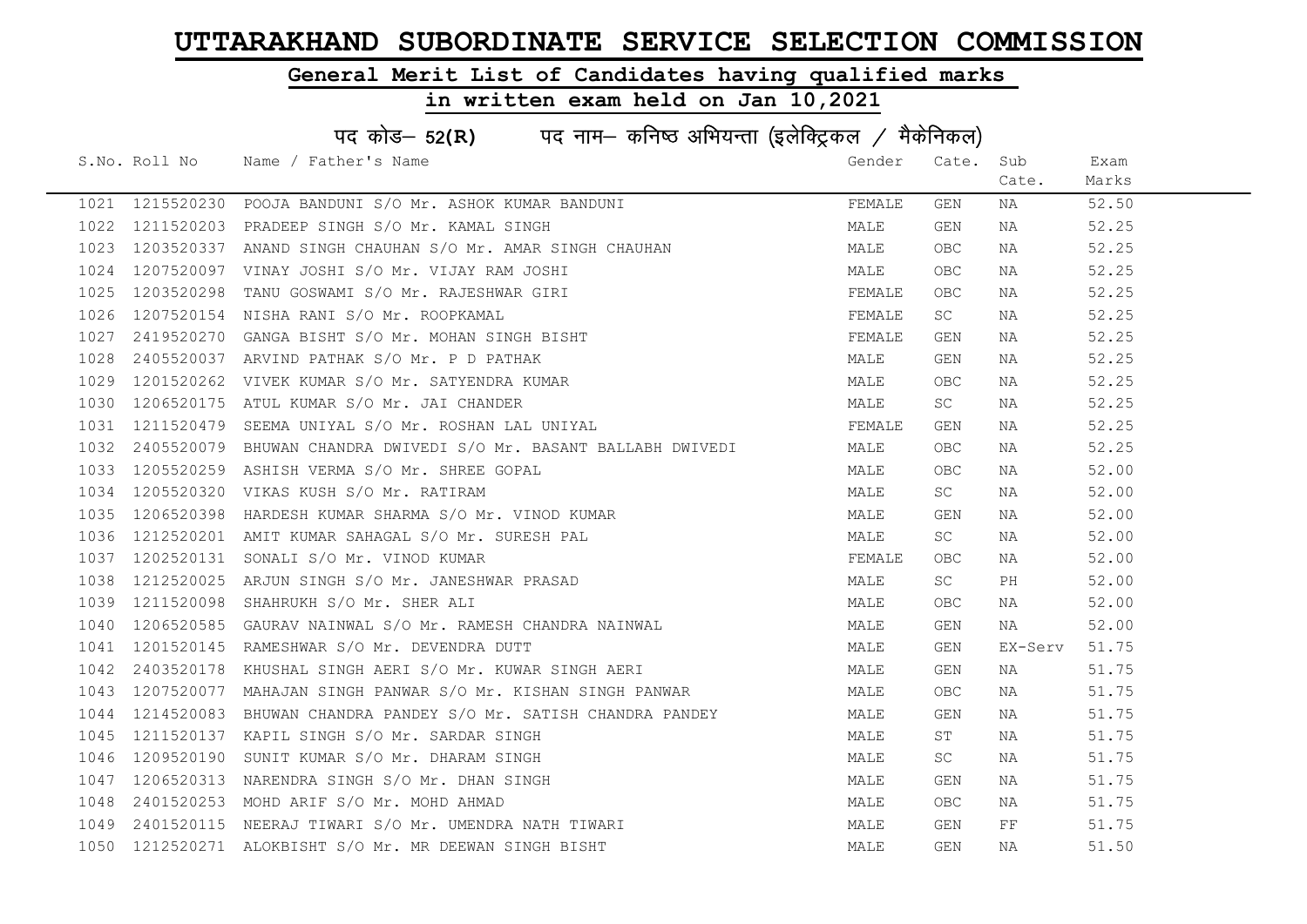### General Merit List of Candidates having qualified marks

|      | पद कोड– 52(R) पद नाम– कनिष्ठ अभियन्ता (इलेक्ट्रिकल / मैकेनिकल) |                                                   |        |            |       |       |  |  |
|------|----------------------------------------------------------------|---------------------------------------------------|--------|------------|-------|-------|--|--|
|      | S.No. Roll No                                                  | Name / Father's Name                              | Gender | Cate.      | Sub   | Exam  |  |  |
|      |                                                                |                                                   |        |            | Cate. | Marks |  |  |
|      | 1051 1215520229                                                | NITIN SUNDRIYAL S/O Mr. KANTA PRASAD SUNDRIYAL    | MALE   | GEN        | NA    | 51.50 |  |  |
| 1052 | 1202520048                                                     | RIJVAN ALAM S/O Mr. SAKIL AHMAD                   | MALE   | <b>OBC</b> | NA    | 51.50 |  |  |
| 1053 | 1206520644                                                     | SHIKHA KOTHARI S/O Mr. SHIV PRASAD KOTHARI        | FEMALE | GEN        | NA    | 51.50 |  |  |
| 1054 | 1214520166                                                     | GAURAV BAHUGUNA S/O Mr. ACHLA NAND BAHUGUNA       | MALE   | GEN        | NA    | 51.50 |  |  |
| 1055 | 1213520319                                                     | ANANT KUMAR SAINI S/O Mr. RAM KUMAR SAINI         | MALE   | OBC.       | NA    | 51.50 |  |  |
| 1056 | 2406520029                                                     | PRAKASH SINGH S/O Mr. TRILOK SINGH                | MALE   | GEN        | NA    | 51.25 |  |  |
| 1057 | 1203520196                                                     | DEEPAK SINGH S/O Mr. JASBIR SINGH                 | MALE   | GEN        | NA    | 51.25 |  |  |
| 1058 | 1211520425                                                     | ANUJ YADAV S/O Mr. KALYAN SINGH                   | MALE   | <b>OBC</b> | NA    | 51.25 |  |  |
| 1059 | 1214520310                                                     | RAM KUMAR S/O Mr. SEVA RAM                        | MALE   | SC         | NA    | 51.25 |  |  |
| 1060 | 1208520247                                                     | SURENDRA SINGH NEGI S/O Mr. PURAN SINGH NEGI      | MALE   | GEN        | NA    | 51.25 |  |  |
| 1061 | 1213520219                                                     | RAVI KANT SAINI S/O Mr. BHRAM PAL SINGH           | MALE   | GEN        | NA    | 51.25 |  |  |
| 1062 | 1203520371                                                     | NAVIN KUMAR S/O Mr. VIJAY PAL                     | MALE   | SC         | NA    | 51.25 |  |  |
| 1063 | 1210520159                                                     | BABLU S/O Mr. VIRAM SINGH                         | MALE   | SC         | NA    | 51.25 |  |  |
| 1064 | 1211520264                                                     | ANURAG NEGI S/O Mr. ANAND SINGH NEGI              | MALE   | GEN        | NA    | 51.25 |  |  |
| 1065 | 1211520261                                                     | ARVIND KUMAR S/O Mr. VIJAY PAL SINGH              | MALE   | SC         | NA    | 51.25 |  |  |
| 1066 | 1209520056                                                     | SHIVRAJ SINGH BIST S/O Mr. DEEPENDRA SINGH BIST   | MALE   | <b>OBC</b> | NA    | 51.00 |  |  |
| 1067 | 2408520156                                                     | DEPENDRA SINGH BISHT S/O Mr. NARAYAN SINGH BISHT  | MALE   | GEN        | NA    | 51.00 |  |  |
| 1068 | 1215520088                                                     | JOGENDRA KUMAR S/O Mr. SOMI SINGH                 | MALE   | SC         | NA    | 51.00 |  |  |
| 1069 | 1209520029                                                     | MEGHA RUDOLA S/O Mr. J P RUDOLA                   | FEMALE | GEN        | NA    | 51.00 |  |  |
| 1070 | 1207520089                                                     | NIRDOSH KUMAR S/O Mr. SHIV KUMAR                  | MALE   | SC         | NA    | 51.00 |  |  |
| 1071 | 1212520369                                                     | NEERAJ KUMAR S/O Mr. UMMED SINGH RAWAT            | MALE   | GEN        | NA    | 51.00 |  |  |
| 1072 | 2404520135                                                     | SUNIL KUMAR JOSHI S/O Mr. JUGAL KISHOR JOSHI      | MALE   | GEN        | NA    | 51.00 |  |  |
| 1073 | 1203520369                                                     | BHARAT SINGH CHAUHAN S/O Mr. DHAN SINGH CHAUHAN   | MALE   | ST         | NA    | 51.00 |  |  |
| 1074 | 1209520268                                                     | ARUN KUMAR S/O Mr. RADHEYSHYAM                    | MALE   | OBC        | NA    | 51.00 |  |  |
| 1075 | 1212520256                                                     | SAURABH FONDANI S/O Mr. GEETA RAM FONDANI         | MALE   | GEN        | NA    | 51.00 |  |  |
| 1076 | 2408520096                                                     | KAILASH SINGH SHAHI S/O Mr. BAHADUR SINGH SHAHI   | MALE   | GEN        | NA    | 51.00 |  |  |
| 1077 | 1214520383                                                     | PRIYA DATAL S/O Mr. PREM SINGH DATAL              | FEMALE | ST         | NA    | 51.00 |  |  |
| 1078 | 2403520128                                                     | SATISH KUMAR S/O Mr. SANTOSH KUMAR                | MALE   | SC         | NA    | 50.75 |  |  |
| 1079 | 1206520526                                                     | SHIV PRAKASH BALUNI S/O Mr. OM PRAKASH BALUNI     | MALE   | GEN        | NA    | 50.75 |  |  |
| 1080 |                                                                | 1211520022 KULVENDER SINGH S/O Mr. BIJENDER KUMAR | MALE   | SC         | PH    | 50.75 |  |  |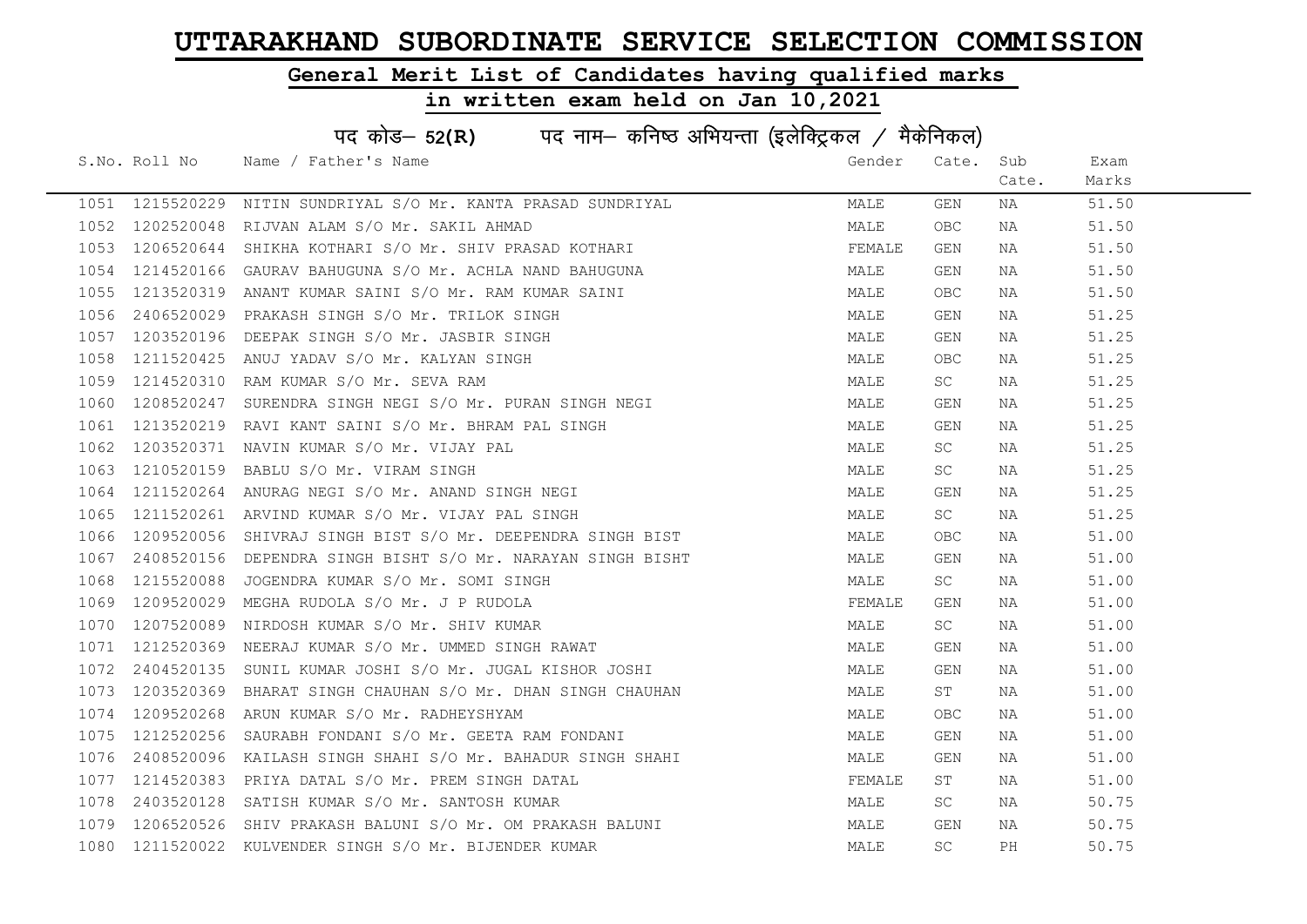### General Merit List of Candidates having qualified marks

|      | पद कोड– 52(R) पद नाम– कनिष्ठ अभियन्ता (इलेक्ट्रिकल / मैकेनिकल) |                                                         |        |            |          |       |  |  |
|------|----------------------------------------------------------------|---------------------------------------------------------|--------|------------|----------|-------|--|--|
|      |                                                                | S.No. Roll No Name / Father's Name                      | Gender | Cate.      | Sub      | Exam  |  |  |
|      |                                                                |                                                         |        |            | Cate.    | Marks |  |  |
| 1081 | 1211520338                                                     | SACHIN KUMAR S/O Mr. RANVEER SINGH                      | MALE   | SC         | NA       | 50.75 |  |  |
| 1082 | 1203520323                                                     | FIROJ KHAN S/O Mr. ASGAR ALI                            | MALE   | <b>OBC</b> | NA       | 50.75 |  |  |
| 1083 | 1215520107                                                     | ABHISHEK GIRI S/O Mr. MAHENDRA GIRI                     | MALE   | <b>OBC</b> | NA       | 50.75 |  |  |
| 1084 | 1206520469                                                     | AAYUSH SIRSWAL S/O Mr. GIRISH CHANDRA SIRSWAL           | MALE   | GEN        | NA       | 50.75 |  |  |
| 1085 | 1211520361                                                     | POOJA PANWAR S/O Mr. MOHAN SINGH PANWAR                 | FEMALE | GEN        | NA       | 50.75 |  |  |
| 1086 | 1225520393                                                     | SHARDUL UNIYAL S/O Mr. RAJESH CHANDRA UNIYAL            | MALE   | OBC        | $\rm FF$ | 50.75 |  |  |
| 1087 | 1202520045                                                     | BHUPENDER SINGH NEGI S/O Mr. AMAR SINGH NEGI            | MALE   | GEN        | NA       | 50.50 |  |  |
| 1088 | 1225520174                                                     | ARUN KUMAR S/O Mr. RAM KALA                             | MALE   | SC.        | NA       | 50.50 |  |  |
| 1089 | 2408520062                                                     | MD RASHID S/O Mr. SABIR HUSAIN                          | MALE   | <b>OBC</b> | NA       | 50.50 |  |  |
| 1090 | 1210520209                                                     | VIKAS JAGURI S/O Mr. KANHEYA LAL JAGURI                 | MALE   | <b>OBC</b> | NA       | 50.50 |  |  |
| 1091 | 1205520307                                                     | RAJESHWARI S/O Mr. MAGAN LAL                            | FEMALE | SC         | NA       | 50.50 |  |  |
| 1092 | 1212520209                                                     | RUPESH KUMAR S/O Mr. RAJENDRA PRASAD                    | MALE   | OBC        | NA       | 50.50 |  |  |
| 1093 | 2402520152                                                     | REKHA POONA S/O Mr. MEHARBAN SINGH                      | FEMALE | GEN        | NA       | 50.50 |  |  |
| 1094 | 1203520024                                                     | ARVIND S/O Mr. DAYA LAL                                 | MALE   | SC         | PH       | 50.50 |  |  |
| 1095 | 1210520092                                                     | AJAY KUMAR S/O Mr. KARANPAL SINGH                       | MALE   | SC.        | NA       | 50.50 |  |  |
| 1096 | 1207520218                                                     | RICHA S/O Mr. SUKHVIR SINGH                             | FEMALE | SC         | NA       | 50.50 |  |  |
| 1097 | 1205520096                                                     | MOHD AZAM S/O Mr. MOHD RASHID                           | MALE   | <b>OBC</b> | NA       | 50.50 |  |  |
| 1098 | 2402520141                                                     | SOBAN GIRI S/O Mr. HIRA GIRI                            | MALE   | <b>OBC</b> | NA       | 50.25 |  |  |
| 1099 | 1201520113                                                     | RAJESH KUMAR S/O Mr. NAKALI SINGH                       | MALE   | OBC.       | NA       | 50.25 |  |  |
| 1100 | 1207520185                                                     | MOHIT KUMAR CHAUHAN S/O Mr. UMESH CHAND CHAUHAN         | MALE   | GEN        | NA       | 50.25 |  |  |
| 1101 | 1213520182                                                     | BHUPANDAR SINGH S/O Mr. BRAHAMPAL SINGH                 | MALE   | SC         | NA       | 50.25 |  |  |
| 1102 | 1214520509                                                     | SHIKHA BALUNI S/O Mr. SAMBHU DAYAL BALUNI               | FEMALE | GEN        | NA       | 50.25 |  |  |
| 1103 | 1201520056                                                     | AJIT KUMAR S/O Mr. MEVA RAM                             | MALE   | OBC        | NA       | 50.25 |  |  |
| 1104 | 1214520079                                                     | NITISH SINGH NEGI S/O Mr. SOBAN SINGH NEGI              | MALE   | GEN        | NA       | 50.25 |  |  |
| 1105 | 2419520040                                                     | LATA VISHT S/O Mr. SATYENDA SINGH VISHT                 | FEMALE | GEN        | NA       | 50.25 |  |  |
| 1106 | 1211520074                                                     | RUCHIKA PANWAR S/O Mr. HARENDRA SINGH PANWAR            | FEMALE | GEN        | NA       | 50.25 |  |  |
| 1107 | 1214520357                                                     | VARUN JUYAL S/O Mr. RAKESH CHANDRA JUYAL                | MALE   | GEN        | NA       | 50.25 |  |  |
| 1108 | 1225520168                                                     | ANURADHA JOSHI S/O Mr. VINOD JOSHI                      | FEMALE | GEN        | NA       | 50.25 |  |  |
| 1109 | 1204520097                                                     | SANDEEP S/O Mr. BHAGMAL                                 | MALE   | SC         | NA       | 50.25 |  |  |
| 1110 |                                                                | 1215520233 PRIYANKA NAUTIYAL S/O Mr. HARSH LAL NAUTIYAL | FEMALE | OBC.       | NA       | 50.25 |  |  |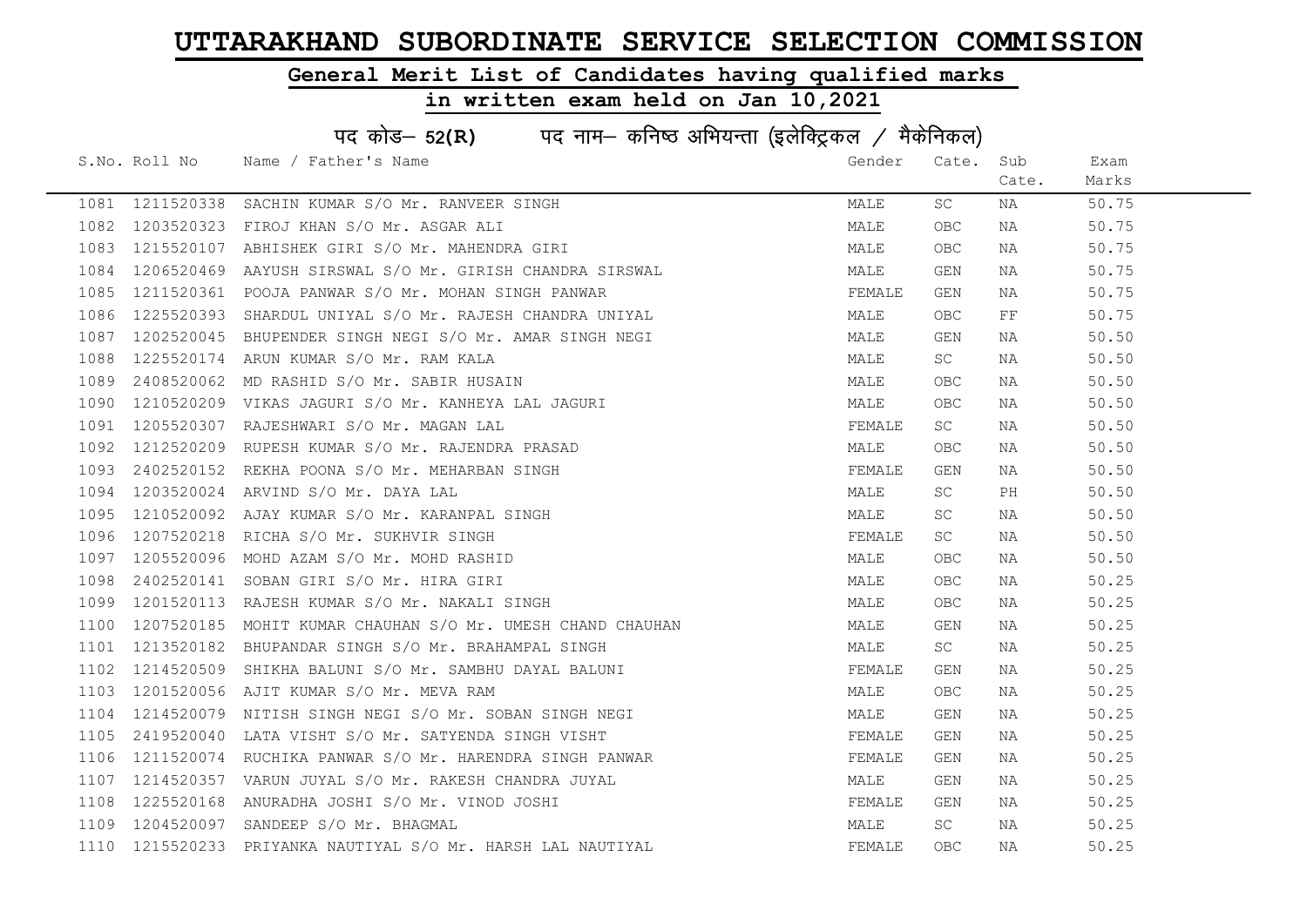### General Merit List of Candidates having qualified marks

|      | पद कोड- 52(R) पद नाम- कनिष्ठ अभियन्ता (इलेक्ट्रिकल / मैकेनिकल) |                                                      |        |            |         |       |  |  |
|------|----------------------------------------------------------------|------------------------------------------------------|--------|------------|---------|-------|--|--|
|      | S.No. Roll No                                                  | Name / Father's Name                                 | Gender | Cate.      | Sub     | Exam  |  |  |
|      |                                                                |                                                      |        |            | Cate.   | Marks |  |  |
|      | 1111 1205520340                                                | SACHIN TRIPATHI S/O Mr. GANGA PRASAD TRIPATHI        | MALE   | GEN        | EX-Serv | 50.00 |  |  |
| 1112 | 1214520397                                                     | BHARAT BHUSHAN BACHHETI S/O Mr. C SHEKHAR BACHHETI   | MALE   | GEN        | NA      | 50.00 |  |  |
| 1113 |                                                                | 2419520186 ASHISH BHATT S/O Mr. DEVI PRASAD BHATT    | MALE   | GEN        | NA      | 50.00 |  |  |
| 1114 | 1201520092                                                     | ARUN PAL S/O Mr. KUNDAN SINGH PAL                    | MALE   | ST         | NA      | 50.00 |  |  |
| 1115 | 2403520140                                                     | DEEPAK CHANDRA S/O Mr. KESHAV RAM                    | MALE   | SC.        | NA      | 50.00 |  |  |
| 1116 | 1213520049                                                     | YOGESH KUMAR S/O Mr. ATAR SINGH                      | MALE   | SC         | NA      | 50.00 |  |  |
| 1117 | 2408520082                                                     | LAKSHMAN SINGH S/O Mr. SOBAN SINGH                   | MALE   | OBC        | NA      | 50.00 |  |  |
| 1118 | 1215520220                                                     | ANKIT MITTAL S/O Mr. NEERAJ MITTAL                   | MALE   | GEN        | NA      | 50.00 |  |  |
| 1119 | 1225520186                                                     | SANDEEP KUMAR S/O Mr. SHYAM LAL                      | MALE   | SC         | ΝA      | 50.00 |  |  |
| 1120 | 1202520190                                                     | KM DOLLY S/O Mr. SADHU RAM                           | FEMALE | OBC.       | NA      | 50.00 |  |  |
| 1121 | 1225520331                                                     | RAHUL S/O Mr. POORAN CHAND                           | MALE   | SC         | NA      | 50.00 |  |  |
| 1122 | 1205520330                                                     | ANKIT KUMAR S/O Mr. SUNDER LAL                       | MALE   | <b>OBC</b> | NA      | 50.00 |  |  |
| 1123 | 2419520296                                                     | DEEPAK SINGH S/O Mr. RAJENDRA PRASAD                 | MALE   | GEN        | NA      | 50.00 |  |  |
| 1124 |                                                                | 1203520187 ANJU RANA S/O Mr. SHEESHPAL SINGH RANA    | FEMALE | OBC.       | NA      | 50.00 |  |  |
| 1125 | 2401520104                                                     | HIMANSHU S/O Mr. JAI PRAKASH                         | MALE   | OBC.       | NA      | 50.00 |  |  |
| 1126 | 1212520175                                                     | ANKIT KUMAR S/O Mr. VIJENDRA KUMAR                   | MALE   | <b>SC</b>  | NA      | 50.00 |  |  |
| 1127 | 1206520123                                                     | PRAVEEN SINGH RAWAT S/O Mr. SURAT SINGH RAWAT        | MALE   | OBC        | NA      | 49.75 |  |  |
| 1128 | 1225520003                                                     | PRITAM SINGH S/O Mr. JAL SINGH                       | MALE   | SC         | PH      | 49.75 |  |  |
| 1129 | 1202520179                                                     | ANKIT DANGWAL S/O Mr. PRAKASH CHANDRA DANGWAL        | MALE   | OBC        | NA      | 49.75 |  |  |
| 1130 | 1213520268                                                     | ELAM CHAND RAMOLA S/O Mr. POORAN CHAND RAMOLA        | MALE   | OBC.       | NA      | 49.75 |  |  |
| 1131 | 1212520174                                                     | MILAN UPADHYAY S/O Mr. HARIHAR UPADHYAY              | MALE   | GEN        | NA      | 49.75 |  |  |
| 1132 | 2419520289                                                     | PAWAN KUMAR S/O Mr. PURAN CHANDRA                    | MALE   | SC         | NA      | 49.50 |  |  |
| 1133 | 2419520272                                                     | JAIDEV BAHUGUNA S/O Mr. GHANSHYAM BAHUGUNA           | MALE   | GEN        | NA      | 49.50 |  |  |
| 1134 | 1225520422                                                     | RAVINDER KUMAR S/O Mr. FAKIR CHAND                   | MALE   | SC         | NA      | 49.50 |  |  |
| 1135 | 1201520164                                                     | RAJIV KHANDURI S/O Mr. PARSHURAM KHANDURI            | MALE   | GEN        | UA      | 49.50 |  |  |
| 1136 | 1211520081                                                     | KANTI RAM NEGI S/O Mr. PREM SINGH                    | MALE   | SΤ         | NA      | 49.50 |  |  |
| 1137 | 1202520112                                                     | SUMAN RAWAT S/O Mr. TRILOK SINGH RAWAT               | FEMALE | SΤ         | NA      | 49.50 |  |  |
| 1138 |                                                                | 1213520401 AKASH S/O Mr. ANANDMANI                   | MALE   | SC         | NA      | 49.50 |  |  |
| 1139 | 1211520135                                                     | AMRIT SINGH S/O Mr. PARAMJEET SINGH                  | MALE   | GEN        | ΝA      | 49.50 |  |  |
| 1140 |                                                                | 2404520130 VINEE UPADHYAY S/O Mr. LEELADHAR UPADHYAY | FEMALE | GEN        | ΝA      | 49.50 |  |  |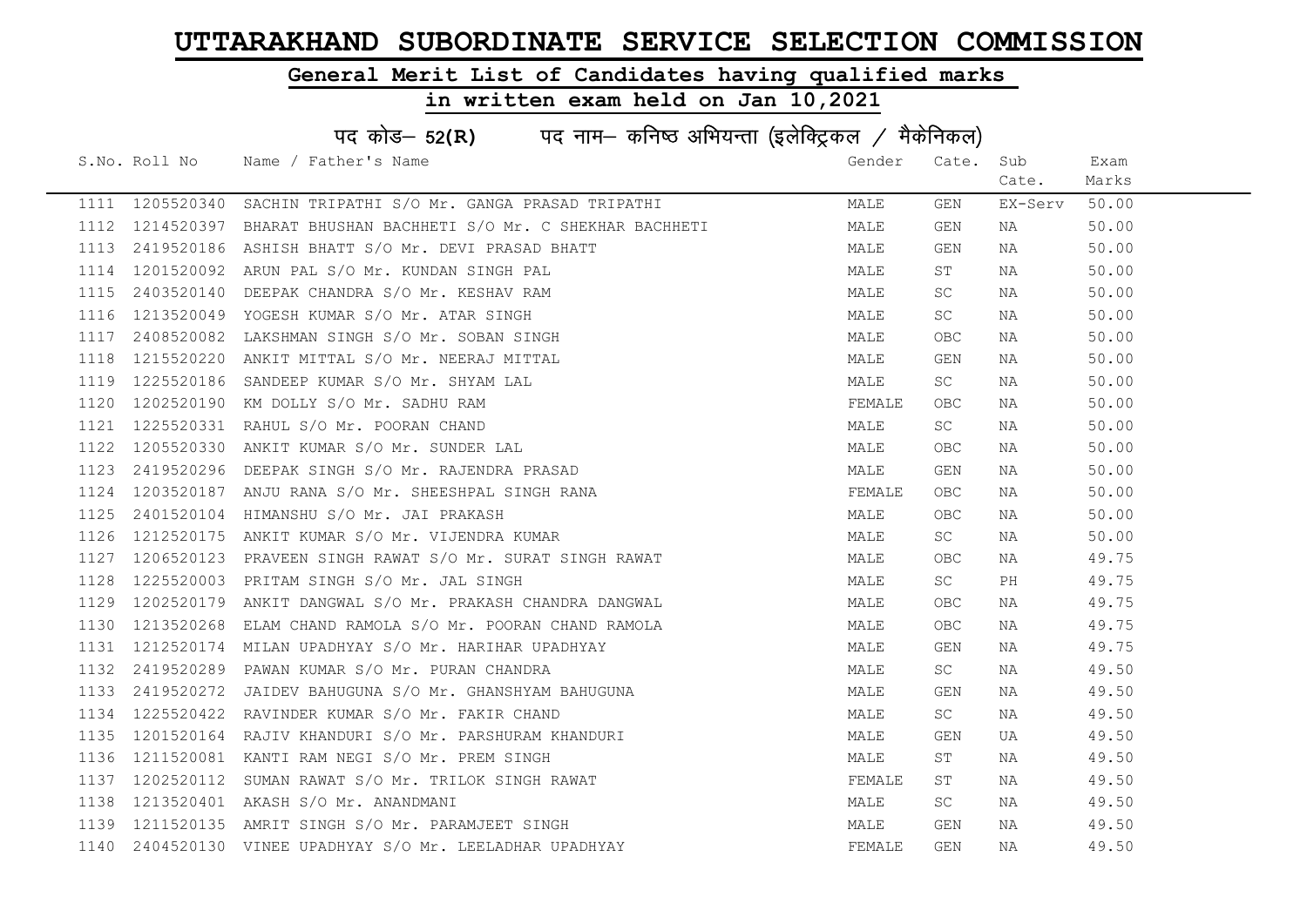### General Merit List of Candidates having qualified marks

|      | पद कोड– 52(R) पद नाम– कनिष्ठ अभियन्ता (इलेक्ट्रिकल / मैकेनिकल) |                                                                                                                                                               |        |       |       |       |  |  |
|------|----------------------------------------------------------------|---------------------------------------------------------------------------------------------------------------------------------------------------------------|--------|-------|-------|-------|--|--|
|      |                                                                | S.No. Roll No Name / Father's Name                                                                                                                            | Gender | Cate. | Sub   | Exam  |  |  |
|      |                                                                |                                                                                                                                                               |        |       | Cate. | Marks |  |  |
|      | 1141 1214520175                                                | ANKIT CHAUHAN S/O Mr. RAVINDRA KUMAR                                                                                                                          | MALE   | GEN   | NA    | 49.50 |  |  |
| 1142 | 1210520238                                                     | ANKIT KUMAR KAINTHOLA S/O Mr. VIPIN KAINTHOLA                                                                                                                 | MALE   | GEN   | NA    | 49.50 |  |  |
| 1143 | 2401520182                                                     | RASHMI S/O Mr. BHUWAN CHANDRA TEWARI                                                                                                                          | FEMALE | GEN   | NA    | 49.50 |  |  |
| 1144 | 2419520215                                                     | BHASKAR MANRAL S/O Mr. DEV SINGH                                                                                                                              | MALE   | GEN   | NA    | 49.50 |  |  |
| 1145 | 1212520328                                                     | NAVEEN KUMAR S/O Mr. DHARAM SINGH                                                                                                                             | MALE   | SC -  | NA    | 49.25 |  |  |
| 1146 | 1212520078                                                     |                                                                                                                                                               | MALE   | SC.   | NA    | 49.25 |  |  |
| 1147 | 1203520080                                                     |                                                                                                                                                               | MALE   | GEN   | NA    | 49.25 |  |  |
| 1148 | 1207520224                                                     | RUN KUMAR BHARTI S/O Mr. 044 -<br>ANKIT JUYAL S/O Mr. SUBHASH CHANDRA JUYAL<br>KUNDAN SINGH S/O Mr. SURAT SINGH<br>SHIVANI TAMTA S/O Mr. RAMESH CHANDRA TAMTA | MALE   | ST    | NA    | 49.25 |  |  |
| 1149 | 2408520033                                                     |                                                                                                                                                               | FEMALE | SC    | NA    | 49.25 |  |  |
| 1150 | 1213520164                                                     |                                                                                                                                                               | MALE   | OBC   | NA    | 49.25 |  |  |
| 1151 | 1210520050                                                     |                                                                                                                                                               | FEMALE | SC    | NA    | 49.25 |  |  |
| 1152 | 2402520261                                                     | CHANDRA PRAKASH CHANYAL S/O Mr. KISHAN RAM CHANYAL                                                                                                            | MALE   | SC    | NA    | 49.00 |  |  |
| 1153 | 1213520248                                                     | ROHIT RAWAT S/O Mr. SURENDRA RAWAT                                                                                                                            | MALE   | GEN   | NA    | 49.00 |  |  |
| 1154 | 2401520135                                                     | DEEPAK MORYA S/O Mr. RAMA SHANKAR MORYA                                                                                                                       | MALE   | OBC   | NA    | 49.00 |  |  |
| 1155 | 2419520327                                                     | JATIN KUMAR PANDEY S/O Mr. GIRISH CHANDRA PANDEY                                                                                                              | MALE   | GEN   | NA    | 49.00 |  |  |
| 1156 | 1215520321                                                     | YOGESH SINGH PALIWAL S/O Mr. PRAYAG SINGH PALIWAL                                                                                                             | MALE   | OBC   | NA    | 49.00 |  |  |
| 1157 | 1209520299                                                     | ASHISH KUMAR S/O Mr. TARA CHAND                                                                                                                               | MALE   | SC    | NA    | 49.00 |  |  |
| 1158 | 1212520140                                                     | DINESH VYAS S/O Mr. RAMRATAN VYAS                                                                                                                             | MALE   | SC    | NA    | 48.75 |  |  |
| 1159 | 1206520385                                                     | MANEESH CHNAND RAMOLA S/O Mr. MAHESH CHAND RAMOLA                                                                                                             | MALE   | GEN   | NA    | 48.75 |  |  |
| 1160 | 1207520221                                                     | SANDEEP KUMAR S/O Mr. AMAR PAL SINGH                                                                                                                          | MALE   | SC    | NA    | 48.75 |  |  |
| 1161 | 1201520035                                                     | SANJEET KUMAR S/O Mr. SHIVDYAL                                                                                                                                | MALE   | SC.   | PH    | 48.75 |  |  |
| 1162 | 1207520152                                                     | AMBISH PATWAL S/O Mr. DALIP SINGH PATWAL                                                                                                                      | MALE   | GEN   | NA    | 48.75 |  |  |
| 1163 | 1225520436                                                     | RUPAK KUMAR S/O Mr. GHANSHYAM DAS                                                                                                                             | MALE   | OBC   | NA    | 48.75 |  |  |
| 1164 | 1214520016                                                     | ASHOK KUMAR DHYANI S/O Mr. LATE SHRI MAHIDHAR DHYANI                                                                                                          | MALE   | GEN   | NA    | 48.75 |  |  |
| 1165 | 2419520254                                                     | AMITA S/O Mr. SURESH DARSHAN SINGH                                                                                                                            | FEMALE | GEN   | NA    | 48.75 |  |  |
| 1166 | 2408520028                                                     | SUSHIL KUMAR S/O Mr. NAUBAT RAM                                                                                                                               | MALE   | SC    | NA    | 48.75 |  |  |
| 1167 | 1212520288                                                     | ANJU MEHRA S/O Mr. MURARI LAL MEHRA                                                                                                                           | FEMALE | SC    | NA    | 48.75 |  |  |
| 1168 | 1205520111                                                     | PRAKASH S/O Mr. SHAMSHER SINGH                                                                                                                                | MALE   | ST    | NA    | 48.75 |  |  |
| 1169 | 1207520175                                                     | DEEPAK KUMAR S/O Mr. MOOLCHAND                                                                                                                                | MALE   | SC.   | NA    | 48.75 |  |  |
| 1170 | 2406520073                                                     | NAVEEN CHANDRA ARYA S/O Mr. CHANDRA PRAKASH ARYA                                                                                                              | MALE   | SC    | NA    | 48.75 |  |  |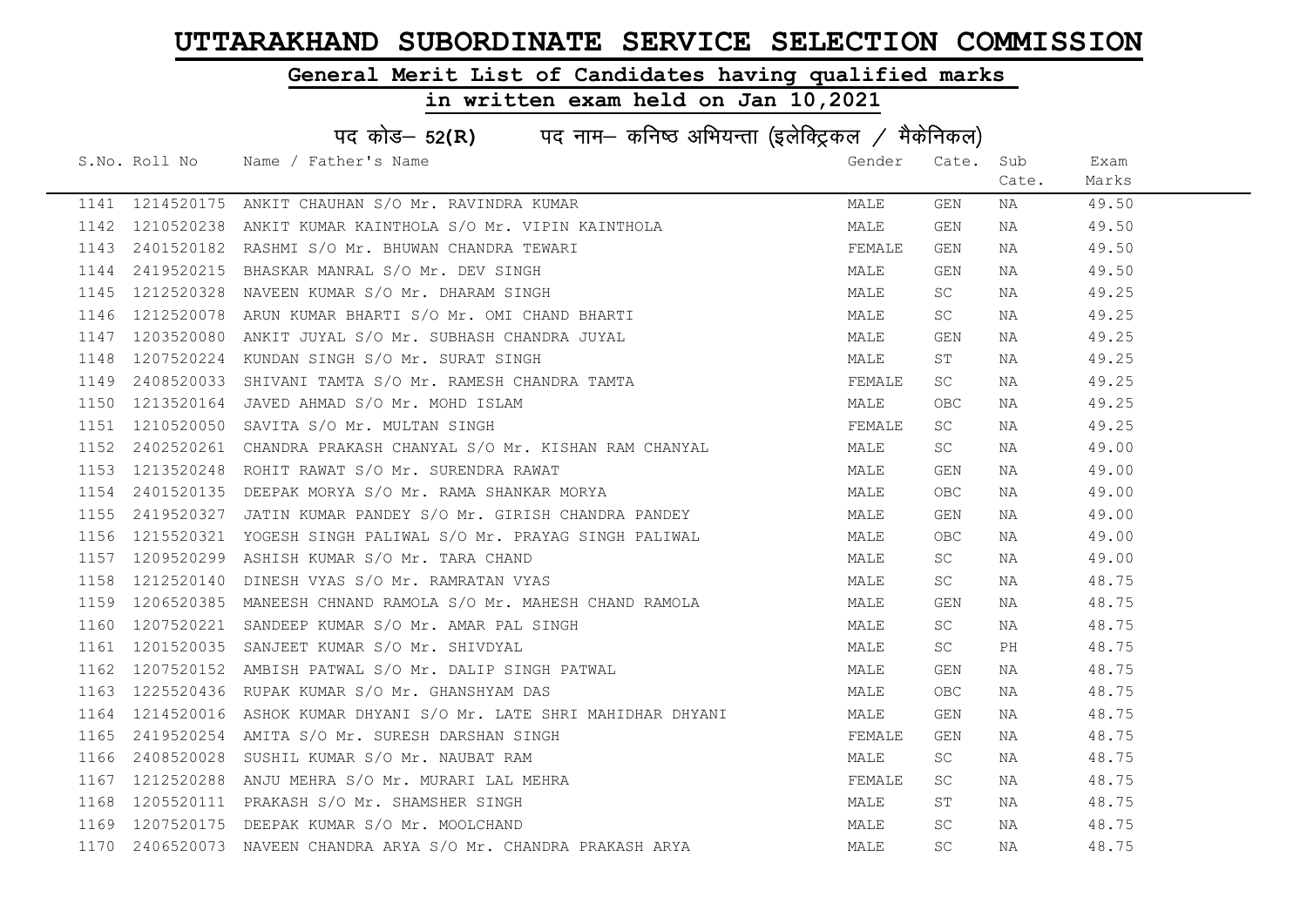### General Merit List of Candidates having qualified marks

|      | पद कोड़- 52(R) पद नाम- कनिष्ठ अभियन्ता (इलेक्ट्रिकल / मैकेनिकल) |                                                     |        |            |       |       |  |  |
|------|-----------------------------------------------------------------|-----------------------------------------------------|--------|------------|-------|-------|--|--|
|      | S.No. Roll No                                                   | Name / Father's Name                                | Gender | Cate.      | Sub   | Exam  |  |  |
|      |                                                                 |                                                     |        |            | Cate. | Marks |  |  |
|      | 1171 2408520250                                                 | MOHD NAFEES S/O Mr. ABDUL AZEEJ                     | MALE   | <b>OBC</b> | NA    | 48.75 |  |  |
| 1172 | 2401520138                                                      | VISHAV PRIYA S/O Mr. VICHITRA VEER                  | MALE   | SC         | NA    | 48.75 |  |  |
| 1173 | 1215520255                                                      | RAJUL PADIYAR S/O Mr. VIKRAM SINGH PADIYAR          | FEMALE | GEN        | NA    | 48.75 |  |  |
| 1174 | 1214520152                                                      | GAJENDRA SINGH S/O Mr. BALBIR SINGH                 | MALE   | GEN        | NA    | 48.75 |  |  |
| 1175 | 1205520285                                                      | PRADEEP NAUTIYAL S/O Mr. BINDESHWAR PRASAD NAUTIYAL | MALE   | OBC.       | NA    | 48.75 |  |  |
| 1176 | 1207520186                                                      | ROVINDERA SINGH S/O Mr. RAMESH CHAND                | MALE   | SC         | NA    | 48.75 |  |  |
| 1177 | 1214520238                                                      | ANIL KUMAR S/O Mr. BIRENDRA PRASAD                  | MALE   | GEN        | NA    | 48.75 |  |  |
| 1178 | 1205520081                                                      | VIPIN KUMAR S/O Mr. OM PRAKASH                      | MALE   | SC.        | NA    | 48.75 |  |  |
| 1179 | 2408520242                                                      | SAMIM AHMAD S/O Mr. RAHIS AHMAD                     | MALE   | <b>OBC</b> | NA    | 48.75 |  |  |
| 1180 | 2401520118                                                      | SHOAIB MALIK WARSI S/O Mr. AZIZ AHMAD               | MALE   | <b>OBC</b> | NA    | 48.75 |  |  |
| 1181 | 1209520246                                                      | KAJAL RANI GODIYAL S/O Mr. MAHENDER SINGH           | FEMALE | SC         | NA    | 48.75 |  |  |
| 1182 | 2402520303                                                      | SANGEETA BORA S/O Mr. PRATAP SINGH                  | FEMALE | GEN        | NA    | 48.75 |  |  |
| 1183 | 2404520045                                                      | ANJU JOSHI S/O Mr. NANDA BALLABH JOSHI              | FEMALE | GEN        | NA    | 48.75 |  |  |
| 1184 | 1206520165                                                      | SANCHI TYAGI S/O Mr. SARVAN TYAGI                   | FEMALE | GEN        | NA    | 48.75 |  |  |
| 1185 | 2407520077                                                      | NARENDRA KUMAR JOSHI S/O Mr. NARAYAN DAS JOSHI      | MALE   | GEN        | NA    | 48.50 |  |  |
| 1186 | 1214520248                                                      | RAJENDRA SINGH NEGI S/O Mr. PYAR SINGH NEGI         | MALE   | <b>OBC</b> | NA    | 48.50 |  |  |
| 1187 | 1205520189                                                      | JAIDEV SINGH CHAUDHARI S/O Mr. KARAN SINGH          | MALE   | SC.        | NA    | 48.50 |  |  |
| 1188 | 1215520081                                                      | HEMA SHARMA S/O Mr. BHUWAN CHANDRA SHARMA           | FEMALE | GEN        | NA    | 48.50 |  |  |
| 1189 | 1204520123                                                      | SACHIN BAUNTHIYAL S/O Mr. SURENDRA BAUNTHIYAL       | MALE   | GEN        | FF.   | 48.50 |  |  |
| 1190 | 1214520387                                                      | KAMAL PATWAL S/O Mr. AKBAR SINGH PATWAL             | MALE   | GEN        | NA    | 48.50 |  |  |
| 1191 | 1205520134                                                      | GAURAV PAL S/O Mr. SATISH CHAND                     | MALE   | OBC.       | NA    | 48.50 |  |  |
| 1192 | 1206520160                                                      | AKHILA NEGI S/O Mr. RAJPAL SINGH NEGI               | FEMALE | GEN        | NA    | 48.50 |  |  |
| 1193 | 1202520226                                                      | JYOTI NEGI S/O Mr. HARENDRA SINGH NEGI              | FEMALE | GEN        | NA    | 48.50 |  |  |
| 1194 | 1214520464                                                      | DIVYA JUGLAN S/O Mr. NAND KISHOR JUGLAN             | FEMALE | GEN        | NA    | 48.50 |  |  |
| 1195 | 1209520090                                                      | KRISHNA KUMAR S/O Mr. TUNGAL SINGH                  | MALE   | SC         | NA    | 48.25 |  |  |
| 1196 | 1201520197                                                      | NIRMAL SINGH S/O Mr. MAHA SINGH                     | MALE   | <b>OBC</b> | NA    | 48.25 |  |  |
| 1197 | 1225520323                                                      | NEHA VASHISTHA S/O Mr. S GOPAL SHARMA               | FEMALE | GEN        | NA    | 48.25 |  |  |
| 1198 |                                                                 | 1203520201 RIYASAT ALI S/O Mr. KASIM ALI            | MALE   | OBC        | NA    | 48.25 |  |  |
| 1199 | 2402520104                                                      | LALIT SHARMA S/O Mr. VIRENDRA SHARMA                | MALE   | GEN        | NA    | 48.25 |  |  |
| 1200 |                                                                 | 1211520026 KISHOR SINGH S/O Mr. MOHAR SINGH         | MALE   | ST         | NA    | 48.25 |  |  |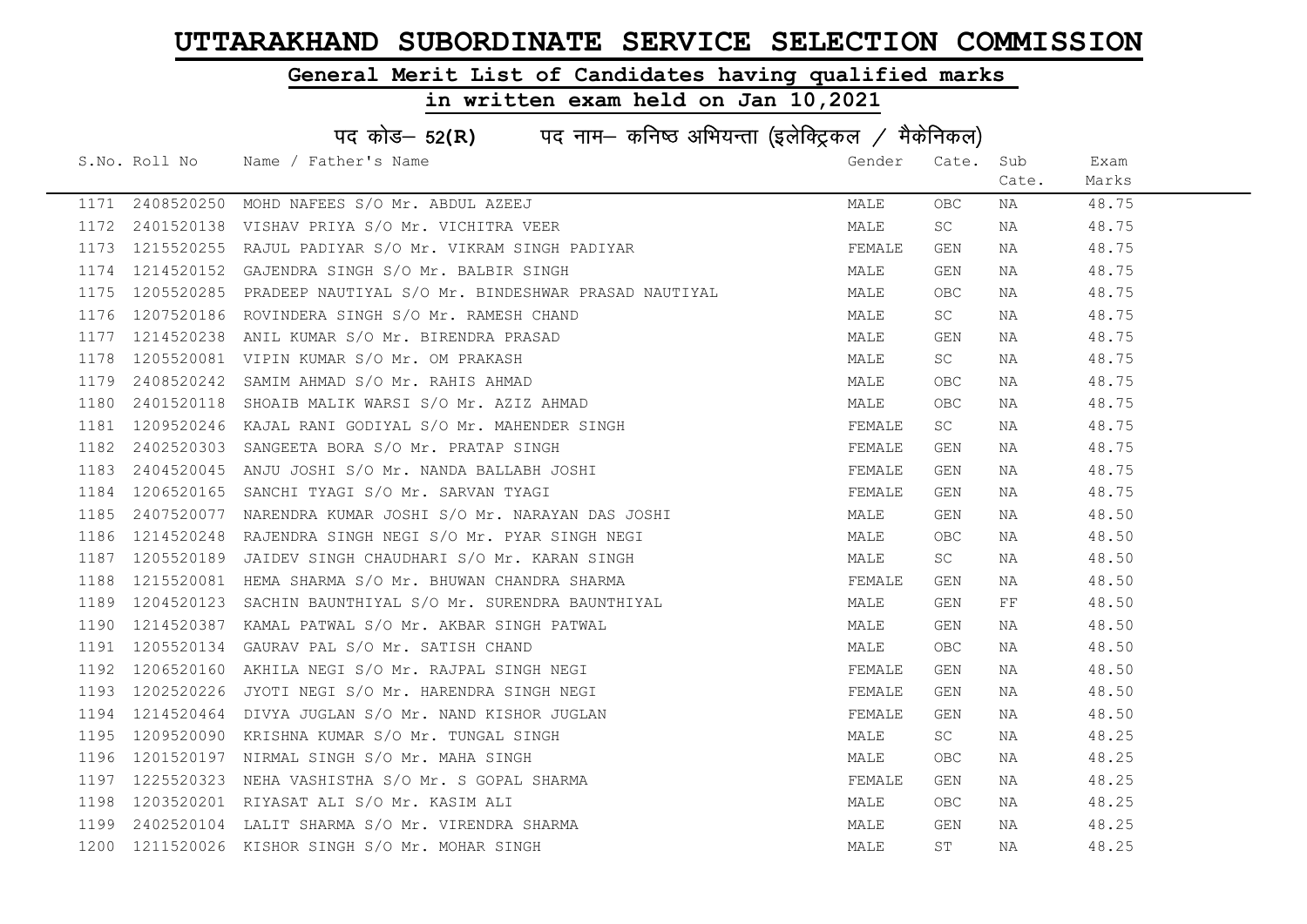### General Merit List of Candidates having qualified marks

|      | पद कोड़- 52(R) पद नाम- कनिष्ठ अभियन्ता (इलेक्ट्रिकल / मैकेनिकल) |                                                          |        |            |       |       |  |  |
|------|-----------------------------------------------------------------|----------------------------------------------------------|--------|------------|-------|-------|--|--|
|      | S.No. Roll No                                                   | Name / Father's Name                                     | Gender | Cate.      | Sub   | Exam  |  |  |
|      |                                                                 |                                                          |        |            | Cate. | Marks |  |  |
| 1201 | 1207520246                                                      | SARITA S/O Mr. SURENDRA LAL ARYA                         | FEMALE | SC         | NA    | 48.25 |  |  |
| 1202 | 1210520058                                                      | GANGESHWAR KUMAR S/O Mr. SOMPAL SINGH                    | MALE   | SC         | NA    | 48.25 |  |  |
| 1203 | 2407520031                                                      | KHEEM NATH S/O Mr. PURAN NATH                            | MALE   | <b>OBC</b> | NA    | 48.25 |  |  |
| 1204 | 2407520025                                                      | PRADEEP YADAV S/O Mr. RAKESH KUMAR                       | MALE   | <b>OBC</b> | NA    | 48.25 |  |  |
| 1205 | 1209520222                                                      | DEEPIKA UNIYAL S/O Mr. NANDLAL UNIYAL                    | FEMALE | OBC.       | NA    | 48.25 |  |  |
| 1206 | 2402520075                                                      | GANESH ARYA S/O Mr. POORAN RAM ARYA                      | MALE   | SC         | NA    | 48.00 |  |  |
| 1207 | 1208520126                                                      | RAMAN KUMAR S/O Mr. RAJESH KUMAR                         | MALE   | OBC        | NA    | 48.00 |  |  |
| 1208 | 1212520380                                                      | BHUPENDER SINGH S/O Mr. SATPAL SINGH                     | MALE   | SC         | NA    | 48.00 |  |  |
| 1209 | 1202520222                                                      | DEEPAK KUMAR S/O Mr. VIJAY PAL                           | MALE   | <b>GEN</b> | NA    | 48.00 |  |  |
| 1210 | 1214520117                                                      | JITENDRA S/O Mr. BALBIR SINGH                            | MALE   | SC         | NA    | 48.00 |  |  |
| 1211 | 1212520336                                                      | DEEPTI S/O Mr. SUNDER PAL                                | FEMALE | GEN        | NA    | 48.00 |  |  |
| 1212 | 1215520085                                                      | VIKAS KUMAR S/O Mr. KILLU RAM                            | MALE   | SC         | NA    | 48.00 |  |  |
| 1213 | 1209520080                                                      | ANKIT KUMAR S/O Mr. MAGAN SINGH                          | MALE   | OBC        | NA    | 48.00 |  |  |
| 1214 | 1212520334                                                      | SANDEEP KUMAR S/O Mr. RISHI PAL                          | MALE   | SC         | NA    | 48.00 |  |  |
| 1215 |                                                                 | 2401520161 DEBENDRA SINGH S/O Mr. BAHADUR SINGH          | MALE   | GEN        | NA    | 47.75 |  |  |
| 1216 | 1203520031                                                      | PRAMOD KUMAR S/O Mr. SHRI RAJESH KUMAR                   | MALE   | SC         | NA    | 47.75 |  |  |
| 1217 | 1209520162                                                      | NEERAJ KUMAR S/O Mr. NARESH KUMAR                        | MALE   | <b>OBC</b> | NA    | 47.75 |  |  |
| 1218 | 1209520125                                                      | DEEPAK CHANDRA S/O Mr. PREM BALLABH                      | MALE   | GEN        | NA    | 47.75 |  |  |
| 1219 | 1203520078                                                      | MADHUKAR JAMNIS S/O Mr. ASHOK KUMAR SHARMA               | MALE   | GEN        | NA    | 47.75 |  |  |
| 1220 | 1204520135                                                      | IMRAN ALI S/O Mr. MOHD MUSTAFA                           | MALE   | OBC        | NA    | 47.75 |  |  |
| 1221 | 1225520219                                                      | HIMANSHU KESHTWAL S/O Mr. HEMANT KUMAR KESHTWAL          | MALE   | GEN        | NA    | 47.75 |  |  |
| 1222 | 2402520256                                                      | MEGHA PANT S/O Mr. RAJENDRA PRASAD PANT                  | FEMALE | GEN        | NA    | 47.75 |  |  |
| 1223 |                                                                 | 2406520150 VIJAI KUMAR KUSHWAHA S/O Mr. SUDARSHAN PRASAD | MALE   | <b>OBC</b> | NA    | 47.75 |  |  |
| 1224 | 2419520124                                                      | NAZAKAT HUSSAIN ANSARI S/O Mr. LIYAQAT HUSSAIN ANSARI    | MALE   | GEN        | NA    | 47.75 |  |  |
| 1225 | 1204520027                                                      | MOHD TAUKEER S/O Mr. JANGU HASAN                         | MALE   | <b>OBC</b> | PH    | 47.75 |  |  |
| 1226 | 2408520057                                                      | AMIT SINGH RAWAT S/O Mr. RAM SINGH RAWAT                 | MALE   | GEN        | NA    | 47.75 |  |  |
| 1227 | 1212520157                                                      | SHIVANI SHARMA S/O Mr. VINOD SHARMA                      | FEMALE | GEN        | NA    | 47.75 |  |  |
| 1228 | 1205520210                                                      | RAVI KUMAR S/O Mr. SATENDRA KUMAR                        | MALE   | OBC        | NA    | 47.75 |  |  |
| 1229 |                                                                 | 2405520121 VIVEK KUMAR S/O Mr. HARVATI DEVI              | MALE   | SC         | NA    | 47.75 |  |  |
| 1230 | 1225520189                                                      | TARUN RATURI S/O Mr. SUSHIL RATURI                       | MALE   | GEN        | ΝA    | 47.75 |  |  |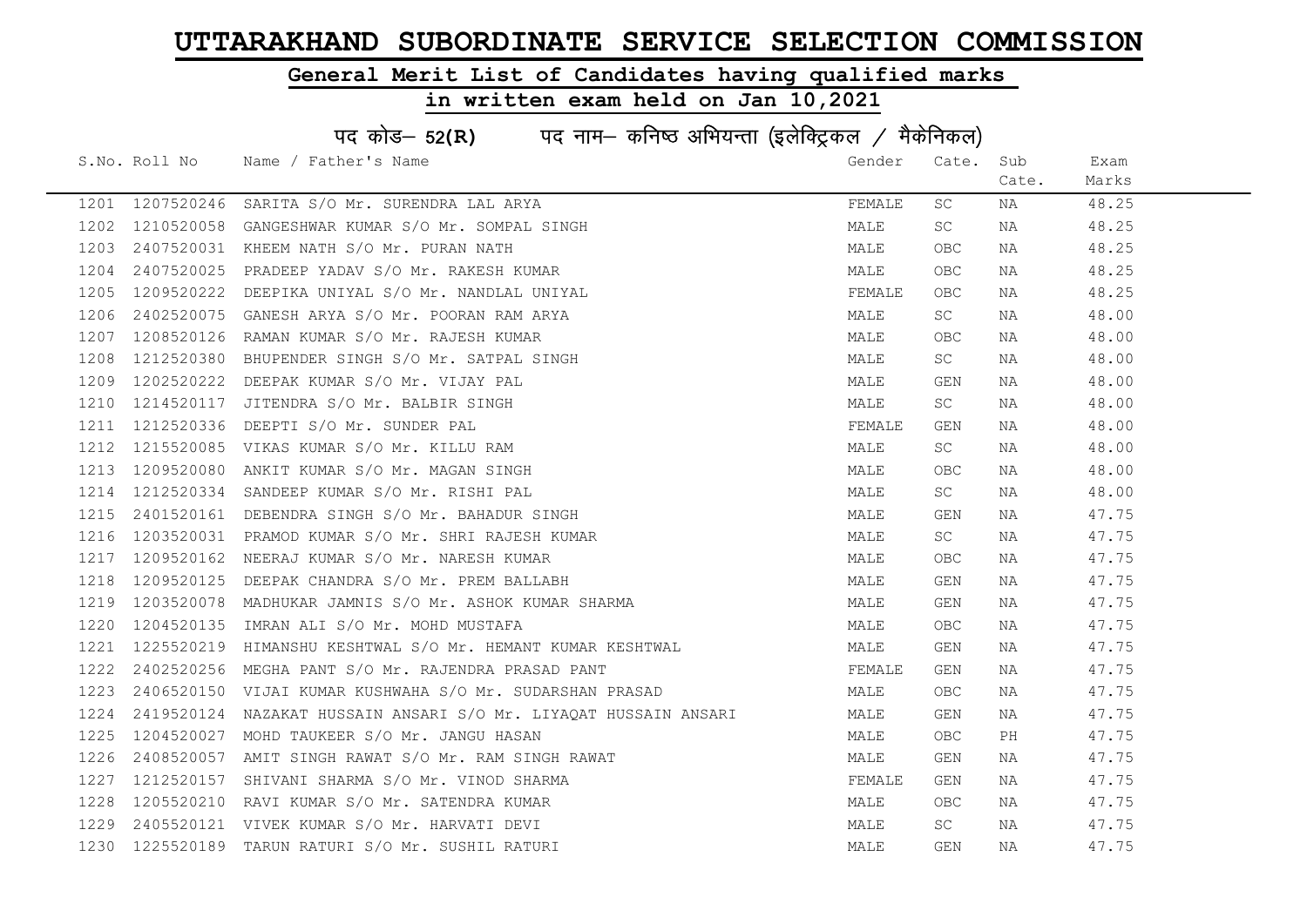### General Merit List of Candidates having qualified marks

|      | पद कोड- 52(R) पद नाम- कनिष्ठ अभियन्ता (इलेक्ट्रिकल / मैकेनिकल) |                                                                                    |        |            |       |       |  |  |
|------|----------------------------------------------------------------|------------------------------------------------------------------------------------|--------|------------|-------|-------|--|--|
|      |                                                                | S.No. Roll No Name / Father's Name                                                 | Gender | Cate.      | Sub   | Exam  |  |  |
|      |                                                                |                                                                                    |        |            | Cate. | Marks |  |  |
| 1231 | 1209520214                                                     | KURBAN ALI S/O Mr. JAMSHED ALI                                                     | MALE   | OBC.       | NA    | 47.50 |  |  |
| 1232 | 1203520218                                                     | DEEPESH KUMAR SINGH RAWAT S/O Mr. DIWAN SINGH RAWAT                                | MALE   | GEN        | NA    | 47.50 |  |  |
| 1233 | 1214520106                                                     | RAVINDRA SINGH S/O Mr. BIJENDRA SINGH                                              | MALE   | GEN        | NA    | 47.50 |  |  |
| 1234 | 1206520048                                                     | MANUJ KUMAR S/O Mr. YADRAM                                                         | MALE   | GEN        | NA    | 47.50 |  |  |
| 1235 | 1215520336                                                     | RAJWARDHAN ARYA S/O Mr. MOHAN RAM ARYA                                             | MALE   | SC         | NA    | 47.50 |  |  |
| 1236 | 2401520121                                                     | MOHIT SINGH BISHT S/O Mr. LAXMAN SINGH BISHT                                       | MALE   | GEN        | NA    | 47.50 |  |  |
| 1237 | 1211520245                                                     | VIVEK BHARDWAJ S/O Mr. ASHOK KUMAR SHARMA                                          | MALE   | GEN        | NA    | 47.50 |  |  |
| 1238 | 1214520266                                                     | GAURAV FONDANI S/O Mr. GEETA RAM FONDANI                                           | MALE   | GEN        | NA    | 47.50 |  |  |
| 1239 | 1206520331                                                     | DEVESH KUMAR SHARMA S/O Mr. VIRESH KUMAR SHARMA                                    | MALE   | GEN        | NA    | 47.50 |  |  |
| 1240 | 1209520289                                                     | BINEET TIWARI S/O Mr. BHARAT PRASAD TIWARI                                         | MALE   | OBC.       | NA    | 47.50 |  |  |
| 1241 | 1213520079                                                     | AMAN BHANDARI S/O Mr. ANAND SINGH BHANDARI                                         | MALE   | GEN        | NA    | 47.50 |  |  |
| 1242 | 1211520312                                                     | ARCHIT GUPTA S/O Mr. MANOJ GUPTA                                                   | MALE   | GEN        | NA    | 47.50 |  |  |
| 1243 | 2419520042                                                     | ANKUR S/O Mr. BHAGWAT PRASAD                                                       | MALE   | GEN        | NA    | 47.25 |  |  |
| 1244 | 1212520352                                                     | SANJAY SINGH S/O Mr. HUKAM SINGH                                                   | MALE   | <b>SC</b>  | NA    | 47.25 |  |  |
| 1245 | 1214520404                                                     | DEEPAK BAHUGUNA S/O Mr. SUSHIL BAHUGUNA                                            | MALE   | GEN        | NA    | 47.25 |  |  |
| 1246 | 1205520147                                                     | NEERAJ KUMAR S/O Mr. JAI PRAKASH                                                   | MALE   | <b>OBC</b> | NA    | 47.25 |  |  |
| 1247 | 1211520115                                                     | AJAY KUMAR KARANWAL S/O Mr. SATYAPAL SINGH KARANWAL                                | MALE   | SC         | NA    | 47.25 |  |  |
| 1248 | 1214520165                                                     | BINEEL SINGH S/O Mr. PRAVEEN SINGH                                                 | MALE   | GEN        | NA    | 47.25 |  |  |
| 1249 | 1204520154                                                     | RAKESH RAWAT S/O Mr. SHRICHAND RAWAT                                               | MALE   | OBC.       | NA    | 47.25 |  |  |
| 1250 | 1207520039                                                     | KAVITA KORANGA S/O Mr. YASHPAL SINGH KORANGA                                       | FEMALE | GEN        | NA    | 47.25 |  |  |
| 1251 | 1208520256                                                     | RASHI DHIMAN S/O Mr. MAHESH KUMAR                                                  | FEMALE | OBC.       | NA    | 47.25 |  |  |
| 1252 | 1206520596                                                     | MONIKA BIJALWAN S/O Mr. BIRENDRA DATT BIJALWAN                                     | FEMALE | GEN        | NA    | 47.25 |  |  |
| 1253 | 1213520106                                                     | SHUBHAM SAINI S/O Mr. ASHOK KUMAR                                                  | MALE   | OBC.       | NA    | 47.25 |  |  |
| 1254 | 1206520588                                                     | MONIKA RAWAT S/O Mr. CHAIN SINGH RAWAT                                             | FEMALE | GEN        | NA    | 47.25 |  |  |
| 1255 | 1206520627                                                     | SHILPEE RANA S/O Mr. HARENDRA SINGH RANA                                           | FEMALE | GEN        | NA    | 47.25 |  |  |
| 1256 | 2419520284                                                     |                                                                                    | MALE   | GEN        | NA    | 47.25 |  |  |
| 1257 | 2404520062                                                     | ARJUN SINGH RAUTELA S/O Mr. BHUPAL SINGH RAUTELA<br>RAKESH KUMAR S/O Mr. MADAN LAL | MALE   | SC         | NA    | 47.00 |  |  |
| 1258 | 1212520076                                                     | DINESH SINGH S/O Mr. KUNWAR SINGH                                                  | MALE   | GEN        | NA    | 47.00 |  |  |
| 1259 | 1201520053                                                     | ARUN KUMAR CHAMOLI S/O Mr. CHANDRA CHAMOLI CHAMOLI                                 | MALE   | GEN        | NA    | 47.00 |  |  |
|      | 1260 1225520098                                                | KULDEEP KUMAR S/O Mr. PHOOL KUMAR                                                  | MALE   | <b>SC</b>  | NA    | 47.00 |  |  |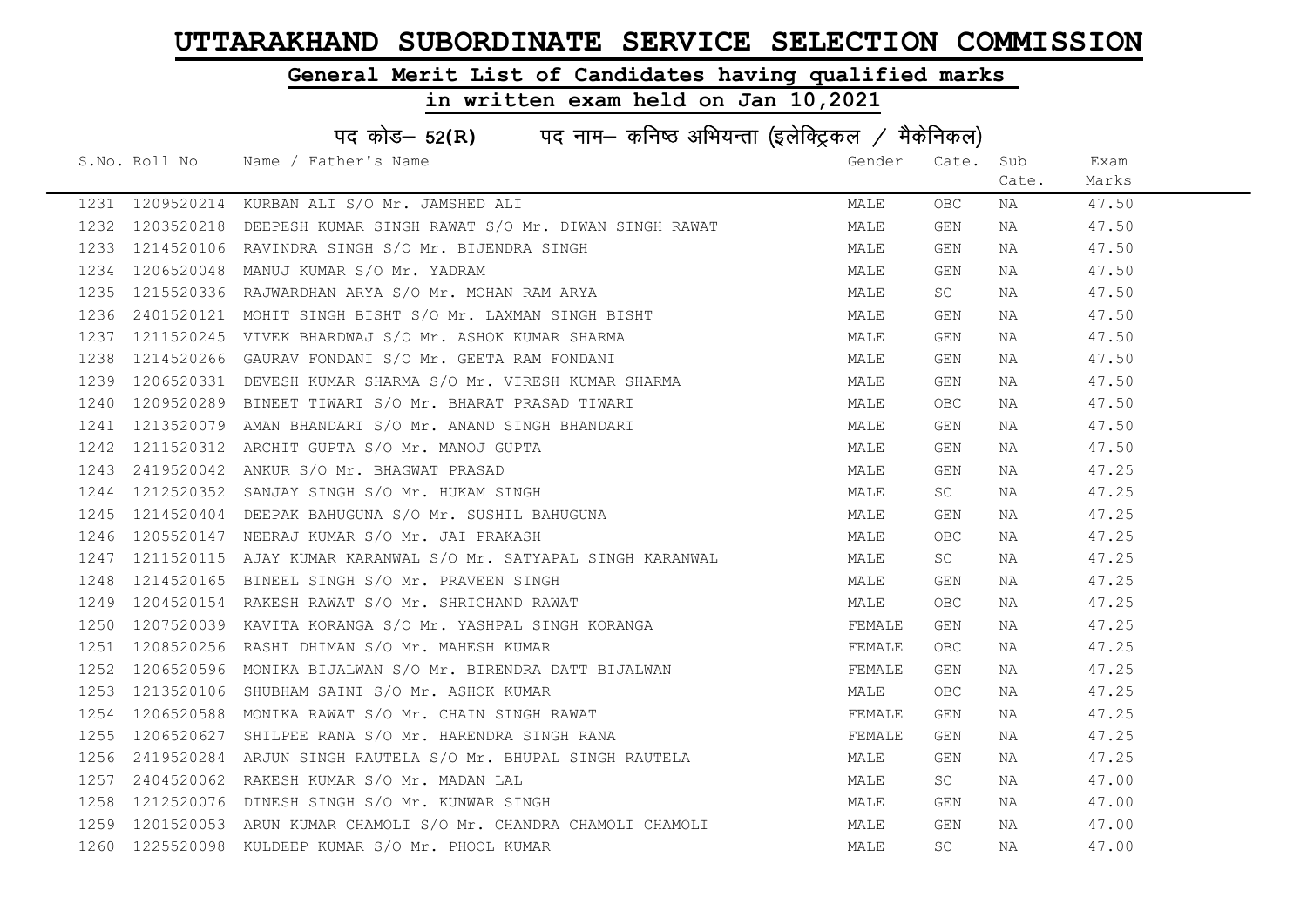### General Merit List of Candidates having qualified marks

|      | पद कोड– 52(R) पद नाम– कनिष्ठ अभियन्ता (इलेक्ट्रिकल / मैकेनिकल) |                                                        |        |            |       |       |  |  |
|------|----------------------------------------------------------------|--------------------------------------------------------|--------|------------|-------|-------|--|--|
|      |                                                                | S.No. Roll No Name / Father's Name                     | Gender | Cate.      | Sub   | Exam  |  |  |
|      |                                                                |                                                        |        |            | Cate. | Marks |  |  |
|      | 1261 1206520488                                                | VIRENDRA SINGH DHAPWAL S/O Mr. GOP SINGH DHAPWAL       | MALE   | ST         | NA    | 47.00 |  |  |
| 1262 | 1213520163                                                     | SACHIN JOSHI S/O Mr. SHANTI RAM JOSHI                  | MALE   | ST         | NA    | 47.00 |  |  |
| 1263 | 1225520385                                                     | PRAKASH CHANDRA KHOLIYA S/O Mr. DINESH CHANDRA KHOLIYA | MALE   | GEN        | NA    | 47.00 |  |  |
| 1264 | 1225520442                                                     | RAVI KANT S/O Mr. SURENDER PAL                         | MALE   | <b>SC</b>  | NA    | 47.00 |  |  |
| 1265 | 1201520139                                                     | NAVEEN PUNDIR S/O Mr. SOBAN SINGH PUNDIR               | MALE   | GEN        | NA    | 47.00 |  |  |
| 1266 | 2401520170                                                     | KISHAN GIRI S/O Mr. SHANKAR GIRI                       | MALE   | <b>OBC</b> | NA    | 47.00 |  |  |
| 1267 | 1214520068                                                     | DEEPAK BALUNI S/O Mr. KASHWA NAND BALUNI               | MALE   | GEN        | NA    | 46.75 |  |  |
| 1268 | 1206520249                                                     | PANKAJ KUMAR S/O Mr. GANGA SHARAN                      | MALE   | <b>SC</b>  | NA    | 46.75 |  |  |
| 1269 | 1210520142                                                     | RAVISH KUMAR S/O Mr. NAKALI SINGH                      | MALE   | GEN        | NA    | 46.75 |  |  |
| 1270 | 1208520260                                                     | VIRENDRA SINGH S/O Mr. BHAWAN SINGH                    | MALE   | ST         | NA    | 46.75 |  |  |
| 1271 | 1210520091                                                     | HEMANT SINGH BISHT S/O Mr. BHUPAL SINGH                | MALE   | GEN        | NA    | 46.75 |  |  |
| 1272 | 2401520052                                                     | VINOD CHANDRA KOHLI S/O Mr. DHAMMU RAM                 | MALE   | <b>SC</b>  | NA    | 46.75 |  |  |
| 1273 | 1211520311                                                     | ANKIT PHARSHWAN S/O Mr. NANDAN SINGH PHARSHWAN         | MALE   | GEN        | NA    | 46.75 |  |  |
| 1274 | 1201520183                                                     | AARTI PATHOI S/O Mr. RAMDAYAL PATHOI                   | FEMALE | <b>SC</b>  | NA    | 46.75 |  |  |
| 1275 | 1205520176                                                     | SUSHEEL RATURI S/O Mr. NATHI LAL RATURI                | MALE   | GEN        | UA    | 46.75 |  |  |
| 1276 | 1206520357                                                     | SAMIKSHA S/O Mr. RAJVIR SINGH                          | FEMALE | <b>OBC</b> | NA    | 46.75 |  |  |
| 1277 | 1215520243                                                     | SHIKHAR NANDAN MAINDOLI S/O Mr. DEVI PRASAD MAINDOLI   | MALE   | GEN        | NA    | 46.75 |  |  |
| 1278 | 1206520279                                                     | ABHISHEK KUMAR S/O Mr. ANIL CHAUHAN                    | MALE   | GEN        | NA    | 46.75 |  |  |
| 1279 | 1214520441                                                     | RAJKUMAR S/O Mr. TUNGAL SINGH                          | MALE   | SC         | NA    | 46.50 |  |  |
| 1280 | 1213520222                                                     | JITENDRA NAUTIYAL S/O Mr. BHAROSHI LAL NAUTIYAL        | MALE   | GEN        | NA    | 46.50 |  |  |
| 1281 | 1209520238                                                     | FATIMA TARANNUM S/O Mr. UMMID HASAN                    | FEMALE | OBC.       | NA    | 46.50 |  |  |
| 1282 | 1206520223                                                     | MUKESH KUMAR S/O Mr. JAWAHAR LAL                       | MALE   | SC         | NA    | 46.50 |  |  |
| 1283 | 2406520085                                                     | KULDEEP SINGH NEGI S/O Mr. DHOOM SINGH                 | MALE   | GEN        | NA    | 46.50 |  |  |
| 1284 | 1206520124                                                     | ANKIT NEGI S/O Mr. BALAM SINGH NEGI                    | MALE   | GEN        | NA    | 46.50 |  |  |
| 1285 | 1210520136                                                     | PRAVEJ ALI S/O Mr. RAMJANI                             | MALE   | OBC        | NA    | 46.50 |  |  |
| 1286 | 1203520174                                                     | DALEEP SINGH S/O Mr. PARTAP SINGH                      | MALE   | SC         | NA    | 46.50 |  |  |
| 1287 | 1206520312                                                     | VISHWAS S/O Mr. LAXMI CHAND                            | MALE   | SC         | NA    | 46.50 |  |  |
| 1288 | 1213520065                                                     | SAIDURRAHMAN S/O Mr. MIJIBURRAHMAN                     | MALE   | GEN        | NA    | 46.50 |  |  |
| 1289 | 2404520259                                                     | JAGDISH CHANDRA S/O Mr. DAYA KRISHNA JUYAL             | MALE   | GEN        | ΝA    | 46.25 |  |  |
| 1290 | 1210520072                                                     | RAJU PAL S/O Mr. PHOOL SINGH PAL                       | MALE   | <b>OBC</b> | ΝA    | 46.25 |  |  |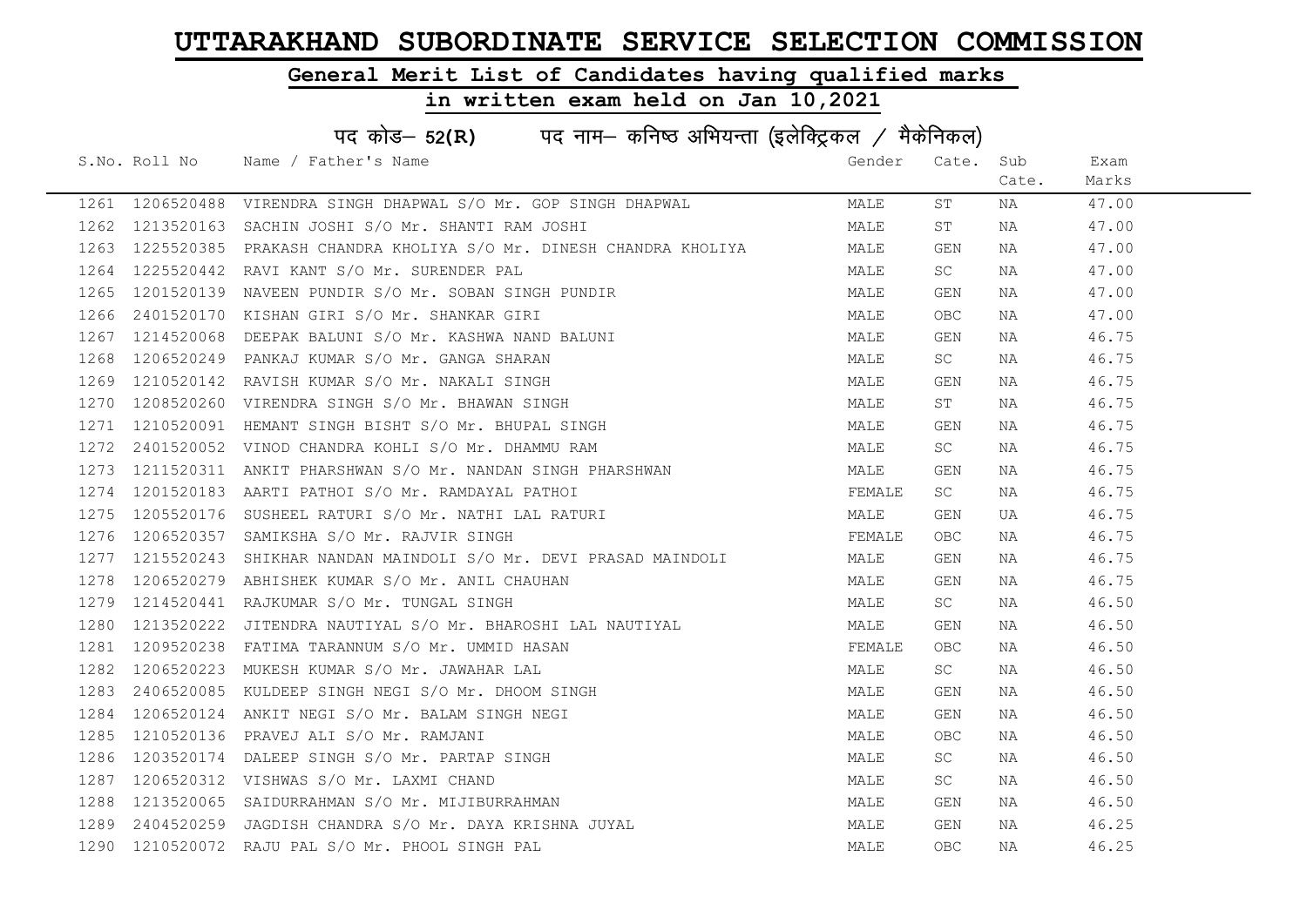### General Merit List of Candidates having qualified marks

|      | पद कोड- 52(R) पद नाम- कनिष्ठ अभियन्ता (इलेक्ट्रिकल / मैकेनिकल) |                                                 |        |            |       |       |  |  |
|------|----------------------------------------------------------------|-------------------------------------------------|--------|------------|-------|-------|--|--|
|      | S.No. Roll No                                                  | Name / Father's Name                            | Gender | Cate.      | Sub   | Exam  |  |  |
|      |                                                                |                                                 |        |            | Cate. | Marks |  |  |
| 1291 | 2402520120                                                     | INDER SINGH S/O Mr. HARAK SINGH                 | MALE   | GEN        | NA    | 46.25 |  |  |
| 1292 | 1211520428                                                     | NITIN KAPIL S/O Mr. CHANDRAPAL KAPIL            | MALE   | SC.        | NA    | 46.25 |  |  |
| 1293 | 1214520438                                                     | PRATISH KUMAR S/O Mr. DHARAMVIR SINGH           | MALE   | SC.        | NA    | 46.25 |  |  |
| 1294 | 1206520200                                                     | PARVATI BHANDARI S/O Mr. RAMLAL BHANDARI        | FEMALE | GEN        | NA    | 46.25 |  |  |
| 1295 | 1225520147                                                     | AJAY KUMAR S/O Mr. RAJENDRA PRASAD              | MALE   | OBC        | NA    | 46.25 |  |  |
| 1296 | 1215520176                                                     | ATAR SINGH S/O Mr. DAULAT SINGH                 | MALE   | ST         | NA    | 46.25 |  |  |
| 1297 | 1211520263                                                     | ANKESH CHAMOLI S/O Mr. RAJARAM CHAMOLI          | MALE   | GEN        | NA    | 46.25 |  |  |
| 1298 | 1213520318                                                     | NAVNEET KUMAR S/O Mr. JAGPAL SINGH              | MALE   | OBC        | NA    | 46.25 |  |  |
| 1299 | 1208520292                                                     | ARPIT KUMAR S/O Mr. SURESH KUMAR                | MALE   | OBC        | NA    | 46.25 |  |  |
| 1300 | 1211520315                                                     | MALA SHARMA S/O Mr. DINESH KUMAR SHARMA         | FEMALE | GEN        | NA    | 46.25 |  |  |
| 1301 | 1211520518                                                     | RUCHI S/O Mr. LATE MR MAHIPAL SINGH             | FEMALE | GEN        | NA    | 46.25 |  |  |
| 1302 | 1206520351                                                     | DEEPAK KUMAR S/O Mr. MUNNA LAL                  | MALE   | GEN        | NA    | 46.25 |  |  |
| 1303 | 2407520041                                                     | RAJA JOSHI S/O Mr. RAM DUTT JOSHI               | MALE   | GEN        | NA    | 46.25 |  |  |
| 1304 | 2401520025                                                     | PANKAJ RAWAT S/O Mr. ANAND SINGH RAWAT          | MALE   | GEN        | NA    | 46.25 |  |  |
| 1305 | 1225520302                                                     | PRAVEEN RAWAT S/O Mr. KRIPAL SINGH RAWAT        | MALE   | GEN        | NA    | 46.25 |  |  |
| 1306 | 1214520195                                                     | PRINCE SAHANI S/O Mr. GURCHARAN LAL             | MALE   | GEN        | NA    | 46.25 |  |  |
| 1307 | 1225520261                                                     | TAIJPAL SINGH RAWAT S/O Mr. MAHIPAL SINGH RAWAT | MALE   | <b>OBC</b> | UA    | 46.25 |  |  |
| 1308 | 2404520247                                                     | HARISH CHANDRA PANT S/O Mr. DURGA DUTT PANT     | MALE   | GEN        | NA    | 46.25 |  |  |
| 1309 | 1201520242                                                     | PRIYANKA S/O Mr. RAJ KUMAR                      | FEMALE | OBC.       | NA    | 46.25 |  |  |
| 1310 | 1203520330                                                     | RAJESH KUMAR S/O Mr. MANGAL SINGH               | MALE   | OBC        | NA    | 46.00 |  |  |
| 1311 | 1206520437                                                     | MOHIT GAIROLA S/O Mr. MANTRI PRASAD GAIROLA     | MALE   | GEN        | NA    | 46.00 |  |  |
| 1312 | 1207520165                                                     | RUBY DEVI S/O Mr. HARIDASS                      | FEMALE | SC         | NA    | 46.00 |  |  |
| 1313 | 2406520037                                                     | NAVEEN SINGH S/O Mr. KARAM SINGH                | MALE   | GEN        | NA    | 46.00 |  |  |
| 1314 | 1225520058                                                     | ASHISH KUMAR ARYA S/O Mr. SHYAM LAL ARYA        | MALE   | SC.        | NA    | 46.00 |  |  |
| 1315 | 1211520048                                                     | SHANKIT KUMAR S/O Mr. BABU RAM                  | MALE   | SC.        | NA    | 46.00 |  |  |
| 1316 | 1214520320                                                     | PANKAJ SAINI S/O Mr. SATYAPAL SAINI             | MALE   | OBC        | NA    | 46.00 |  |  |
| 1317 | 1214520423                                                     | MANDEEP SINGH S/O Mr. TIRATH SINGH              | MALE   | GEN        | NA    | 46.00 |  |  |
| 1318 | 1214520184                                                     | VIVEK CHAUHAN S/O Mr. ARJUN SINGH               | MALE   | ST         | NA    | 46.00 |  |  |
| 1319 | 1209520046                                                     | ABHILASHA CHAUHAN S/O Mr. SANJEEV CHAUHAN       | FEMALE | GEN        | NA    | 46.00 |  |  |
| 1320 | 1225520467                                                     | ASHWANI KUMAR S/O Mr. YESHDEV SINGH             | MALE   | SC         | ΝA    | 46.00 |  |  |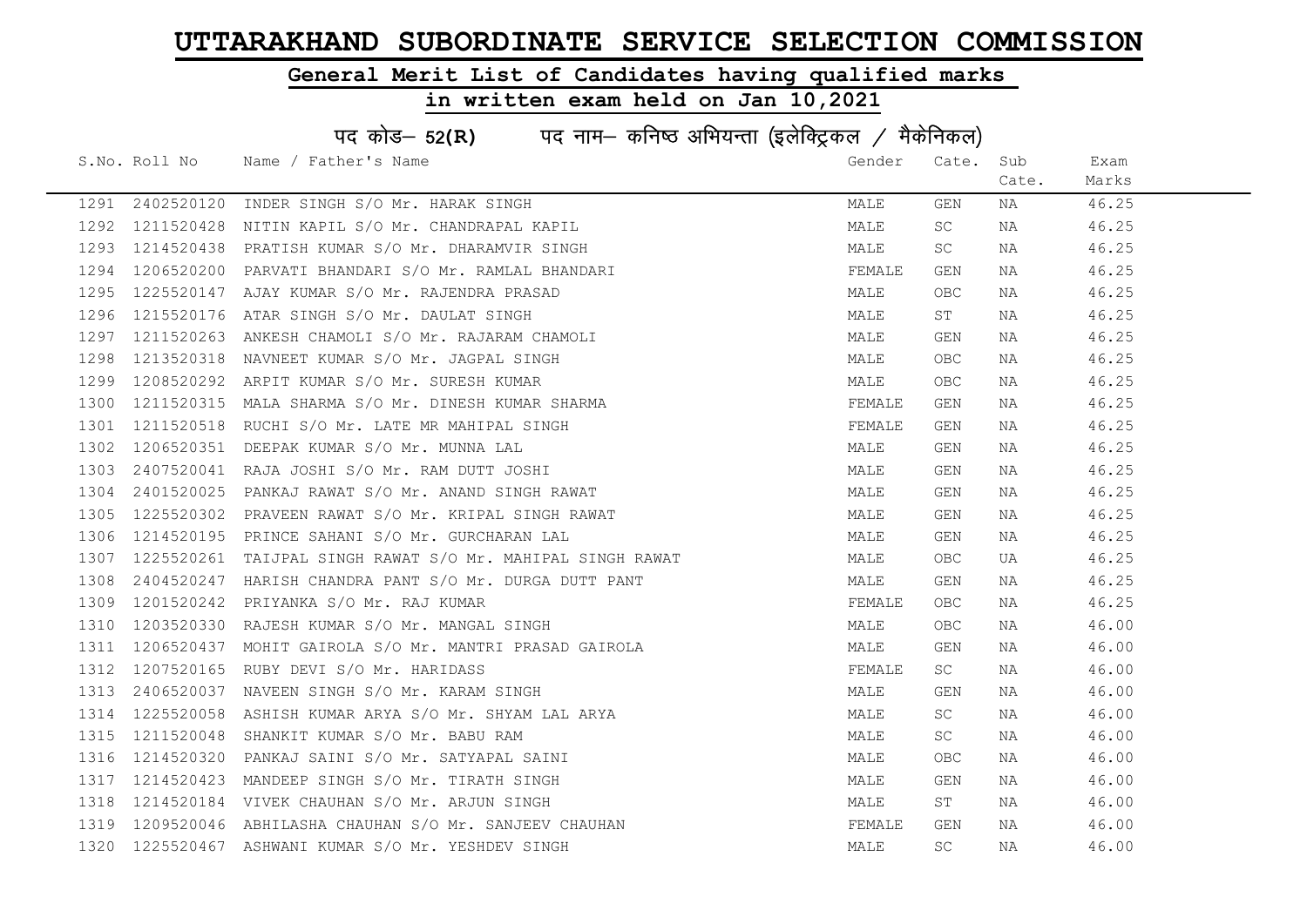### General Merit List of Candidates having qualified marks

|      | पद कोड– 52(R) पद नाम– कनिष्ठ अभियन्ता (इलेक्ट्रिकल / मैकेनिकल) |                                                            |        |            |       |       |  |  |
|------|----------------------------------------------------------------|------------------------------------------------------------|--------|------------|-------|-------|--|--|
|      |                                                                | S.No. Roll No Name / Father's Name                         | Gender | Cate. Sub  |       | Exam  |  |  |
|      |                                                                |                                                            |        |            | Cate. | Marks |  |  |
|      | 1321 1214520292                                                | DILEEP KUMAR S/O Mr. ELAM SINGH                            | MALE   | SC         | NA    | 45.75 |  |  |
| 1322 | 2408520012                                                     | MOHAN SINGH DHAMI S/O Mr. MAN SINGH DHAMI                  | MALE   | GEN        | PH    | 45.75 |  |  |
| 1323 | 1211520251                                                     | SONU KUMAR S/O Mr. RAHATU LAL                              | MALE   | SC         | NA    | 45.75 |  |  |
| 1324 | 1225520321                                                     | UMESH CHANDRA S/O Mr. TIKA RAM SATI                        | MALE   | GEN        | NA    | 45.75 |  |  |
| 1325 | 2419520172                                                     | DEEPAK SINGH CHAUSALI S/O Mr. HIRA SINGH CHAUSALI          | MALE   | GEN        | NA    | 45.75 |  |  |
| 1326 | 1213520180                                                     | RASHID S/O Mr. NAFISH AHMAD                                | MALE   | <b>OBC</b> | NA    | 45.75 |  |  |
| 1327 | 1214520440                                                     | ALOK KUMAR S/O Mr. SHIV PRASAD THAPLIYAL                   | MALE   | GEN        | NA    | 45.75 |  |  |
| 1328 | 1202520129                                                     | SANDEEP KUMAR S/O Mr. JAGDISH PRASAD                       | MALE   | <b>OBC</b> | NA    | 45.50 |  |  |
| 1329 | 1211520353                                                     | ANKIT JAIN S/O Mr. RAMESH KUMAR JAIN                       | MALE   | GEN        | NA    | 45.50 |  |  |
| 1330 | 1209520067                                                     | VIPIN KUMAR S/O Mr. AMICHAND                               | MALE   | SC         | NA    | 45.50 |  |  |
| 1331 | 2406520071                                                     | SUNIL KUMAR S/O Mr. NARENDRA KUMAR                         | MALE   | OBC        | NA    | 45.50 |  |  |
| 1332 | 1202520257                                                     | RAJ GUSAIN S/O Mr. ANAND SINGH                             | FEMALE | SC         | NA    | 45.50 |  |  |
| 1333 | 2407520017                                                     | PANKAJ KUMAR S/O Mr. RAMI RAM                              | MALE   | SC         | NA    | 45.50 |  |  |
| 1334 | 1212520363                                                     | ANIL KUMAR S/O Mr. VIJAY PAL                               | MALE   | OBC        | NA    | 45.50 |  |  |
| 1335 | 1211520464                                                     | NEELAM JAISHWAL S/O Mr. BABURAM JAISHWAL                   | FEMALE | SC.        | NA    | 45.50 |  |  |
| 1336 | 1211520364                                                     | SANJEEV KUMAR S/O Mr. KALU RAM                             | MALE   | SC         | NA    | 45.50 |  |  |
| 1337 | 1225520025                                                     | UMESH CHANDRA BIJALWAN S/O Mr. LACHCHI RAM BIJALWAN        | MALE   | ST         | NA    | 45.50 |  |  |
| 1338 | 1205520352                                                     | ANKIT KUMAR S/O Mr. RAJKUMAR                               | MALE   | SC.        | NA    | 45.50 |  |  |
| 1339 | 1215520201                                                     | NAEEM S/O Mr. NINNA                                        | MALE   | OBC        | NA    | 45.50 |  |  |
| 1340 | 1203520172                                                     | DIVYA CHAUDHARY S/O Mr. MR RANJEET SINGH CHAUDHARY         | FEMALE | GEN        | NA    | 45.50 |  |  |
| 1341 | 2402520273                                                     | DEVENDRA SINGH AITHANI S/O Mr. DUNGAR SINGH AITHANI        | MALE   | GEN        | NA    | 45.50 |  |  |
| 1342 | 1225520187                                                     | ASHWANI KUMAR S/O Mr. SUBHASH CHAND                        | MALE   | OBC        | NA    | 45.50 |  |  |
| 1343 | 1214520051                                                     | VIKAS GUSAIN S/O Mr. CHANDAN SINGH GUSAIN                  | MALE   | GEN        | NA    | 45.25 |  |  |
| 1344 | 1202520172                                                     | CHARAN SINGH S/O Mr. RATAN SINGH                           | MALE   | SC         | NA    | 45.25 |  |  |
| 1345 | 2406520198                                                     | SAURABH GUPTA S/O Mr. NAROTTAM SARAN GUPTA                 | MALE   | GEN        | FF    | 45.25 |  |  |
| 1346 | 1208520305                                                     | KUSUM LATA S/O Mr. AMBIKA PRASAD                           | FEMALE | OBC.       | NA    | 45.25 |  |  |
| 1347 | 2402520066                                                     | SUBHASH CHANDRA UPADHYAY S/O Mr. BHUWAN CHANDRA            | MALE   | GEN        | NA    | 45.25 |  |  |
| 1348 | 1208520193                                                     | REENA DEVI S/O Mr. RAJESH KUMAR                            | FEMALE | OBC        | NA    | 45.25 |  |  |
| 1349 | 1214520260                                                     | PRIYANKA CHAUHAN S/O Mr. SHYAM SINGH                       | FEMALE | ST         | NA    | 45.25 |  |  |
| 1350 |                                                                | 1206520583 SHANKER PRASAD SEMWAL S/O Mr. DHARMANAND SEMWAL | MALE   | <b>OBC</b> | ΝA    | 45.25 |  |  |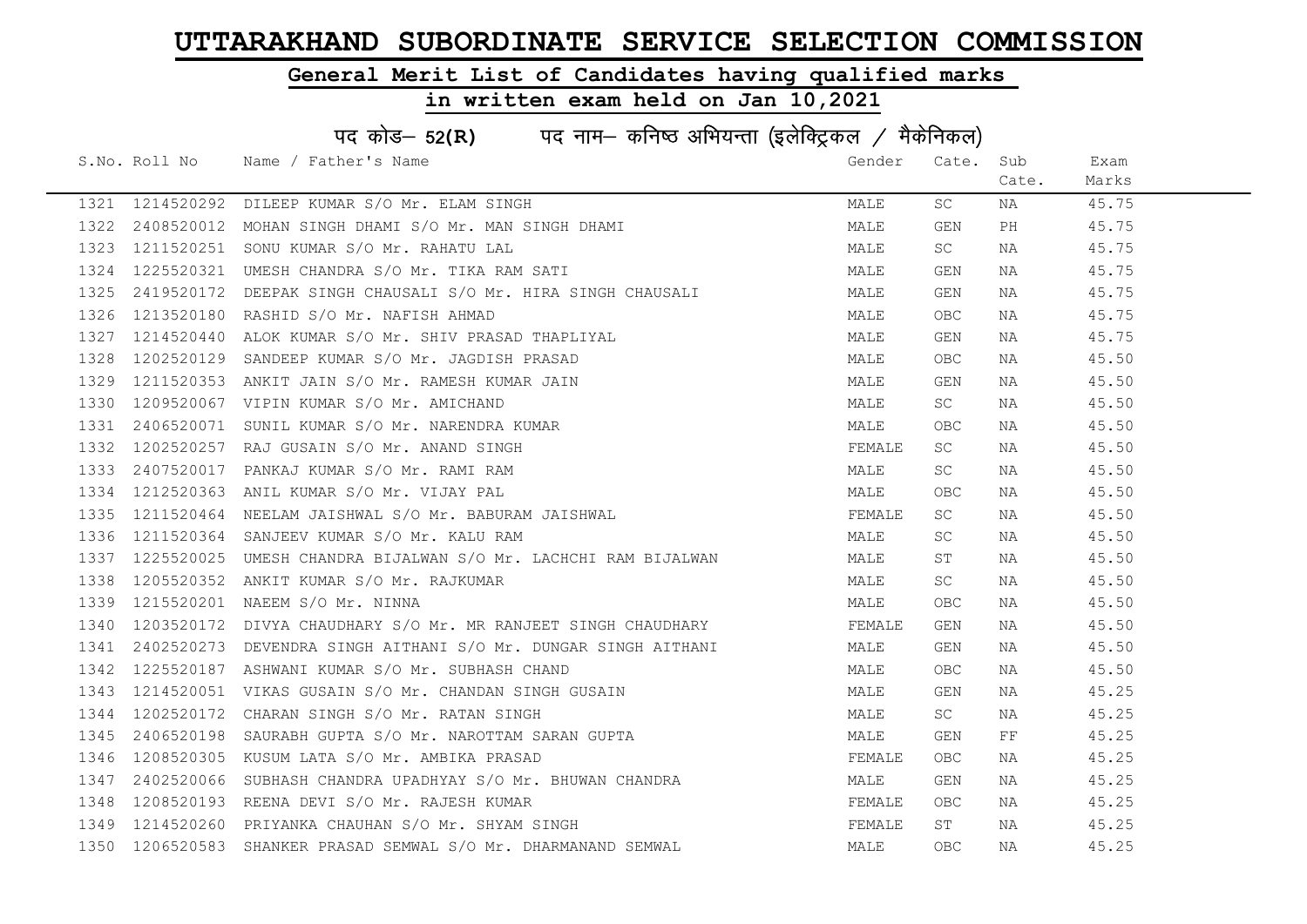### General Merit List of Candidates having qualified marks

|      | पद कोड– 52(R) पद नाम– कनिष्ठ अभियन्ता (इलेक्ट्रिकल / मैकेनिकल) |                                                     |        |            |         |       |  |  |
|------|----------------------------------------------------------------|-----------------------------------------------------|--------|------------|---------|-------|--|--|
|      | S.No. Roll No                                                  | Name / Father's Name                                | Gender | Cate.      | Sub     | Exam  |  |  |
|      |                                                                |                                                     |        |            | Cate.   | Marks |  |  |
| 1351 | 1202520242                                                     | EKTA PANWAR S/O Mr. KULBIR SINGH PANWAR             | FEMALE | GEN        | NA      | 45.25 |  |  |
| 1352 | 2403520085                                                     | GAGAN CHAND S/O Mr. KALYAN CHAND                    | MALE   | <b>OBC</b> | NA      | 45.25 |  |  |
| 1353 | 1212520188                                                     | ANITA S/O Mr. AMAR SINGH RANA                       | FEMALE | <b>OBC</b> | NA      | 45.25 |  |  |
| 1354 | 2403520077                                                     | MOHAN DUTT S/O Mr. RAM DUTT                         | MALE   | GEN        | NA      | 45.00 |  |  |
| 1355 | 1225520107                                                     | SUNIL GIRI S/O Mr. BEGRAJ GIRI                      | MALE   | OBC.       | EX-Serv | 45.00 |  |  |
| 1356 | 1211520196                                                     | ASHUTOSH VASHISHTHA S/O Mr. RAMESH CHANDRA SHARMA   | MALE   | GEN        | NA      | 45.00 |  |  |
| 1357 | 1211520233                                                     | PRADEEP KUMAR S/O Mr. SUKKED SINGH PANCHAM          | MALE   | SC         | NA      | 45.00 |  |  |
| 1358 | 1214520030                                                     | SHALINI UNIYAL S/O Mr. HARISHARAN UNIYAL            | FEMALE | <b>GEN</b> | NA      | 45.00 |  |  |
| 1359 | 1206520459                                                     | UMA SHANKAR S/O Mr. RAMESHWAR PRASAD                | MALE   | SC         | NA      | 45.00 |  |  |
| 1360 | 1212520305                                                     | SANDEEP KUMAR S/O Mr. AJAY KUMAR                    | MALE   | SC.        | NA      | 45.00 |  |  |
| 1361 | 2405520115                                                     | RITESH MISHRA S/O Mr. R C MISHRA                    | MALE   | GEN        | NA      | 45.00 |  |  |
| 1362 | 1204520094                                                     | BALRAM S/O Mr. RAMAVADH                             | MALE   | <b>OBC</b> | NA      | 45.00 |  |  |
| 1363 | 1225520272                                                     | SHIKHA SAJWAN S/O Mr. SURENDER SINGH                | FEMALE | GEN        | NA      | 45.00 |  |  |
| 1364 | 1225520240                                                     | KAUSHAL KUMAR S/O Mr. BHATTU DASS                   | MALE   | SC         | NA      | 45.00 |  |  |
| 1365 | 2404520097                                                     | AJEET SINGH S/O Mr. PRAKASH                         | MALE   | SC         | NA      | 45.00 |  |  |
| 1366 | 1210520021                                                     | MANENDER SINGH S/O Mr. KESHAR SINGH                 | MALE   | OBC        | NA      | 45.00 |  |  |
| 1367 | 1206520402                                                     | NARESH SINGH NEGI S/O Mr. PUSHKAR SINGH NEGI        | MALE   | GEN        | NA      | 45.00 |  |  |
| 1368 | 2403520253                                                     | ANKITA JOSHI S/O Mr. POORAN CHANDRA JOSHI           | FEMALE | GEN        | NA      | 45.00 |  |  |
| 1369 | 1201520220                                                     | TINU ANAND S/O Mr. SATYA PAL SINGH                  | MALE   | SC         | NA      | 45.00 |  |  |
| 1370 | 1206520562                                                     | SOURABH KUMAR S/O Mr. RAJENDRA PRASAD               | MALE   | SC         | NA      | 45.00 |  |  |
| 1371 | 1215520288                                                     | PRADEEP KUMAR CHAMOLI S/O Mr. SHANTI PRASAD CHAMOLI | MALE   | OBC        | NA      | 45.00 |  |  |
| 1372 | 1225520396                                                     | LOKESH PANWAR S/O Mr. SUNDAR SINGH                  | MALE   | OBC        | NA      | 45.00 |  |  |
| 1373 | 1202520280                                                     | NITIN SHARMA S/O Mr. PAWAN SHARMA                   | MALE   | GEN        | NA      | 45.00 |  |  |
| 1374 | 1215520086                                                     | RICHA RAWAT S/O Mr. CHANDAN SINGH RAWAT             | FEMALE | <b>OBC</b> | NA      | 45.00 |  |  |
| 1375 | 2407520123                                                     | SACHIN CHAUBE S/O Mr. HARISH CHANDRA CHAUBE         | MALE   | GEN        | NA      | 45.00 |  |  |
| 1376 | 1206520078                                                     | RAVI PRAKASH S/O Mr. DHAN PRAKASH                   | MALE   | SC         | NA      | 45.00 |  |  |
| 1377 | 1206520619                                                     | PREETI JOSHI S/O Mr. RAMESH CHANDRA                 | FEMALE | GEN        | NA      | 45.00 |  |  |
| 1378 | 2405520223                                                     | NEHA SINGH S/O Mr. MAHENDRA PAL                     | FEMALE | GEN        | NA      | 45.00 |  |  |
| 1379 | 2408520093                                                     | DEEPAK GIRI S/O Mr. DIWAN GIRI                      | MALE   | <b>OBC</b> | NA      | 45.00 |  |  |
| 1380 | 1206520093                                                     | ANUP KUMAR S/O Mr. ELAM DAS                         | MALE   | SC         | NA      | 44.75 |  |  |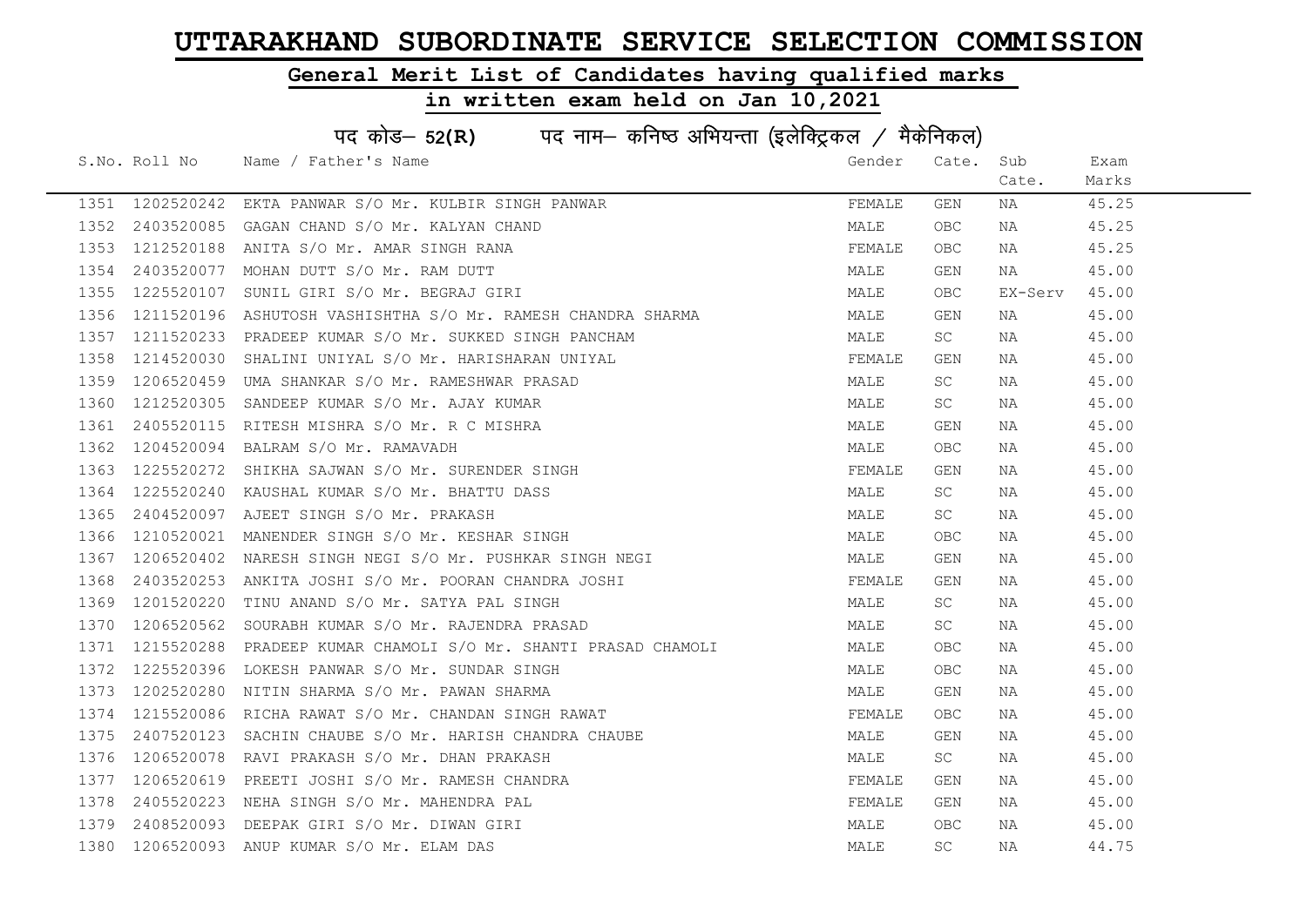### General Merit List of Candidates having qualified marks

|      | पद कोड- 52(R) पद नाम- कनिष्ठ अभियन्ता (इलेक्ट्रिकल / मैकेनिकल) |                                                |        |       |       |       |  |  |
|------|----------------------------------------------------------------|------------------------------------------------|--------|-------|-------|-------|--|--|
|      | S.No. Roll No                                                  | Name / Father's Name                           | Gender | Cate. | Sub   | Exam  |  |  |
|      |                                                                |                                                |        |       | Cate. | Marks |  |  |
| 1381 | 2401520145                                                     | RAKESH SINGH RAWAT S/O Mr. BALWANT SINGH RAWAT | MALE   | ST    | NA    | 44.25 |  |  |
| 1382 | 1225520454                                                     | SANJEET KUMAR S/O Mr. SHOBARAM                 | MALE   | SC    | NA    | 44.25 |  |  |
| 1383 | 1208520032                                                     | RAVINDRA RANA S/O Mr. TIKAM SINGH RANA         | MALE   | ST    | ΝA    | 44.25 |  |  |
| 1384 | 1211520070                                                     | HARSHA S/O Mr. KANHAYALAL                      | FEMALE | SC    | NA    | 44.25 |  |  |
| 1385 | 1208520284                                                     | HARENDAR SINGH S/O Mr. PHOOL SINGH             | MALE   | SC    | NA    | 44.00 |  |  |
| 1386 | 2402520233                                                     | SUNEEL KUMAR S/O Mr. VIJAY LAL                 | MALE   | SC    | NA    | 44.00 |  |  |
| 1387 | 1205520283                                                     | SURAJ KUMAR S/O Mr. TRILOK CHAND               | MALE   | SC    | ΝA    | 44.00 |  |  |
| 1388 | 1215520295                                                     | AASHISH KUMAR S/O Mr. ISHWAR CHAND             | MALE   | SC    | ΝA    | 44.00 |  |  |
| 1389 | 1215520147                                                     | RAHUL KUMAR MEGHWAL S/O Mr. JAYKARAN SINGH     | MALE   | SC    | NA    | 44.00 |  |  |
| 1390 | 1212520370                                                     | LAXMAN SINGH S/O Mr. TEJ SINGH                 | MALE   | SТ    | ΝA    | 43.75 |  |  |
| 1391 | 1210520030                                                     | PARVEEN KUMAR S/O Mr. KANWAR PAL               | MALE   | SC    | ΝA    | 43.75 |  |  |
| 1392 | 1214520284                                                     | KESHAV RAM S/O Mr. BUDHI LAL                   | MALE   | SC    | NA    | 43.75 |  |  |
| 1393 | 1213520382                                                     | ARVIND KUMAR S/O Mr. RAMPAL SINGH              | MALE   | SC    | NA    | 43.50 |  |  |
| 1394 | 1205520308                                                     | SONU KUMAR S/O Mr. MALKHAN SINGH               | MALE   | SC    | NA    | 43.50 |  |  |
| 1395 | 1205520188                                                     | NIHARIKA SINGH S/O Mr. SATYAPAL SINGH          | FEMALE | SC    | NA    | 43.50 |  |  |
| 1396 | 1203520307                                                     | SUMIT KUMAR S/O Mr. MOTI RAM                   | MALE   | SC    | NA    | 43.50 |  |  |
| 1397 | 2403520135                                                     | GAUTAM SINGH S/O Mr. KUNWAR SINGH              | MALE   | SТ    | ΝA    | 43.50 |  |  |
| 1398 | 1210520028                                                     | RAHUL SINGH S/O Mr. CHARAN SINGH               | MALE   | SC.   | ΝA    | 43.50 |  |  |
| 1399 | 2408520101                                                     | RAMESH RAM S/O Mr. ANAND RAM                   | MALE   | SC    | ΝA    | 43.25 |  |  |
| 1400 | 1202520099                                                     | SURESH KUMAR S/O Mr. DURGA RAM                 | MALE   | SC    | NA    | 43.25 |  |  |
| 1401 | 1206520256                                                     | SOURABH RAJ S/O Mr. BRIJENDRA RAJ              | MALE   | SC    | NA    | 43.25 |  |  |
| 1402 | 1208520085                                                     | EKTA RANI S/O Mr. SUSHIL KUMAR                 | FEMALE | SC    | NA    | 43.25 |  |  |
| 1403 | 1205520127                                                     | DAVENDER PRASHED SINGH S/O Mr. AMAR SINGH      | MALE   | SC    | ΝA    | 43.00 |  |  |
| 1404 | 1206520087                                                     | INDU S/O Mr. LAXMAN SINGH                      | FEMALE | SΤ    | NA    | 43.00 |  |  |
| 1405 | 2401520033                                                     | SATENDRA SINGH S/O Mr. NAUBAT SINGH            | MALE   | SC.   | NA    | 42.75 |  |  |
| 1406 | 1213520092                                                     | SANJORA KUMAR S/O Mr. SURESH PAL               | MALE   | SC    | NA    | 42.75 |  |  |
| 1407 | 1209520096                                                     | SHIVCHARAN S/O Mr. RAMESH CHAND                | MALE   | SC    | NA    | 42.75 |  |  |
| 1408 | 1212520378                                                     | INDU RANI S/O Mr. KISHAN PAL                   | FEMALE | SC.   | NA    | 42.75 |  |  |
| 1409 | 1212520091                                                     | DEEPA RANI S/O Mr. HARPAL SINGH                | FEMALE | SC    | NA    | 42.50 |  |  |
| 1410 | 2419520256                                                     | VINAY KUMAR S/O Mr. MOHAR SINGH                | MALE   | SC    | ΝA    | 42.50 |  |  |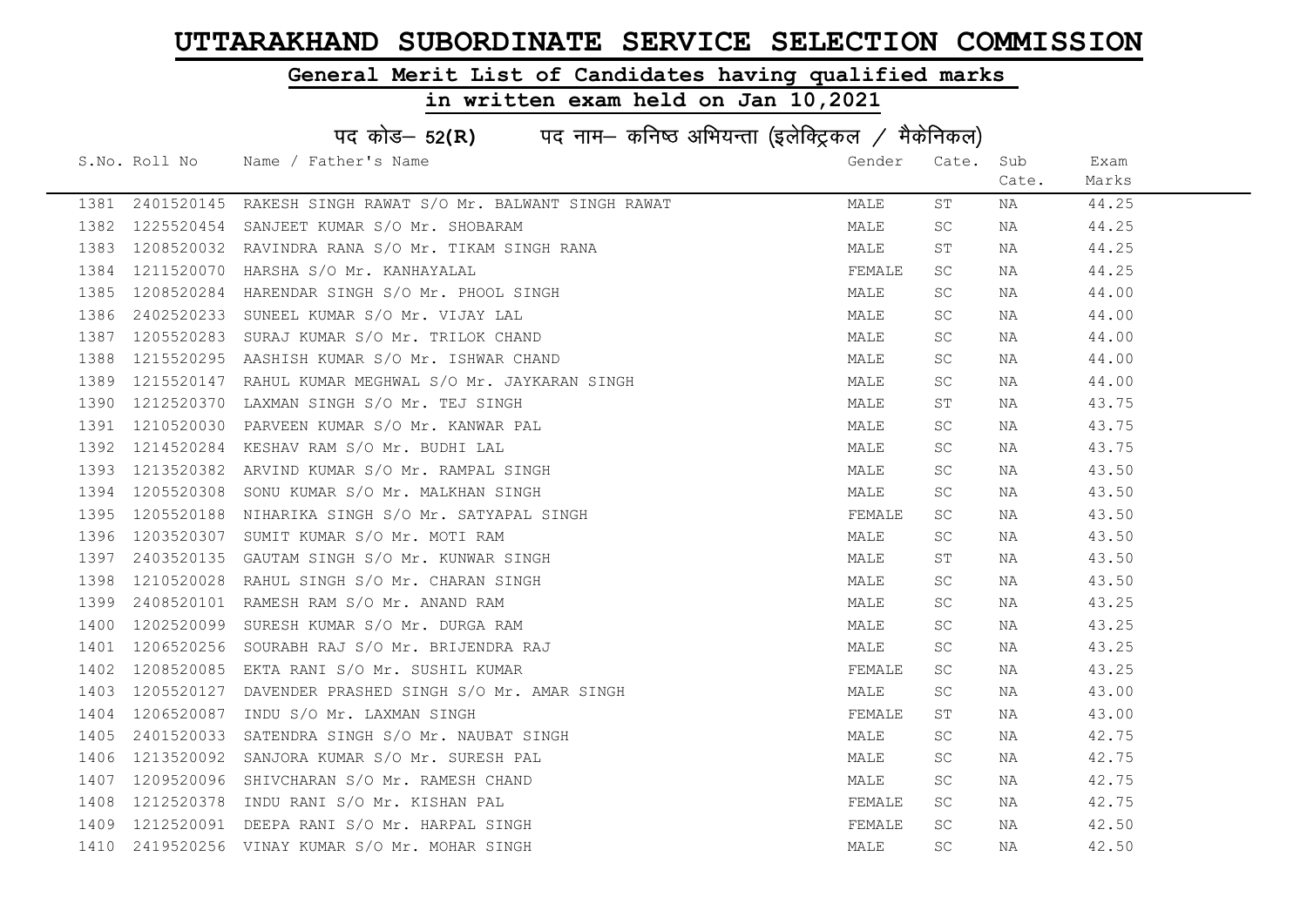### General Merit List of Candidates having qualified marks

|      | पद कोड- 52(R) पद नाम- कनिष्ठ अभियन्ता (इलेक्ट्रिकल / मैकेनिकल) |                                                  |        |           |       |       |  |  |
|------|----------------------------------------------------------------|--------------------------------------------------|--------|-----------|-------|-------|--|--|
|      | S.No. Roll No                                                  | Name / Father's Name                             | Gender | Cate.     | Sub   | Exam  |  |  |
|      |                                                                |                                                  |        |           | Cate. | Marks |  |  |
|      | 1411 1212520197                                                | ROHIT KUMAR S/O Mr. BALESWAR                     | MALE   | SC.       | ΝA    | 42.50 |  |  |
| 1412 | 1203520137                                                     | ASHWANI KUMAR S/O Mr. BRHAM PAL                  | MALE   | SC.       | NA    | 42.50 |  |  |
| 1413 | 1225520354                                                     | ALOK KUMAR S/O Mr. RAMJI LAL                     | MALE   | SC.       | NA    | 42.50 |  |  |
| 1414 | 2404520214                                                     | SOHAN BAHADUR GORKHA S/O Mr. JANG BAHADUR GORKHA | MALE   | SC.       | NA    | 42.50 |  |  |
| 1415 | 1205520151                                                     | AJAY KUMAR S/O Mr. PREM CHAND                    | MALE   | SC.       | NA    | 42.50 |  |  |
| 1416 | 1213520301                                                     | NARESH KUMAR S/O Mr. PATTI DAS                   | MALE   | SC.       | NA    | 42.25 |  |  |
| 1417 | 1211520291                                                     | HIMANSHU PRABHAKAR S/O Mr. JAY PRAKASH           | MALE   | SC.       | NA    | 42.25 |  |  |
| 1418 | 1214520220                                                     | ANKIT KUMAR S/O Mr. SOMPAL SINGH                 | MALE   | SC        | NA    | 42.25 |  |  |
| 1419 | 1215520316                                                     | RAVINDRA KUMAR S/O Mr. SOM PAL                   | MALE   | SC        | ΝA    | 42.25 |  |  |
| 1420 | 1214520133                                                     | BHARAT PAL SINGH S/O Mr. HUKAM SINGH             | MALE   | SC        | NA    | 42.00 |  |  |
| 1421 | 1205520260                                                     | KULDEEP KUMAR S/O Mr. ISHWER CHAND               | MALE   | SC        | ΝA    | 42.00 |  |  |
| 1422 | 1214520096                                                     | SACHIN KUMAR S/O Mr. VEER SINGH                  | MALE   | SC.       | NA    | 42.00 |  |  |
| 1423 | 1204520050                                                     | SHYAM SINGH S/O Mr. KISHAN SINGH                 | MALE   | SΤ        | NA    | 41.75 |  |  |
| 1424 | 1204520161                                                     | URVIND SINGH RANA S/O Mr. AMARSINGH RANA         | MALE   | SΤ        | NA    | 41.75 |  |  |
| 1425 | 2408520149                                                     | AMIT KUMAR S/O Mr. RAMPAL SINGH                  | MALE   | SC        | NA    | 41.75 |  |  |
| 1426 | 1209520166                                                     | KRISHNA PRATAP SINGH S/O Mr. BEESU LAL           | MALE   | SC.       | NA    | 41.50 |  |  |
| 1427 | 1202520183                                                     | ARJUN SINGH S/O Mr. TELLU                        | MALE   | SC        | ΝA    | 41.50 |  |  |
| 1428 | 2405520247                                                     | ARVIND SINGH S/O Mr. SATYA PRAKASH               | MALE   | SC        | ΝA    | 41.50 |  |  |
| 1429 | 1207520044                                                     | SACHIN KUMAR S/O Mr. RAJ KUMAR                   | MALE   | SC        | ΝA    | 41.50 |  |  |
| 1430 | 2407520067                                                     | MOHIT KUMAR S/O Mr. HARI OM SINGH                | MALE   | SC        | NA    | 41.50 |  |  |
| 1431 | 2408520120                                                     | UMA KANT S/O Mr. KISHAN RAM                      | MALE   | SC.       | NA    | 41.25 |  |  |
| 1432 | 1211520123                                                     | PRAMOD KUMAR S/O Mr. RISHIPAL                    | MALE   | SC.       | NA    | 41.25 |  |  |
| 1433 | 1214520236                                                     | AJEET SINGH S/O Mr. AJAY KUMAR                   | MALE   | SC        | NA    | 41.25 |  |  |
| 1434 | 2407520057                                                     | ANIL KUMAR S/O Mr. BHAGAT RAM                    | MALE   | SC        | NA    | 41.25 |  |  |
| 1435 | 1209520270                                                     | PRAVESH KUMAR S/O Mr. RAJENDRA SINGH             | MALE   | SC        | NA    | 41.00 |  |  |
| 1436 | 1204520065                                                     | KM MONIKA RANI S/O Mr. ROSHAN LAL                | FEMALE | SC        | NA    | 41.00 |  |  |
| 1437 | 1205520359                                                     | ANSHUL KUMAR S/O Mr. CHANDRAPAL SINGH            | MALE   | SC        | NA    | 41.00 |  |  |
| 1438 | 1204520031                                                     | SANJEET KUMAR S/O Mr. PALTU RAM                  | MALE   | SC        | PH    | 40.75 |  |  |
| 1439 | 2419520214                                                     | GIRJESH KUMAR S/O Mr. HARI RAM                   | MALE   | <b>SC</b> | NA    | 40.75 |  |  |
| 1440 |                                                                | 1209520219 ARUN KUMAR S/O Mr. DHARM PAL          | MALE   | <b>SC</b> | NA    | 40.75 |  |  |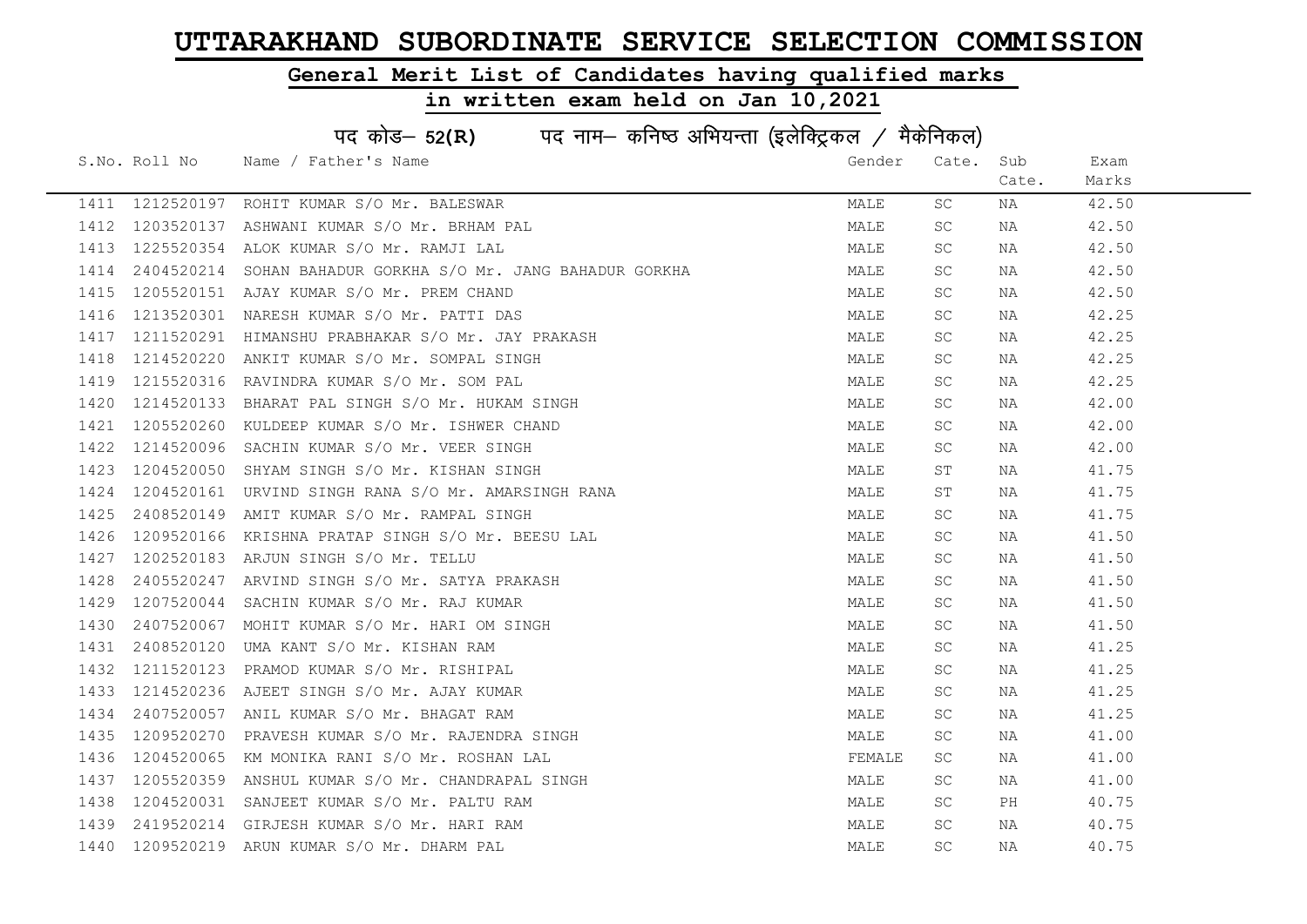### General Merit List of Candidates having qualified marks

| पद कोड– 52(R) पद नाम– कनिष्ठ अभियन्ता (इलेक्ट्रिकल / मैकेनिकल) |               |                                                               |        |       |       |       |
|----------------------------------------------------------------|---------------|---------------------------------------------------------------|--------|-------|-------|-------|
|                                                                | S.No. Roll No | Name / Father's Name                                          | Gender | Cate. | Sub   | Exam  |
|                                                                |               |                                                               |        |       | Cate. | Marks |
| 1441                                                           | 1212520348    | SANDEEP KUMAR S/O Mr. RAJPAL SINGH                            | MALE   | SC    | NA    | 40.75 |
| 1442                                                           | 1225520266    | KAPIL DEV S/O Mr. DILAVER SINGH                               | MALE   | SC    | NA    | 40.75 |
| 1443                                                           | 1212520195    | VINOD KUMAR S/O Mr. BHAJAN LAL SHAH                           | MALE   | SC.   | NA    | 40.75 |
| 1444                                                           | 1210520115    | AKASH SINGH S/O Mr. CHHATERPAL SINGH                          | MALE   | SC.   | NA    | 40.75 |
| 1445                                                           | 2402520035    | GANESH SINGH PANCHPAL S/O Mr. BALA SINGH PANCHPAL             | MALE   | ST    | PH    | 40.50 |
| 1446                                                           | 1203520322    | ARJUN SINGH PATEL S/O Mr. SUKHBEER SINGH                      | MALE   | SC.   | NA    | 40.50 |
| 1447                                                           | 2405520129    | GOVIND SINGH BANGYAL S/O Mr. RANJEET SINGH BANGYAL            | MALE   | ST    | NA    | 40.50 |
| 1448                                                           | 1225520378    | VIRENDRA KUMAR S/O Mr. JUGENDRA                               | MALE   | SC    | NA    | 40.50 |
| 1449                                                           | 1209520062    | ROHIT KUMAR S/O Mr. BIJENDRA SINGH                            | MALE   | SC.   | NA    | 40.50 |
| 1450                                                           | 1215520087    | PRADEEP KUMAR S/O Mr. RAJ KUMAR                               | MALE   | SC    | NA    | 40.25 |
| 1451                                                           | 2405520165    | SACHIN KUMAR S/O Mr. SANAS PAL                                | MALE   | SC.   | NA    | 40.25 |
| 1452                                                           | 2401520191    | SATENDRA KUMAR S/O Mr. NATH LAL                               | MALE   | SC.   | NA    | 40.25 |
| 1453                                                           | 1206520164    | PANKAJ KUMAR S/O Mr. HARISH KUMAR                             | MALE   | SC.   | NA    | 40.25 |
| 1454                                                           | 1209520053    | JYOTI RAM S/O Mr. MOHLLAD SINGH                               | MALE   | SC.   | NA    | 40.25 |
| 1455                                                           | 1213520331    | SHEKHAR S/O Mr. BIRBAL                                        | MALE   | SC.   | NA    | 40.25 |
| 1456                                                           | 1212520330    | VIVEK KUMAR S/O Mr. BHULLAN SINGH                             | MALE   | SC    | NA    | 40.00 |
| 1457                                                           | 2403520062    | RAJ KUMAR S/O Mr. JAGAN SINGH                                 | MALE   | SC.   | NA    | 40.00 |
| 1458                                                           | 1213520128    | DHARMENDRA SINGH S/O Mr. VISHWAMBHAR SINGH                    | MALE   | SC    | NA    | 40.00 |
| 1459                                                           | 1210520283    | KANWAR PAL S/O Mr. PITAMBER SINGH                             | MALE   | SC.   | NA    | 40.00 |
| 1460                                                           | 1211520413    | RAJBEER S/O Mr. MAHENDRA SINGH                                | MALE   | SC.   | NA    | 40.00 |
| 1461                                                           | 1205520261    | VINOD KUMAR S/O Mr. RAJAN LAL                                 | MALE   | SC.   | NA    | 40.00 |
| 1462                                                           | 1211520159    | AKHILESH S/O Mr. MATVER LAL                                   | MALE   | SC.   | NA    | 40.00 |
| 1463                                                           | 1212520302    | MANMEET S/O Mr. INDRA PAL                                     | MALE   | SC.   | NA    | 39.75 |
| 1464                                                           | 1215520123    | AMIT KUMAR S/O Mr. JAGPAL SINGH                               | MALE   | SC.   | NA    | 39.75 |
| 1465                                                           | 1211520322    | JEEWAN PRABHAT S/O Mr. MUSADDI LAL                            | MALE   | SC.   | NA    | 39.75 |
| 1466                                                           | 1212520381    | DESHRAJ SINGH S/O Mr. RAMESH SINGH                            | MALE   | SC.   | NA    | 39.50 |
| 1467                                                           |               | 1225520244 ASHAWANI KUMAR S/O Mr. NIRMAL SINGH                | MALE   | SC.   | NA    | 39.50 |
| 1468                                                           |               | 1203520317 VIPIN SHARMA S/O Mr. RAM PRASAD SHARMA             | MALE   | ST    | NA    | 39.50 |
| 1469                                                           | 1205520110    | SHISH PAL S/O Mr. LAKHAN SINGH                                | MALE   | SC.   | NA    | 39.25 |
| 1470                                                           |               | 2404520192 RAJENDER SINGH CHAUHAN S/O Mr. MOHAR SINGH CHAUHAN | MALE   | ST    | NA    | 39.25 |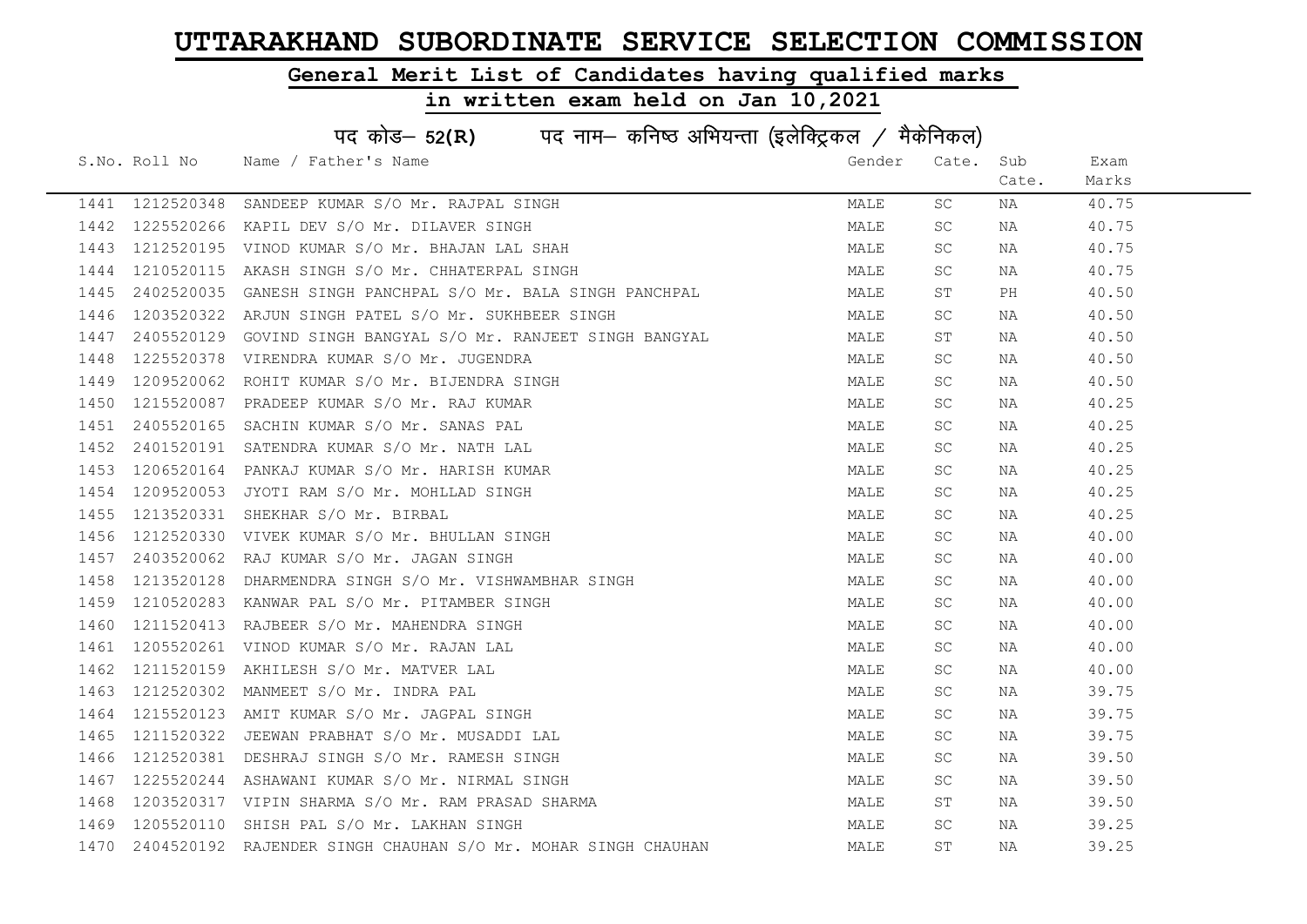### General Merit List of Candidates having qualified marks

| पद कोड- 52(R) पद नाम- कनिष्ठ अभियन्ता (इलेक्ट्रिकल / मैकेनिकल) |               |                                                   |        |           |       |       |
|----------------------------------------------------------------|---------------|---------------------------------------------------|--------|-----------|-------|-------|
|                                                                | S.No. Roll No | Name / Father's Name                              | Gender | Cate.     | Sub   | Exam  |
|                                                                |               |                                                   |        |           | Cate. | Marks |
| 1471                                                           | 1205520251    | AMIT KUMAR S/O Mr. MALRAJ                         | MALE   | SC.       | NA    | 39.25 |
| 1472                                                           | 1203520325    | GUNJAN S/O Mr. JAIRAJ                             | FEMALE | SC        | NA    | 39.25 |
| 1473                                                           | 2407520189    | SANJAY KUMAR ARYA S/O Mr. SHYAM LAL               | MALE   | SC.       | NA    | 39.00 |
| 1474                                                           | 1202520128    | AKHALESH KUMAR S/O Mr. BALRAM SINGH               | MALE   | <b>SC</b> | NA    | 39.00 |
| 1475                                                           | 2407520204    | RAVI DUTT KUMAR S/O Mr. PARAMANAND                | MALE   | SC.       | NA    | 38.75 |
| 1476                                                           | 1203520327    | HUKAM CHANDER S/O Mr. RAMESH CHANDER              | MALE   | SC.       | NA    | 38.75 |
| 1477                                                           | 1211520347    | SABAL SINGH CHAUHAN S/O Mr. GOVIND SINGH CHAUHAN  | MALE   | ST        | NA    | 38.75 |
| 1478                                                           | 1210520128    | ASHOK SINGH NAGNYAL S/O Mr. SUNDER SINGH NAGNYAL  | MALE   | SТ        | NA    | 38.75 |
| 1479                                                           | 1210520262    | RAVI KANT SINGH JAYANT S/O Mr. AIDAL SINGH JAYANT | MALE   | SC.       | NA    | 38.75 |
| 1480                                                           | 1206520238    | SATYA PARKASH S/O Mr. DHARAM SINGH                | MALE   | SC.       | NA    | 38.75 |
| 1481                                                           | 2407520186    | JAGDISH SINGH S/O Mr. PREM SINGH                  | MALE   | ST        | NA    | 38.75 |
| 1482                                                           | 1213520368    | NAGENDRA KUMAR S/O Mr. SATPAL                     | MALE   | SC.       | NA    | 38.75 |
| 1483                                                           | 1205520316    | RAJNISH KUMAR S/O Mr. SATYA PAL SINGH             | MALE   | SC.       | NA    | 38.75 |
| 1484                                                           | 1225520470    | ISHWAR SINGH S/O Mr. SS CHAUHAN                   | MALE   | ST        | NA    | 38.75 |
| 1485                                                           | 2403520258    | BHAWANA ARYA S/O Mr. DAYA SAGAR ARYA              | FEMALE | SC.       | NA    | 38.75 |
| 1486                                                           | 1205520079    | SUNIL KUMAR S/O Mr. URVI LAL                      | MALE   | SC        | NA    | 38.75 |
| 1487                                                           | 1208520109    | VIKASH SHAH S/O Mr. PHAGAN LAL                    | MALE   | SC.       | NA    | 38.75 |
| 1488                                                           | 1201520272    | PRAMOD SINGH KHUNNU S/O Mr. GAGAN SINGH KHUNNU    | MALE   | ST        | NA    | 38.50 |
| 1489                                                           | 1208520095    | NAND KISHOR S/O Mr. DEV RAM                       | MALE   | SC.       | NA    | 38.50 |
| 1490                                                           | 1204520126    | ARUN KUMAR S/O Mr. KUNWAR PAL                     | MALE   | SC        | NA    | 38.50 |
| 1491                                                           | 1202520230    | RUPESH KUMAR S/O Mr. KARAM SINGH                  | MALE   | SC.       | NA    | 38.50 |
| 1492                                                           | 2401520237    | BHUWAN CHANDRA S/O Mr. SURESH RAM                 | MALE   | <b>SC</b> | NA    | 38.25 |
| 1493                                                           | 1208520253    | ISHWAR KUMAR S/O Mr. VEDPAL SINGH                 | MALE   | SC        | NA    | 38.25 |
| 1494                                                           | 1225520046    | NEHA PANWAR S/O Mr. NARAYAN SINGH                 | FEMALE | SΤ        | NA    | 38.25 |
| 1495                                                           | 1204520147    | RITAMBHRA CHAUHAN S/O Mr. SIYARAM CHAUHAN         | FEMALE | ST        | NA    | 38.25 |
| 1496                                                           | 1213520391    | NAVEEN KUMAR S/O Mr. PALTOO DAS                   | MALE   | SC.       | NA    | 38.00 |
| 1497                                                           | 1214520262    | SHUBHAM KUMAR SINGH S/O Mr. SURESH CHANDRA JOBRA  | MALE   | SC.       | NA    | 38.00 |
| 1498                                                           | 2401520164    | DHARMVIR SINGH RANA S/O Mr. AVATAR SINGH RANA     | MALE   | ST        | NA    | 38.00 |
| 1499                                                           | 1213520085    | BACHAN SINGH S/O Mr. NEKI RAM                     | MALE   | SC.       | NA    | 38.00 |
| 1500                                                           |               | 1204520153 VISHAL KUMAR S/O Mr. JAY PAL SINGH     | MALE   | <b>SC</b> | ΝA    | 38.00 |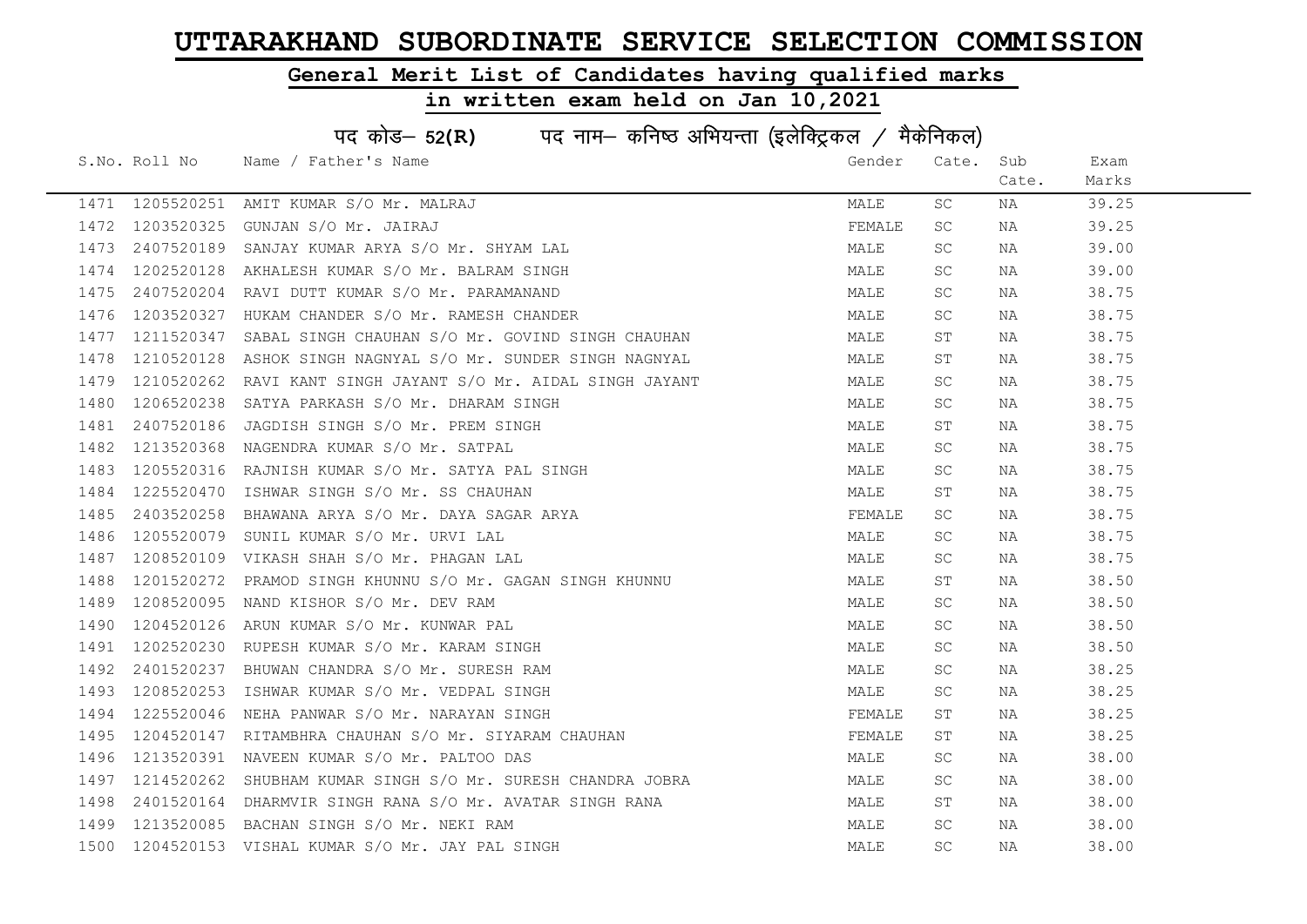### General Merit List of Candidates having qualified marks

| पद कोड– 52(R) पद नाम– कनिष्ठ अभियन्ता (इलेक्ट्रिकल / मैकेनिकल) |               |                                                |        |           |       |       |
|----------------------------------------------------------------|---------------|------------------------------------------------|--------|-----------|-------|-------|
|                                                                | S.No. Roll No | Name / Father's Name                           | Gender | Cate.     | Sub   | Exam  |
|                                                                |               |                                                |        |           | Cate. | Marks |
| 1501                                                           | 2402520095    | MANOJ KUMAR S/O Mr. PREM RAM                   | MALE   | SC.       | NA    | 37.75 |
| 1502                                                           | 1225520035    | AJAB SINGH GAUTAM S/O Mr. AMAR SINGH           | MALE   | SC        | NA    | 37.75 |
| 1503                                                           | 2406520195    | ASHOK KUMAR S/O Mr. JAGDISH PRASAD             | MALE   | SC.       | NA    | 37.75 |
| 1504                                                           | 1203520045    | SUMAN BALA S/O Mr. UMED RAM TAMTA              | FEMALE | SC.       | NA    | 37.75 |
| 1505                                                           | 2403520276    | DHARMENDRA SINGH S/O Mr. ARJUN SINGH           | MALE   | SC.       | NA    | 37.75 |
| 1506                                                           | 1212520120    | NAVISH KUMAR S/O Mr. MAHENDRA SINGH            | MALE   | SC.       | NA    | 37.75 |
| 1507                                                           | 1206520451    | PRAVEEN SINGH S/O Mr. VIJAY SINGH              | MALE   | SC.       | NA    | 37.75 |
| 1508                                                           | 1213520054    | ANIL S/O Mr. JOGENDRA                          | MALE   | <b>SC</b> | NA    | 37.75 |
| 1509                                                           | 1225520319    | DINESH KUMAR S/O Mr. SORAN SINGH               | MALE   | SC.       | NA    | 37.50 |
| 1510                                                           | 1204520169    | SACHIN KUMAR S/O Mr. KARAN PAL SINGH           | MALE   | SC        | NA    | 37.50 |
| 1511                                                           | 2402520263    | DEEPAK KUMAR DHIRAJ S/O Mr. SUDAMA LAL         | MALE   | SC.       | NA    | 37.50 |
| 1512                                                           | 1211520231    | PRAVESH KUMAR S/O Mr. VIJENDRA KUMAR           | MALE   | SC.       | NA    | 37.50 |
| 1513                                                           | 1212520243    | SUMIT SINGH S/O Mr. DHARMVEER SINGH            | MALE   | SC.       | NA    | 37.50 |
| 1514                                                           | 1210520281    | RAMAN KUMAR S/O Mr. NATHI RAM                  | MALE   | SC.       | NA    | 37.50 |
| 1515                                                           | 1201520133    | SEEMA S/O Mr. PREM SINGH                       | FEMALE | SC.       | NA    | 37.50 |
| 1516                                                           | 1212520103    | PRAVEEN KUMAR S/O Mr. RAJBEER                  | MALE   | <b>SC</b> | NA    | 37.50 |
| 1517                                                           | 1209520251    | ANKIT S/O Mr. ROSHAN LAL                       | MALE   | SC.       | NA    | 37.50 |
| 1518                                                           | 2408520165    | RAVI KUMAR S/O Mr. CHHATRAPAL                  | MALE   | SC        | NA    | 37.50 |
| 1519                                                           | 1215520113    | SOMVEER SINGH S/O Mr. RAM DASS                 | MALE   | SC.       | NA    | 37.25 |
| 1520                                                           | 1211520201    | JOGENDRA KUMAR S/O Mr. HARPAL SINGH            | MALE   | SC.       | NA    | 37.25 |
| 1521                                                           | 2407520062    | UMESH CHANDRA S/O Mr. PYARE LAL                | MALE   | SC.       | NA    | 37.25 |
| 1522                                                           | 1211520204    | GIRISH CHANDRA KHANDUDI S/O Mr. SURESH CHANDRA | MALE   | SC.       | NA    | 37.25 |
| 1523                                                           | 1205520154    | MEENAKSHI S/O Mr. SHUBHRADHAN SINGH BHETWAL    | FEMALE | SC.       | NA    | 37.00 |
| 1524                                                           | 1201520266    | PRADEEP KUMAR S/O Mr. DHANI LAL                | MALE   | SC.       | NA    | 36.75 |
| 1525                                                           | 1214520374    | DINESH KUMAR S/O Mr. MAMCHAND                  | MALE   | SC        | NA    | 36.75 |
| 1526                                                           | 1202520042    | SURYA PRATAP S/O Mr. JAGPAL SINGH              | MALE   | SC        | NA    | 36.75 |
| 1527                                                           | 1213520230    | SOURABH SHAKKARWAL S/O Mr. BABU RAM            | MALE   | SC.       | NA    | 36.75 |
| 1528                                                           | 1205520044    | PRAVEEN S/O Mr. GHANSHYAM SINGH                | MALE   | SC.       | NA    | 36.75 |
| 1529                                                           | 1209520081    | PANKAJ S/O Mr. MULTAN                          | MALE   | SC        | NA    | 36.50 |
| 1530                                                           | 1213520297    | DEEPAK MUYAL S/O Mr. SOHAN LAL MUYAL           | MALE   | <b>SC</b> | NA    | 36.50 |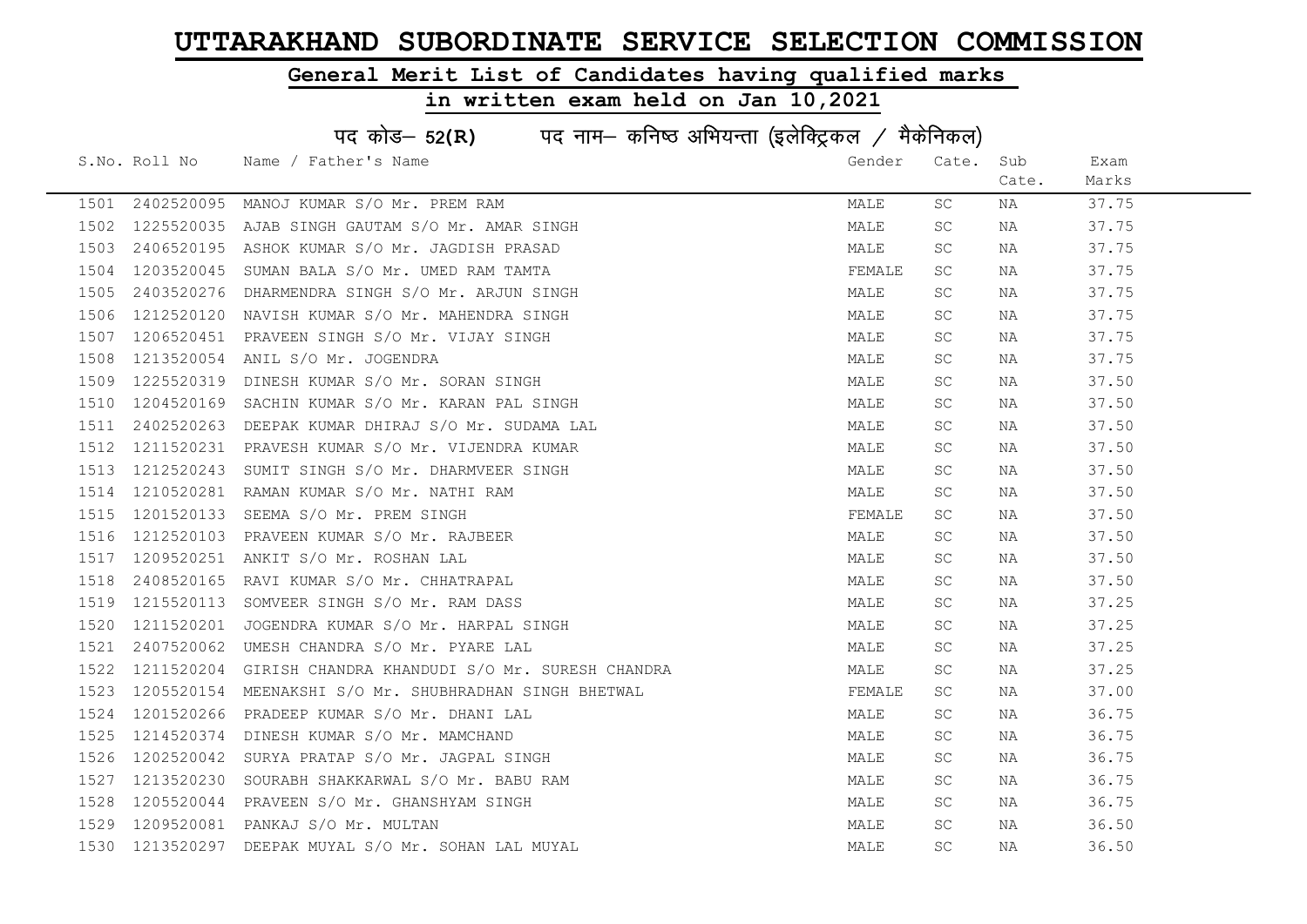#### General Merit List of Candidates having qualified marks

| पद कोड- 52(R) पद नाम- कनिष्ठ अभियन्ता (इलेक्ट्रिकल / मैकेनिकल) |                 |                                                    |        |           |       |       |
|----------------------------------------------------------------|-----------------|----------------------------------------------------|--------|-----------|-------|-------|
|                                                                | S.No. Roll No   | Name / Father's Name                               | Gender | Cate.     | Sub   | Exam  |
|                                                                |                 |                                                    |        |           | Cate. | Marks |
|                                                                | 1531 1225520216 | BHEEM CHAND S/O Mr. MOHAN LAL TAMTA                | MALE   | SC        | NA    | 36.50 |
| 1532                                                           | 1214520044      | KAPIL KUMAR S/O Mr. DAULAT RAM                     | MALE   | SC        | NA    | 36.50 |
| 1533                                                           | 1215520333      | SANTOSH KUMAR S/O Mr. MANGE RAM                    | MALE   | SC.       | NA    | 36.50 |
| 1534                                                           | 1215520312      | PRABHAT ANAND SRIWAL S/O Mr. SURYA PRAKASH SRIWAL  | MALE   | SC.       | NA    | 36.50 |
| 1535                                                           | 1210520193      | GAUTAM S/O Mr. SATYAPAL                            | MALE   | SC.       | NA    | 36.25 |
| 1536                                                           | 1212520247      | AJEET PAL S/O Mr. VIJAY PAL SINGH                  | MALE   | SC        | NA    | 36.25 |
| 1537                                                           | 1213520111      | RAHUL KUMAR S/O Mr. RANJEET SINGH                  | MALE   | SC.       | NA    | 36.25 |
| 1538                                                           | 1210520274      | SANJAY KUMAR S/O Mr. NATHI LAL                     | MALE   | SC        | NA    | 36.25 |
| 1539                                                           | 1201520154      | PINKU KUMAR S/O Mr. RAMESH CHAND                   | MALE   | SC.       | NA    | 36.25 |
| 1540                                                           | 1204520064      | RAJESH CHAUHAN S/O Mr. ROOP SINGH                  | MALE   | ST        | NA    | 36.25 |
| 1541                                                           | 2403520161      | VIJAY KUMAR S/O Mr. GOVIND LAL                     | MALE   | SC.       | NA    | 36.25 |
| 1542                                                           | 1210520216      | RICHA S/O Mr. PANNA LAL SHAH                       | FEMALE | SC.       | NA    | 36.25 |
| 1543                                                           | 1206520658      | VIKASH S/O Mr. DARSHAN SINGH                       | MALE   | SC.       | NA    | 36.25 |
| 1544                                                           | 1209520118      | RAJNEESH KUMAR S/O Mr. MOHAR SINGH                 | MALE   | SC.       | NA    | 36.25 |
| 1545                                                           | 2405520108      | SUDHIR KUMAR S/O Mr. RAM LAL                       | MALE   | SC.       | NA    | 36.25 |
| 1546                                                           | 1205520186      | ARUN KUMAR S/O Mr. JAIPAL SINGH                    | MALE   | <b>SC</b> | NA    | 36.00 |
| 1547                                                           | 1205520142      | PANKAJ KUMAR S/O Mr. MANGE RAM                     | MALE   | <b>SC</b> | NA    | 36.00 |
| 1548                                                           | 1202520249      | NEETU KUMAR S/O Mr. DHEER SINGH                    | MALE   | <b>SC</b> | NA    | 36.00 |
| 1549                                                           | 1212520152      | RAVINDER SINGH S/O Mr. SUPA RAM                    | MALE   | ST        | NA    | 36.00 |
| 1550                                                           | 1205520170      | AKHALESH KUMAR S/O Mr. SEVARAM                     | MALE   | SC.       | NA    | 36.00 |
| 1551                                                           | 1209520253      | SANJAY KUMAR S/O Mr. RAMESH CHAND                  | MALE   | SC.       | NA    | 35.75 |
| 1552                                                           | 1225520312      | AZAD KUMAR S/O Mr. NATHI LAL                       | MALE   | SC.       | NA    | 35.75 |
| 1553                                                           | 1211520345      | BALESH KUMAR KATARYA S/O Mr. HARIRAM KATARYA       | MALE   | SC        | NA    | 35.75 |
| 1554                                                           | 1215520306      | BRIJPAL S/O Mr. JANG SINGH                         | MALE   | SC        | NA    | 35.75 |
| 1555                                                           | 1214520373      | VISHAN KUMAR S/O Mr. JHANPULYA LAL                 | MALE   | SC.       | NA    | 35.75 |
| 1556                                                           | 1213520270      | SONIA S/O Mr. MALKHAN SINGH                        | FEMALE | SC.       | NA    | 35.75 |
| 1557                                                           | 1210520087      | VIPIN SINGH BHANDARI S/O Mr. KUNDAN SINGH BHANDARI | MALE   | SΤ        | NA    | 35.75 |
| 1558                                                           | 1210520108      | SOMENDRA KUMAR S/O Mr. UDAY VEER SINGH             | MALE   | SC.       | NA    | 35.50 |
| 1559                                                           | 1201520054      | BABU RAM S/O Mr. SURENDRA SINGH                    | MALE   | SC.       | NA    | 35.50 |
| 1560                                                           |                 | 1204520051 HARISH CHANDRA S/O Mr. SUNDER LAL       | MALE   | <b>SC</b> | NA    | 35.25 |